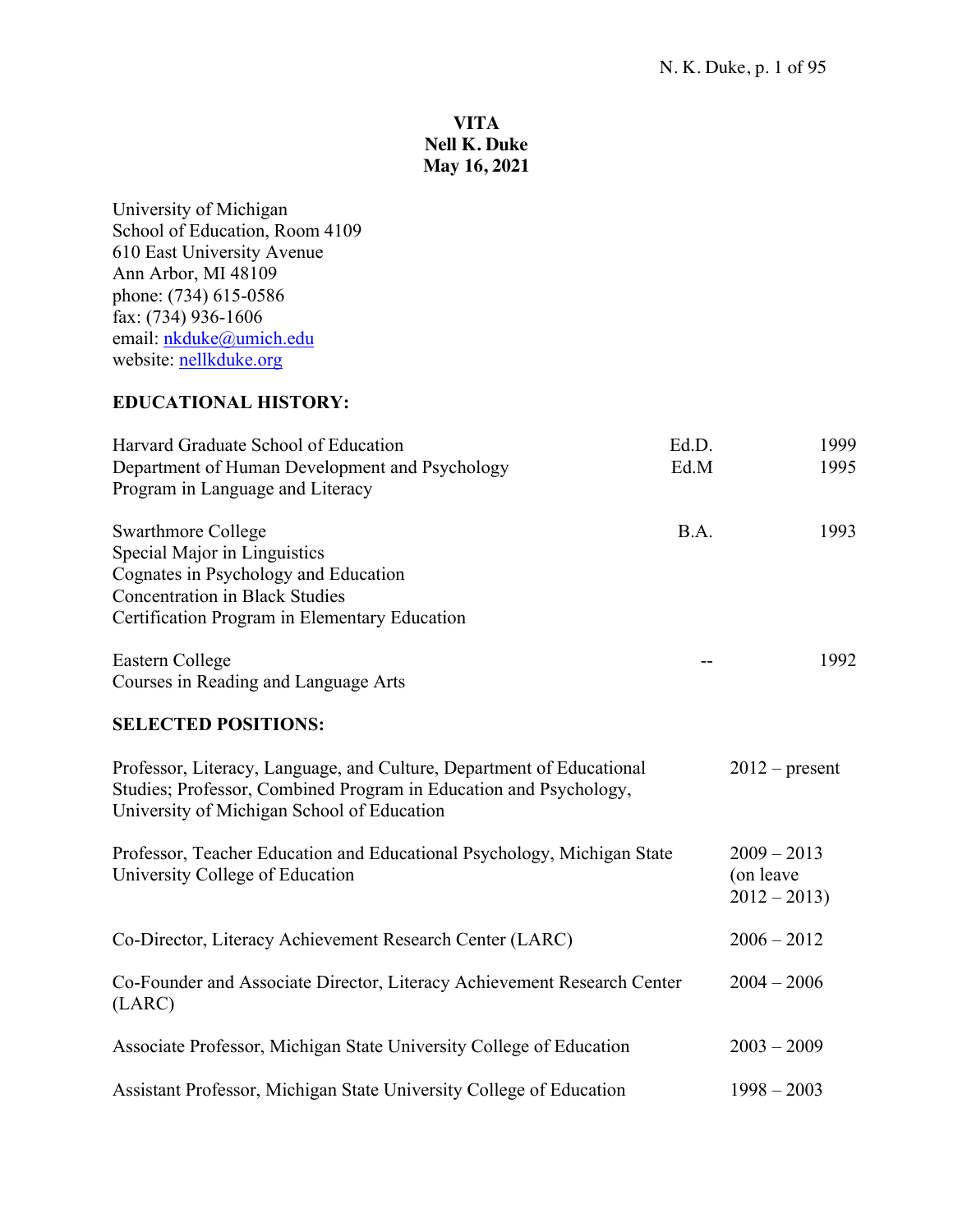# **SELECTED AWARDS:**

| Maryann Manning Literacy Scholar Award, University of Alabama,<br>Birmingham                             | 2019             |  |
|----------------------------------------------------------------------------------------------------------|------------------|--|
| William S. Gray Citation of Merit, International Literacy Association                                    | 2018             |  |
| Michigan Association of Intermediate School Administrators' Fellow                                       | 2017             |  |
| Michigan Reading Association Advocacy Award                                                              | 2016             |  |
| P. David Pearson Scholarly Influence Award, Literacy Research Association                                | 2014             |  |
| Excellence in Teaching Award, Michigan State University College of Education                             | 2010             |  |
| Early Career Award, American Educational Research Association                                            | 2009             |  |
| Early Career Achievement Award, National Reading Conference                                              | 2003             |  |
| Dina Feitelson Research Award, International Reading Association                                         | 2002             |  |
| Outstanding Dissertation Award, International Reading Association                                        | 2000             |  |
| Promising Researcher Award, National Council of Teachers of English                                      | 1999             |  |
| Entering Award, Harvard Graduate School of Education                                                     | 1993             |  |
| Sigma Xi, Swarthmore College                                                                             | 1993             |  |
| Phi Beta Kappa, Swarthmore College                                                                       | 1993             |  |
| Psycholinguistics Prize, Swarthmore College                                                              | 1993             |  |
| May E. Parry Award, Swarthmore College                                                                   | 1993             |  |
| Alumni Scholar, Swarthmore College                                                                       | 1993             |  |
| Haines Parry Scholar, Swarthmore College                                                                 | 1993             |  |
| <b>SELECTED PROFESSIONAL OFFICES</b> (please see also Service sections later in this CV):                |                  |  |
| Member, Michigan PreK-12 Literacy Commission                                                             | $2021$ – present |  |
| Advisor, Council of Chief State School Officers Early Literacy Networked<br><b>Improvement Community</b> | $2017$ – present |  |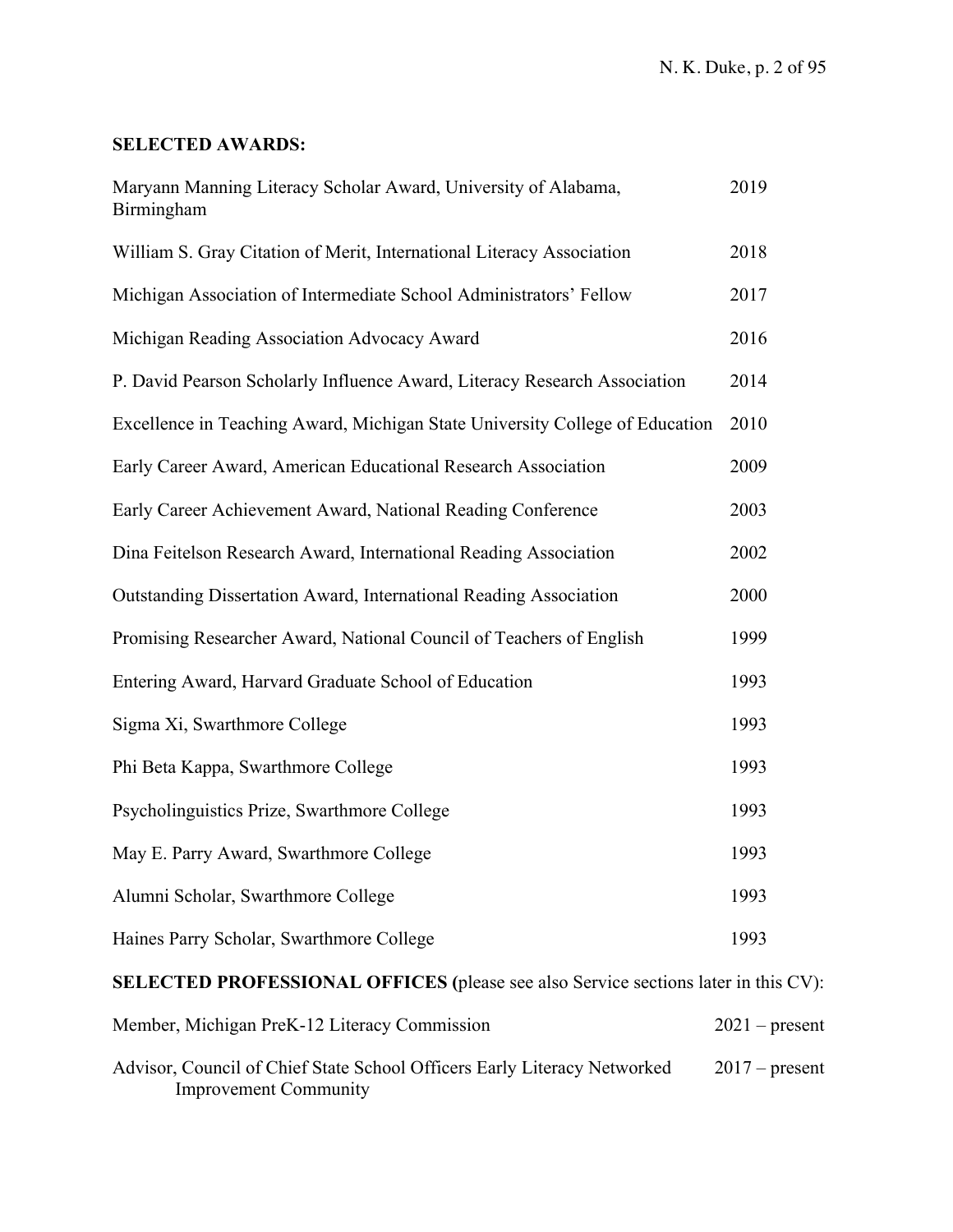| Advisor, Stand for Children                                                                                                                    | $2017$ – present |
|------------------------------------------------------------------------------------------------------------------------------------------------|------------------|
| Informational Text Advisor, Molly of Denali broadcast program, digital<br>content, and other resources, WGBH Boston                            | $2017$ – present |
| Member, Knowledge Matters Campaign Scientific Advisory Board                                                                                   | $2016$ – present |
| Advisor, Corporation for Public Broadcasting and Public Broadcasting<br>Service Ready to Learn Grant                                           | $2015$ – present |
| Member, Early Literacy Task Force of the Michigan Association of<br>Intermediate School Administrators General Education Leadership<br>Network | $2015$ – present |
| Series Co-Editor, <i>Not This, But That</i> , Heinemann Publishers                                                                             | $2010$ – present |
| Series Editor, The Research-Informed Classroom, Heinemann Publishers                                                                           | $2009$ – present |
| Editorial Review Board, Elementary School Journal                                                                                              | $2008$ – present |
| Editorial Review Board, Reading Research Quarterly                                                                                             | $1998$ – present |
| Expert, NBC TODAY Parenting Team (formerly NBC News Parent Toolkit)                                                                            | $2014 - 2020$    |
| Member, High Quality Project-Based Learning Steering Committee                                                                                 | $2017 - 2018$    |
| Advisor, Aspen Institute Urban Literacy Leadership Network (ULLN)                                                                              | $2014 - 2018$    |
| Editorial Review Board, American Educational Research Journal                                                                                  | $2010 - 2018$    |
| Member, International Reading/Literacy Association Literacy Research Panel<br>Blog Leader, $2012 - 2015$ , Blog Co-Leader $2015$ – present     | $2011 - 2016$    |
| Elementary Team Co-Leader, American Civil Liberties Union Literacy<br>Roadmap Project                                                          | $2014 - 2015$    |
| Member, Education Commission of the States Early Learning Caucus                                                                               | $2013 - 2015$    |
| Member, National Governors Association Early Literacy Expert Roundtable                                                                        | 2013             |
| Co-Chair (2009-2011), Chair (2008-09), Michigan Reading Association<br><b>Research Committee</b>                                               | $2008 - 2011$    |
| Area Editor, Journal of Literacy Research                                                                                                      | July 1, 2009 -   |

June 30, 2010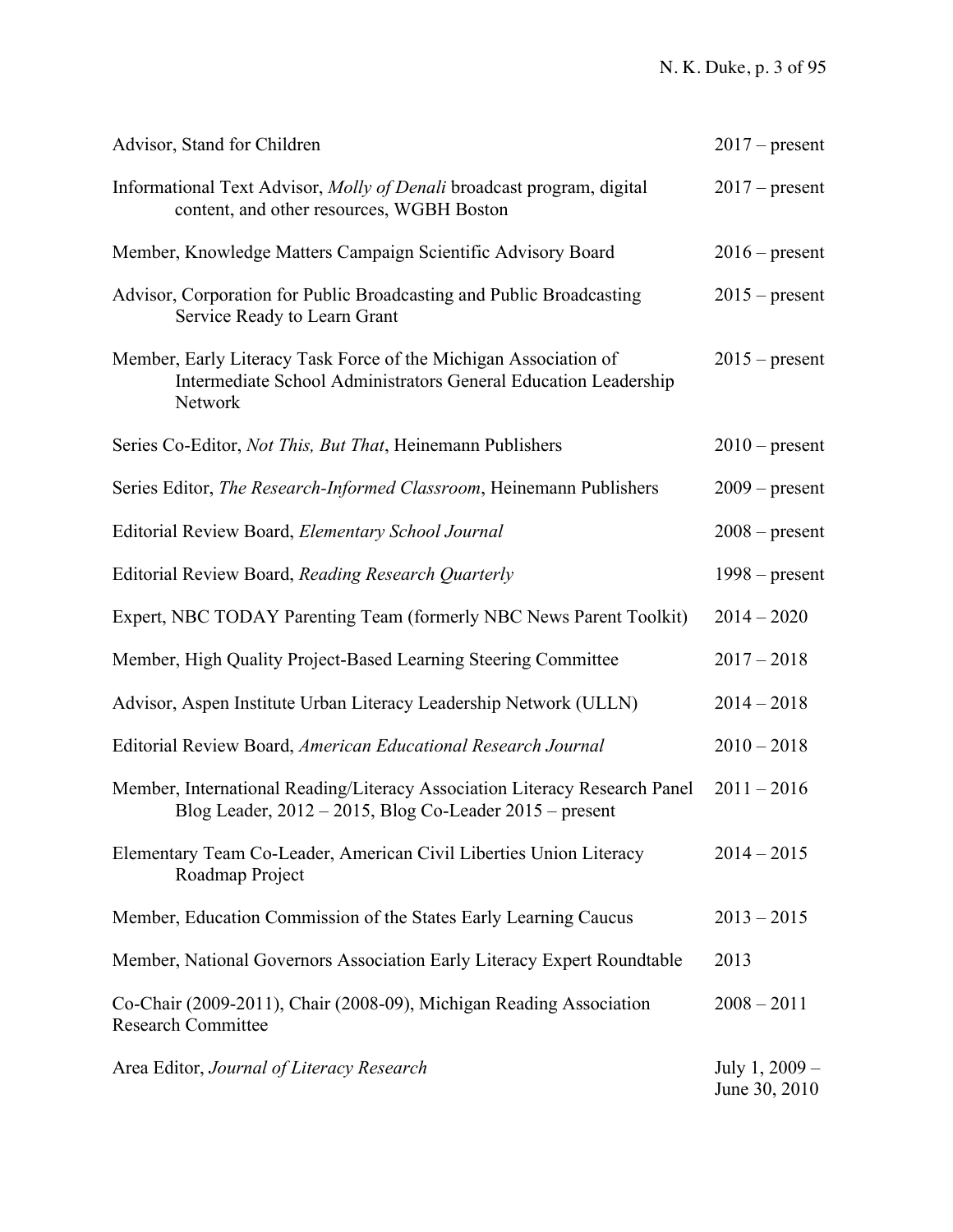| Editorial Advisory Review Board, National Reading Conference Yearbook                                                                                                                                                                                                              |             | $2000 - 2004;$<br>$2006 - 2009$ |
|------------------------------------------------------------------------------------------------------------------------------------------------------------------------------------------------------------------------------------------------------------------------------------|-------------|---------------------------------|
| National Reading Conference Board of Directors                                                                                                                                                                                                                                     |             | $2004 - 2006$                   |
| Editorial Board, The Reading Teacher                                                                                                                                                                                                                                               |             | $2002 - 2003$                   |
| Editorial Advisory Board, Journal of Literacy Research                                                                                                                                                                                                                             |             | $2001 - 2003$                   |
| <b>GRANTS AND DONOR-FUNDED WORK:</b>                                                                                                                                                                                                                                               |             |                                 |
| Great First Eight First Grade Curriculum Development<br>Nell K. Duke, Principal Investigator<br>W. K. Kellogg Foundation                                                                                                                                                           | \$1,050,000 | $2020 - 2021$                   |
| Great First Eight Curriculum Development<br>Nell K. Duke, Project Director<br>Anonymous Donor                                                                                                                                                                                      | \$2,750,000 | $2019 - 2022$                   |
| Freedom Schools 2.0 Curriculum Development and Evaluation<br>Nell K. Duke and Julia B. Lindsey, Project Leads<br><b>Anonymous Donors</b>                                                                                                                                           | \$280,000   | $2019 - 2021$                   |
| Interdisciplinary PBL Grade 1 Planning Grant, Nell K. Duke,<br>Anne-Lise Halvorsen, and Eve Manz, Co-Principal Investigators<br>George Lucas Educational Foundation                                                                                                                | \$159,287   | $2015 - 2016$                   |
| Exploring the Contribution of Cognitive-linguistic Factors to the<br>Acquisition of Style Shifting by Young African-American English<br>Speaking Students Learning to Read, Holly K. Craig, Principal<br>Investigator, Edward Rothman, Nell K. Duke, Co-Principal<br>Investigators | \$1,172,680 | $2012 - 2016$                   |
| Scaling Up a Promising Approach to Narrowing the SES<br>Achievement Gap in Primary-Grade Social Studies and Content<br>Literacy, Nell K. Duke and Anne-Lise Halvorsen, Co-Principal<br>Investigators<br>The Spencer Foundation                                                     | \$500,000   | $2012 - 2016$                   |
| Supplement to Increase the Sample Size of Project PLACE,<br>Nell K. Duke and Anne-Lise Halvorsen, Co-Principal<br>Investigators<br>George Lucas Educational Foundation                                                                                                             | \$292,949   | $2014 - 2015$                   |
| Early Childhood Education in the Context of Mathematics,                                                                                                                                                                                                                           | \$2,864,231 | $2010 - 2015$                   |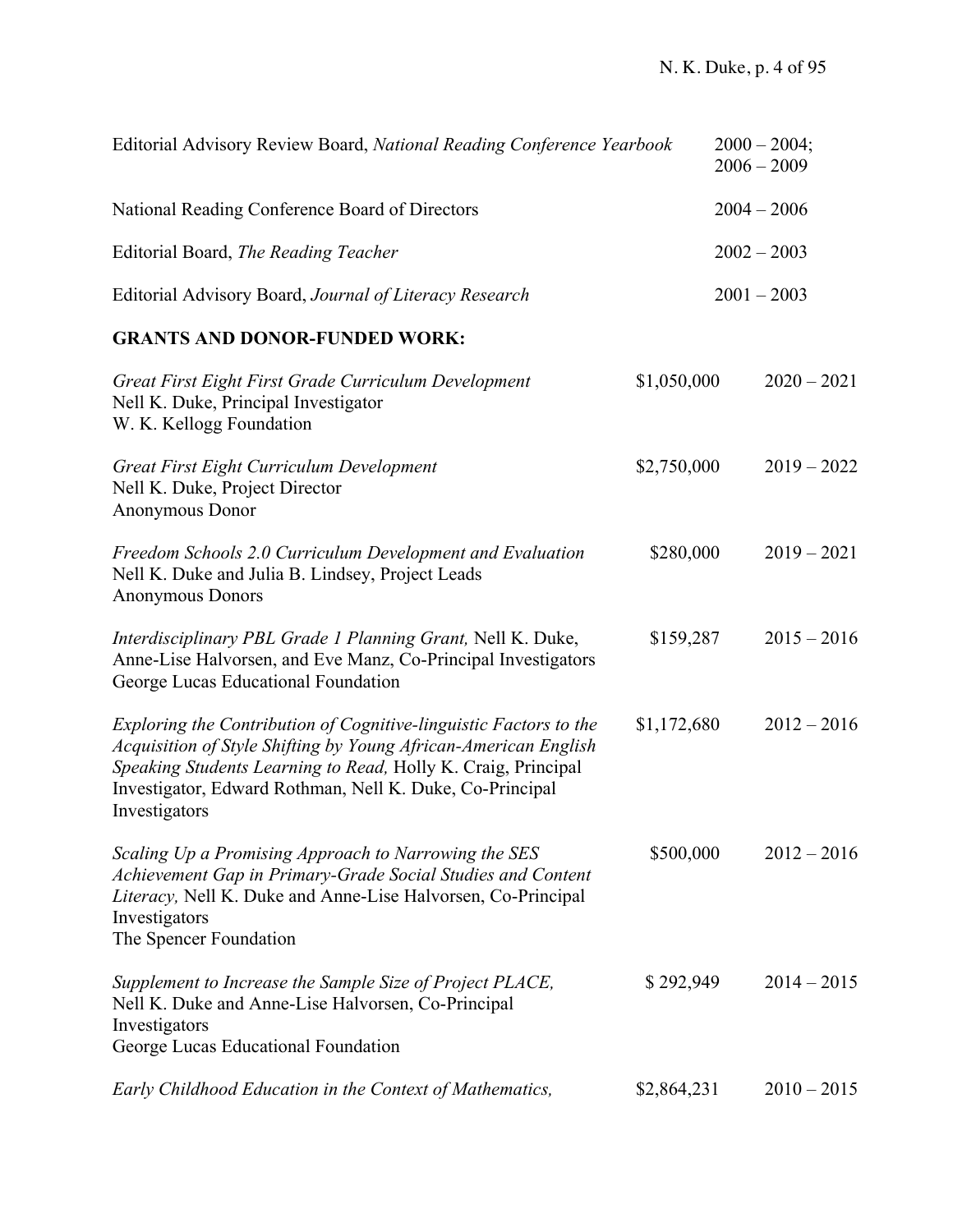| Science, and Literacy, Julie Sarama, Principal Investigator,<br>Douglas H. Clements, Kimberly A. Brenneman, and Nell K.<br>Duke, Co-Principal Investigators<br><b>National Science Foundation</b>                  | subcontract:<br>\$465,312 |               |
|--------------------------------------------------------------------------------------------------------------------------------------------------------------------------------------------------------------------|---------------------------|---------------|
| Meeting Primary Grade Content Standards in Social Studies and<br>Content Area Literacy: A Design Experiment, Nell K. Duke and<br>Anne-Lise Halvorsen, Co-Principal Investigators<br>The Spencer Foundation         | \$40,000                  | $2009 - 2011$ |
| Michigan State University Literacy Achievement Research Center<br>(MSU-LARC), G. Michael Pressley and Nell K. Duke, Co-<br>Principal Investigators<br>Michigan State University Research Excellence Fund           | \$1,900,000               | $2004 - 2011$ |
| Understanding Visual Literacy Development in Young Children<br>International Reading Association Elva Knight Research Grant                                                                                        | \$8,198                   | $2009 - 2010$ |
| Promoting Literacy in Child Care: A Study, Nell K. Duke,<br>Principal Investigator, V. Susan Bennett-Armistead, and Annie<br>M. Moses, Co-Investigators<br>Families and Communities Together (FACT) Coalition      | \$50,000                  | $2006 - 2007$ |
| Laying a Foundation for Learning from Text: Informational<br>Comprehension Assessment and Instruction in the Primary<br>Grades, Nell K. Duke, Principal Investigator<br>Carnegie Corporation of New York           | \$169,500                 | $2004 - 2007$ |
| Promoting Early Literacy in Licensed Childcare, Nell K. Duke<br>and Patricia Farrell, Project Co-Leaders<br>W. K. Kellogg Foundation                                                                               | \$44,700                  | $2005 - 2006$ |
| Promoting Emergent Literacy in Licensed Care, Nell K. Duke,<br>Principal Investigator<br>Families and Communities Together (FACT) Coalition                                                                        | \$50,000                  | $2003 - 2006$ |
| Comprehension of Informational Text: Basic and Applied<br>Research, Nell K. Duke, Principal Investigator<br>Michigan State University College of Education Seed Grant                                              | \$5,022                   | $2002 - 2003$ |
| Dick, Jane, and Spot Meet the Information Age:<br>Diversifying Genres Used in Early Literacy Instruction, Nell K.<br>Duke, Principal Investigator<br>Interagency Education Research Initiative, Federal Government | \$994,210                 | $2000 - 2002$ |
| Explicit Explanation of Genre Within Authentic Literacy                                                                                                                                                            | \$839,785                 | $2000 - 2002$ |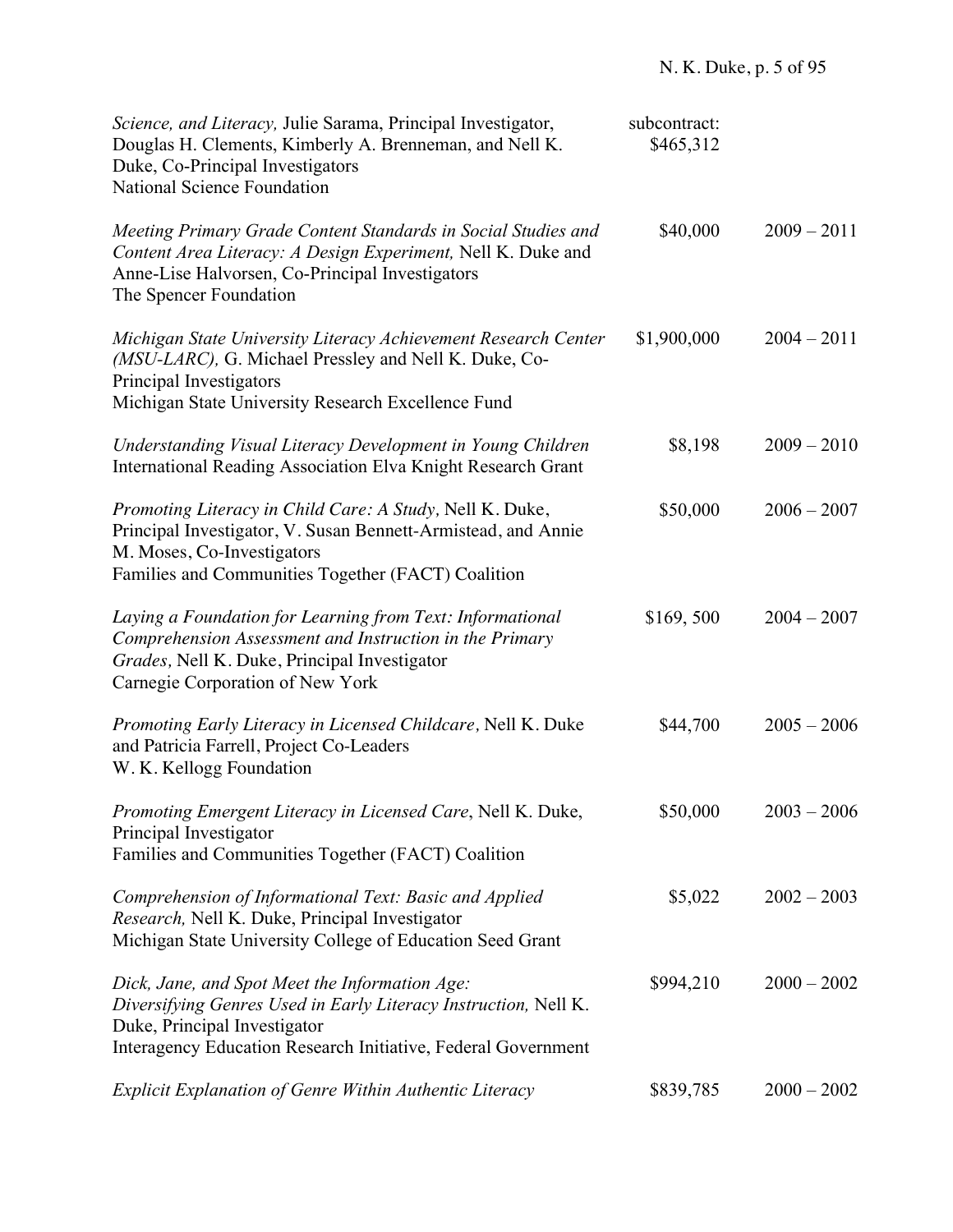*Activities in Science: Does It Facilitate Development and Achievement?* Victoria Purcell-Gates and Nell K. Duke, Co-Principal Investigators Interagency Education Research Initiative, Federal Government

| <b>Explicit Explanation of Genre Within Authentic Literacy</b><br>Activities in Science: Does It Facilitate Development and<br>Achievement? Victoria Purcell-Gates and Nell K. Duke, Co-<br>Principal Investigators<br>Center for the Improvement of Early Reading Achievement | \$5,000<br>\$5,000 | $2000 - 2001$<br>$1999 - 2000$ |
|--------------------------------------------------------------------------------------------------------------------------------------------------------------------------------------------------------------------------------------------------------------------------------|--------------------|--------------------------------|
| The Role of Text Genre in Primary Grade Reading Acquisition,<br>Nell K. Duke, Principal Investigator<br>Center for the Improvement of Early Reading Achievement                                                                                                                | \$5,000<br>\$5,000 | $2000 - 2001$<br>$1999 - 2000$ |
| <i>Genre Acquisition Project</i> , Nell K. Duke and Jane Kays, Co-<br>Principal Investigators<br>Massachusetts Field Center for Teaching and Learning                                                                                                                          | \$750              | $1994 - 1995$                  |

I have also received grants-to-person including the Spencer Foundation Research Training Grant (1994-1997) and the Joel Dean Grant (1992).

#### **ARTICLES AND BOOK CHAPTERS:**

\* Denotes a refereed publication.

Duke, N. K., Halvorsen, A., & Reisman, A. (in revision). Writing, reading, and social studies. To appear in Z. Philappakos & S. Graham (Eds.), *Writing and Reading Connections: Bridging Research and Practice.* New York: Guilford Press.

Duke, N. K., Ward, A. E., & Pearson, P. D. (in press). The science of reading comprehension instruction. To appear in *The Reading Teacher*.

\* Ward, A. E., & Duke, N. K. (in press). Every month should be reading month. To appear in *Language Arts*.

\* Duke, N. K., & Cartwright, K. B. (2021). The science of reading progresses: Communicating advances beyond the Simple View of Reading. *Reading Research Quarterly*. https://ila.onlinelibrary.wiley.com/doi/epdf/10.1002/

\* Duke, N. K., Halvorsen, A-L., Strachan, S. L., Kim, J., & Konstantopoulos, S. (2021). Putting PjBL to the test: The impact of project-based learning on second-graders' social studies and literacy learning and motivation in low-SES school settings. *The American Educational Research Journal, 58*(1), 160-200.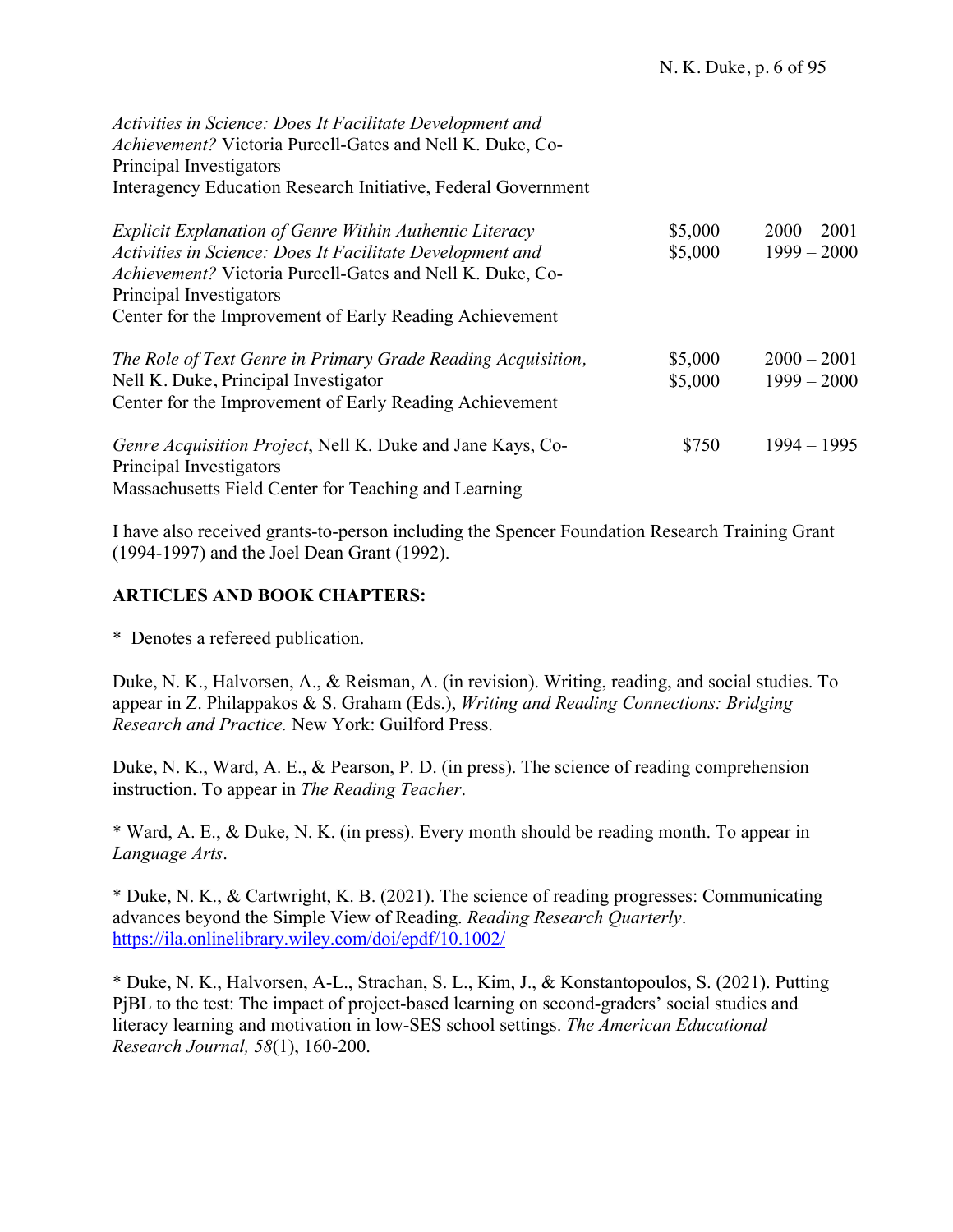Duke, N. K. (2020). When readers get stuck: There's an art—and science—to providing prompts for young readers when they struggle. *Educational Leadership*, *78*(3), 26-33.

McCarthey, S., Duke, N. K., Bloome, D., Faust, S., García-Sánchez, I. M., Stornaiuolo, A., & Alvermann, D. (2020). How can we study children's/youth's out of school experiences to inform classroom practices? *Literacy Research: Theory, Method, and Practice*, *69*, 58-78.

\* Clements, D. H., Sarama, J., Brenneman, K., Duke, N. K., & Hemmeter, M. L. (2020). STREAM education at work—no, at play! A toy-making unit. *Young Children, 75*(2), 36-43.

\* Hwang, H., & Duke, N. K. (2020). Content counts and motivation matters: Reading comprehension in third-grade students who are English Learners. *AERA Open, 6*(1), 1– 17.

\* Revelle, K. Z., Wise, C. N., Duke, N. K., & Halvorsen, A-L. (2020). Realizing the promise of project-based learning. *The Reading Teacher, 73*(6), 697-710.

Duke, N. K. (2019/2020). Nurturing curiosity: Using and creating informational texts. *Teaching Young Children, 13*(2), 24-25.

Wise, C. N., & Duke, N. K. (2019/2020). Message in a backpack: Recipes to road maps: Fun ways to learn from everyday information. *Teaching Young Children*, 13(2), 26.

Duke, N. K., & Varlas, L. (2019). Turn small reading groups into big wins. *ASCD Education Update, 61(7)*.

Cartwright, K. B., & Duke, N. K. (2019). The DRIVE model of reading: Making the complexity of reading accessible. *The Reading Teacher, 73*(1), 7-15.

Duke, N. K. (2019). Reading by third grade: How policymakers can foster early literacy. *The State Education Standard, 19*(2), 6-11.

Duke, N. K. & Cartwright, K. B. (2019). Implications of the DRIVE model of reading: Making the complexity of reading actionable. *The Reading Teacher, 73*(1), 123-128.

Duke, N. K., & Cartwright, K. B. (2019). The DRIVE model of reading: Deploying reading in varied environments. In D. E. Alvermann, N. Unrau, M. Sailors, & R. B. Ruddell (Eds.), *Theoretical models and processes of literacy* (7th ed.) (pp. 118-135). New York: Routledge.

Duke, N. K., Greenwald, C., Lund, A. E. (2019). Informational text adventures with *Molly of Denali*. In S. Pasnik (Ed.), *Getting ready to learn: Creating effective, educational children's media* (163-178)*.* New York, NY: Routledge.

Duke, N. K., & Martin, N. M. (2019). Best practices in informational text comprehension instruction (pp. 250-270). In L. M. Morrow & L. B. Gambrell (Eds.). *Best practices in literacy instruction*,  $6<sup>th</sup>$  ed. New York: Guilford.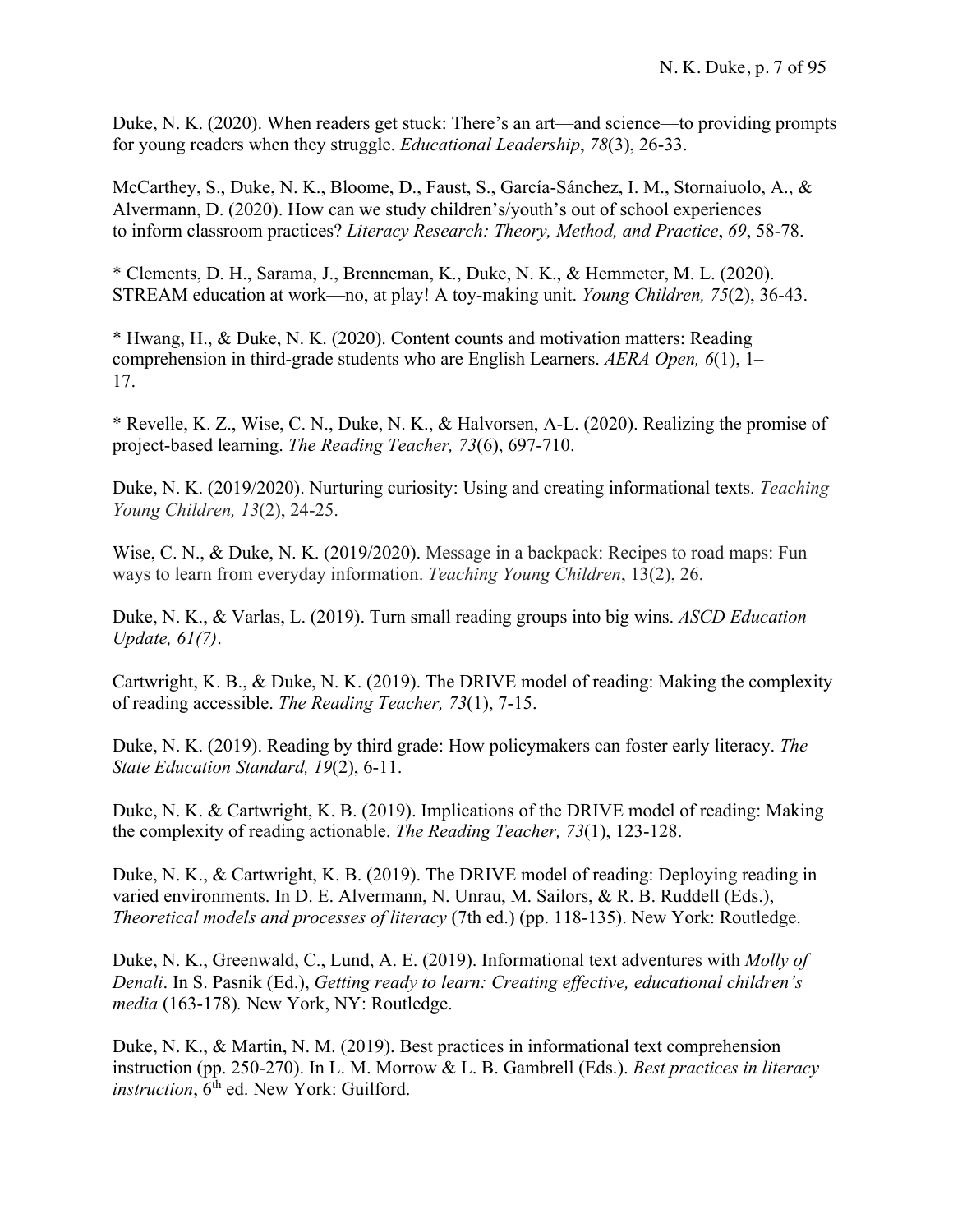Halvorsen, A-L., Duke, N. K., & Strachan, S. L. (2019). Project-based learning in primary-grade social studies. *Social Education 83*(1), 58–62.

Duke, N. K., & Mesmer, H. A. E. (2018-2019). Phonics faux pas: Avoiding instructional missteps in teaching letter-sound relationships. *American Educator, 42*(4), 12-16.

\* Halvorsen, A-L., Duke, N. K., Strachan, S. L., & Johnson, C. M. (2018). Engaging the community with a project-based approach. *Social Education, 82*(1), 24–29.

\* Rochester, S. E., Hwang, H., Wise, C. N., & Duke, N. K. (2018). Lessons learned: Applying the flipped classroom approach to a preservice teacher literacy methods course. *Literacy Practice and Research, 43(3),* 16-23.

Duke, N. K., Cervetti, G. N., & Wise, C. N. (2018). Learning from exemplary teachers of literacy. *The Reading Teacher, 71*(4), 395-400. doi: 10.1002/trtr.1654

Townsend, S., & Duke, N. K. (2017). Essential practices interview. *Michigan Reading Journal, 50*(1), 41-43.

Sarama, J., Brenneman, K., Clements, D. H., Duke, N. K., & Hemmeter, M. L. (2017). Interdisciplinary teaching across multiple domains: The C4L (Connect4Learning) Curriculum. In L. B. Bailey (Ed.), *Implementing a standards-based curriculum in the early childhood classroom*  (pp. 1-53). New York, NY: Routledge.

Duke, N. K., Cervetti, G. N., & Wise, C. N. (2016). The teacher and the classroom. *Journal of Education, 196*(3), 25-43.

Duke, N., Norman, N., Townsend, S., & Wright, T. (2016, Fall). Creating a system to positively impact early literacy. *MASA Leader: Official Magazine of the Michigan Association of School Administrators*, 20 – 22.

Duke, N. K. (2016). Project-based learning: A great match for informational texts. *American Educator, 40*(3), 4-11, 42.

Duke, N. K., Halvorsen, A., & Strachan, S. L. (2016). Project-based learning not just for STEM anymore. *Phi Delta Kappan*, *98*(1), 14-19.

Purcell-Gates, V., Duke, N. K., & Stouffer, J. (2016). Teaching literacy: Reading. In D. H. Gitomer & C. A. Bell (Eds.), *The AERA handbook of research on teaching* (5th ed.) (pp. 1217- 1267). Washington, DC: American Educational Research Association.

Duke, N. K., & Martin, N. M. (2015). Best practices for comprehension instruction in the elementary classroom. In S. R. Parris & K. Headley (Eds.). *Comprehension instruction: Research-based best practices* (*3rd ed.*) (pp. 211 – 223). New York, Guilford.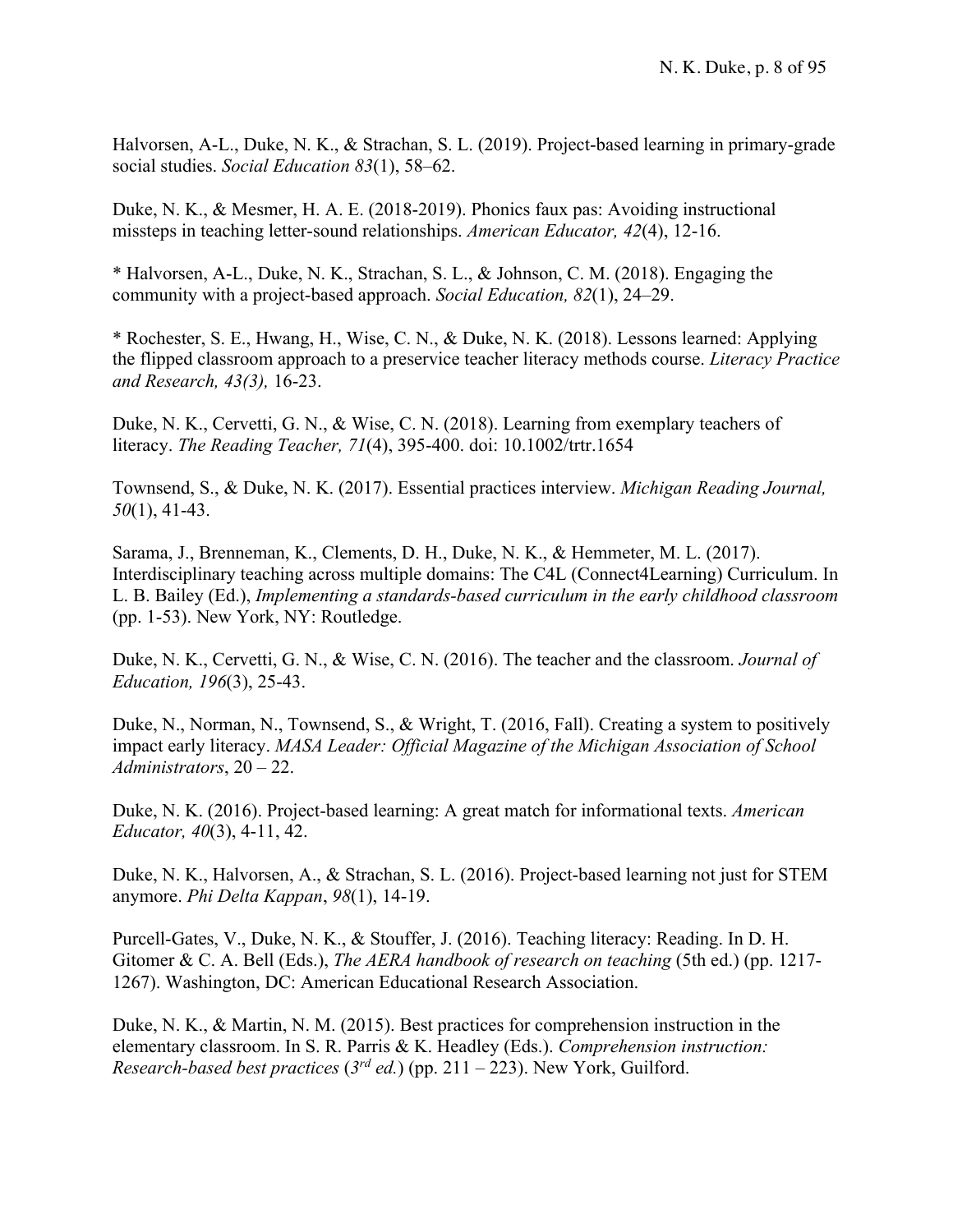\* Block, M. K., & Duke, N. K. (2015). Letter names can cause confusion and other things every early childhood educator should know about English orthography. *Young Children, 70*(1), 84 – 91.

Duke, N. K. (2015). Project power. *Instructor, 124*(4), 30-35.

Duke, N. K. (2015). Project-based learning in Michigan. *Michigan Reading Journal, 48*(1), 13 – 18.

Duke, N. K., & Martin, N. M. (2015). Best practices in informational text comprehension instruction. In L. B. Gambrell & L. M. Morrow (Eds.), *Best Practices in Literacy Instruction (5th ed.,* pp. 249-267*)*. New York: Guilford.

Duke, N. K., Zhang, S., & Morsink, P. M. (2015). Neglected areas of instruction: Bad for print, worse for the Internet. In R. J. Spiro, M. DeSchryver, M. S. Hagerman, P. M. Morsink, & P. Thompson (Eds.), *Reading at a crossroads? Disjunctures and continuities in current conceptions and practices* (pp. 148-161)*.* London: Routledge.

Hall-Kenyon, K. M., Culatta, B. E., & Duke, N. K. (2015). Building emergent comprehension through informational texts. In A. Debruin-Parecki, A. van Kleek, & S. Gear (Eds.), *Developing early comprehension: Laying the foundation for reading success* (pp. 93-113). Baltimore, MD: Brookes Publishing.

Duke, N. K. (2014). How project-based approaches in literacy could go terribly wrong (or powerfully right). *Reading Today*, *32*(3), 28-29.

Duke, N. K. (2014). A passion for social justice. In L. Bridges (Ed.), *Open a world of possible: Real stories about the joy and power of reading* (pp. 232-233)*.* New York: Scholastic.

\* Gerde, H. K., Duke, N. K., Moses, A. M., Spybrook, J., & Shedd, M. K. (2014). How much for whom? Lessons from an efficacy study of modest professional development for child care providers. *Early Education and Development*, *25*, 421-441.

\* Witmer, S. E., Duke, N. K., Billman, A. K., & Betts, J. (2014). Using assessment to improve early elementary students' knowledge and skills for comprehending informational text. *Journal of Applied School Psychology*, *30*, 223-253.

Duke, N. K. (2013). Starting out: Practices to use in K – 3. *Educational Leadership*, *71*, 40 – 44.

Duke, N. K. (2013). Transforming students' literacy lives through reading and writing for realworld purposes. In S. Szabo, L. Martin, T. Morrison, L. Haas & L. Garza-Garcia (Eds.), *Association of Literacy Educators and Researchers Yearbook, Volume 35: Literacy is transformative* (pp. 39 – 44). Commerce, TX: Association of Literacy Educators and Researchers.

Duke, N. K., Cartwright, K. B., & Hilden, K. (2013). Difficulties with reading comprehension. In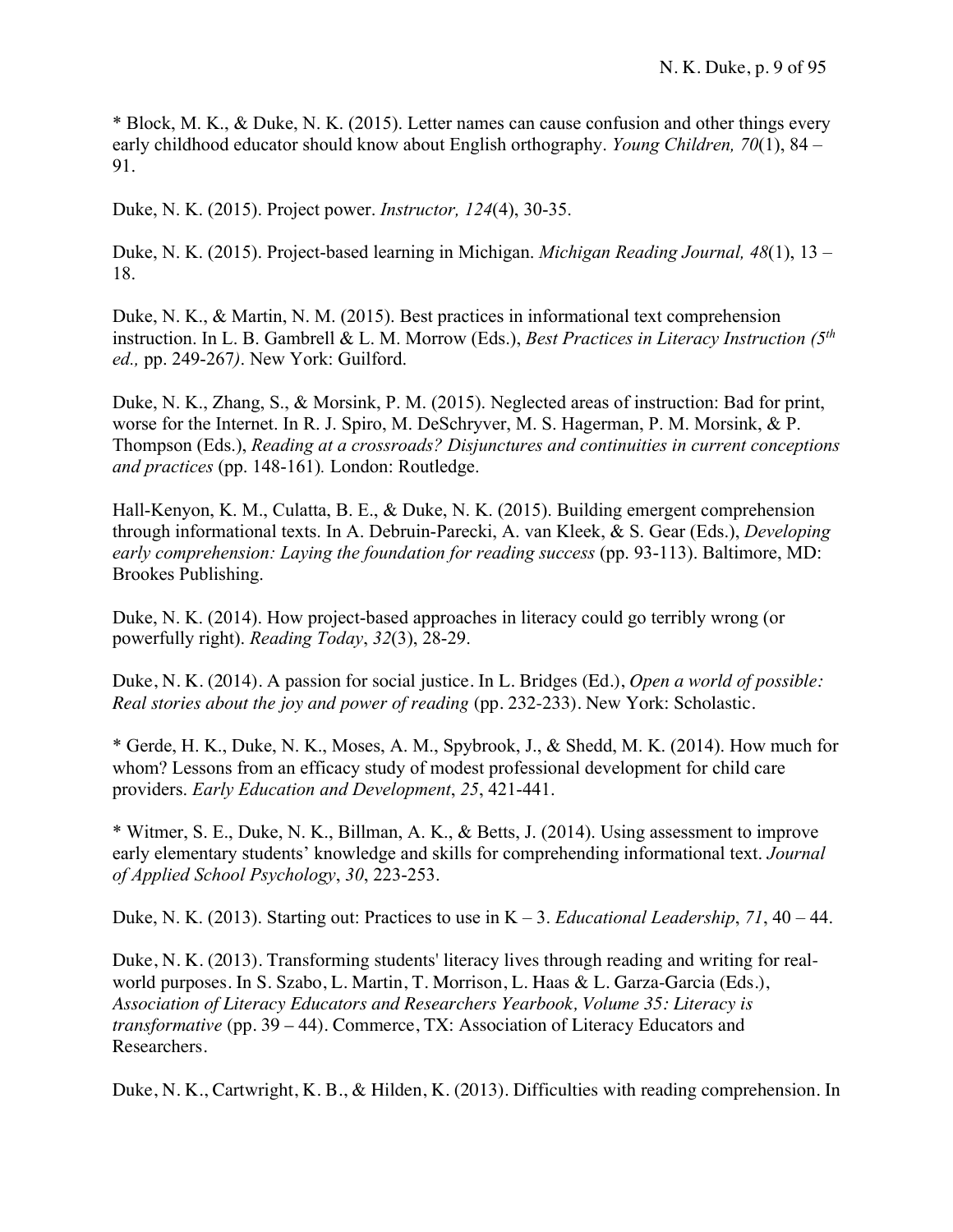Stone, C. A., Silliman, E. R., Ehren, B. J., & Wallach, G. P. (Eds.). *Handbook of Language and Literacy Development and Disorders, 2<sup>nd</sup> edition (pp. 451-468). New York: Guilford Press.* 

Duke, N. K., Halladay, J. L., & Roberts, K. L. (2013). Reading standards for informational text. In L. M. Morrow, T. Shanahan, & K. K. Wixson (Eds.), *Teaching with the Common Core Standards for English language Arts, PreK-2* (pp. 46-66). New York: Guilford Press.

\* Duke, N. K., Norman, R. R., Roberts, K. L., Martin, N. M., Knight, J. A., Morsink, P. M., & Calkins, S. L. (2013). Beyond concepts of print: Development of concepts of graphics in text, pre-K to grade 3. *Research in the Teaching of English*, *48*, 175-203.

Duke, N. K., Martin, N. M., & Akers, A. T. T. (2013). 10 things every literacy educator and school librarian should know about research. *Teacher Librarian, 40*(4), 8 – 22. (Expanded and adapted from Duke & Martin, 2011.)

Duke, N. K., & Watanabe, L. M. (2013). Reading and writing specific genres. In B. M. Taylor & N. K. Duke (Eds.), *Handbook of effective literacy instruction: Research-based practice K – 8*  (pp. 346-368). New York: Guilford.

Halladay, J. L., & Duke, N. K. (2013). Informational text and the Common Core State Standards. In S. B. Neuman, L. B. Gambrell (Eds.), & C. Massey (Assoc. Ed.), *Quality reading instruction in the age of common core standards* (pp. 44-58). Newark, DE: International Reading Association.

Mallette, M. H., Duke, N. K., Strachan, S. L., Waldron, C. H., & Watanabe, L. M., (2013). A quest for synergy in literacy research methodology. In Alvermann, D. E., Unrau, N. J., & Ruddell, R. B. (Eds.). *Theoretical models and processes of reading* (6th ed., 91-128). Newark, DE: International Reading Association.

\* Roberts, K. L., Norman, R. R., Duke, N. K., Morsink, P., Martin, N. M., & Knight, J. A. (2013). Diagrams, timelines, & tables, oh my! Concepts and comprehension of graphics. *The Reading Teacher, 61*, 12-24.

Watanabe, L. M., & Duke, N. K. (2013). Read all about I.T.! Informational text in the early childhood classroom. In D. M. Barone and M. H. Mallette (Eds.), *Best practices in early literacy instruction* (pp. 135 – 152). New York: Guilford.

Duke, N. K., & Block, M. K. (2012). Improving reading in the primary grades. In I. Sawhill, R. Murnane, & C. Snow, (Issue Eds.), *Future of Children, 22(2),* 55–72.

Duke, N. K., Caughlan, S., Juzwik, M. M., & Martin, N. M. (2012). Teaching genre with purpose. *Educational Leadership, 69*(6), 34-39.

Duke, N. K., Halvorsen, A., & Knight, J. A. (2012). Building knowledge through informational text. In Pinkham, A. M., Kaefer, T., & Neuman, S. B. (Eds.), *Knowledge development in early childhood: Sources of learning and classroom implications* (pp. 205-219). New York: Guilford.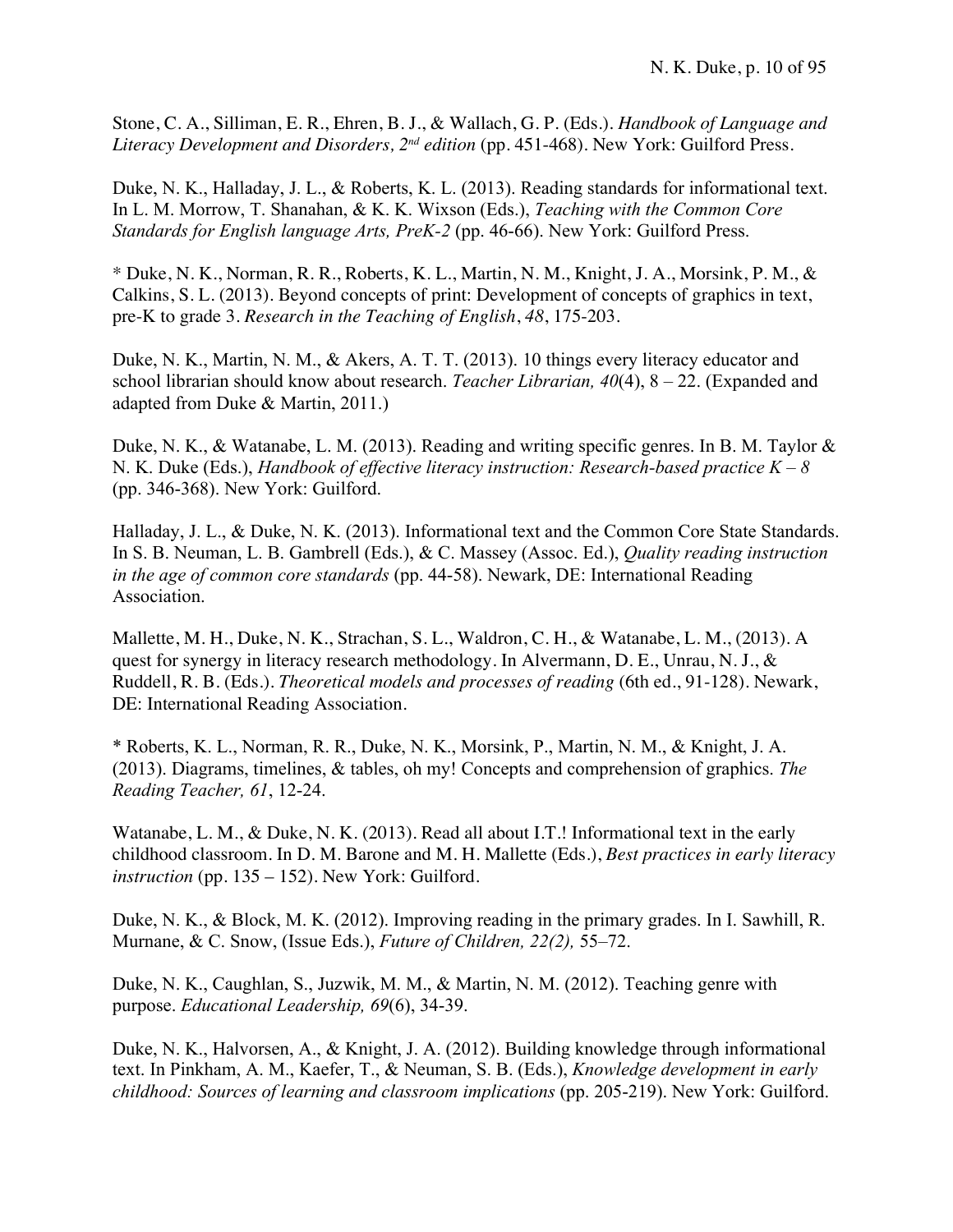Excerpts reprinted, with some added material, in the *Heinemann Professional Development Services for K-12 Educators Spring 2013 Catalog-Journal*, 2013, pp. 39-40.

\* Halvorsen, A., Duke, N. K., Brugar, K. A., Block, M. K., Strachan, S. L., Berka, M. B., & Brown, J. M. (2012). Narrowing the achievement gap in second-grade social studies and content area literacy: The promise of a project-based approach. *Theory and Research in Social Education, 40*, 198-229.

\* Dodge, A. M., Husain, N., & Duke, N. K. (2011). Connected kids? K-2 children's use and understanding of the Internet. *Language Arts*, *89*, 86-98.

Duke, N. K., & Carlisle, J. F. (2011). The development of comprehension. In M. L. Kamil, P. D. Pearson, E. B. Moje, and P. Afflerbach (Eds.), *Handbook of Reading Research, Vol. IV* (pp. 199- 228). London: Routledge.

Duke, N. K., & Martin, N. M. (2011). 10 things every literacy educator should know about research. *The Reading Teacher, 65*, 9-22.

Duke, N. K., Pearson, P. D., Strachan, S. L., & Billman, A. K. (2011). Essential elements of fostering and teaching reading comprehension. In S. J. Samuels & A. E. Farstrup (Eds.), *What research has to say about reading instruction* (4th ed.) (pp. 51-93). Newark, DE: International Reading Association.

Martin, N. M., & Duke, N. K. (2011). Interventions to enhance informational text comprehension. In R. Allington & A. McGill-Franzen (Eds.), *Handbook of Reading Disabilities Research* (345-361). London: Routledge.

Roberts, K. L., Christ, T., Duke, N. K., Martin, N. M., & Reynolds, J. M. (2011). Research worth knowing about: Four recently-published studies. *Michigan Reading Journal, 43*(1), 56-57.

\* Zhang, S., & Duke, N. K. (2011). The impact of instruction in the WWWDOT Framework on students' disposition and ability to evaluate web sites as sources of information. *The Elementary School Journal, 112*(1), 132-154.

\* Zhang, S., Duke, N. K., & Jiménez, L. J. (2011). The WWWDOT approach to improving students' critical evaluation of websites. *The Reading Teacher*, *65*, 150-158.

Christ, T., Martin, N. M., Duke, N. K., & Reynolds, J. M. (2010). Research worth knowing about: Three recently-published studies. *News and Views on Reading, 54*(2), 19-20.

Duke, N. K. (2010). Expository text. *The Reading Teacher, 64*(3), 215–215.

Duke, N. K. (2010). The real-world reading and writing U.S. children need. *Phi Delta Kappan, 91*(5), 68-71.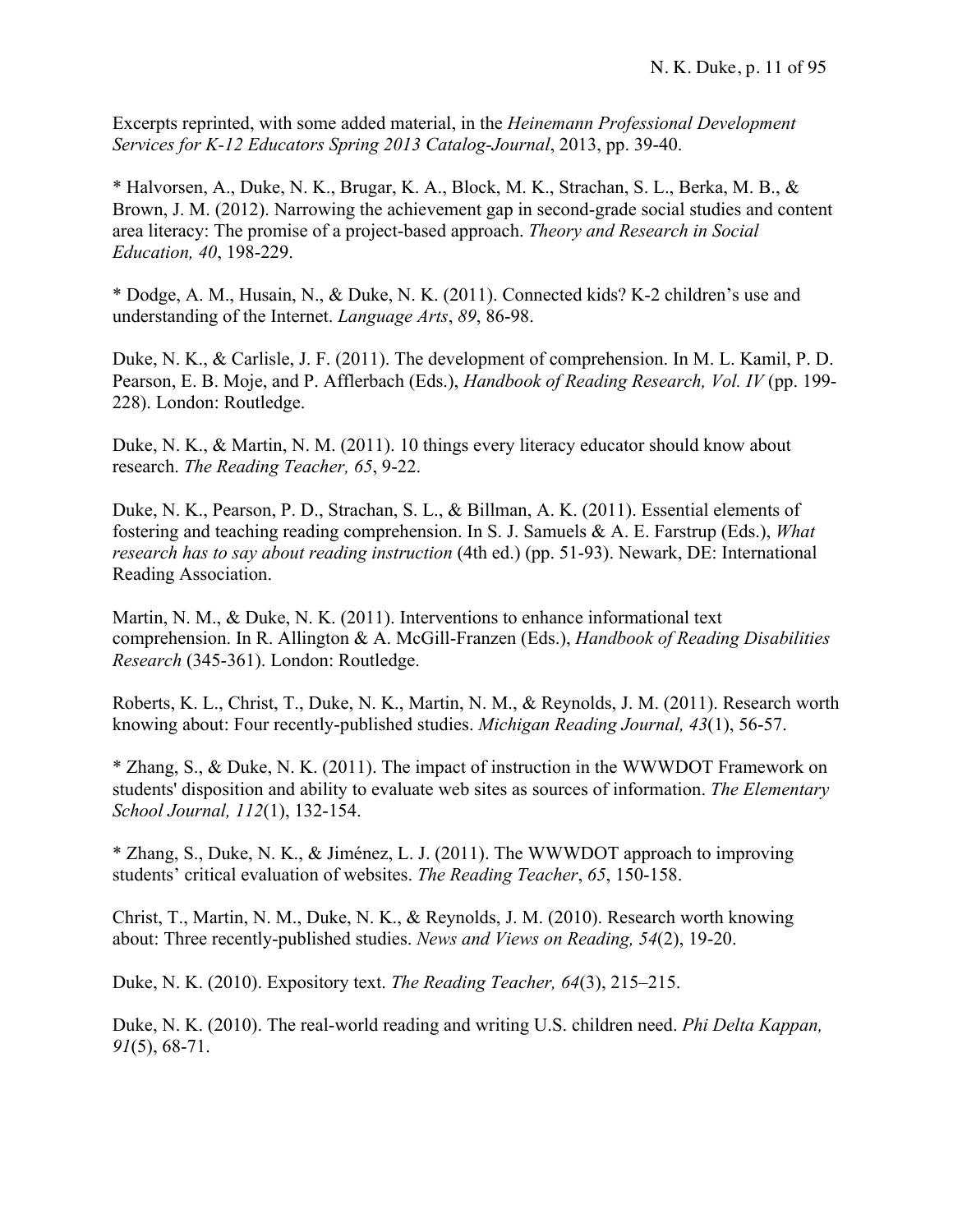Duke, N. K., & Roberts, K. M. (2010). The genre-specific nature of reading comprehension. In D. Wyse, R. Andrews, & J. Hoffman (Eds.), *The Routledge International Handbook of English, Language and Literacy Teaching* (pp. 74-86). London: Routledge.

Martin, N. M., Duke, N. K., Christ, T., & Reynolds, J. M. (2010). Research worth knowing about. *Michigan Reading Journal, 42*(3), 48-52. [Note: This is a reprint, with an added introduction, of Duke, Martin, Christ, & Reynolds, 2010; Martin, Duke, Christ, & Reynolds, 2010; and Christ, Martin, Duke, & Reynolds, 2010.]

Martin, N. M., Duke, N. K., Christ, T., & Reynolds, J. M. (2010). Research worth knowing about: Three recently-published studies. *News and Views on Reading, 54*(1), 17-18.

Roberts, K. M., & Duke, N. K. (2010). Comprehension in the elementary grades: The research base. In K. Ganske & D. Fisher (Eds.), *Comprehension across the curriculum: perspectives and practices K-12* (pp. 23-45). New York: Guilford Press.

Duke, N. K., & Billman, A. K. (2009). Informational text difficulty for beginning readers. In E. H. Hiebert & M. Sailors (Eds.), *Finding the right texts for beginning and struggling readers: Research-based solutions* (pp. 109-128). New York: Guilford.

Duke, N. K., Martin, N. M., Christ, T., & Reynolds, J. M. (2009). Research worth knowing about: Three recently-published studies. *News and Views on Reading, 53*(3), 19-20.

Pressley, M., Duke, N. K., Gaskins, I. W., Fingeret, L., Halladay, J., Hilden, K., Park, Y., Zhang, S., Mohan, L., Reffitt, K., Bogaert, L. R., Reynolds, J., Golos, D., Solic, K., & Collins, S. (2009). Working with struggling readers: Why we must get beyond the Simple View of Reading and visions of how it might be done. In T. B. Gutkin & C. R. Reynolds (Eds.), *The Handbook of School Psychology, Fourth Edition* (pp. 522-546)*.* Hoboken, NJ: Wiley.

Duke, N. K., & Martin, N. M. (2008). Comprehension instruction in action: The elementary classroom. In C. C. Block & S. Parris (Eds.), *Comprehension instruction: Research-based best practices* (pp. 241-257). New York: Guilford.

\* Moses, A. M., & Duke, N. K. (2008). Portrayals of print literacy in children's television programming. *Journal of Literacy Research*, *40*, 251-289.

\* Shedd, M. K., & Duke, N. K. (2008). The power of planning: Developing effective readalouds. *Young Children*, *63*(6), 22-27. Reprinted with study guide in D. Korelek (Ed.) (2009). *Spotlight on teaching preschoolers* (pp. 26- 32). Washington, DC: National Association for the Education of Young Children.

\* Zhang, S., & Duke, N. (2008). A comparative verbal protocol study of fourth and fifth grade students' website evaluation strategies. In K. McFerrin (Ed.), *Proceedings of the Society for Information Technology & Teacher Education International Conference 2008* (pp. 1921-1929). Chesapeake, VA: Association for the Advancement of Computing in Education, Society for Information Technology and Teacher Education.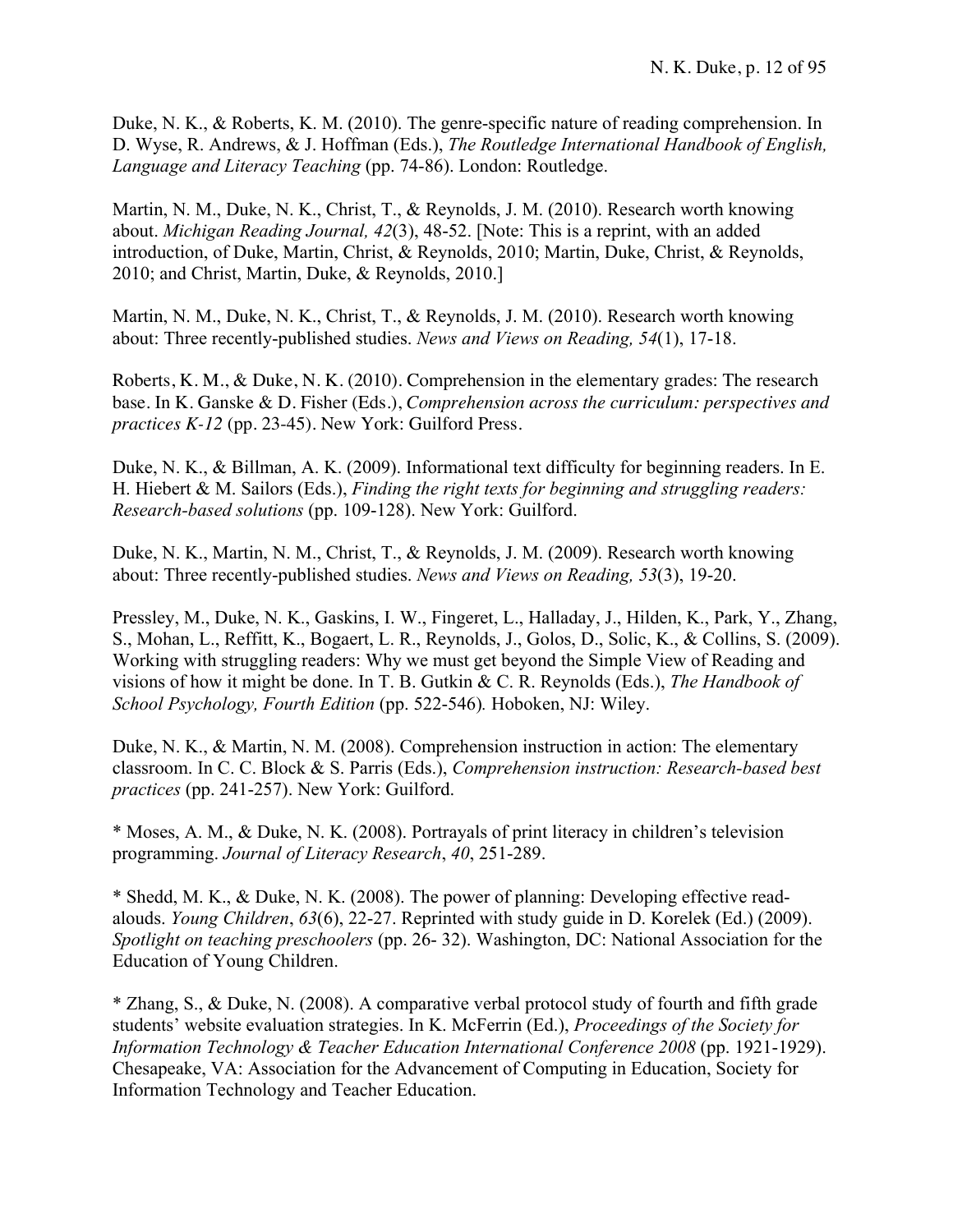\* Zhang, S., & Duke, N. K. (2008). Strategies for Internet reading with different reading purposes: A descriptive study of twelve good Internet readers. *Journal of Literacy Research, 40,*  128-162.

Bennett-Armistead, V. S., Duke, N. K., & Moses, A. M. (2007, February/March). Beyond Bedtime Stories. *Parent and Child.* Excerpt reprinted from Bennett-Armistead, V. S., Duke, N. K., & Moses, A. M. (2007). *Beyond bedtime stories: A parent's guide to promoting reading, writing, and other literacy skills from birth to 5.* New York: Scholastic.

Bennett-Armistead, V. S., Duke, N. K., & Moses, A. M. (2007). To correct or not correct: The answer may surprise you. *Young Children, 61*(1), 41. Excerpt reprinted from Bennett-Armistead, V. S., Duke, N. K., & Moses, A. M. (2005). *Literacy and the youngest learner: Best practices for educators of children from birth to five.* New York: Scholastic.

Duke, N. K. (2007). Let's look in a book: Using nonfiction texts for reference with young children. *Young Children, 62,* 12-16. Reprinted in A. Shillady (Ed.), *Exploring language and literacy*. Washington, DC: National Association for the Education of Young Children.

\* Purcell-Gates, V., Duke, N. K., & Martineau, J. A. (2007). Learning to read and write genrespecific text: Roles of authentic experience and explicit teaching. *Reading Research Quarterly*, *42,* 8-45.

\* Duke, N. K., Purcell-Gates, V., Hall, L. A., & Tower, C. (2006/2007). Authentic literacy activities for developing comprehension and writing. *The Reading Teacher, 60,* 344-355*.*  Reprinted in R. M. Bean, N. Heisey, and C. M. Roller (Eds.), *Preparing reading professionals* (second edition) (2010). Newark, DE: International Reading Association.

Duke, N. K. (2006). Making your writing interesting. In S. B. Wepner & L. B. Gambrell (Eds.), *Beating the odds: Getting published in the field of literacy* (p. 111). Newark DE: International Reading Association.

Duke, N. K., & Pressley, M. (2006, May/June). Call the struggling reader helpline! *Instructor, 115*(8), 20, 22.

Duke, N. K., Schmar-Dobler, E., & Zhang, S. (2006). Comprehension and technology. In M. C. McKenna, L. D. Labbo, R. D. Kieffer, & D. Reinking (Eds.), *International handbook of literacy and technology, Volume II* (pp. 317-326). Mahwah, NJ: Erlbaum.

Duke, N. K. (2005). Comprehension of what for what: Comprehension as a non-unitary construct. In S. Paris & S. Stahl (Eds.), *Current issues in reading comprehension and assessment*  (pp. 93-104). Mahwah, NJ: Erlbaum.

Duke, N. K., & Pressley, M. (2005, December/January). "How can I help my struggling readers?" *Instructor, 115*(4), 23-25.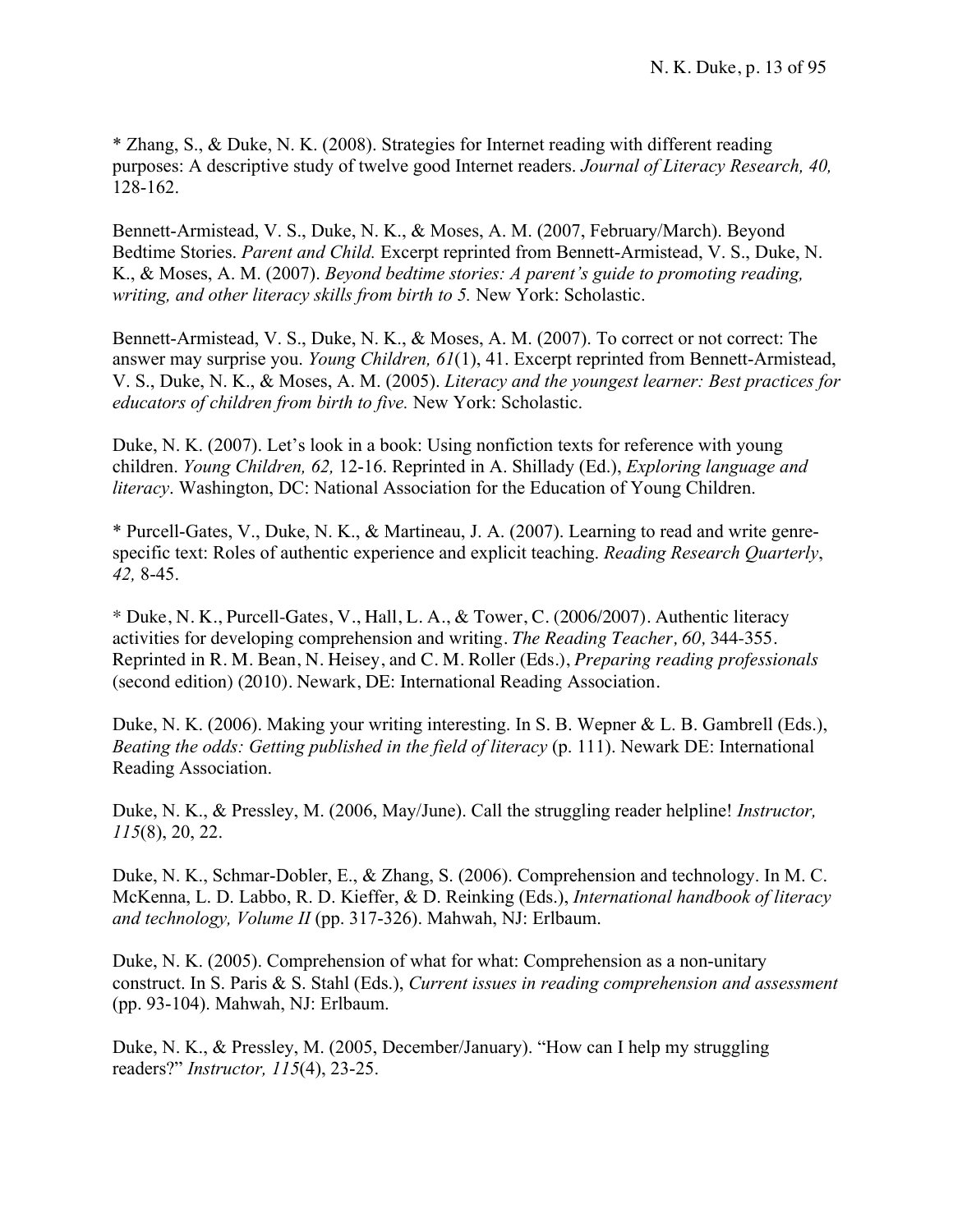Duke, N. K., & Reynolds, J. M. (2005). Learning from research: Critical understandings to guide our practice. In L. Hoyt (Ed.), *Building a literacy of thoughtfulness: Focus on comprehension* (pp. 9-21). Portsmouth, NH: Heinemann.

Duke, N. K. (2004). The case for informational text. *Educational Leadership, 61*(6), 40-44.

Duke, N. K. (2004). Reading to learn has no minimum age: Nonfiction books for  $K - 3$ . *Children's Book Council Features, 57*(2).

Duke, N. K., & Moses, A. M. (2004). On what crosses our desks and what does not [Review of the book *Language, Literacy and Cognitive Development: The Development and Consequences of Symbolic Communication*.]. *Reading Research Quarterly, 39,* 360-366.

Duke, N. K., Pressley, M., & Hilden, K. (2004). Difficulties with reading comprehension. In C. A. Stone, E. R. Silliman, B. J. Ehren, & K. Apel (Eds.), *Handbook of language and literacy development and disorders* (pp. 501-520). New York: Guilford.

Duke, N. K., & Tower, C. (2004). Nonfiction texts for young readers. In J. Hoffman & D. Schallert (Eds.), *The texts in elementary classrooms* (pp. 125-144). Mahwah, NJ: Erlbaum.

\* Palincsar, A. S., & Duke, N. K. (2004). The role of text and text-reader interactions in young children's reading development and achievement. *Elementary School Journal, 105*(2), 184-197.

Pressley, M., Duke, N. K., & Boling, E. C. (2004). The educational science and scientificallybased instruction we need: Lessons from reading research and policy making. *Harvard Educational Review, 74*(1), 30-61.

Purcell-Gates, V., & Duke, N. K. (2004). Texts in the teaching and learning of reading. In J. Hoffman & D. Schallert (Eds.), *The texts in elementary classrooms* (pp. 3-20)*.* Mahwah, NJ: Erlbaum.

Clark, K. F, (2003). Voices in Michigan literacy: An interview with Nell K. Duke. *Michigan Reading Journal, 35*(3), 48-50.

Duke, N. K. (2003, November/December). Beyond once upon a time. *Instructor*, 23-26.

Duke, N. K. (2003). Informational text? The research says, "yes!" In L. Hoyt, M. Mooney, and B Parkes (Eds.), *Exploring informational texts: From theory to practice* (pp. 2-7). Portsmouth, NH: Heinemann.

\* Duke, N. K. (2003). Reading to learn from the very beginning: Information books in early childhood. *Young Children, 58*(2), 14-20.

Duke, N. K., Bennett-Armistead, V. S., & Roberts, E. M. (2003). Bridging the gap between learning to read and reading to learn. In D. M. Barone & L. M. Morrow (Eds.), *Literacy and*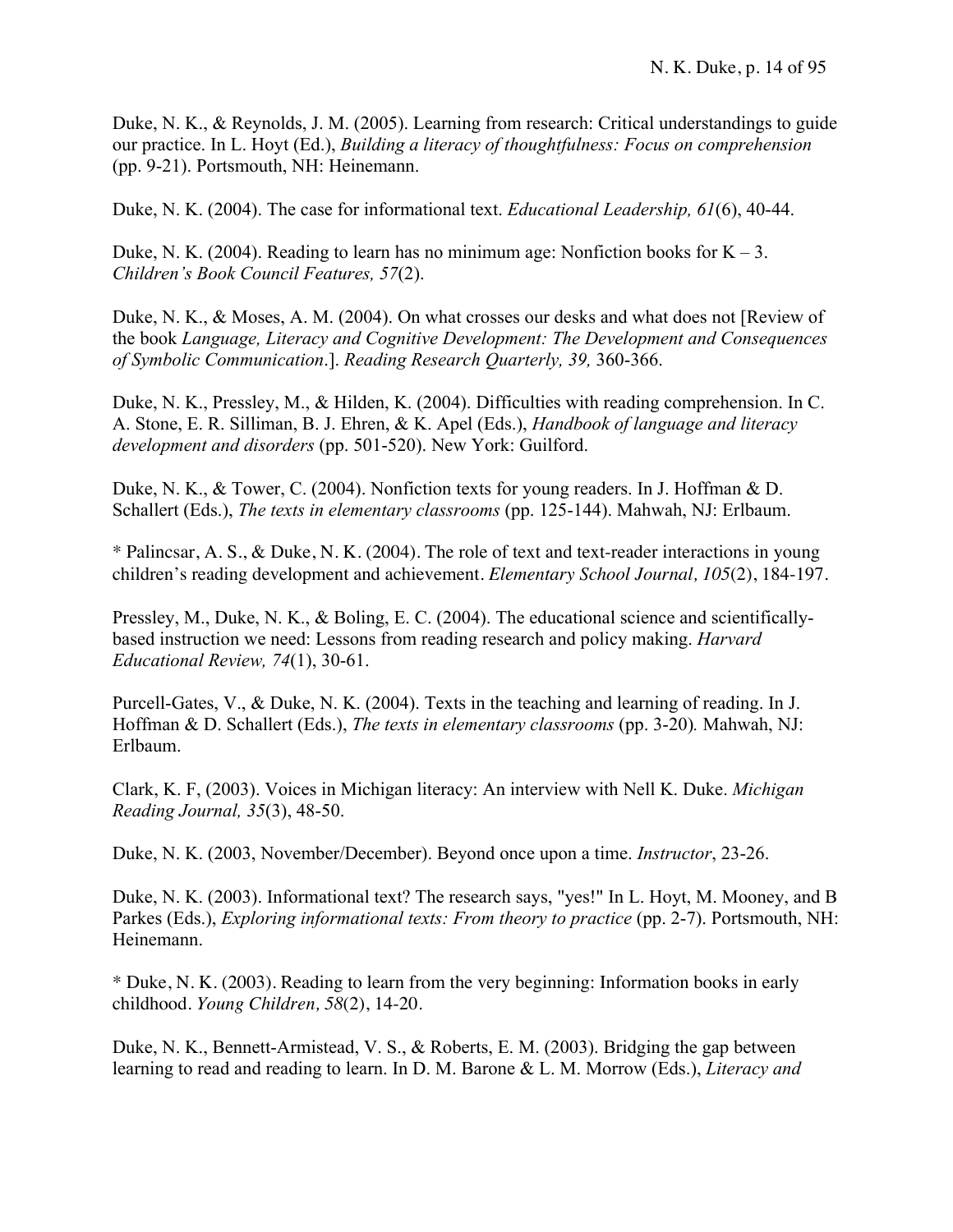*young children: Research-based practices* (pp. 226-242). New York: Guilford Press. (This is, by permission, an only slightly different version of a chapter listed below.)

Duke, N. K., Bennett-Armistead, V. S., & Roberts, E. M. (2003). Filling the great void: Why we should bring nonfiction into the early-grade classroom. *American Educator, 27*(1), 30-35. (Adapted with permission from "Bridging the gap between learning to read and reading to learn".)

Duke, N. K., Bennett-Armistead, V. S., & Roberts, E. M. (2003). Incorporating Informational Text in the Primary Grades - Part II. *Instructional Leader, 16*(2), 4-5,10-11. (A reprinting of the second portion of a chapter by the same name and authors, listed 2002, below.)

Duke, N. K., Bennett-Armistead, V. S., & Roberts, E. M. (2003). Incorporating Informational Text in the Primary Grades - Part I. *Instructional Leader, 16*(1)*,* 6-11. (A reprinting of the first portion of a chapter by the same name and authors, listed 2002, below.)

\* Duke, N. K., & Purcell-Gates, V. (2003). Genres at home and at school: Bridging the known to the new. *The Reading Teacher, 57*, 30-37.

Duke, N. K., Bennett-Armistead, V. S., & Roberts, E. M. (2002). Incorporating informational text in the primary grades. In C. Roller (Ed.), *Comprehensive reading instruction across the grade levels* (pp. 40-54). Newark, DE: International Reading Association.

Duke, N. K., & Pearson, P. D. (2002). Effective practices for developing reading comprehension. In A. E. Farstrup & S. J. Samuels (Eds.), *What research has to say about reading instruction* (3rd ed) (pp. 205-242). Newark, DE: International Reading Association. Reprinted in *Journal of Education, 189*, 107-122.

Pearson, P. D., & Duke, N. K. (2002). Comprehension instruction in the primary grades. In C. C. Block & M. Pressley (Eds.), *Comprehension Instruction: Research-Based Best Practices* (pp. 247-258). New York: Guilford Press.

Duke, N. K., & Pearson, P. D. (2001). How can I help children improve their comprehension? In *Teaching every child to read: Frequently-asked questions.* Center for the Improvement of Early Reading Achievement.

Duke, N. K., & Mallette, M. H. (2001). Critical Issues: Preparation for new literacy researchers in multi-epistemological, multi-methodological times. *Journal of Literacy Research, 33,* 345- 360.

\* Duke, N. K. (2000). 3.6 minutes per day: The scarcity of informational texts in first grade. *Reading Research Quarterly, 35,* 202-224. Reprinted in Mason, P. A., & Schumm, J. S. (Eds.). (2003). *Promising practices in urban reading instruction.* Newark, DE: International Reading Association.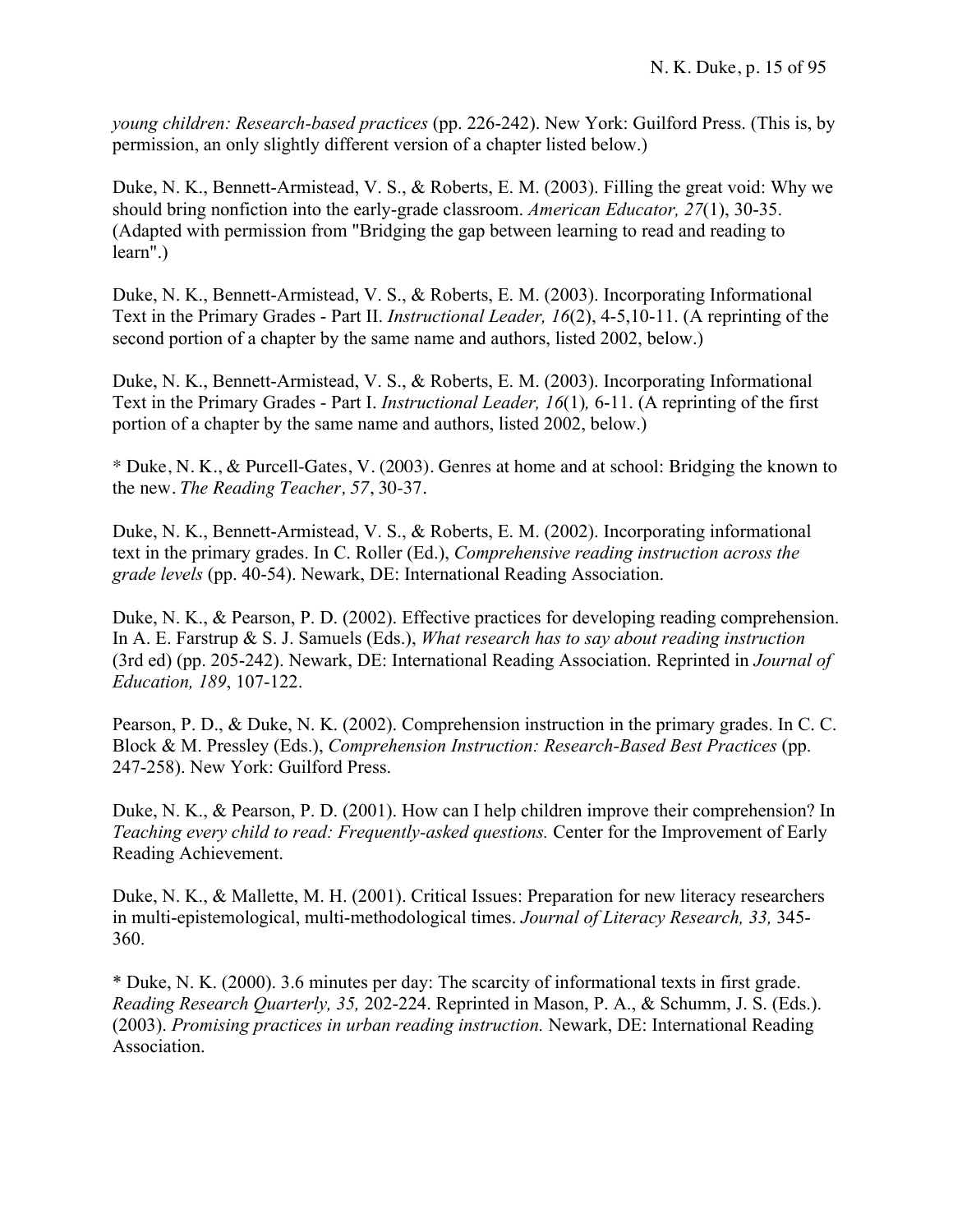\* Duke, N. K. (2000). For the rich it's richer: Print experiences and environments offered to children in very low- and very high-SES first grade classrooms*. American Educational Research Journal, 37,* 441-478.

Duke, N. K. (2000). IRA Outstanding Dissertation Award for 2000: Print environments and experiences offered to first grade students in very low- and very high-SES school districts. *Reading Research Quarterly, 35,* 456-457.

\* Kemler Nelson, D. G., Russell, R., Duke, N., & Jones, K. (2000). Two-year-olds will name artifacts by their functions. *Child Development, 71,* 1271-1288.

\* Duke, N. K., & Beck, S. W. (1999). Education should consider alternative formats for the dissertation. *Educational Researcher, 28*(3), 31-36.

\* Caswell, L. J., & Duke, N. K. (1998). Non-narrative as a catalyst for literacy development. *Language Arts, 75,* 108-117.

Duke, N. K. (1998, April). How to get the most out of trade books. *Instructor, 107,* p. 84.

\* Duke, N. K., & Kays, J. (1998). "Can I say 'Once upon a time'?": Kindergarten children developing knowledge of information book language. *Early Childhood Research Quarterly, 13,* 295-318.

Kays, J., & Duke, N. K. (1998). Getting students into information books. *Teaching PreK-8, 29*(2), 52-54.

\* Duke, N. K., & Stewart, B. B. (1997). Standards in action in a first grade classroom: The purpose dimension. *The Reading Teacher, 51,* 228-237. Reprinted in Hiebert, E. H., Skalitzky, K., & Tesnar, K. A. (1998). *Every Child a Reader,* Center for the Improvement of Early Reading Achievement.

Duke, N. K., & Ritchhart, R. (1997, October). No-pain high-gain standardized test preparation. *Instructor, 107,* pp. 89-92, 119.

\* Wood, J. M., & Duke, N. K. (1997). Inside *Reading Rainbow*: A spectrum of strategies for promoting literacy. *Language Arts, 74,* 95-105.

Cazden, C. B., & Duke, N. K. (1996). [Review of the book *Relating Events in Narrative: A Crosslinguistic Developmental Study*]. *Language and Society, 25,* 122-125.

\* Kemler Nelson, D. G., Almasy, L., Crowley, K., Duke, N., Gardner, J. A., Kiggins, V., Lasher, K., McQuilken, A., O'Connell, M., Russell, R., Sterner, D., & Tirk, E. (1995). Principle-based inferences in young children's categorization: Revisiting the impact of function on the naming of artifacts. *Cognitive Development, 10,* 347-380.

#### **BOOKS AND VIDEOS:**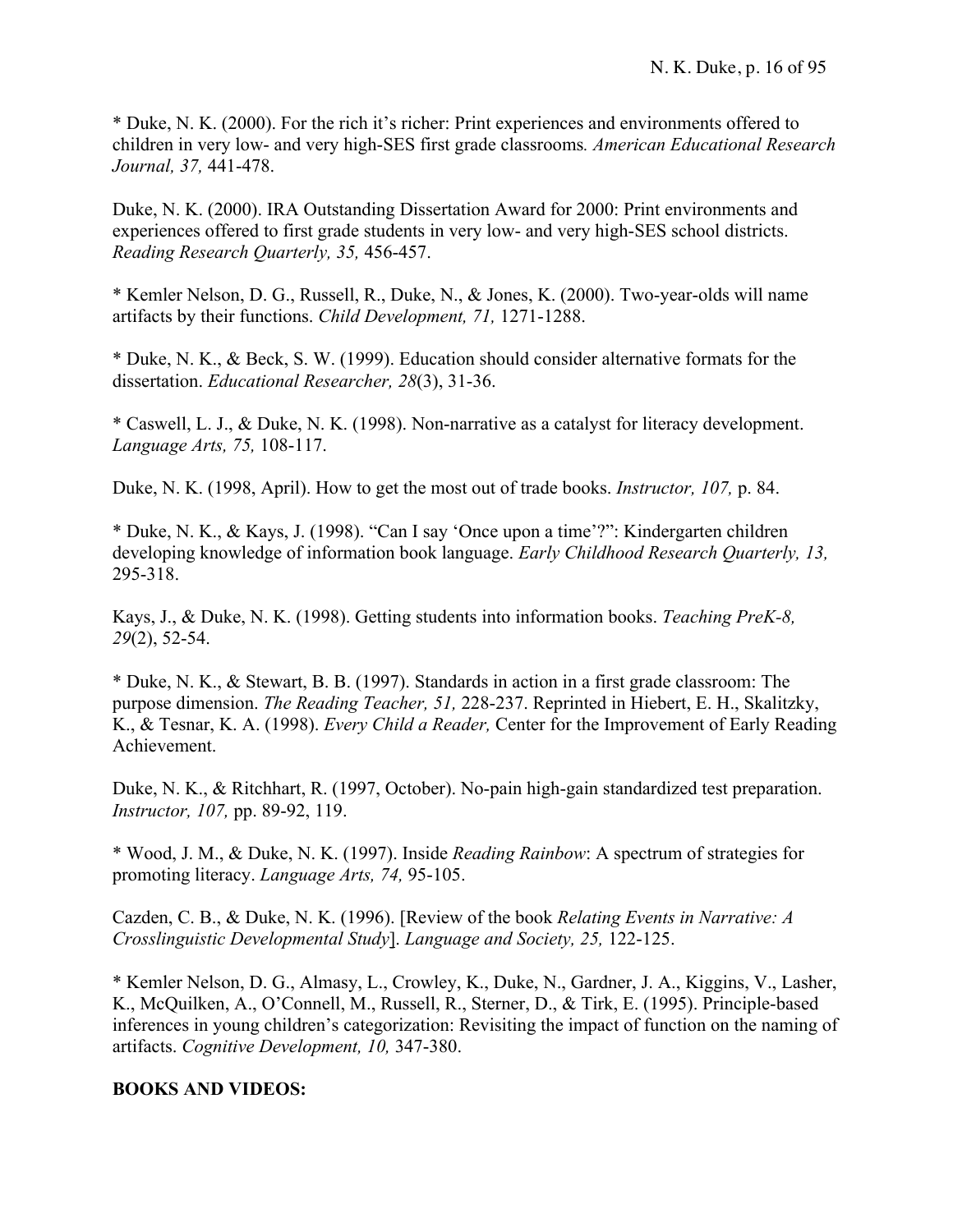Wright, T. S., Cabell, S., Duke, N. K., & Souto-Manning, M. (under contract). *Literacy and the littlest learners.* Washington, DC: National Association or the Education of Young Children.

Mallette, M. H. & Duke, N. K. (Eds.) (2021). *Literacy research methodologies* (3rd ed.). New York: Guilford Press.

Michigan Association of Intermediate School Administrators, Michigan Department of Education, & Michigan Virtual. (2017 – 2018). *Essential instructional practices in early literacy: K to 3* [online modules]. Lansing, MI: Authors. Retrieved from http://literacyessentials.org. (Lead content provider on introduction and six modules, second content provider on five modules.)

Michigan Association of Intermediate School Administrators, Michigan Department of Education, & Michigan Virtual. (2017 – 2018). *Essential instructional practices in early literacy: Pre-K* [online modules]. Lansing, MI: Authors. Retrieved from http://literacyessentials.org. (Lead content provider on introduction and seven modules, second content provider on three modules.)

Roberts, K. L., Jordan, G. E., & Duke, N. K. (2014). *Engaging families in children's literacy development: A complete workshop series* [DVD and book]. New York: Scholastic.

Bennett-Armistead, V. S., Duke, N. K., & Moses, A. M. (2014). *Beyond bedtime stories: A parent's guide to promoting reading, writing, and other literacy skills from birth to 5 (2nd ed.).* New York: Scholastic.

Duke, N. K. (2014). *Inside information: Developing powerful readers and writers of informational text through project-based instruction*. New York: Scholastic.

Taylor, B. M., & Duke, N. K. (Eds.) (2013). *Handbook of effective literacy instruction: Research-based practice K - 8.* New York: Guilford.

Duke, N. K., Caughlan, S., Juzwik, M. M., & Martin, N. M. (2012). *Reading and writing genre with purpose in K – 8 classrooms.* Portsmouth, NH: Heinemann.

Duke, N. K., Moses, A. M., Billman, A. K., Zhang, S., & Bennett-Armistead, V. S. (2012). *The ABCs of emergent literacy* [DVD and book]. New York: Scholastic.

Duke, N. K., & Mallette, M. H. (Eds.) (2011). *Literacy research methodologies* (2nd ed.). New York: Guilford Press.

Bennett-Armistead, V. S., Duke, N. K., & Moses, A. M. (2007). *Beyond bedtime stories: A parent's guide to promoting reading, writing, and other literacy skills from birth to 5. New* York: Scholastic.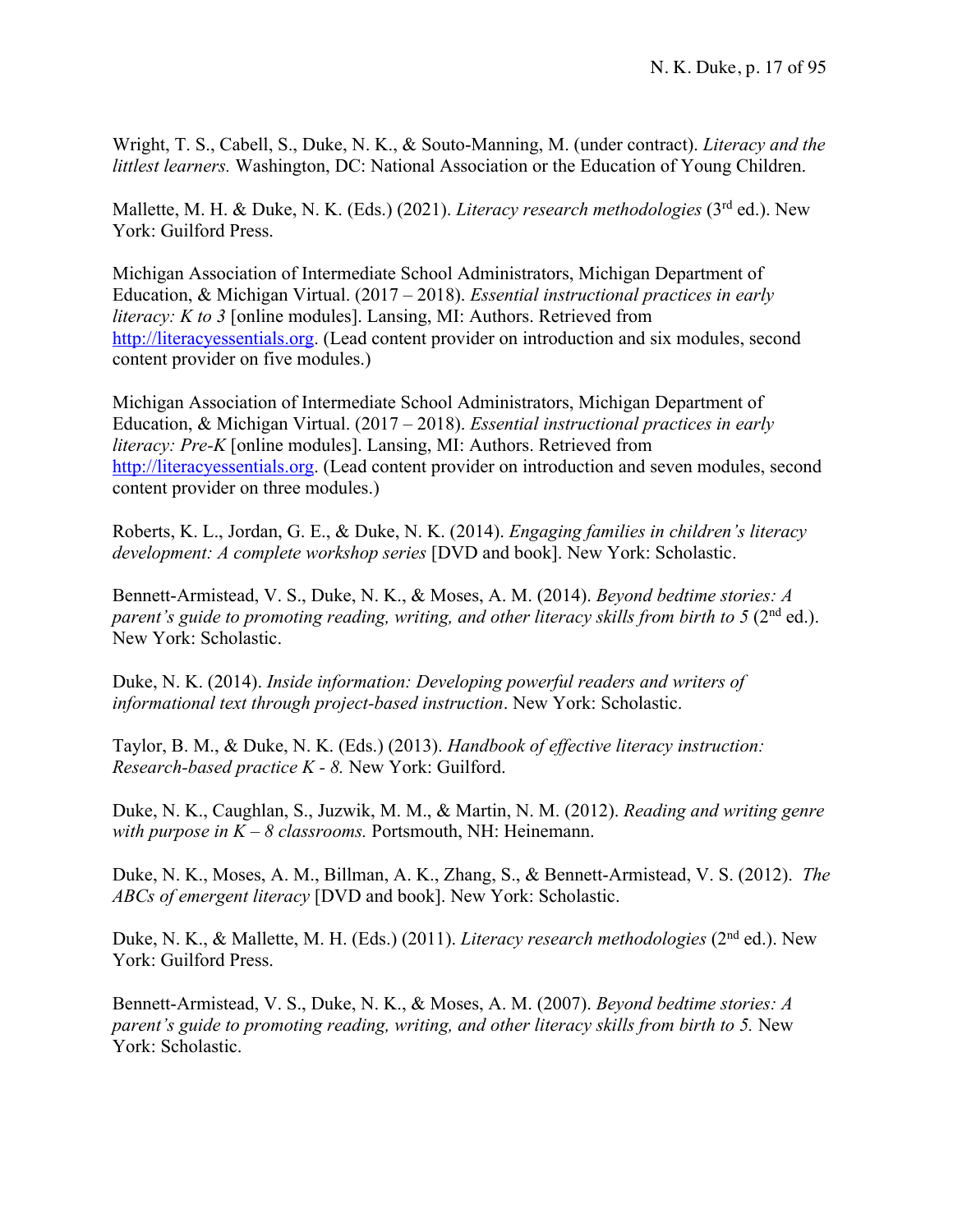Duke, N. K., Moses, A. M., Billman, A. K., Zhang, S., & Bennett-Armistead, V. S. (2006). *Promoting emergent literacy in licensed care* [video recording and booklet]. East Lansing, MI: Michigan State University.

Bennett-Armistead, V. S., Duke, N. K., & Moses, A. M. (2005). *Literacy and the youngest learner: Best practices for educators of children from birth to five. New York: Scholastic.* 

Duke, N. K., & Mallette, M. H. (Eds.) (2004). *Literacy research methodologies*. New York: Guilford Press.

Duke, N. K. (2003). *A bat and a rat.* New York: Scholastic.

Duke, N. K. (2003). *We work together.* New York: Scholastic.

Duke, N. K., & Bennett-Armistead, V. S., with Huxley, A., Johnson, M., McLurkin, D., Roberts, E., Rosen, C., Vogel, E. (2003). *Reading and writing informational text in the primary grades: Research-based practices.* New York: Scholastic.

## **BOOKS AS SERIES EDITOR OR SERIES CO-EDITOR:**

Wilkinson, I. A. G., & Bourdage, K. (in press). *Quality talk about text: Discussion practices for talking and thinking about text.* Portsmouth, NH: Heinemann.

Kelly, S., & Dobler, E. (2021). *Technology with intention: Designing meaningful literacy and technology integration.* Portsmouth, NH: Heinemann.

Brown, E., & L'Allier, S. (2020). *No more random acts of coaching.* Portsmouth, NH: Heinemann.

Howard, J. R., Milner-McCall, T., & Howard, T. C. (2020). *No more teaching without positive relationships.* Portsmouth, NH: Heinemann.

Barber, J. & Cervetti G. N. (2019). *No more science kits or texts in isolation.* Portsmouth, NH: Heinemann.

Mesmer, H. A. (2019). *Letter lessons and first words: Phonics foundations that work.* Portsmouth, NH: Heinemann.

Davenport, L. R., Henry, C. S., Clements, D. H., & Sarama, J. (2019). *No more math fact frenzy.* Portsmouth, NH: Heinemann.

Souto-Manning, M., Llerena, C. L., Martell, J., Maguire, A. S., & Arce-Boardman, A. (2018). *No more culturally irrelevant teaching.* Portsmouth, NH: Heinemann.

Collins, K., & Bempechat, J. (2017). *No more mindless homework.* Portsmouth, NH: Heinemann.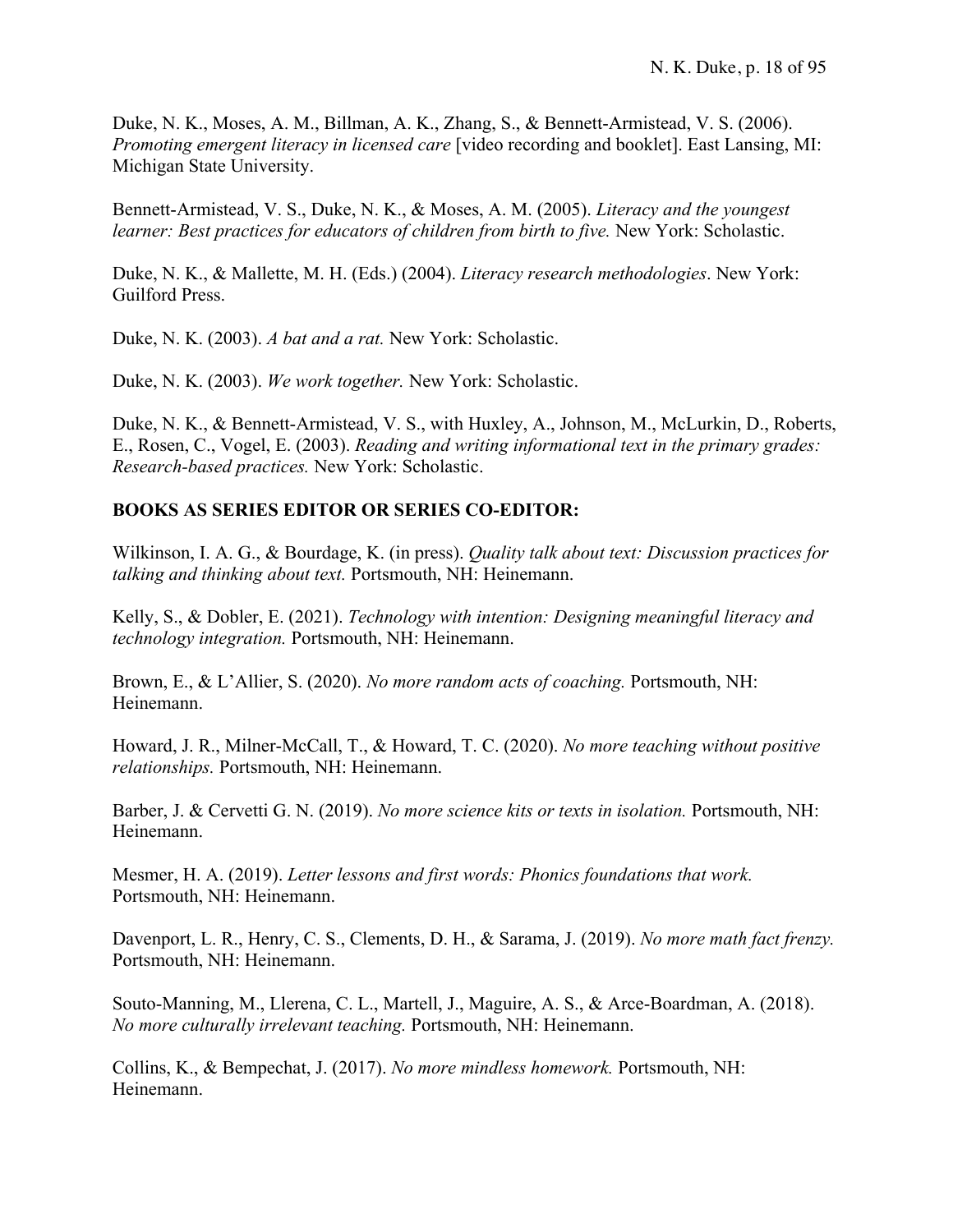Tovani, C., & Moje, E. (2017). *No more telling as teaching: Less lecture, more engaged learning.* Portsmouth, NH: Heinemann.

Nora, J., & Echevarria, J. (2016). *No more low expectations for English learners.* Portsmouth, NH: Heinemann.

Barber, A. M. T. (2016). *Reading to learn for ELs: Motivation practices and comprehension strategies for informational texts.* Portsmouth, NH: Heinemann.

Marinak, B. A., & Gambrell, L. (2016). *No more reading for junk: Best practices for motivating readers.* Portsmouth, NH: Heinemann.

Bigelman, L. G., & Peterson, D. S. (2016). *No more reading instruction without differentiation*. Portsmouth, NH: Heinemann.

McKay, R., & Teale, W. H. (2015). *No more teaching a letter a week.* Portsmouth, NH: Heinemann.

Lesaux, N., & Harris, J. (2015). *Cultivating knowledge, building language: Literacy instruction for English learners in elementary school*. Portsmouth, NH: Heinemann.

Palmer, J. L., & Invernizzi, M. (2015). *No more spelling and phonics worksheets.* Portsmouth, NH: Heinemann.

Brinkerhoff, E. H., & Roehrig, A. D. (2014). *No more sharpening pencils during work time and other time wasters.* Portsmouth, NH: Heinemann.

Cobb, C., & Blachowicz, C. (2014). *No more "look up the list" vocabulary instruction.* Portsmouth, NH: Heinemann.

Cahill, C., Horvath, K., McGill-Franzen, A., & Allington, R. (2013). *No more summer-reading loss.* Portsmouth, NH: Heinemann.

Cassetta, G., & Sawyer, B. (2013). *No more taking away recess and other problematic discipline practices.* Portsmouth, NH: Heinemann.

Miller, D., & Moss, B. (2013). *No more independent reading without support.* Portsmouth, NH: Heinemann.

Taylor, B. M. (2011). *Catching readers, grades 4/5: Day-by-day small-group reading interventions.* Portsmouth, NH: Heinemann.

Taylor, B. M. (2011). *Catching readers, grade K: Day-by-day small-group reading interventions.* Portsmouth, NH: Heinemann.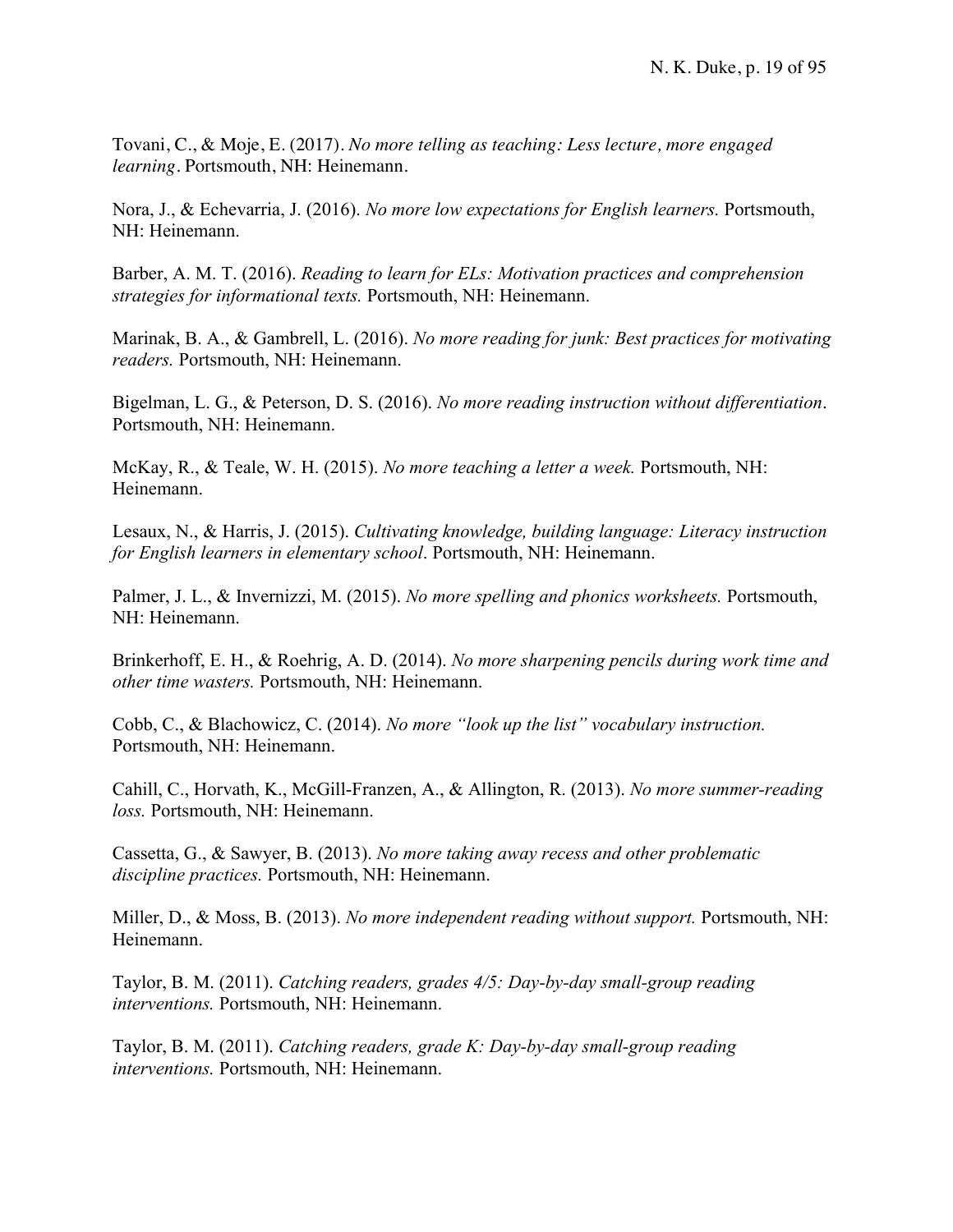Taylor, B. M. (2011). *Catching schools: An action guide to schoolwide reading improvement.* Portsmouth, NH: Heinemann.

Cartwright, K. B. (2010). *Word callers: Small-group and one-on-one interventions for students to "read" but don't comprehend.* Portsmouth, NH: Heinemann.

Taylor, B. M. (2010). *Catching readers, grade 1: Day-by-day small-group reading interventions.*  Portsmouth, NH: Heinemann.

Taylor, B. M. (2010). *Catching readers, grade 2: Day-by-day small-group reading interventions.*  Portsmouth, NH: Heinemann.

Taylor, B. M. (2010). *Catching readers, grade 3: Day-by-day small-group reading interventions.*  Portsmouth, NH: Heinemann.

## **THESES:**

Duke, N. K. (1998). *Print environments and experiences offered to first grade students in very low- and very high-SES school districts*. Unpublished doctoral dissertation, Harvard University.

Duke, N. K. (1996). *The application of genre concepts to the education of young children: Empirical and theoretical arguments.* Unpublished qualifying paper, Harvard University.

Duke, N. K. (1993). *Can we get that in writing? Black English features in the writing of young children.* Unpublished undergraduate thesis, Swarthmore College.

## **OTHER PUBLICATIONS:**

Duke, N. K. (2021). Foreword. In S. A. Parsons & M. Vaughn (Eds.), *Principles of effective literacy instruction, grades K-5* (ix – xi)*.* New York: Guilford Press.

Rochester, S. E., & Duke, N. K. (2021). Interrogating allyship in cross-race doctoral advising relationships [web log comment]. Retrieved from https://shanaerochester.medium.com/interrogating-allyship-in-cross-race-doctoral-advisingrelationships-2a5e2c1bf104

Duke, N. K., Ward. A. E., & Klingelhofer, R. (2020). Observing young readers and writers: A tool for informing instruction [web log comment]. Retrieved from https://www.literacyworldwide.org/blog/literacy-now/2020/10/27/observing-young-readers-andwriters-a-tool-for-informing-instruction

Duke, N. K. (2019, August). Making the most of informational text [web log comment]. Retrieved from https://www.naeyc.org/resources/blog/making-most-informational-text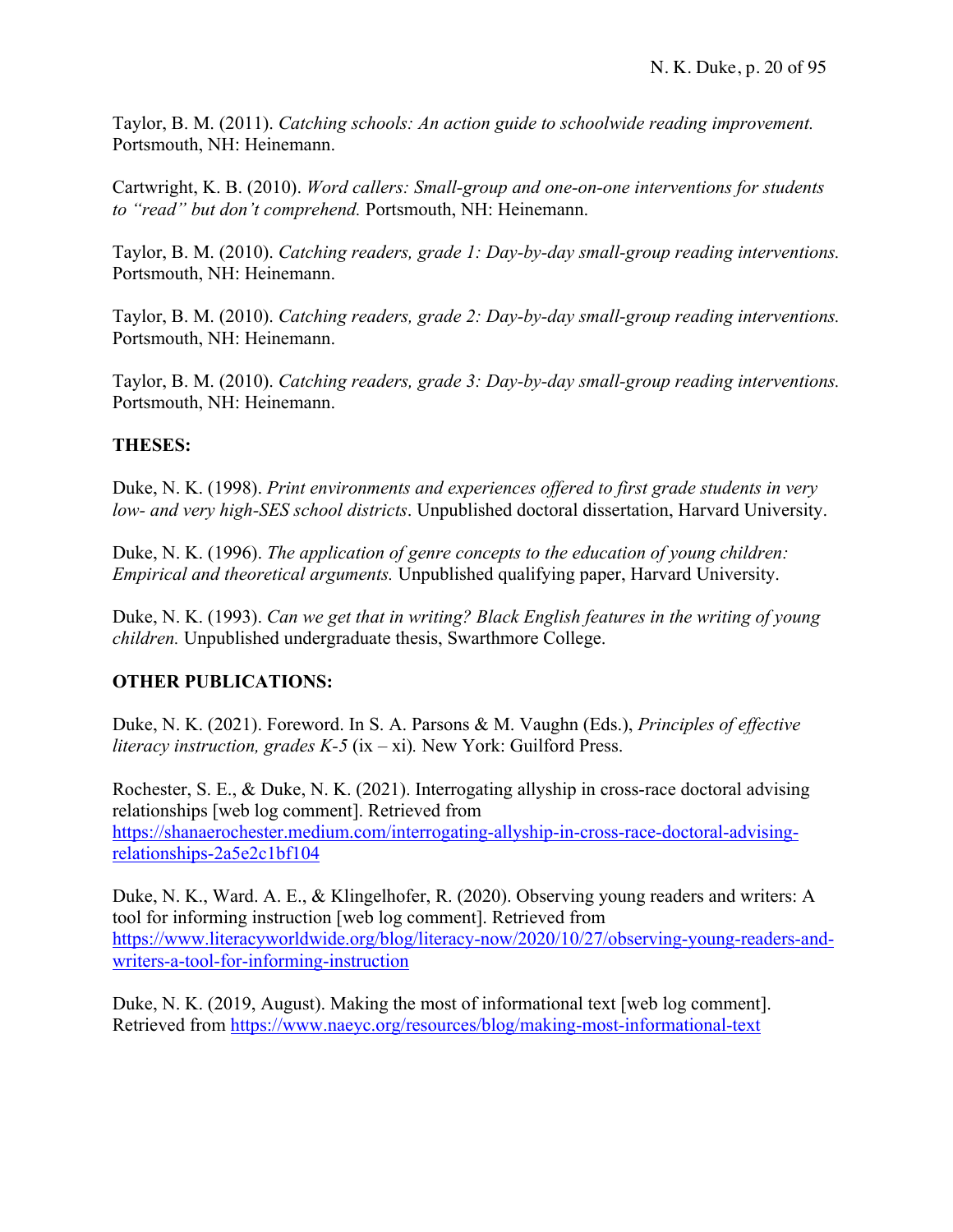Wise, C. N., & Duke, N. K. (2019, July). Using and creating informational texts at home [web log comment]. Retrieved from https://www.naeyc.org/our-work/families/using-informationaltexts

Duke, N. K., Duke, C. D., & Brenneman, K. (2018). *Munching and crunching the ABCs.* Lewisville, NC: Gryphon House.

Duke, N. K. (2018)*. Recommendations for the National Assessment of Educational Progress Reading Framework Revision.* White paper for the National Assessment Governing Board Assessment Development Committee. Washington, DC: Author.

Duke, N. K. (2017, November 6). 3 literacy practices that work [web log comment]. Retrieved from https://www.edutopia.org/article/3-literacy-practices-work

Halvorsen, A-L., & Duke, N. K. (2017, June 20). Projects that have been put to the test [web log comment]. Retrieved from https://www.edutopia.org/article/projects-have-been-put-test-annelise-halvorsen-nell-duke.

Duke, N. K., & Halvorsen, A-L. (2017, June 20). New Study Shows the Impact of PBL on Student Achievement [web log comment]. Retrieved from www.edutopia.org. https://www.edutopia.org/article/new-study-shows-impact-pbl-student-achievement-nell-dukeanne-lise-halvorsen

Duke, N. K. (2017, March 6). Michigan schools should chart own course. [Editorial]. *The Detroit News.* http://www.detroitnews.com/story/opinion/2017/03/06/educationstandards/98815880/

Duke, N. K. (2016, October 11). Why literacy educators need to be advocates for science and social studies education [web log comment]. Retrieved from https://lesleyuniversitycrrlc.wordpress.com/2016/10/11/why-literacy-educators-need-to-beadvocates-for-science-and-social-studies-education/

Duke, N. K. (2016, August 15). Evaluating websites as information sources [web log comment]. Retrieved from http://www.edutopia.org/blog/evaluating-websites-asinformation-sources-nell-k-duke

Duke, N. K., & Mesmer, H. A. E. (2016, June 23). Teach "sight words" as you would other words [web log comment]. Retrieved from http://www.literacyworldwide.org/blog/literacy-daily/2016/06/23/teach-ldquo-sightwords-rdquo-as-you-would-other-words

Duke, N. K. (2016, June 3). *What doesn't work: Literacy practices we should abandon.* [Web log comment]. Retrieved from: http://www.edutopia.org/blog/literacy-practices-weshould-abandon-nell-k-duke

Duke, N. K., & Duke, C. D., (2016). *Animal Alphabet.* Lewisville, NC: Gryphon House.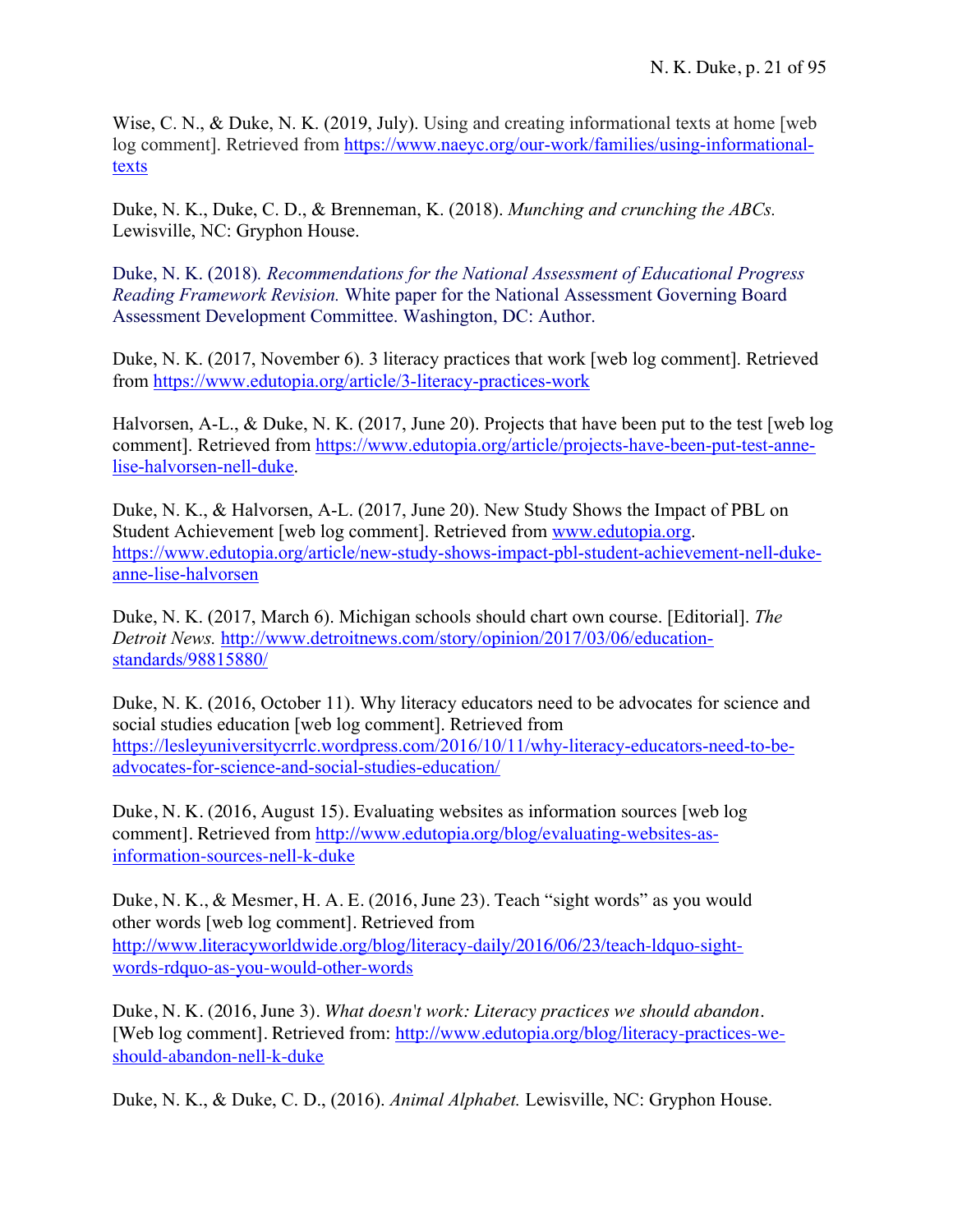Duke, N. K. (2016, April 28). *Getting on the same page about reading by third grade in Michigan*. [Web log comment]. Retrieved from: http://www.literacyworldwide.org/blog/literacydaily/2016/04/28/getting-on-the-same-page-about-reading-by-third-grade-in-michigan

Duke, N. K. (2016, February nd). *Kindergarten, standards, and the Common Core.* [Web log comment]. Retrieved from: http://www.readingrockets.org/article/kindergarten-standards-andcommon-core.

Duke, N. K. (2016, February 16). *Talking about text structure in the PBL classroom.* [Web log comment]. Retrieved from http://www.edutopia.org/blog/text-structure-in-pbl-classroom-nell-kduke

Duke, N. K. (2015, December 9). Deck the halls with boughs of literacy. [Web log comment]. Retrieved from: http://edublog.scholastic.com/post/deck-halls-boughs-literacy

Duke, N. K. (2016). *Foreword.* In K. B. Cartwright, *Executive skills and reading comprehension: A guide for educators* (ix – xi). New York: Guilford Press.

Duke, N. K. (2015). *Foreword.* In P. D. Pearson & E. H. Hiebert (Eds.), *Research-based practices for teaching Common Core Literacy* (vii – viii). New York: Teachers College Press.

Duke, N. K. (2015, June 4). *Addressing the CCSS for kindergarten in developmentally appropriate ways, part two.* [Web log comment]. Retrieved from http://www.literacyworldwide.org/blog/literacy-daily/2015/06/04/addressing-the-ccss-forkindergarten-in-developmentally-appropriate-ways-part-two

Duke, N. K. (2015, May 28). *Addressing the CCSS for kindergarten in developmentally appropriate ways, part one.* [Web log comment]. Retrieved from http://www.literacyworldwide.org/blog/literacy-daily/2015/05/28/addressing-the-ccss-forkindergarten-in-developmentally-appropriate-ways-part-i

Duke, N. K. (2015, May 21). *How do we make time for project-based learning?* [Web log comment]. Retrieved from http://edublog.scholastic.com/post/how-do-we-make-time-projectbased-learning

Duke, N. K. (2015, March 3*). Now is the time for project-based learning*. [Web log comment]. Retrieved from https://kappanonline.org/now-time-project-based-learning/

Duke, N. K. (2014, November 20). *U.S. Department of Education calls for strong home-school connection.* [Web log comment]. Retrieved from http://reading.org/readingtoday/research/post/lrp/2014/11/20/u.s.-dept-of-ed-calls-for-strong-home-school-connection

Duke, N. K. (2014). Introduction. In A. Shillady (Ed.), *Exploring language and literacy* (p. 1). Washington, DC: National Association for the Education of Young Children.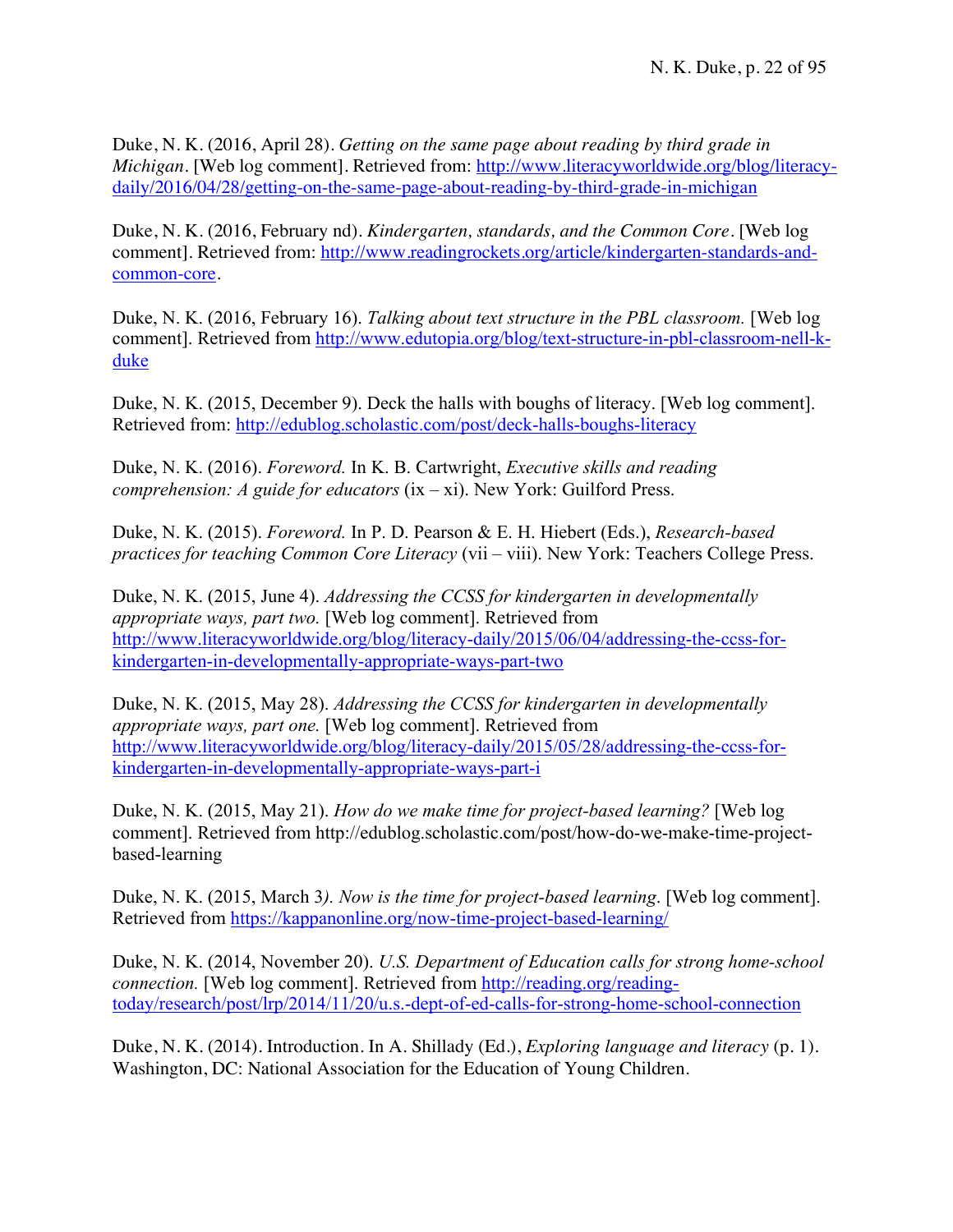Johnston, P., & Duke, N. K. (2014, May 28). Priorities for literacy policy and practice: Insights from the IRA literacy research panel. [Web log comment]. Retrieved from http://reading.org/reading-today/research/post/lrp/2014/05/28/priorities-for-literacy-policy-andpractice-literacy-research-panel

Duke, N. K., & Pearson, P. D. (2014, May 6). Literacy research at the IRA 59th annual conference. [Web log comment]. Retrieved from http://reading.org/readingtoday/research/post/lrp/2014/05/06/literacy-research-at-the-ira-59th-annual-conference

Duke, N. K. (2014, April 16). Limits of broad phonics generalizations: When two vowels go walking, the first one doesn't necessarily do the talking. [Web log comment]. Retrieved from http://reading.org/reading-today/research/post/lrp/2014/04/16/phonics-generalizations-twovowels-go-walking

Duke, N. K., Moje, E. B., & Palincsar, A. S. (2014, February 26). Three IRA Literacy Research Panel members comment on Michigan House Bill 5111. [Web log comment]. Retrieved from http://reading.org/reading-today/research/post/lrp/2014/02/26/three-ira-literacy-research-panelmembers-comment-on-michigan-house-bill-5111. Reprinted with modifications in *Michigan Reading Journal, 47*(1), 43-47.

Correa, A., & Duke, N. K. (2013, June 7). A teacher's perspective on this year's IRA outstanding dissertation finalists. [Web log comment]. Retrieved from http://reading.org/readingtoday/research/post/lrp/2013/06/07/a-teachers-perspective-on-this-years-ira-outstandingdissertation-finalists

Duke, N. K. (2013, April 16). Analyses of state policy in pre-k and k. [Web log comment]. Retrieved from http://reading.org/reading-today/research/post/lrp/2013/04/17/analyses-of-statepolicy-in-pre-k-and-k

Duke, N. K. (2013, April 15). Practice Guides review research and offer recommendations on topics in literacy. [Web log comment]. Retrieved from http://reading.org/readingtoday/research/post/lrp/2013/04/10/practice-guides-review-research-and-offer-recommendations

Duke, N. K. (2013). Foreword: What kind of comprehension instruction will address the Common Core State Standards? In R. Brown & P. Dewitz (Eds.), *Building comprehension in every classroom: instruction with literature, informational texts, and basal programs* (pp. vi – ix). New York: Guilford.

Duke, N. K. (2011). Foreword. In L. M. Morrow & L. B. Gambrell (Eds.), *Best Practices in Literacy Instruction* (4<sup>th</sup> ed) (pp. xvii-xviii). New York: Guilford.

Duke, N. K., & Keene, E. O. (2011). *Researchers and professional developers in literacy education: Informing one another's work.* A position statement of the International Reading Association, Newark, DE.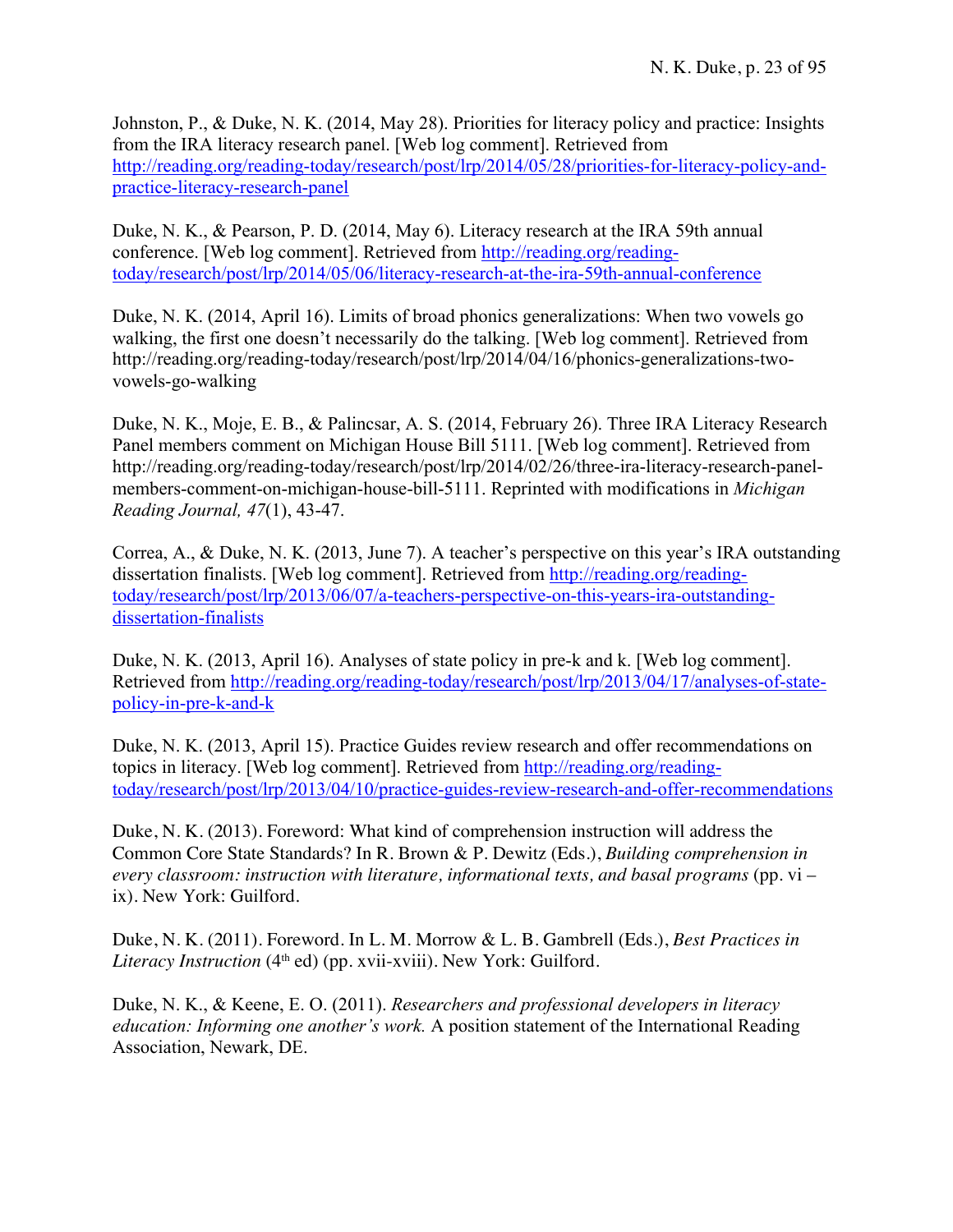Shanahan, T., Callison, K., Carriere, C., Duke, N. K., Pearson, P. D., Schatschneider, C., & Torgesen, J. (2010). *Improving reading comprehension in kindergarten through 3rd grade: A practice guide* (NCEE 2010-4038). Washington, DC: National Center for Education Evaluation and Regional Assistance, Institute of Education Sciences, U.S. Department of Education. Retrieved from whatworks.ed.gov/publications/practiceguides.

Billman, A. K., Duke, N. K., Hilden, K. R., Zhang, S., Roberts, K., Halladay, J. L., Martin, N. M., & Schaal, A. M. (2008). *Concepts of Comprehension Assessment (COCA)*. Retrieved Retrieved February 25, 2010 from http://msularc.educ.msu.edu/what-we-do/projects/mai-coca/.

Hilden, K. R., Duke, N. K., Billman, A. K., Zhang, S., Halladay, J. L., Schaal, A. M., Roberts, K., & Martin, N. M. (2008). *Informational Strategic Cloze Assessment (ISCA)*. Retrieved February 25, 2010 from http://msularc.educ.msu.edu/what-we-do/projects/isca/.

Duke, N. K. (2006). Foreword. To A. Stead, *Reality checks: Teaching reading comprehension with nonfiction.* Portland, ME: Stenhouse.

Duke, N. K. (2005). Foreword. To D. E. Paynter, E. Bodrova, & J. K. Doty, *For the love of words: Vocabulary instruction that works.* San Francisco: Jossey-Bass.

Duke, N. K., & Bennett-Armistead, V. S. (May/June, 2004). Nonfiction reading in the primary grades: How and why it's good for young learners. *Scholastic News Teachers' Edition*, 3-4.

Duke, N. K., & Moses, A. M. (2003). *10 Research-tested ways to build children's vocabulary.* Scholastic Professional Paper. New York: Scholastic.

Duke, N. K. (1999). *The scarcity of informational texts in first grade.* Center for the Improvement of Early Reading Achievement Technical Report #1-007.

Diamondstone, J., Duke, N. K., Kantrov, I. & Dalton, B. (1994). *Rethinking English language arts: An overview of research relevant to curriculum reform*. Newton, MA: Education Development Center.

Duke, N. K. (1999). *Using non-fiction to increase reading achievement and world knowledge.* Occasional paper of the Scholastic Center for Literacy and Learning.

## **PEER-REVIEWED PRESENTATIONS:**

Duke, N. K. (2020, December). Providing interdisciplinary and integrated reading and writing instruction through project-based learning. In Z. Philappakos (Organizer), *Reading and writing connections.* Literacy Research Association Annual Meeting, Online.

Duke, N. K. (2020). (Discussant). *Literacy research methodologies: The whole is more than the sum of the parts.* Literacy Research Association Annual Meeting, Online.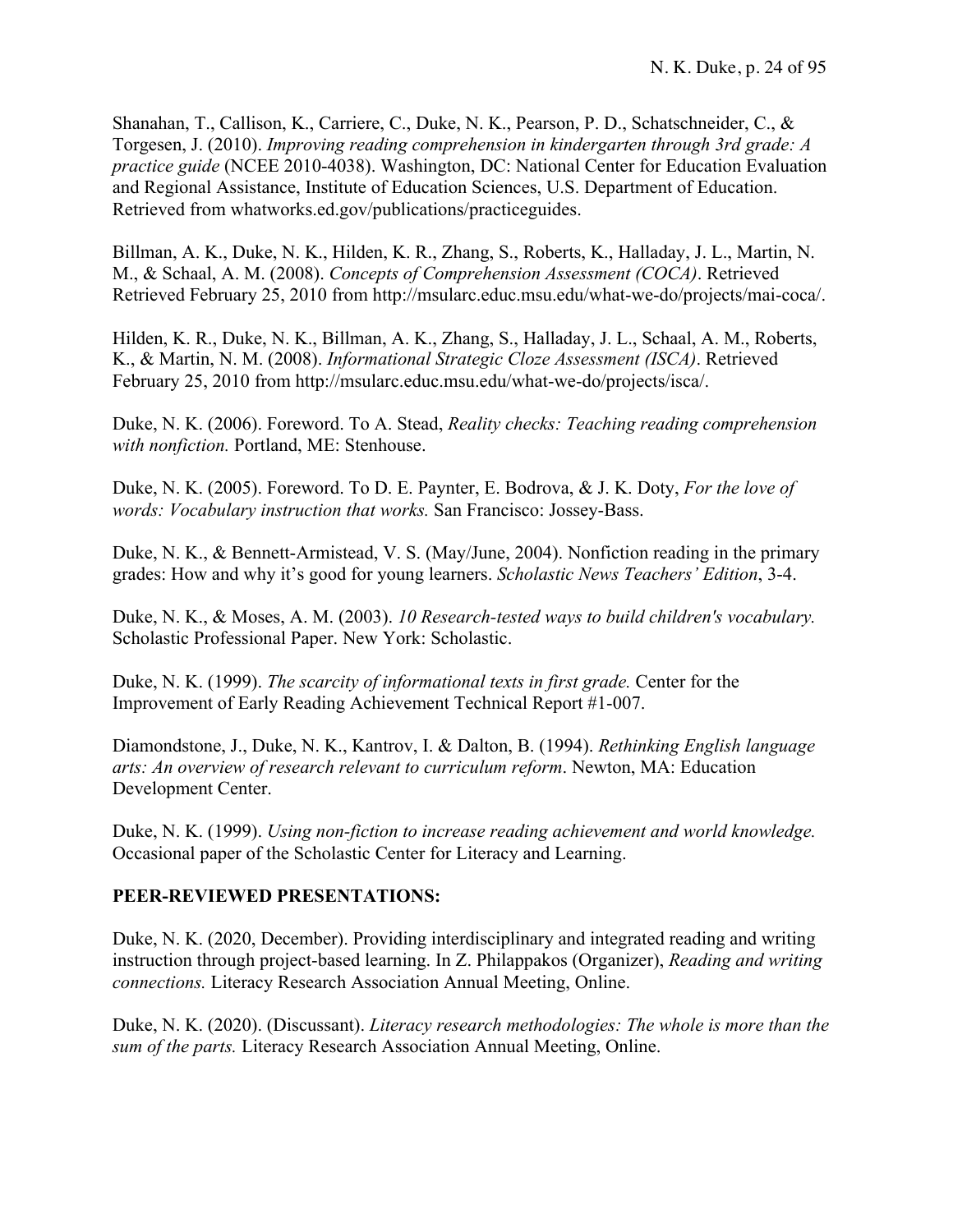Duke, N. K. (Chair) (2020, December). *Informing the design of an interdisciplinary, projectbased curriculum for birth through age eight*. Literacy Research Association Annual Meeting, Online.

Duke, N. K. (2019, December). Affective factors in informational text comprehension: Evidence from text processing studies. In D. Fisher, D. Lapp, & N. Frey (Co-Chairs), *Meta-synthesis and mixed-methods reviews of comprehension research.* Session at the Annual Conference of the National Association for the Education of Young Children, Nashville, TN.

Duke, N. K. (2019, December). Whose knowledge? In G. N. Cervetti (Chair). *The role of knowledge in English/language arts curriculum and assessment.* Session at the Annual Conference of the National Association for the Education of Young Children, Nashville, TN.

Duke, N. K. (Discussant). (2019, December). M. McVee (Chair). The gradual release of responsibility model: Influences on past and future literacy research and practice. Session at the Annual Conference of the National Association for the Education of Young Children, Nashville, TN.

Andrews, J., Crawford, J., Mohan, L., Duke, N., & Steven, D. (2019, November). *Molly of Denali: A multimedia approach for teaching informational reading and writing to young children.* Presentation at the Annual Conference of the National Association for the Education of Young Children, Nashville, TN.

Duke, N. K. (2019, November). *Developing young children's concepts of print using researchsupported practices.* Presentation at the Annual Conference of the National Association for the Education of Young Children, Nashville, TN.

Duke, N. K. (2019, October). Molly of Denali: Developing informational reading and writing ages 4 to 8. In K. Kunz, D. Lapp, & L. M. Morrow (Co-Chairs), *Jump into the Early Literacy Trenches: Focus on Your Students, Leave with a Plan!* Institute at the Annual Convention of the International Literacy Association, New Orleans, LA.

Duke, N. K., & Cartwright, K. B. (2018, November). *Is there a model of reading all of LRA can support?* In C. N. Wise (Chair), Is there a model of reading all of LRA can support? Alternative format session presented at the annual meeting of the Literacy Research Association, Indian Wells, CA.

Duke, N. K. (2018, July). *Literacy serving STEM: The Connect4Learning Pre-K Curriculum.* Exhibitor Presentation at the Annual Convention of the International Literacy Association, Austin, TX.

Duke, N. K. (2018, July). Versatile literacy instructional practices in preK and K. In L. M. Morrow, K. Kunz, D. Lapp, and J. Schickedanz (Co-chairs), *Intentionally planned best practices that motivate early literacy development.* Institute presented at the Annual Convention of the International Literacy Association, Austin, TX.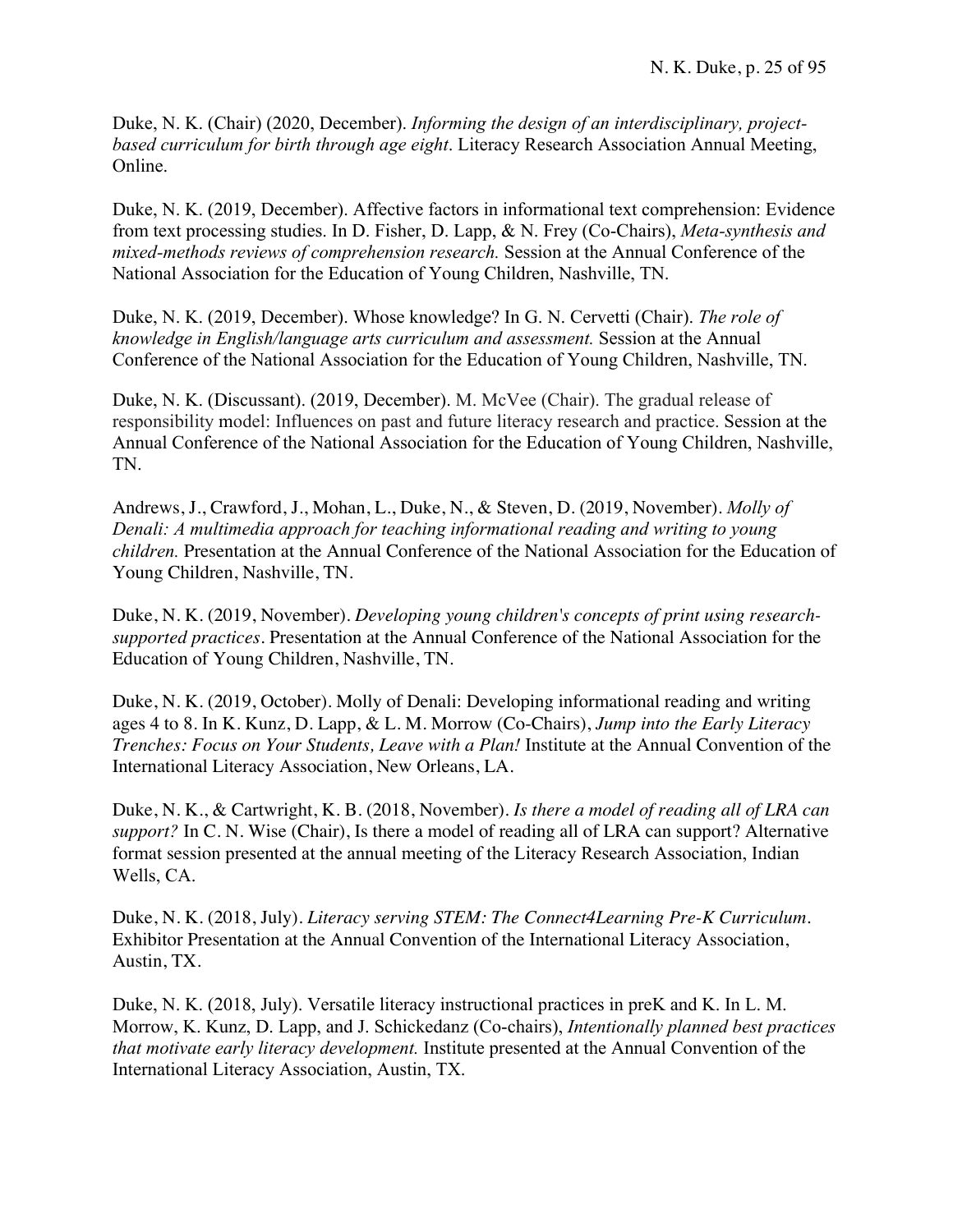Duke, N. K., Halvorsen, A-L., & Strachan, S. L. (2017, November). Project-based learning to develop social studies and literacy in low-SES communities. In A. S. Palincsar (Chair), *Projectbased learning (PBL) for the attainment of meaningful literacies and literate practices: An interdisciplinary, multi-method, cross-age, cross-context exploration across four PBL research projects.* Symposium presented at the annual meeting of the Literacy Research Association, Tampa, FL.

Duke, N. K., & Clements, D. H. (2017, July). *Connect4Learning: Teaching and learning the interdisciplinary way.* Presentation at the Quality Rating Improvement Systems annual conference, Dallas, TX.

Duke, N. K. (2017, July). Investing in interdisciplinary instruction. In M. Han (Chair), *Investing interdisciplinary instruction in early literacy.* Symposium presented at the annual convention of the International Literacy Association, Orlando, FL.

Duke, N. K., Cervetti, G. N., & Wise, C. N. (2017, July). Learning from research on equityeffective teachers. In D. Lapp, L. Morrow, J. Schickedanz, and B. Enz (co-chairs), *Literacy and equity for preK-3rd grade learners: Research-supported, standards-based practice.* Institute presented at the annual convention of the International Literacy Association, Orlando, FL.

Duke, N. K., Cervetti, G. N., & Wise, C. N. (2016, November). The teacher and the classroom. In L. Indrisano and J. Paratore (Chairs), *(Still) Becoming a Nation of Readers: A retrospective and visionary examination of literacy instruction*. Symposium presented at the annual meeting of the Literacy Research Association, Nashville, TN.

Duke, N. K. (Discussant). (2016, December). In J. S. Jones (Chair), *"There is nothing so practical as a good theory": Looking at theory and text complexity.* Symposium presented at the annual meeting of the Literacy Research Association, Nashville, TN.

Duke, N. K., Halvorsen, A., Revelle, K. Z., & Strachan, S. (2016, December). *Implementation and effects of project-based units taught by teachers new to project-based pedagogy.* Paper presented at the annual meeting of the Literacy Research Association, Nashville, TN.

Duke, N. K. (2016, November). *The 1, 2, 3s of the ABCs: Three practices that support development of alphabet knowledge at home and at school.* Presentation at the annual meeting of the National Association for the Education of Young Children, Los Angeles, CA.

Duke, N. K. (2016, July). *Avoiding project-based pitfalls (K – 3).* Presentation at the annual convention of the International Literacy Association, Boston, MA.

Duke, N. K. (2016, July). *Must-haves in comprehension instruction.* Presentation at the annual convention of the International Literacy Association, Boston, MA.

Duke, N. K., & Keene, E. O. (Chairs). (2016, July). *Not this but that 2016: Replacing less effective practices with more effective alternatives.* Panel conducted at the annual convention of the International Literacy Association, Boston, MA.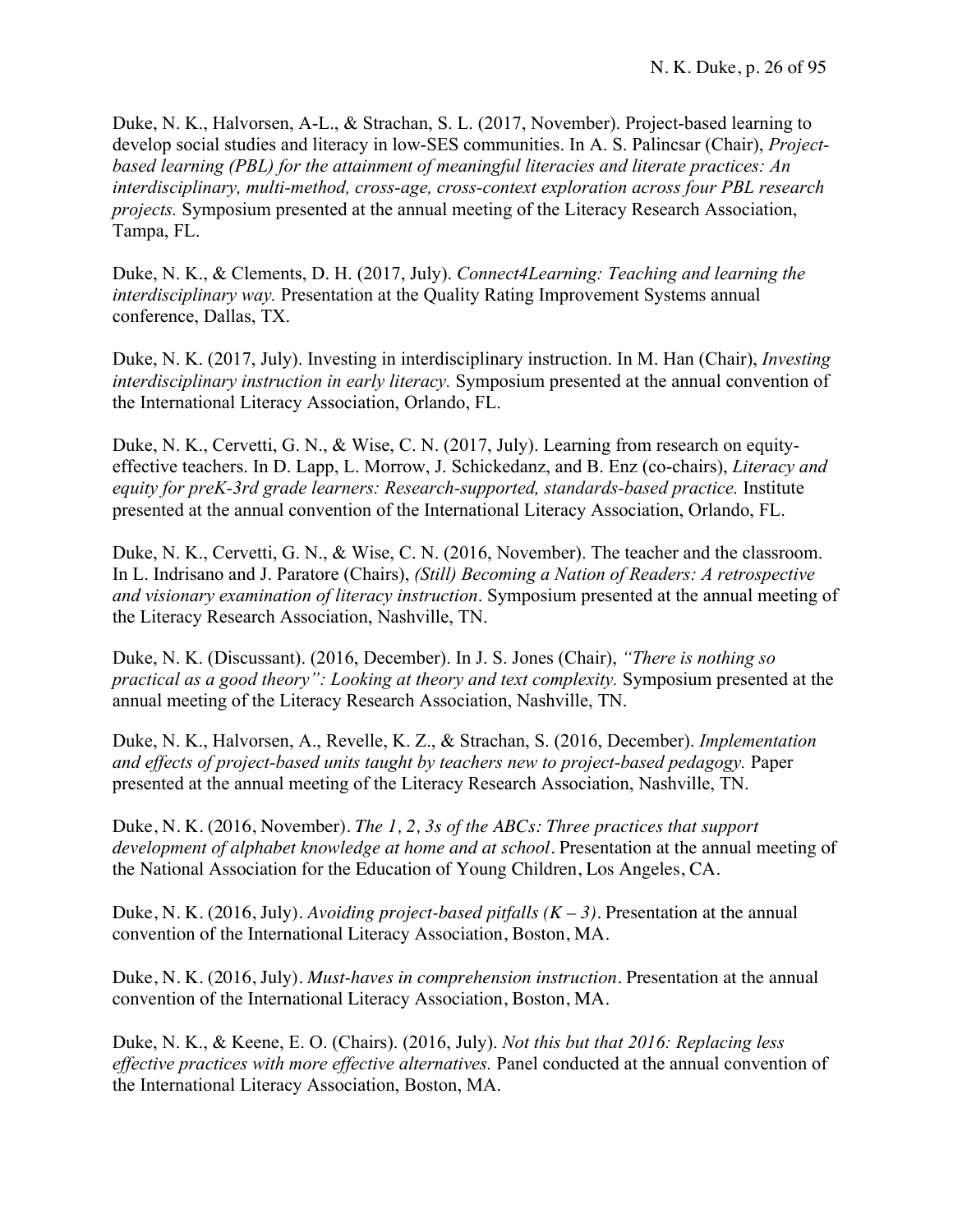Sarama, J., Clements, D. H., Brenneman, K., Duke, N. K., & Hemmeter, M. L. (2016, May). *C4L (Connect4Learning): Teaching and learning the interdisciplinary way*. National Head Start Association, Nashville, TN.

Halvorsen, A., Duke, N. K., Strachan, S. L., & Toledo, W. (2016, April). *Investigating the impact of project-based instruction on second-grade students' social studies learning and motivation.* Poster presented at the Annual Conference of the American Educational Research Association, Washington, DC.

Rochester, S. E., Roberts, K. L., & Duke, N. K. (2015, December). *Learning through everyday activities: Improving early language and literacy development in children through literacy-based workshops for families.* Paper presented at the Annual Conference of the Literacy Research Association, Carlsbad, CA.

Roberts, K., & Duke, N. (2015, November). *Beyond "read to your kids": Many ways to help families promote children's literacy.* Presentation at the National Association for the Education of Young Children, Orlando, FL.

Duke, N. K. (2015, July). Best practices in informational text comprehension instruction. In L. M. Morrow (Chair), *Evidence-based best practices in literacy instruction.* Panel at the Annual Convention of the International Literacy Association, St. Louis, MO.

Duke, N. K. & Keene, E. O. (Chairs) (2015, July). *Not this but that 2015: Replacing less effective practices with more effective alternatives.* Panel at the Annual Convention of the International Literacy Association, St. Louis, MO.

Duke, N. K. (2015, July). Fostering young children's literacy development through project-based learning. Presentation in L. Morrow, J. Schickedanz, D. Lapp, K. Johnson, & B. Enz (Chairs), *Best Practices for Children in All Areas of Early Literacy Instruction*. International Literacy Association Institute, St. Louis, MO.

Duke, N. K. (2015, July). Incorporating literacy research findings into project-based pedagogy. In M. McLaughlin & K. Headley (Chairs), International Literacy Association 2015 Research Institute, St. Louis, MO.

Duke, N. K. (Discussant). (2015, April). In E. Pendergrass (Chair), *Exploring interdisciplinary possibilities with literacy linkages in urban STEM schools.* Session at the annual meeting of the American Educational Research Association, Chicago, IL.

Duke, N. K. (2015, February). *Using a project-based approach to improve reading and writing achievement and engagement.* Presentation at the National Title One Conference, Salt Lake City, UT.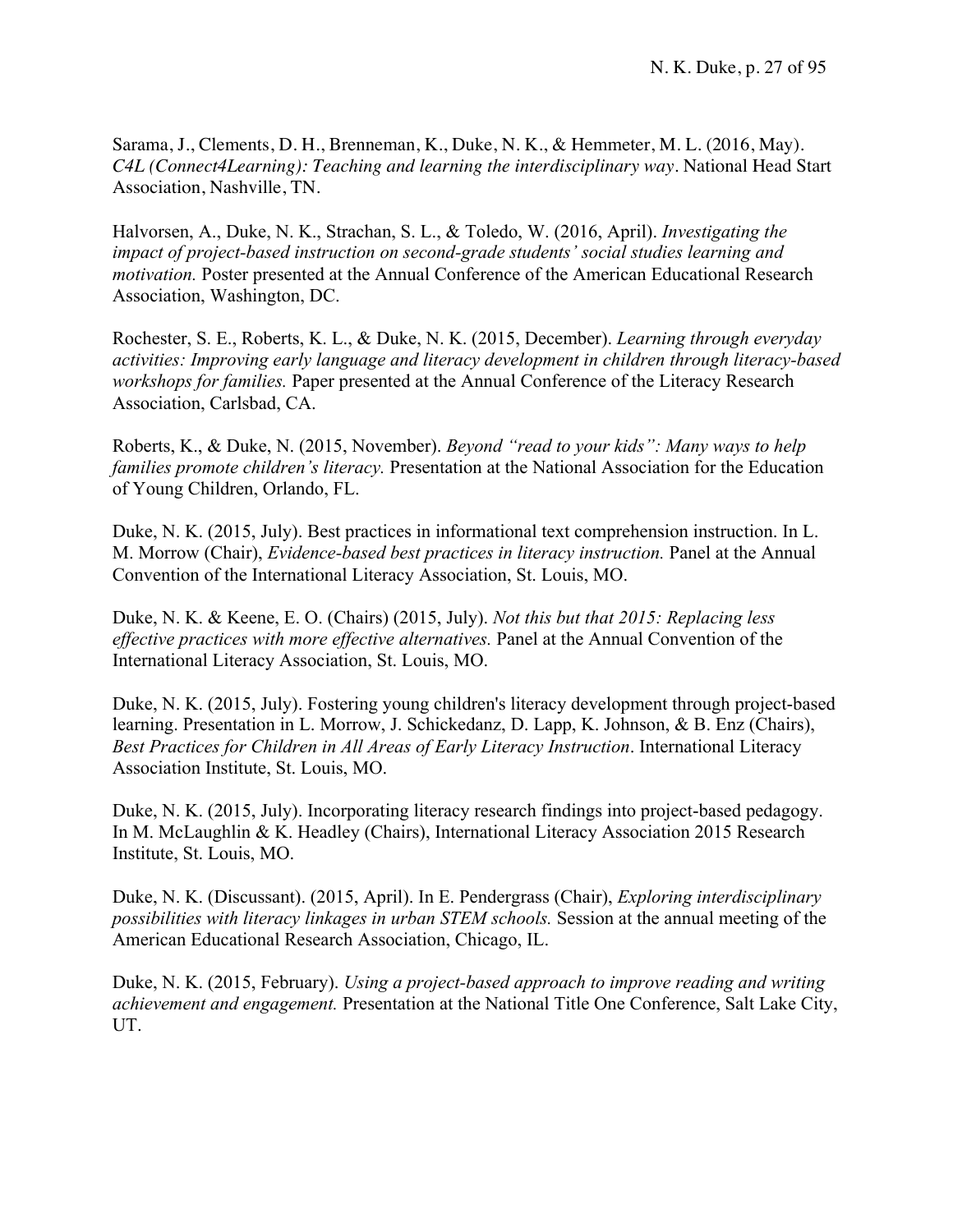Duke, N. K. (Discussant). (2015, December). In N. R. Guajardo (Chair), *The role of hot and cool executive functions in the development of comprehension.* Session at the annual meeting of the Literacy Research Association, Marco Island, FL.

Duke, N. K. (Discussant). (2015, December). In D. Townsend (Chair), *Content area literacy versus disciplinary literacy: Competing or complementary frameworks.* Session at the annual meeting of the Literacy Research Association, Marco Island, FL.

Clements, D., Sarama, J., Hemmeter, M. L., Duke, N., Brenneman, K. (2014, November). *C4L (Connect4Learning): Interdisciplinary early childhood education including mathematics, science, literacy, and social-emotional development.* Session at the annual conference of the National Association for the Education of Young Children, Dallas, TX.

Duke, N. K. (Co-Chair), Keene, E. (Co-Chair), Allington, R., Cahill, C., Cassetta, G., Horvath, K., McGill-Franzen, A., Miller, D., Moss, B., & Sawyer, B. (2014, May). *Not this but that: Replacing less effective practices with more effective alternatives.* Symposium presented at the annual convention of the International Reading Association, New Orleans, LA.

Pearson, P. D., Fisher, D., Frey, N., Hiebert, E. H., Cervetti, G., Ordonez-Jasis, R., & Duke, N. K. (2013, December). In K. Dunsmore (Chair), *What we know: Professional development that builds capacity and sustains change.* Presentation at the Annual Meeting of the Literacy Research Association, Dallas, TX.

Mallette, M., Washburn, E. K., Yoon, B., Onwuegbuzie, A., Barone, D., Duke, N. K., Visser, J., Bromley, K. M., & Clapsaddle, S. (2013, December). *Writing an integrated mixed research dissertation: Overcoming the obstacles.* Presentation at the Annual Meeting of the Literacy Research Association, Dallas, TX.

Clements, D., Sarama, J., Hemmeter, M. L., Duke, N., & Brenneman, K. (2013, November). *Connect4Learning: Early childhood education in the context of mathematics, science, literacy, and social-emotional development.* Presentation at the Annual Meeting of the National Association for the Education of Young Children, Washington, DC.

Hemmeter, M., Clements, D., Sarama, J., Duke, N., & Brenneman, K. (2012, November). *Connect4Learning: Early education in mathematics, science, literacy, and social-emotional development.* Presentation at the Annual Meeting of the National Association for the Education of Young Children, Atlanta, GA.

Duke, N. K., Sarama, J., Clements, D., Strachan, S., Block, M., Knight, J., & Watanabe, L. (2012, April). Literacy and numeracy: A match made in seven. In J. Schickedanz, B. Enz, K. Johnson, L. Morrow, and D. Lapp (Co-Chairs), *Literacy and language in the early years: Instruction and assessment guided by research, Common Core Standards, and an understanding of children and their families.* Institute at the Annual Convention of the International Reading Association, Chicago, IL.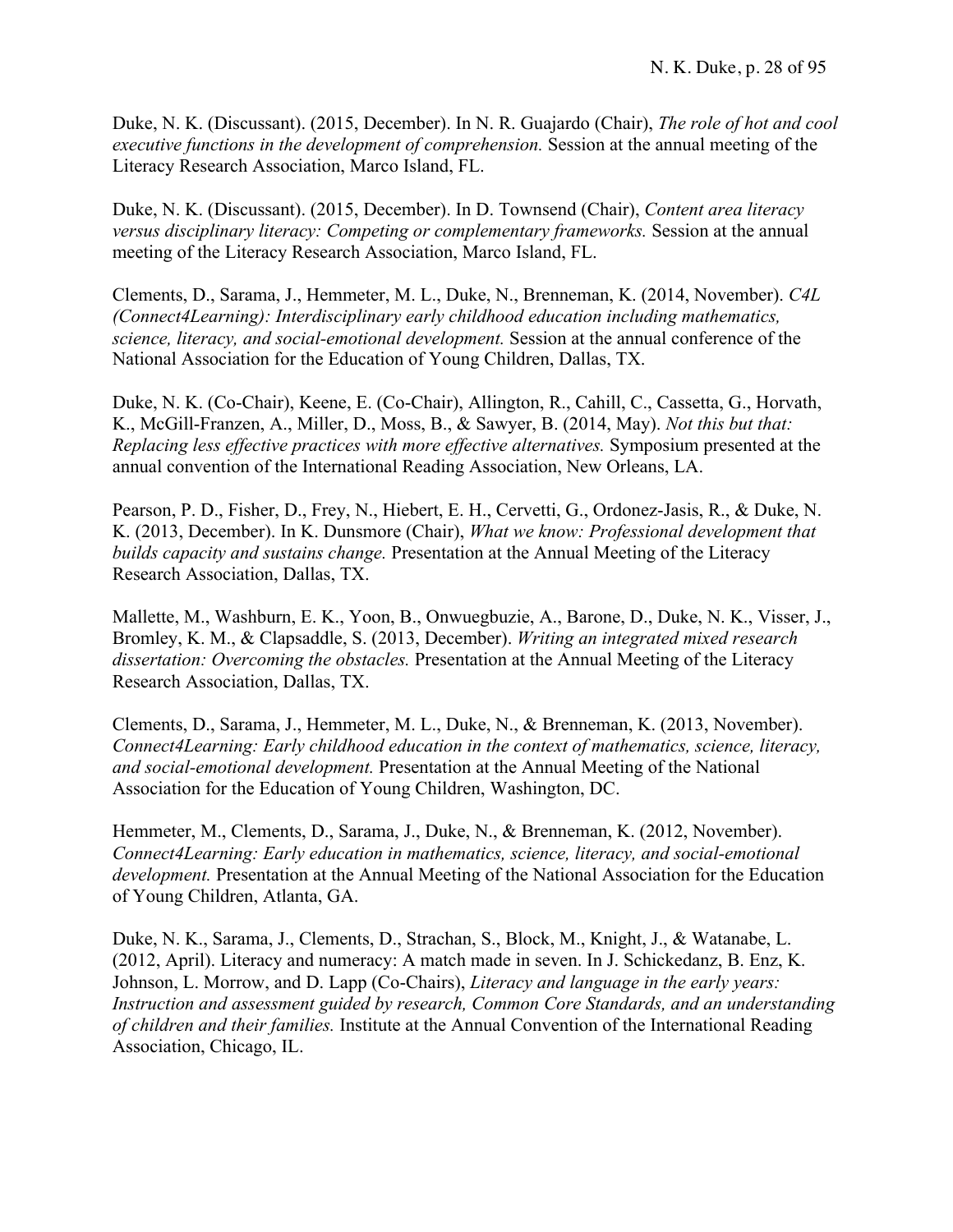Duke, N. K. (2012, April). Informational text comprehension and the Common Core State Standards. In *Reading Research Institute 2012: Research that makes a difference in the age of the Common Core Standards.* Institute at the Annual Convention of the International Reading Association, Chicago, IL.

Duke, N. K., Caughlan, S., Juzwik, M., & Martin, N. (2012, April). *Genre with purpose: Reading and writing narrative, informational, procedural, persuasive, and dramatic genres K – 8*. Symposium presented at the Annual Convention of the International Reading Association, Chicago, IL.

Clements, D. H., Sarama, J., Hemmeter, M. L., Brenneman, K., & Duke, N. K. (2012, April). *Connect4Learning: Early childhood education in the context of mathematics, science, literacy, and social-emotional development.* Paper presented at the Annual Meeting of the American Educational Research Association, Vancouver, BC, Canada.

Duke, N. K. (Discussant). (2012, April). *Investigations of a functional grammar approach to enhance the reading and writing achievement of elementary English Language Learners.* Symposium at the Annual Meeting of the American Educational Research Association, Vancouver, BC, Canada.

Halvorsen, A., Duke, N. K., Brugar, K., Block, M., Strachan, S. L., Berka, M., & Brown, J. (2012, April). *Using project-based learning to narrow the achievement gap in second-grade social studies and content area literacy.* Poster presented at the Annual Meeting of the American Educational Research Association, Vancouver, BC, Canada.

Duke, N. K., Halvorsen, A., Block, M. K., Strachan, S. L., Brugar, K., Berka, M., & Brown, J. (2011, December). *Narrowing the achievement gap between low- and high-SES second-grade students in social studies and content area literacy: A design experiment.* Roundtable presented at the Annual Meeting of the Literacy Research Association, Jacksonville, FL.

Hartman, D. H., & Duke, N. K. (2011, December). (Co-Chairs). *Learning about literacy in preservice and in-service settings: Research and developments from the Literacy Achievement Research Center.* Session at the Annual Meeting of the Literacy Research Association, Jacksonville, FL.

Duke, N. K., Block, M. K., & Strachan, S. L. (2011, May). "Good question! Let's look online... .": Using informational text for reference with young children. In D. Lapp, K. Johnson, B. Enz, L. M. Morrow, and J. Schickendanz (Chairs), *Teaching early learners: Remixing literacy, technology, and motivation*. Institute presented at the Annual Meeting of the International Reading Association, Orlando, FL.

Duke, N. K., Allen, P., Daniels, H., Halladay, J., Keene, E., Kuhn, M., Phelan, K., Stahl, K. A., & Martin, N. M. (2011, May). *Professional developers and researchers share insights and advice about fluency, comprehension, motivation and self-selected reading, research and professional development.* Symposium presented at the Annual Meeting of the International Reading Association, Orlando, FL.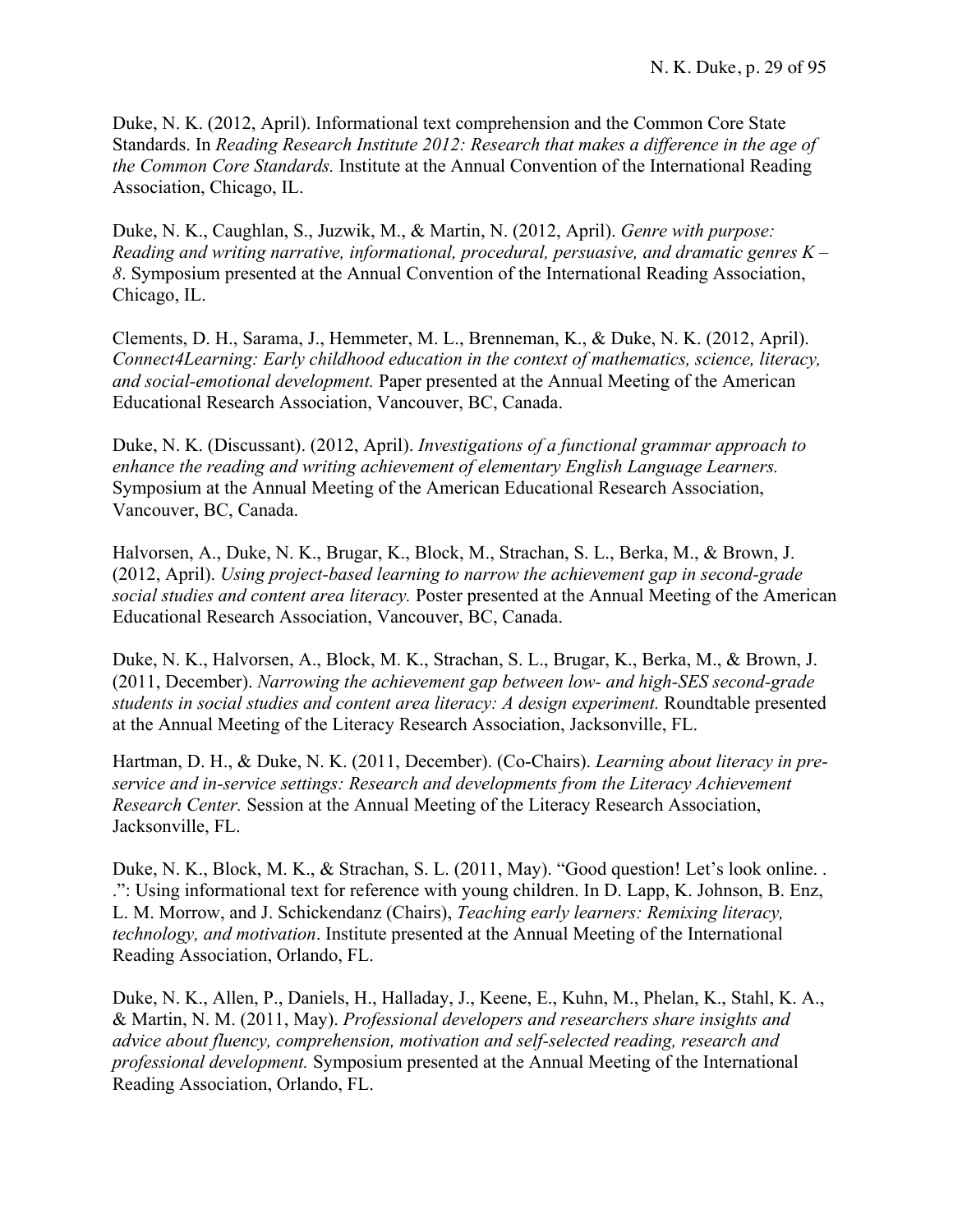Block, M. K., & Duke, N. K. (March, 2011). *10 essentials of English orthography.* Presentation at the Michigan Reading Association, Grand Rapids, MI.

Duke, N. K. (2010, December). Fourth- and fifth-grade students tutoring younger students to evaluate websites. In D. K. Hartman & N. K. Duke (Chairs), *At the intersection of literacy and technology: Research and developments from the Literacy Achievement Research Center.* Alternative format session at the Annual Meeting of the Literacy Research Association, Fort Worth, TX.

Mallette, M. H., & Duke, N. K. (Chairs) (2010, December). *Going 'meta' on methodology: Drawing attention to four important approaches to literacy research.* Alternative format session at the Annual Meeting of the Literacy Research Association, Fort Worth, TX.

Mostow, J., Aist., G., Bey, J., Chen, W., Corbett, A., Duan, W., Duke, N., Duong, M., Gates, D., Gonzalez, J. P., Juarez, O., Kantorzyk, M., Li, Y., Liu, L., McKeown, M., Trotochaud, C., Valeri, J., Weinstein, A., & Yen, D. (2010, June 14-18). *A Better Reading Tutor That Listens [Interactive Event].* Proceedings of the Tenth International Conference on Intelligent Tutoring Systems (ITS2010), Pittsburgh, PA, 451.

Duke, N. K. (2010, April). *Developing young children's skill in reading and writing procedural or "how-to" texts.* Presentation at an Institute at the Annual Meeting of the International Reading Association, Chicago, IL.

Duke, N. K., Norman, R. R., Roberts, K. L., Martin, N. M., Knight, J. A., Morsink, P. M., & Calkins, S. L. (2009, December). *Visual literacy development in young children: An investigation with informational texts.* Paper presented at the Annual Meeting of the National Reading Conference, Albuquerque, NM.

Duke, N. K. (2009, May). Teaching social studies and literacy through a project-based approach. In. K. Ganske, N. K. Duke, & D. Fisher (Chairs), *Literacy as a tool for learning in the content areas*. Presentation at an Institute at the Annual Meeting of the International Reading Association, Minneapolis, MN.

Duke, N. K. & Keene, E. O. (2009, May). *Understanding understanding: Tools for assessing and conceptualizing reading comprehension.* Presentation at the Annual Meeting of the International Reading Association, Minneapolis, MN.

Duke, N. K., & Hartman, D. H. (Chairs) (2008, December). *Informational text instruction: Findings from the Literacy Achievement Research Center*. Alternative Format Symposium presented at the National Reading Conference, Orlando, FL.

Bolt, S. E., Duke, N. K., & Billman, A. K. (2008, December). Using informational reading comprehension assessment to inform instruction and improve achievement: The COCA in action. In N. K. Duke & D. H. Hartman (Chairs), *Informational text instruction: Findings from the Literacy Achievement Research Center*. Poster presented at the National Reading Conference, Orlando, FL.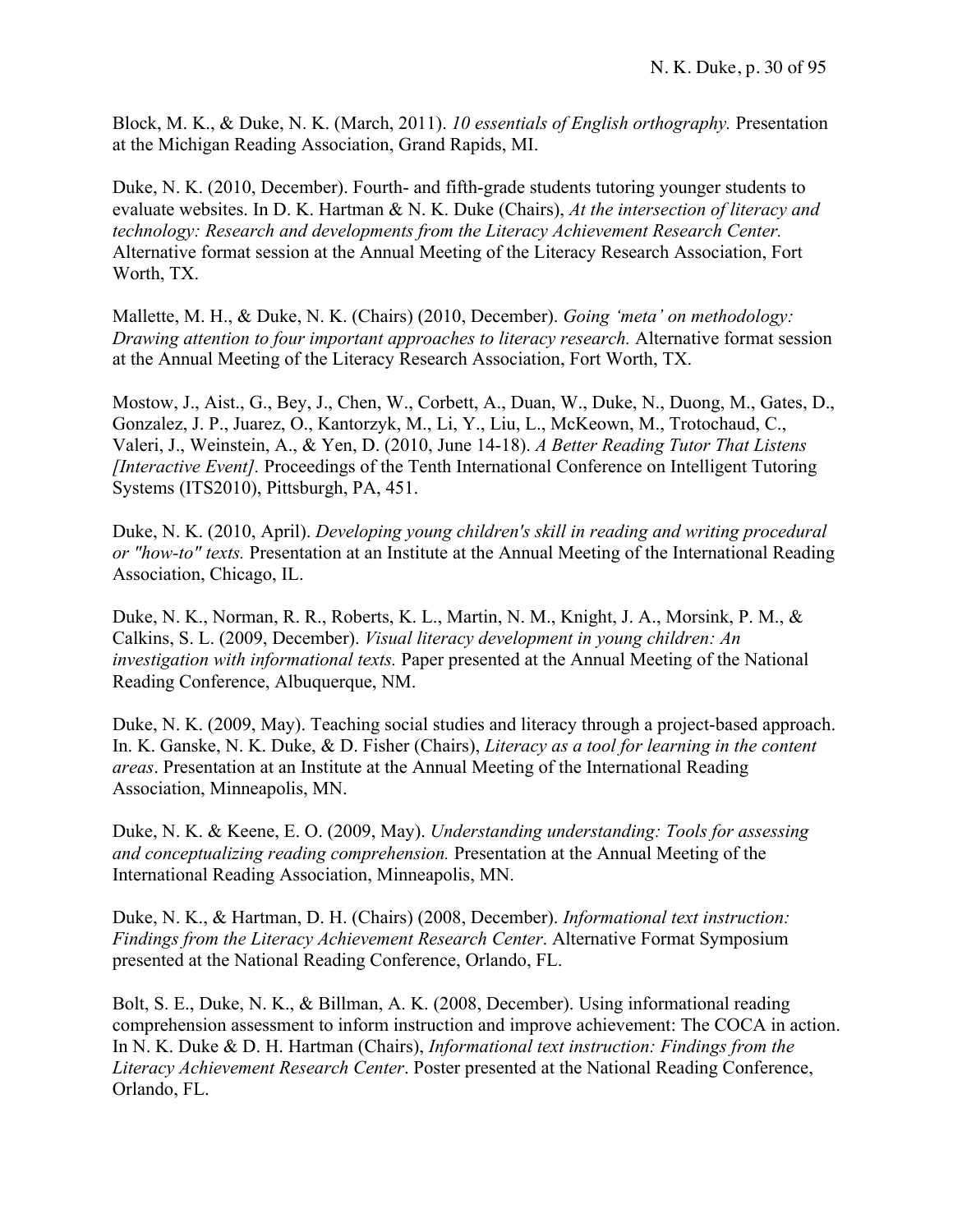Bolt, S. E., Duke, N. K., & Billman, A. K. (2008, August). *Comparing measures of oral reading fluency and informational text comprehension.* Poster presented at the Annual Meeting of the American Psychological Association, Boston, MA.

Zhang, X., Mostow, J., Duke, N. K., Trotochaud, C., Valeri, J., & Corbett, A. (2008, June). *Mining Free-form Spoken Responses to Tutor Prompts.* Proceedings of the First International Conference on Educational Data Mining, Montreal, 234-241.

Duke, N. K. (2008, May). *The impact of a project-based approach to building informational literacy (PABIL) on first graders' informational reading and writing.* Research Poster at the International Reading Association, Atlanta, GA.

Zhang, S., & Duke, N. K. (2008, March). *A comparative verbal protocol study of fourth- and fifth-grade students' Website evaluation.* Paper presented at the annual meeting of SITE (Society for Information Technology & Teacher Education International Conference), Las Vegas, NV.

Moses, A. M., Shedd, M. K., Duke, N. K., Sheffler, C. (2007, November). *Improving early childhood educators' knowledge about and practice of read alouds in home- and center-based settings.* Presentation at the National Reading Conference, Austin, TX.

Zhang, S., & Duke, N. K. (2007, November). *The impact of instruction in the WWWDOT approach to improving students' evaluation of websites: An experimental study with 4th and 5th grade students.* Presentation at the National Reading Conference, Austin, TX.

Duke, N. K. (2007, May). Building informational comprehension in the elementary grades: Challenges and opportunities. In K. Ganske & D. Fisher (Co-Chairs), *A comprehensive look at reading comprehension, K-12.* Institute at the International Reading Association, Toronto.

Duke, N. K., Hilden, K. R., Billman, A. K., Halladay, J. L., Reynolds, J., Zhang, S., & Park, Y. (2006, November). *The impact of the Project-Based Approach to Building Informational Literacy (PABIL) on informational reading and writing development.* Presentation at the National Reading Conference, Los Angeles, CA.

Moses, A., Duke, N. K., & Bennett-Armistead, V. S. (November, 2006). *How to meet the "raising bar" for literacy development in early childhood with developmentally appropriate practices.* Research poster session at the National Association for the Education of Young Children, Atlanta, GA.

Duke, N.K., Pressley, M., Fingeret, L., Golos, D., Halladay, J., Hilden, K., Park, Y., Reynolds, J., & Zhang, S. (July, 2006). *Revisiting the Simple View of Reading.* Presentation at the Society for the Scientific Study of Reading, Vancouver, British Columbia.

Duke, N. K., Bennett-Armistead, V. S., & Moses, A. M. (2006, May). *Building literacy for infants, toddlers, and preschoolers: Ideas to take home!* Presentation at the International Reading Association, Chicago, IL.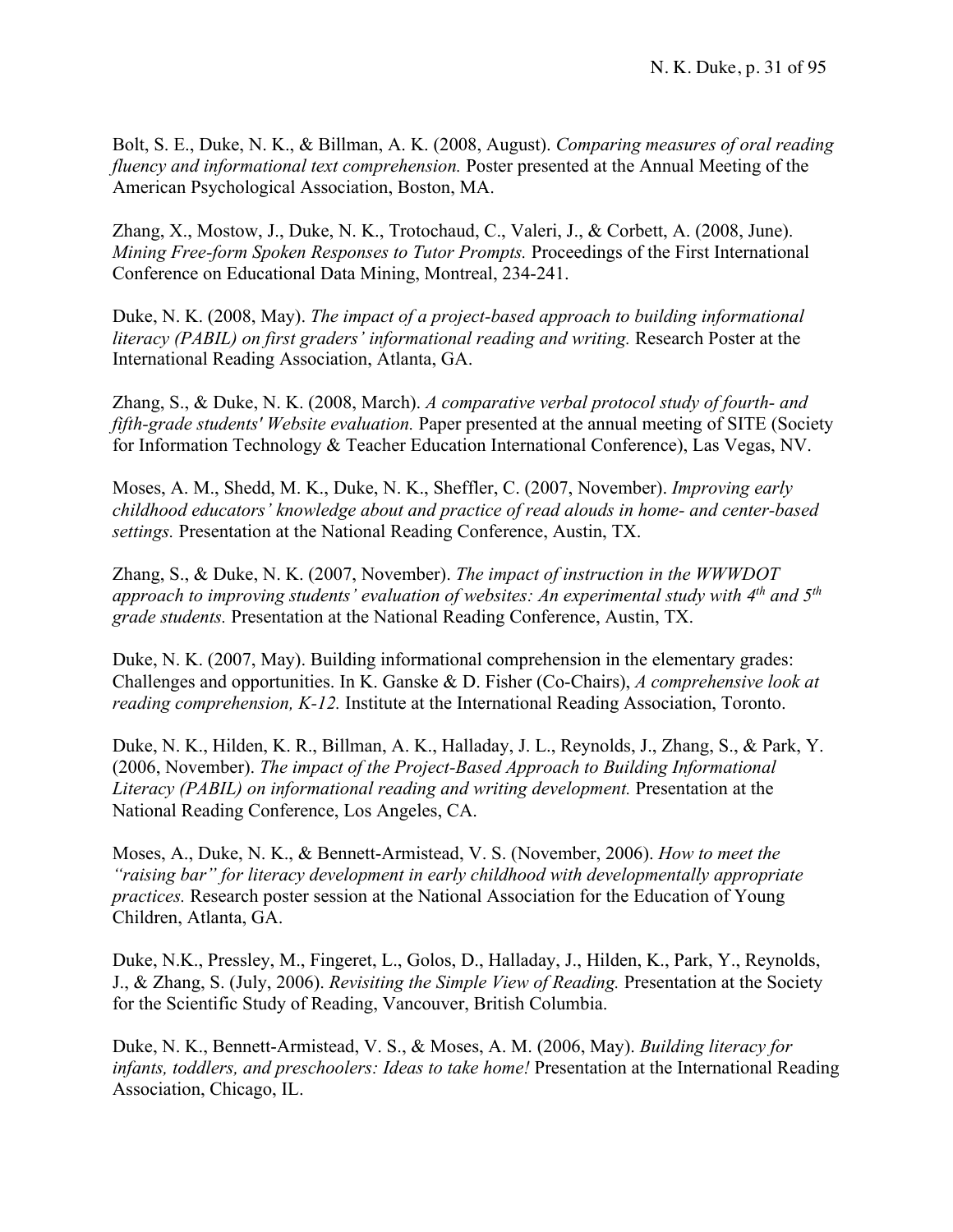Duke, N. K. (April, 2006). The difficulty of informational text for beginning readers*.* In E. H. Hiebert & M. Sailors (Co-Chairs), *Text leveling and beginning and struggling readers*, Institute at the International Reading Association, Chicago, IL.

Duke, N. K. (April, 2006). Setting the stage: Some key findings in informational text research. In *Reading for information: Using nonfiction in the K-12 classroom*, Institute at the International Reading Association, Chicago, IL.

Duke, N. K. (April, 2006). Vocabulary research and practices that hold promise for the future, A focus on younger learners. In *The vocabulary-enriched classroom: Practices for improving the reading performance of all students in grades 3 and up*, Institute at the International Reading Association, Chicago, IL.

Duke, N. K., Moses, A. M., Subedi, D. R., Billman, A. K., & Zhang, S. (April, 2006). *Emergent literacy environments and activities in child care settings.* Presentation at the American Educational Research Association, San Francisco, CA.

Duke, N. K., Hilden, K. R., Billman, A. K., & Maier, K. (2006, March). *The Concepts of Comprehension Assessment (COCA), grades one and two.* Presentation at the Michigan Reading Association, Detroit, MI.

Duke, N. K., Reynolds, J. M., Hilden, K. R., Billman, A. K., Halladay, J. L., & Zhang, S. (2006, March). *Early learning from text (E-LFT): An instructional model for primary grades.* Presentation at the Michigan Reading Association, Detroit, MI.

Duke, N. K., & Hilden, K. R. (2005, December). *Assessing Informational Comprehension in the Primary Grades.* Paper presented at the National Reading Conference, Miami, FL.

Duke, N. K., Pressley, M., Hilden, K., Golos, D., Halladay, J., Zhang, S., Fingeret, L., Park, Y., & Reynolds, J. M. (2005). *The simple view of reading is probably too simple.* Paper presented at the National Reading Conference, Miami, FL.

Park, Y., & Duke, N. K. (2005, December). *An instrument for measuring elementary students' volition in reading.* Paper presented at the National Reading Conference, Miami, FL.

Duke, N. K. (2005, May). What has occurred and must occur for vocabulary development to increase content area instruction. In C. C. Block & J. N. Mangieri (chairs), *The new look of vocabulary instruction: Research-based, highly effective instructional practices.* Institute at the annual meeting of the International Reading Association, San Antonio, TX.

Zhang, S. & Duke, N. K. (2005, April). *Strategies in internet reading with different reading purposes: A descriptive study of twenty good internet readers.* Paper presented at the Annual Meeting of the American Educational Research Association, Montreal, Canada.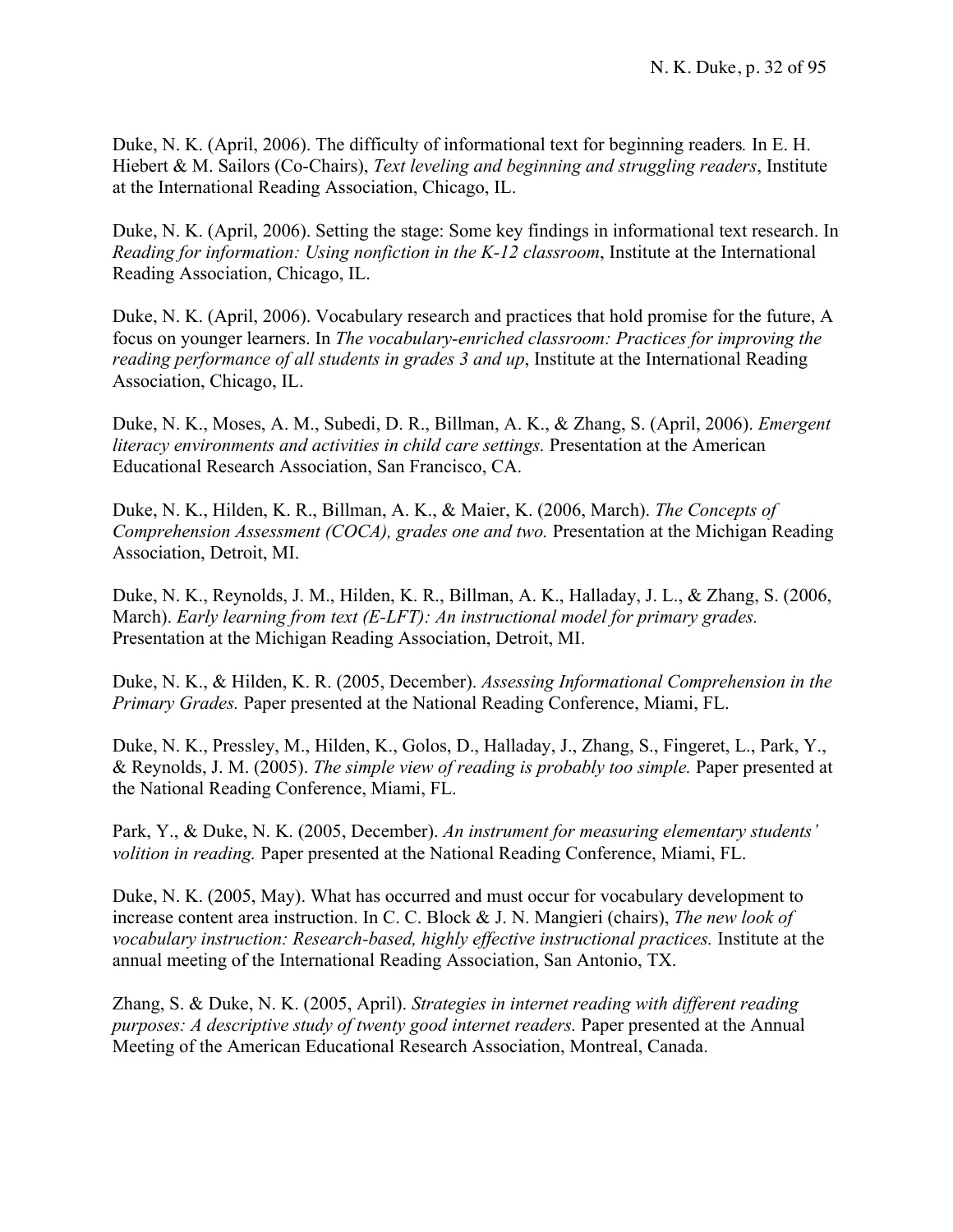Duke, N. K., Schmar-Dobler, B., & Zhang, S. (2004, December). Comprehension and technology. In M. McKenna (Chair), *The potential of technology in the principal dimensions of literacy instruction.* Symposium at the National Reading Conference, San Antonio, TX.

Purcell-Gates, V. & Duke, N. K. (2004, December). Four principles for measuring the ability to read and write particular genres of text. In C. A. Elster (Chair), *Methods and issues in current genre research*. Symposium at the National Reading Conference, San Antonio, TX.

Duke, N. K. (2004, November). *Including informational text in early childhood classrooms: A research-based rationale and specific classroom practices.* Presentation at the National Association for the Education of Young Children, Anaheim, CA.

Duke, N. K. (2004, May). Informational text and young readers: findings from research. In N. K. Duke (Chair), *Informational text and young readers: findings from research.* Symposium at the annual meeting of the International Reading Association, Reno, NV.

Duke, N. K. (2004, May). Learning from research: Critical understandings to guide our practices. In Hoyt, L., Taberski, S., Stead, T., Duke, N. K., & Keene E. (Co-chairs). *Building a literacy of thoughtfulness: Focus on comprehension instruction.* Institute at the annual meeting of the International Reading Association, Reno, NV.

Duke, N. K., & Tower, C. (2004, May). Research on informational text and young readers: An overview. In N. K. Duke (Chair), *Informational text and young readers: findings from research.* Symposium at the annual meeting of the International Reading Association, Reno, NV.

Hoyt, L., Taberski, S., Stead, T., Duke, N. K., & Keene E. (2004, May) (Co-chairs). *Building a literacy of thoughtfulness: Focus on comprehension instruction.* Institute at the annual meeting of the International Reading Association, Reno, NV.

Duke, N. K. (2004, April) (Co-Chair). *Creating synergy across different methods of literacy research.* Symposium at the annual meeting of the American Educational Research Association, San Diego, CA.

Duke, N. K. (2003, December). Second grade classrooms including more informational text: Impacts on student achievement and motivation. In C. Donovan (Chair), *Development of informational writing*. Paper presented at the National Reading Conference, Scottsdale, AZ.

Purcell-Gates, V., Duke, N. K., Hall, L., & Tower, C. (2003, December). *Explicit explanation of genre within authentic literacy activities in science: Does it facilitate development and achievement?* Symposium presented at the National Reading Conference, Scottsdale, AZ.

Purcell-Gates, V., & Duke, N. K. (2003, June). Explicit teaching of genre as a means to improve comprehension and composition of non-narrative text. In B. A. Levy (chair), *Comprehension.* Annual Meeting of the Society for the Scientific Study of Reading, Boulder, CO.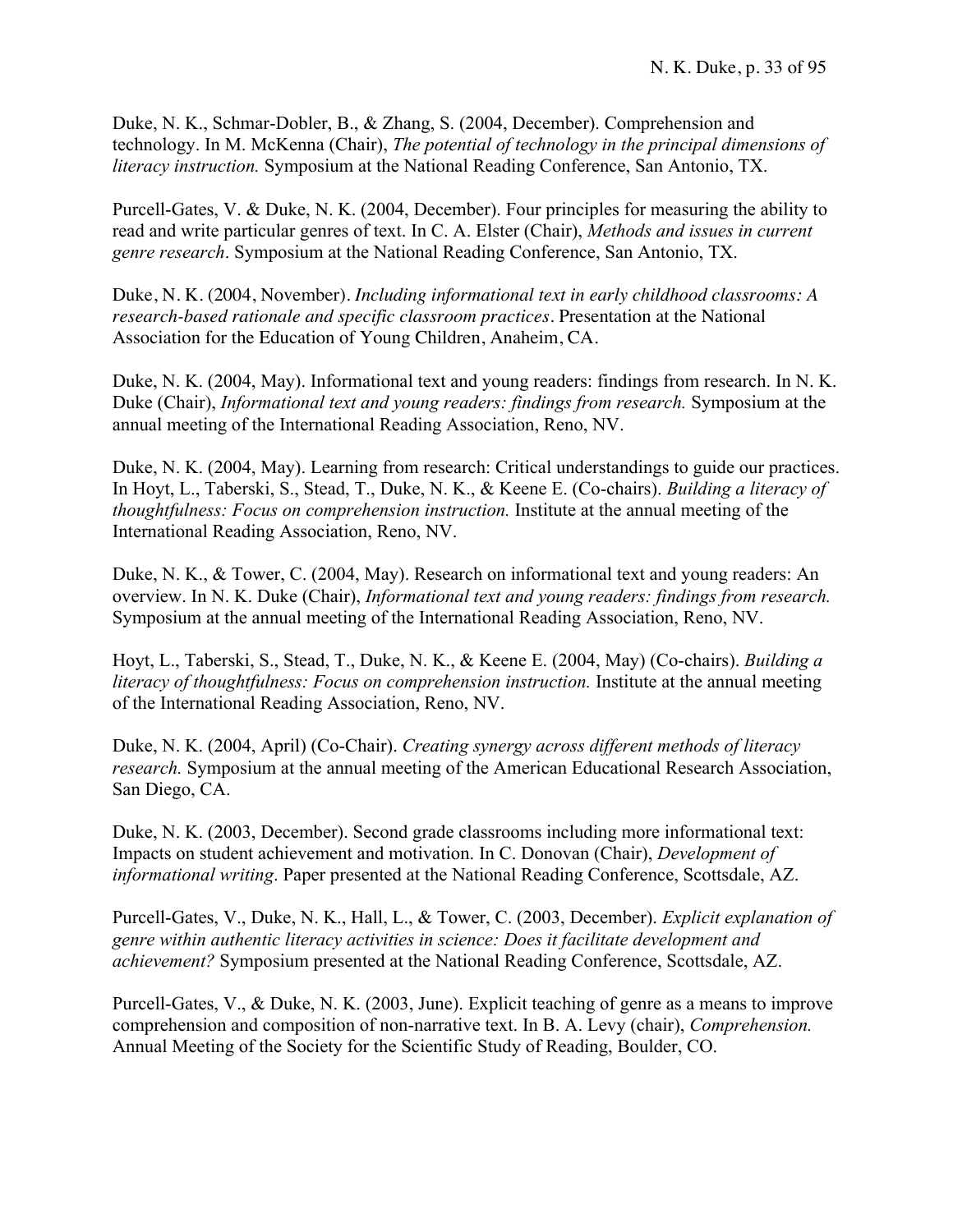Duke, N. K. (2003, May). Reading to learn AND learning to read: A research-based rationale for informational text from the beginning. . . In J. McCall (chair), *Celebrating the literacies of informational texts.* Presentation at the annual meeting of the International Reading Association, Orlando, FL.

Duke, N. K., & Kersten, J. K. (2003, May). Maintaining momentum across the grades. In P. D. Pearson & R. Jenkins (chairs), *Maintaining the Momentum in Elementary Grades: Exploring the development of the grade four slump.* Institute at the annual meeting of the International Reading Association, Orlando, FL.

Duke, N. K., & Purcell-Gates, V. (2003, April). *Reading comprehension development in second and third grade science: Effect of explicitness of instruction.* Paper presented at the annual meeting of the American Educational Research Association, Chicago, IL.

Frank, K. A., & Duke, N. K. (2003, April). *The value of large scale data bases versus randomized experiments for educational research.* Paper presented at the annual meeting of the American Educational Research Association, Chicago, IL.

ResearchPurcell-Gates, V., & Duke, N. K. (2003, April). *Learning to write informational and procedural science text in second and third grade in two instructional conditions.* Paper presented at the annual meeting of the American Educational Research Association, Chicago, IL.

Duke, N. K. (2002, December). (Chair and Discussant). *Reading genres: Methods and findings from recent research.* Symposium at the annual meeting of the National Reading Conference, Miami, FL.

Duke, N. K., Bennett-Armistead, V. S., & Johnson, M. K. (2002, December). Text interventions and text use: A study in grade one and two classrooms. In W. H. Teale (chair), *Relationships between text and instruction: Evidence from three studies.* Paper presented at the annual meeting of the National Reading Conference, Miami, FL.

Purcell-Gates, V., Duke, N. K., Hall, L., & Tower, C. (2002, December). Text purposes and text use: A case from elementary science instruction. In W. H. Teale (chair), *Relationships between text and instruction: Evidence from three studies.* Paper presented at the annual meeting of the National Reading Conference, Miami, FL.

Duke, N. K. (2002, May). Informational texts in classrooms: Are there? In D. Birdyshaw (chair), *Texts, tasks, and effective teaching of reading: Issues and trends.* Presentation at the annual meeting of the International Reading Association, San Francisco, CA.

Duke, N. K. (2002, April). Comprehension. In D. Birdyshaw (chair), *The Center for the Improvement of Early Reading Achievement (CIERA) highlights literacy and assessment: Strengthening the connection between literacy instruction and classroom assessment.* Institute at the meeting of the International Reading Association, San Francisco, CA.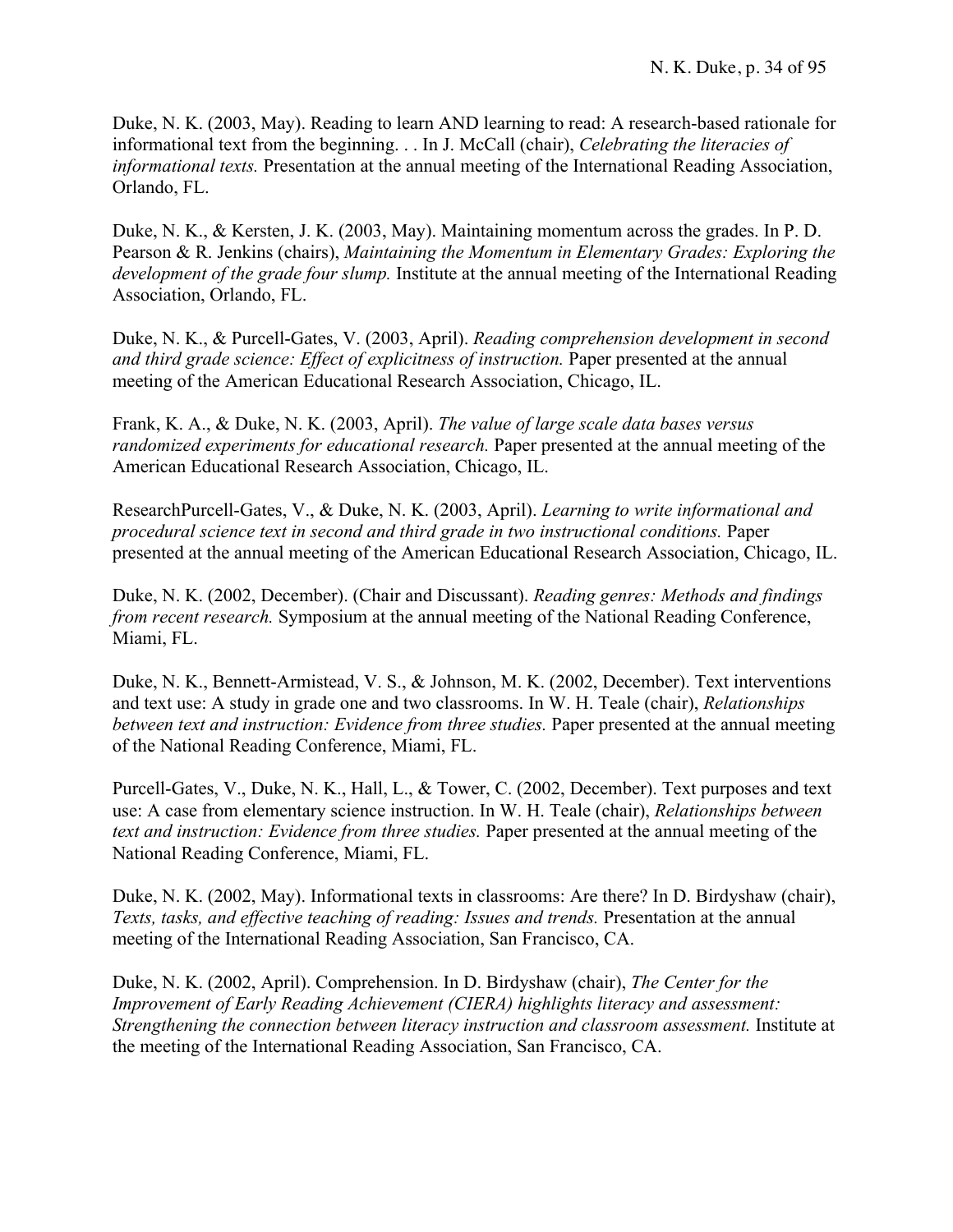Duke, N. K. (2001, December). The larger study. In N. K. Duke (Chair), *Written information genre knowledge and acquisition in second grade science.* Symposium presented at the annual meeting of the National Reading Conference, San Antonio, TX.

Duke, N. K. (2001, December). A new generation of researchers looks at comprehension. In *Comprehension instruction: New directions for future research.* Alternative session presented at the annual meeting of the National Reading Conference, San Antonio, TX.

Duke, N. K. (2001, December). [Panelist]. In D. Reinking (Chair), *Preparation for new literacy researchers in multi-epistemological, multi-methodological times: A panel discussion.* Alternative Session conducted at the annual meeting of the National Reading Conference, San Antonio, TX.

Duke, N. K., & Bennett-Armistead, V. S. (2001, December). Investigating the impact of diversifying genres of text used in first grade literacy instruction. In M. Mallette (Chair), *Investigating texts for beginning instruction: Predictability, decodability, and genre.* Symposium presented at the annual meeting of the National Reading Conference, San Antonio, TX.

Duke, N. K. (2001, November). Every child a comprehender. In *Every Child a Reader: Helping early childhood teachers meet the challenge.* National Association for the Education of Young Children, Anaheim, CA. Please note: I wrote this presentation but it was delivered it my stead by V. S. Bennett-Armistead.

Pearson, P. D., & Duke, N. K. (2001, May). *Comprehension instruction in the primary grades: The state of the art.* In P. D. Pearson (Chair), CIERA spotlights comprehension: The other side of reading instruction. International Reading Association, New Orleans, LA.

Duke, N. K. (2001, April). *Using nonfiction-informational text with young children.* In L. M. Morrow and D. M. Barone (Chairs), Life, literacy, and the pursuit of happiness: Motivating early literacy achievement. International Reading Association, New Orleans, LA.

Duke, N. K. (2001, April). *What do we expect young children to know and be able to do with different genres of text? An analysis of state standards.* In C. C. Pappas (Chair), Children, genre, and schooling. American Educational Research Association, Seattle, WA.

Duke, N. K., & Purcell-Gates, V. (2000, November). *Explicit explanation/teaching of informational text genres: A proposed model for research.* In S. Seidenstricker (Chair), Integrating information text in elementary school literacy instruction. National Reading Conference, Scottsdale, AZ.

Duke, N. K., & Purcell-Gates, V. (2000, April). *Genres of text young children encounter at home and at school.* In E. H. Hiebert (Chair), The content of text for young readers in learning to read and reading to learn. Symposium conducted at the National Reading Conference, New Orleans, LA.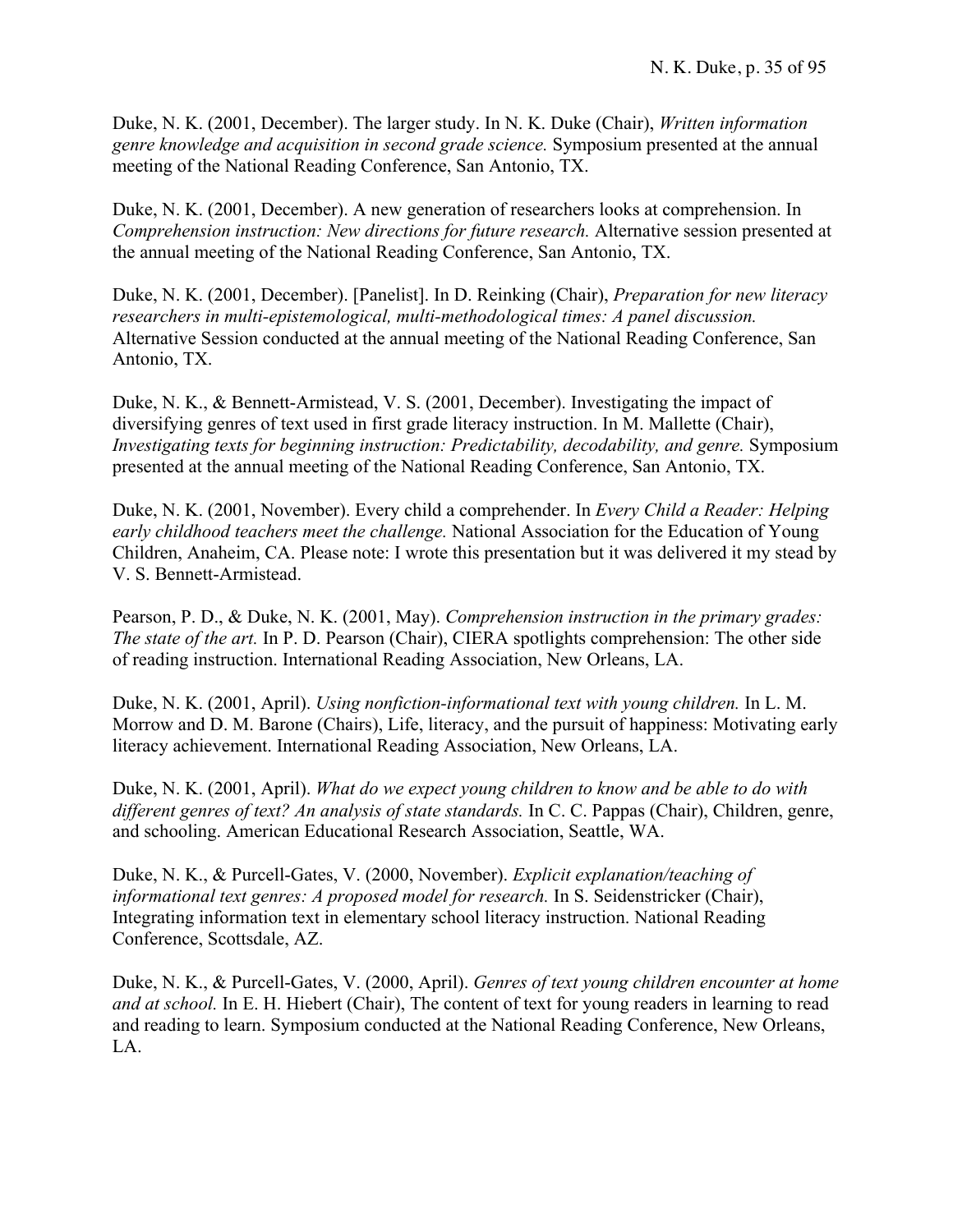Duke, N. K. (1999, December). *Children's interactions with informational texts.* In R. D. McCallum (Chair), Beyond narrative: Genres in reading research and instruction. Symposium conducted at the National Reading Conference, Orlando, FL.

Duke, N. K. (1999, December). *Information text and elementary school literacy: What do we know and what do we need to know?* Alternative format session presented at the National Reading Conference, Orlando, FL.

Duke, N. K. (1999, December). *Social reproduction through literacy education: An investigation in first grade classrooms.* In A. McGill-Franzen (Chair), Literacy instruction: Maintaining the status quo. Symposium conducted at the National Reading Conference, Orlando, FL.

Duke, N. K. (1998, December). The scarcity of informational text in the early grades. In M. L. Kamil (Chair), *Information text in the elementary school: Access, instruction, changing needs.* Symposium conducted at the National Reading Conference, Austin, TX.

Duke, N. K. (1998, February). *Empirical confirmation of the scarcity of informational text in the early grades.* Paper presented at the Harvard Graduate School of Education Student Research Conference, Cambridge, MA.

Duke, N. K. (1997, December). *Explicit teaching of genre: What we think, what we know, what we ought to find out.* Paper presented at the National Reading Conference, Scottsdale, AZ.

Duke, N. K. (1997, December). *Inside classroom libraries: The good, the bad, and the ugly.* Paper presented at the National Reading Conference, Scottsdale, AZ.

Duke, N. K. (1996, December). *Young children's genre-principled responses to the world: Implications for early literacy education.* Paper presented at the National Reading Conference, Charleston, SC.

Duke, N. K., & Abell, J. S. (1996, December). Teaching by Doing: Modeling as an approach to international development. In S. Walter (Chair), *International literacy development: Issues and challenges for teacher training.* Symposium conducted at the National Reading Conference, Charleston, SC.

Purcell-Gates, V., & Duke, N. K. (1996, December). [Panelists]. In P. Freppon (Chair), *Literacy Centers and Clinics: Unique Features, Common Ground, and Research.* Symposium conducted at the National Reading Conference, Charleston, SC.

Kays, J., & Duke, N. K. (1996, March). *Breathing life into nonfiction: Incorporating quality information books into a primary grade classroom.* Paper presented at the spring convention of the National Council of Teachers of English, Boston, MA.

Caswell, L., & Duke, N. K. (1996, March). *Non-narrative as a scaffold for literacy development.* Paper presented at the Harvard Graduate School of Education Student Research Conference, Cambridge, MA.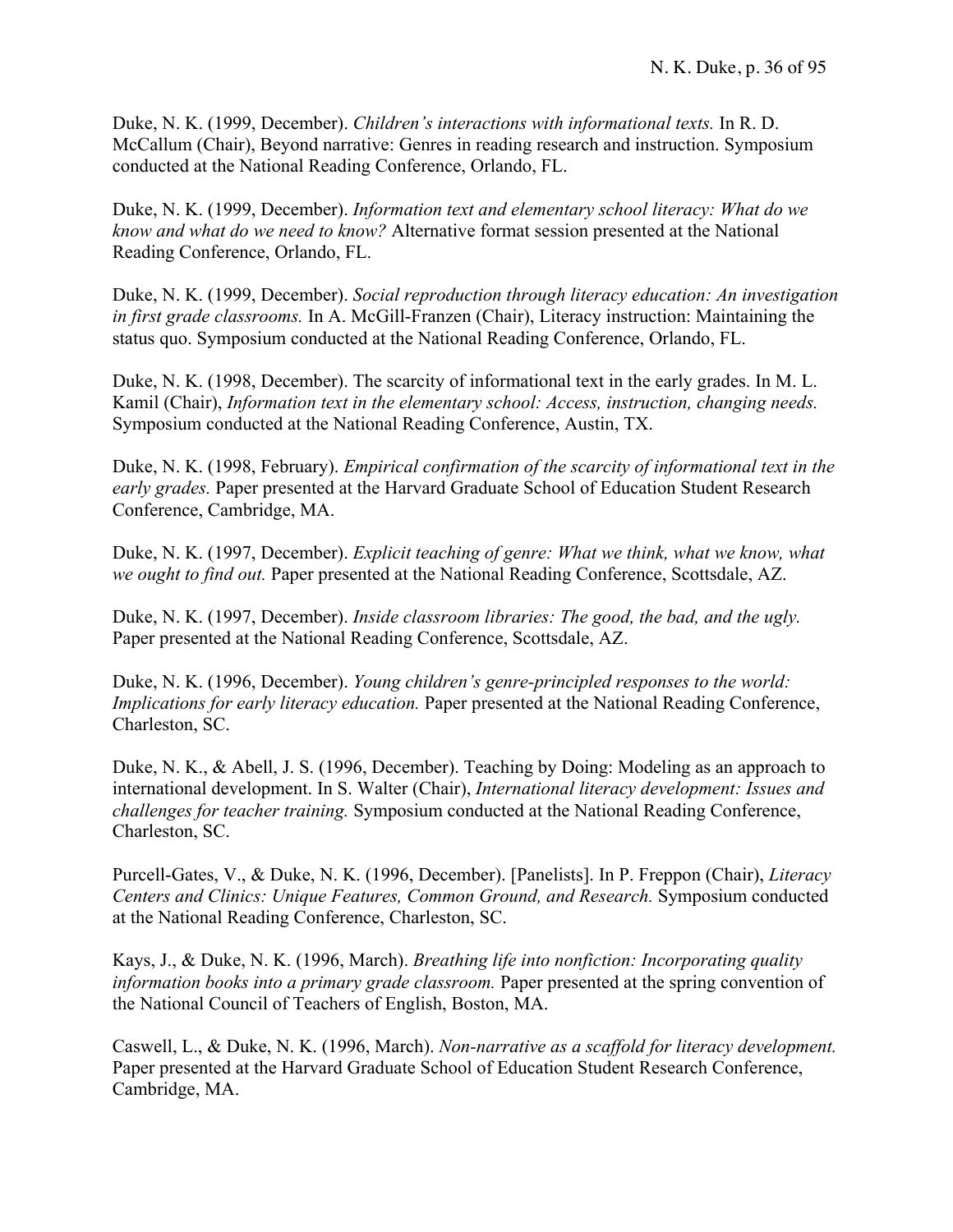Duke, N. K., & Kays, J. (1995, November). *"Can I say 'Once upon a time'?": Kindergarten children's knowledge of linguistic features of expository text in the written register.* Paper presented at the National Reading Conference, New Orleans, LA.

Kemler Nelson, D. G., with Almasy, L., Crowley, K., Duke, N., Gardner, J. A., Kiggins, V., Lasher, K., McQuilken, A., O'Connell, M., Russell, R., Sterner, D., & Tirk, E. (1991, April). *Principle-based inferences in preschoolers' categorization of novel artifacts.* Paper presented at the Meetings of the Society for Research in Child Development, Seattle, WA.

## **INVITED PRESENTATIONS AND PANELS:**

Duke, N. K. (2021, May). *The science of reading: Best practices for the early grades.* Panel via videoconference for the *EdWeek* 2021 Leadership Symposium.

Duke, N. K. (2021, May). *Comprehension instruction and the active view of reading.* Presentation via videoconference for the Michigan Early Literacy Coaches' Network.

Duke, N. K., Norman, N., & Janecke, S. (2021, April). *How foundations can help to accelerate early literacy development.* Presentation via videoconference for the Michigan Council on Foundations. (Portions repeated in May, 2021 for the Washtenaw County Association of School Boards.)

Duke, N. K. (2021, April). *Cutting through the cacophony around comprehension.* Presentation via videoconference for the State of Maryland Literacy Association.

Duke, N. K. (2021, April). *Promoting literacy in the precious preschool years.* Presentation via videoconference for the State of Maryland Literacy Association.

Duke, N. K. (2021, April). *Tier 1 classroom literacy instruction.* Presentation via videoconference for the Regional Education Lab Midwest.

Duke, N. K. (2021, March). *Putting the gradual back in the gradual release of responsibility.* Presentation for the World Education Summit.

Duke, N. K. (2021, March). *Prompting young readers as they read.* Presentation via videoconference for the Michigan Reading Association.

Duke, N. K. (2021, March). *The science of reading comprehension instruction.* Presentation via videoconference for the International Literacy Association.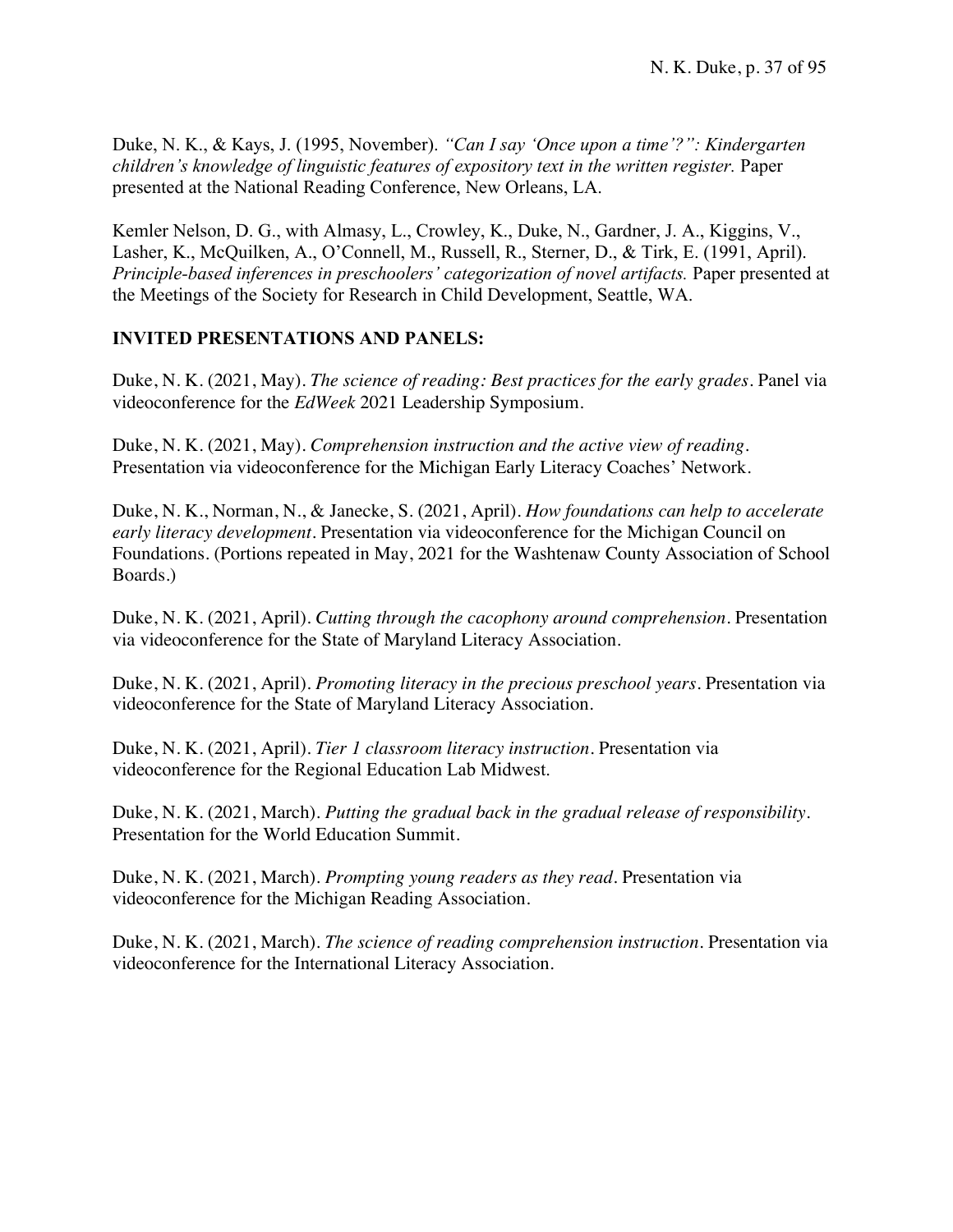Duke, N. K. (2021, March). *The right to read.* Panel discussion via videoconference for the Extraordinary districts podcast series from EdTrust.

Duke, N. K. (2021, March). *How to build a daily schedule based on the science.* Conversation via videoconference for Reading Meetings with Mark and Molly: Conversations Bridging Science and Practice.

Duke, N. K. (2021, February). *Early readers do's and don't's.* Presentation via videoconference for the American Reading Company open-access webinar series.

Duke, N. K. (2021, February). *Fostering early literacy development among children living in economic poverty.* Presentation via videoconference for the New York University Developmental Psychology Colloquium Series.

Lindsey, J. B., & Duke, N. K. (2020, December). *Dialing up the decodability in texts for beginning readers.* Presentation via videoconference for the Michigan Early Literacy Coaches' Network.

Duke, N. K. (2020, December). *Matching methodology to research questions.* Presentation via videoconference for the Washington (DC) Teacher's Union.

Gardner-Neblett, N., & Duke, N. K. (2020, December). *Using curb-cut thinking to improve children's literacy.* Presentation via videoconference for the Zero to Thrive Network.

Duke, N. K. (2020, November). *Interactive writing instruction online with young children.* Presentation and teaching demonstration via videoconference for the Regional Education Lab West, with introduction by Dr. Steve Graham.

Duke, N. K. (2020, November). *Bringing the actual science of reading to policy and practice.* Presentation via videoconference for the Education Policy Institute, University of Michigan.

Duke, N. K. (2020, November). *Teaching early reading with a digital mindset.* Presentation via videoconference for the Campaign for Grade Level Reading.

Duke, N. K. (2020, October). *Literacy instruction in an online environment.* Panel via videoconference for the National Association of State Boards of Education.

Ward, A. E., & Duke, N. K. (2020, October). *Growing our coaching around assessment literacy using a listening to reading protocol.* Presentation via videoconference for the Michigan Early Literacy Coaches' Network.

Duke, N. K., & Wright, T. S. (2020, September). *10 essentials about the 10 Essentials.* Presentation via videoconference for the Michigan Early Literacy Coaches' Network.

Duke, N. K., & Cruz, M. C. (2020, August). *Bridging the gap between research and practice.* Podcast (open-access) via videoconference for Heinemann Publishing.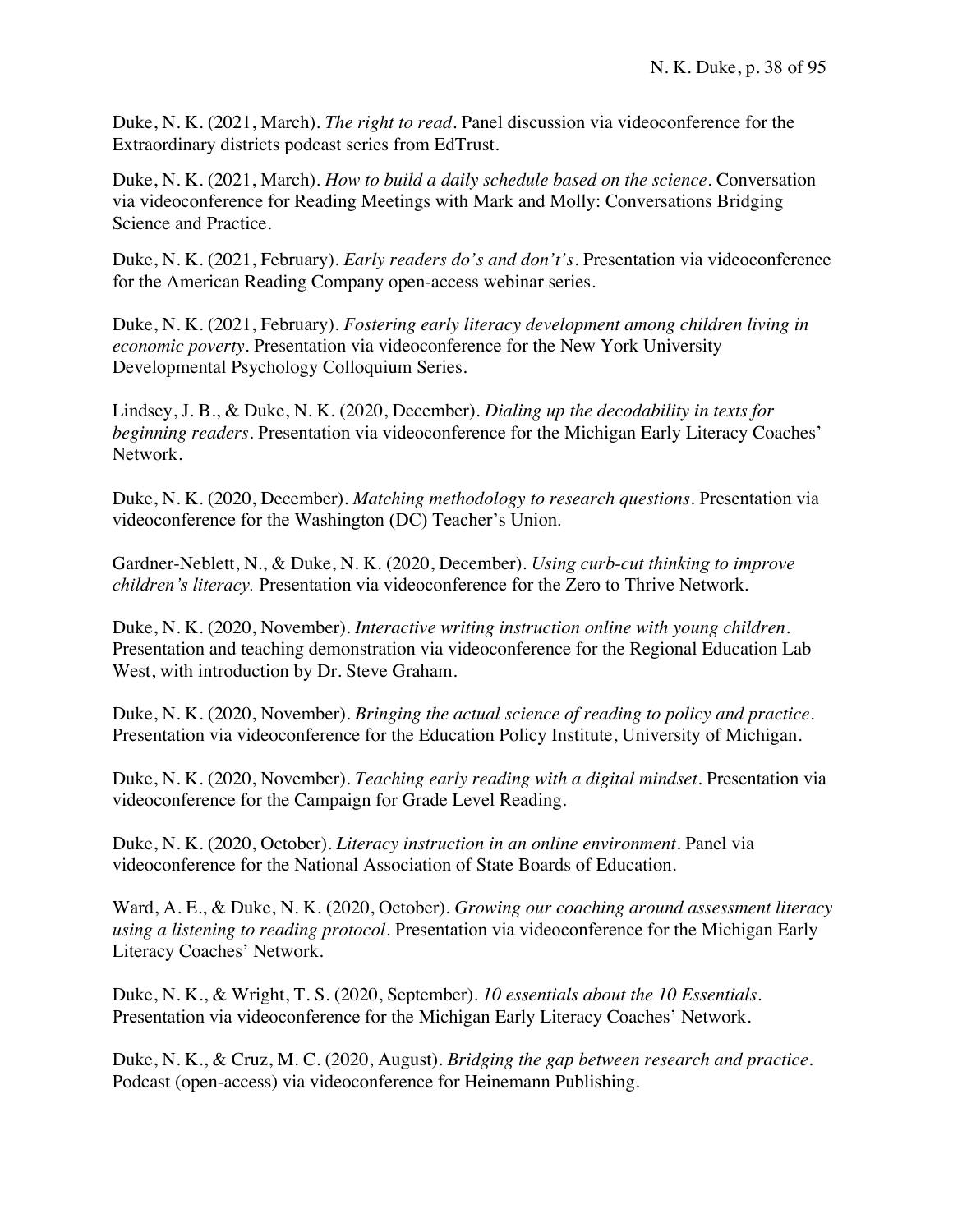Duke, N. K. (2020, August). *Literacy teaching in turbulent times.* Panel discussion via videoconference for the International Literacy Association.

Duke, N. K. (2020, August). *Review of literacy learning progressions.* Presentation via videoconference for the Michigan Early Literacy Coaches' Network.

Duke, N. K. (2020, August). *Progress in disrupting traditional grouping practices.* Presentation and panel discussion with A. Elmblad, O. McBride, and S. Sweet video videoconference for the Michigan Early Literacy Coaches' Network.

Duke, N. K. (2020, August). An overview of research surrounding early literacy. Presentation via videoconference for a joint committee of the Wisconsin State Legislature.

Duke, N. K. (2020, August). *Relationships between literacy and science: Implications for policy.* Presentation via videoconference for the National Academies of Science.

Duke, N. K. (2020, July). *Literacy learning progressions.* Presentation via videoconference for the American Association of School Administrators.

Duke, N. K. (2020, June). *The fade-out phenomenon or coherence at the transition from prek to k.* Presentation via videoconference for the Council of Chief State School Officers Early Childhood Network.

June, N. K. (2020, June). *Progressions of learning in early literacy.* Presentation via videconference for the Washington County Public School District.

Duke, N. K. (2020, February). *Strategies to engage young learners with informational text.* Webinar for the Public Broadcasting Service TeacherLine and edweb.net.

Duke, N. K. (2020, January). *A visit to Kent ISD to talk about Connect4Learning.* Presentation for the Kent Intermediate School District, Grand Rapids, MI.

Duke, N. K. (2019, December). *A collective impact for early literacy in Shelby County.* Presentation for a consortium of education organizations, Memphis, TN.

Duke, N. K. (2019, December). *Framing the next literacy horizon for Michigan.* Presentation for the Michigan Association of Intermediate School Administrators, presented virtually.

Duke, N. K. (2019, December). Informing classroom instruction: How do experimental and quasi-experimental designs contribute? In S. McCarthey (Chair), *How can we study children's/youth's experiences out of school to inform classroom practices?* Integrative Review at the Annual Conference of the Literacy Research Association, Tampa, FL.

Duke, N. K. (2019, November). *Project-based literacy.* Presentation for the Literacy Association of Ireland, Dublin.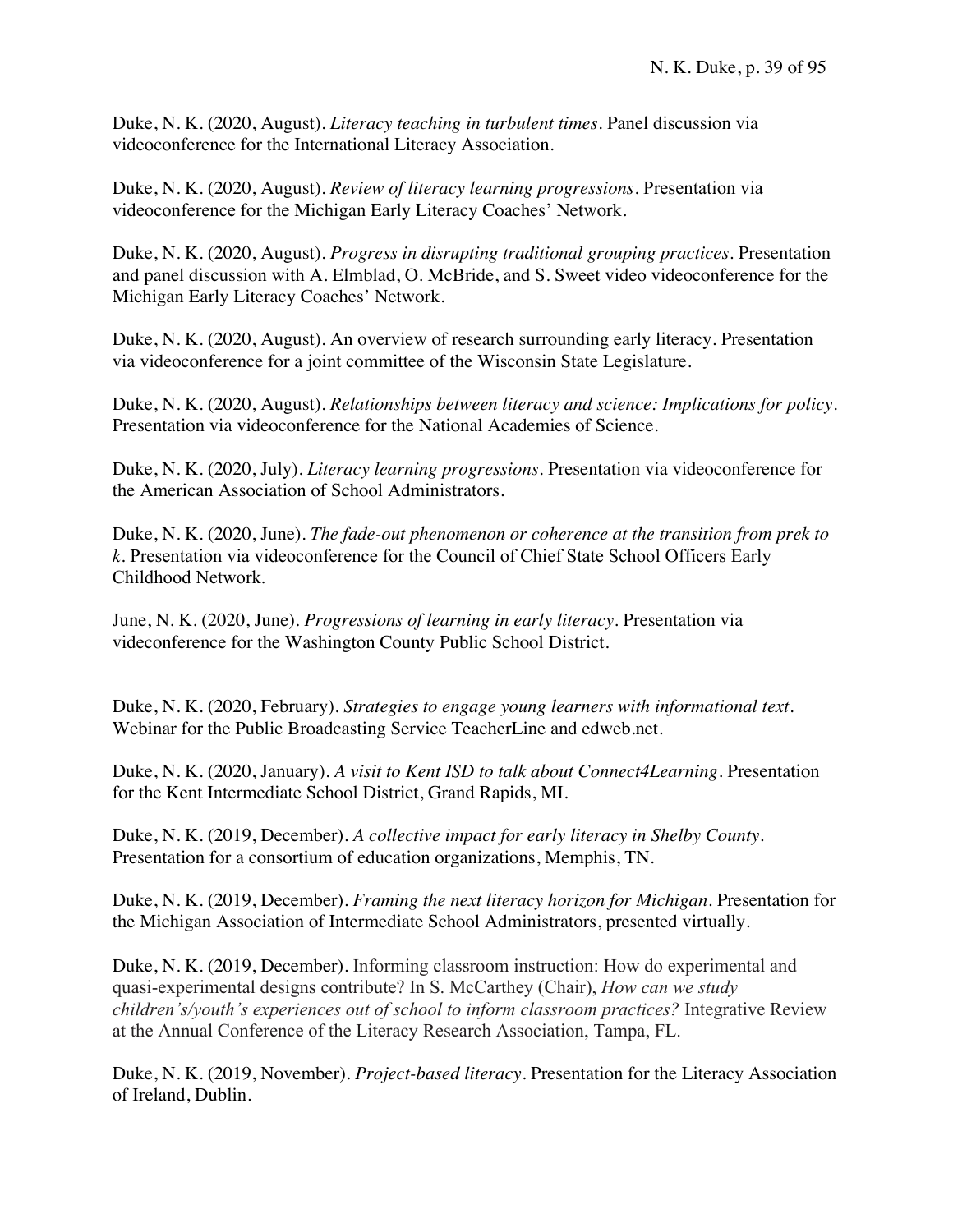Duke, N. K. (2019, October). *Aligning up! Addressing lack of alignment in foundational skills instruction.* Presentation for the Maryland State Department of Education, Columbia, MD.

Duke, N. K. (2019, October). *Superstudies! Research studies that have the power to improve your practice.* Presentation at the Annual Convention of the International Literacy Association, New Orleans, LA.

P. D. Pearson, Duke, N. K., Cabell, S., & McMillon, G. (2019, October). *What research really says about teaching reading—and why that still matters.* Panel Discussion at the Annual Convention of the International Literacy Association, New Orleans, LA.

Lund, A., Duke, N. K., Olufemi, O. M., & Crawford, J. (2019, October). *Introducing Molly of Denali & her adventures with informational text.* P. Johnson & D. Lowenstein Session Producers and Supporters. Presentation at the Annual Convention of the International Literacy Association, New Orleans, LA.

Duke, N. K. (2019, October). *Reducing disconnects among research, practice, and policy in literacy.* Presentation at the Annual Convention of the International Literacy Association, New Orleans, LA.

Jackson, J., Duke, N., & Ferguson, R. (2019, October). *A conversation about district improvement*. K. Chenoweth (Moderator). Panel discussion and podcast for the ExtraOrdinary Districts, Chicago, IL.

Duke, N. K. (2019, September). *Research-guided coaching practice; Essential instructional practice #1; Essential instructional practice #3; Essential instructional practice #6; Essential instructional practice #8.* Presentations for the Michigan Association of School Administrators, Lansing, MI.

Duke, N. K. (2019, September). *Research-guided pre-k practice in literacy.* Presentation for the Kent Intermediate School District, Grand Rapids, MI.

Duke, N. K. (2019, August). *How can coaches support teachers in expanding their knowledge and skill around phonological awareness, phonics, and spelling for the purpose of differentiating instruction?* Session for the Michigan Intermediate School District Coaches Institute, Traverse City, MI.

Duke, N. K., & Wright, T. S. (2019, August). *Writing curriculum: What to do if . . .* ? Presentation for the Michigan Intermediate School District Coaches Institute, Traverse City, MI.

Wright, T. S., & Duke, N. K. (2019, August). *Embedding writing into social studies and science.*  Presentation for the Michigan Intermediate School District Coaches Institute, Traverse City, MI.

Duke, N. K. (2019, July). *Non-negotiables in reading comprehension instruction.* Presentation for Sardes, Utrecht, Netherlands.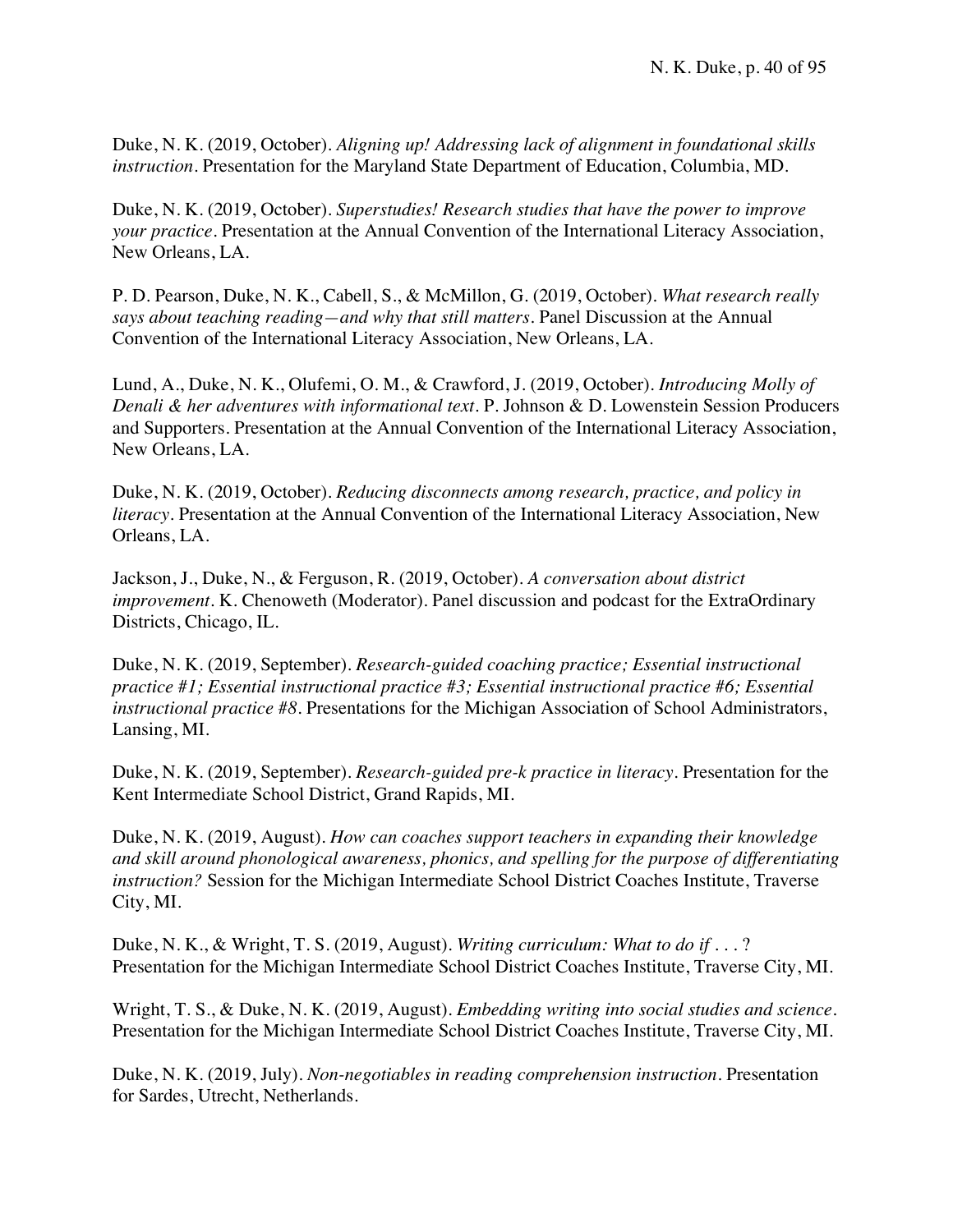Duke, N. K. (2019, July). *Achieving equity in literacy: Culturally relevant and ambitious instruction.* Presentation for the Milwaukee Public Schools, Milwaukee, WI.

Duke, N. K. (2019, June). *10 Essentials About the 10 Essentials.* Presentation for the Michigan Association of Intermediate School Administrators, East Lansing, MI. (delivered on two days)

Duke, N. K., & Palincsar, A. S. (2019, June). *Groundbreaking standards for elementary literacy teacher preparation.* Presentation at the Michigan Department of Education Office of Professional Preparation Conference, Mt. Pleasant, MI.

Duke, N. K. (2019, May). *Improving early literacy in Tennessee.* Presentation for the National Council of State Legislators.

Duke, N. K. (2019, May). *How social studies and science can improve literacy outcomes.* Presentation for the District of Columbia Public Schools, Washington, DC.

Duke, N. K. (2019, May). *Early literacy PCK and CK.* Webinar for the Michigan Intermediate School District Coaches.

Duke, N. K. (2019, May). *Essential understandings about Essential Practices.* Presentation for the Wayne County Regional Service Agency, Livonia, MI.

Duke, N. K. (2019, April). *Improving early literacy.* Presentation for Karoub Associates, Lansing, MI.

Duke, N. K. (2019, April). *Striking studies: Literacy research with important implications for practice.* Presentation at the Michigan Literacy Symposium, Lansing, MI.

Duke, N. K. (2019, March). *Unpacking a practice.* Presentation at for the High-Impact Leadership Project, Kalamazoo, MI.

Duke, N. K. (2019, March). *Motivation matters: Research-supported practices for motivating and engaging elementary-age children in literacy.* Presentation at the Michigan Reading Association, Grand Rapids, MI.

Duke, N. K. (2019, March). *Literacy activism: Pedagogy that empowers.* Presentation at the MidSouth Reading Conference, Birmingham, AL.

Duke, N. K. (2019, March). *Effective literacy pedagogical practices (PK-2)*. Presentation at the MidSouth Reading Conference, Birmingham, AL.

Duke, N. K. (2019, March). *Speaking up for science and social studies.* Video commissioned by the Council of Chief State School Officers Social Studies Collaborative. Retrieved from https://www.youtube.com/watch?v=LAWO2lvAnjI&t=1003s.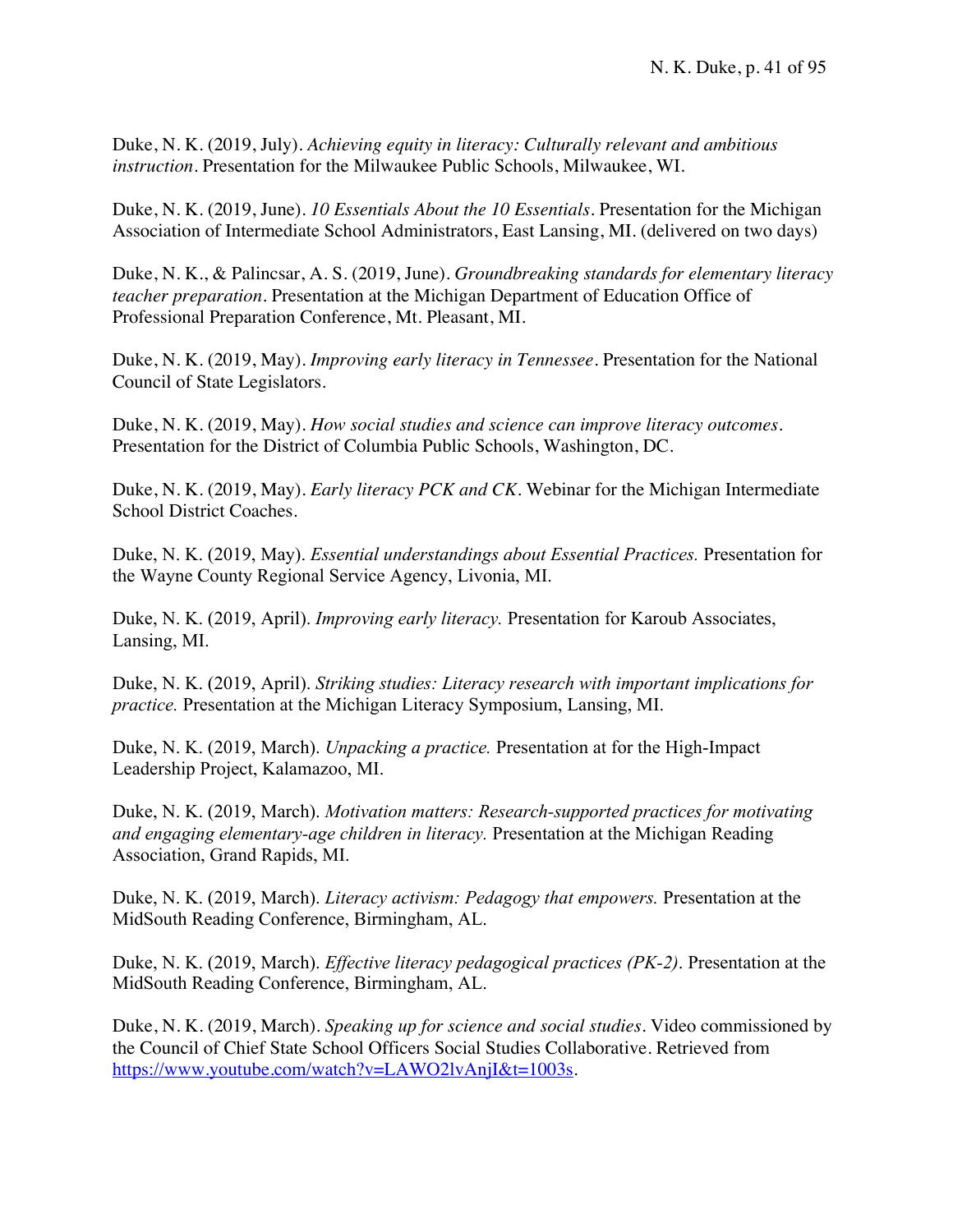Duke, N. K. (2019, February). *Early literacy development in children age 3 to grade 3.* Presentation for the Michigan School Testing Association, Ann Arbor, MI.

Duke, N. K. (2019, February). *Research-guided coaching practice; Essential instructional practice #1; Essential instructional practice #3; Essential instructional practice #6; Essential instructional practice #8.* Presentations for MI Excel Statewide Achievement Statewide Field Team, Lansing, MI.

Duke, N. K. (2019, February). *Project-based instruction for literacy and social studies.* Presentation for the Reading Recovery Conference of North America, Columbus, OH.

Duke, N. K. (2019, February). *Another seven studies with important implications for classroom practice.* Presentation for the Reading Recovery Conference of North America, Columbus, OH.

Duke, N. K. (2019, February). *Literacy in pre-K: Research-supported practices.* Presentation at the Wisconsin State Reading Association, Milwaukee, WI.

Duke, N. K. (2019, February). *Problem solved: How project-based learning can support literacy.* Presentation at the Wisconsin State Reading Association, Milwaukee, WI.

Duke, N. K. (2019, February). *Achieving equity in literacy.* Presentation at the Wisconsin State Reading Association, Milwaukee, WI.

Duke, N. K. (2019, February). *Things that make you go hmmm: Literacy practices that need to be rethought.* Presentation at Plain Talk about Reading, New Orleans, LA.

Duke, N. K. (2019, February). *Innovations to increase informational text achievement.* Presentation at Plain Talk about Reading, New Orleans, LA.

Duke, N. K. (2019, January). *Supporting literacy leaders in leading for literacy.* Webinar for the High-Impact Leadership Project.

Duke, N. K. (2019, January). *Constructing meaning across texts and disciplines.* Presentation for the District of Columbia Public Schools, Washington, DC.

Duke, N. K. (2018, December). *A three-topic talk: Equity, phonics, and policy.* Presentation for the Michigan Intermediate School District Coaches, Ithaca, MI.

Duke, N. K. (2018, November). *Early literacy and family engagement.* In D. Fisher (Chair), Literacy research that should expand meaningfulness within public policies, Symposium presented at the annual meeting of the Literacy Research Association, Indian Wells, CA.

Duke, N. K. (2018, November). *Project-based learning in elementary school classrooms.* Video presentation to the International Conference on Research in Education, Lahore, Pakistan.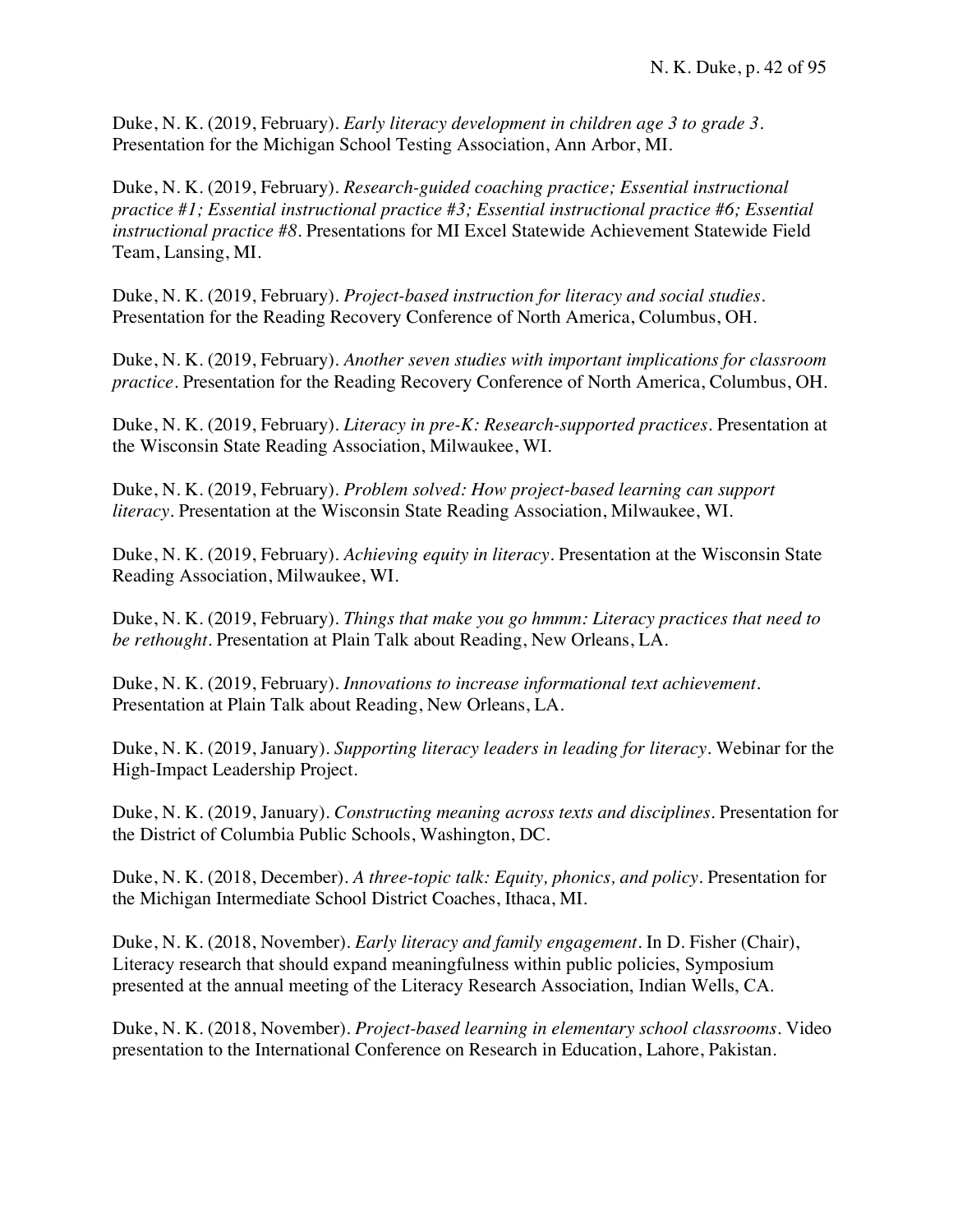Duke, N. K. (2018, November). *Project-based learning as a key to literacy.* Presentation for the West Virginia Reading Association, White Sulphur Springs, WV.

Duke, N. K. (2018, November). *Dos and don'ts of literacy instruction.* Presentation for the Georgia Elementary and Middle School Principals Association, Savannah, GA.

Duke, N. K. (2018, November). *Governance that supports early literacy development.* Presentation for the Michigan Association of School Boards. Grand Rapids, MI.

Duke, N. K. (2018, October). *Small-group instruction and experiences in pre-K.* Presentation for the District of Columbia Public Schools, Washington, DC.

Duke, N. K. (2018, October). *Deepening expertise in preschool literacy.* Presentation for the District of Columbia Public Schools, Washington, DC.

Duke, N. K. (2018, October). *Third-grade reading matters: A policymaker's role in supporting early literacy.* Presentation at the National Association of State Boards of Education, Denver, CO.

Duke, N. K. (2018, October). *The best things come in small packages: Effective small-group instruction and intervention K to 3.* Presentation for the North Dakota Department of Education, Bismarck, ND.

Duke, N. K. (2018, October). *Striving for equity in literacy.* Presentation for the North Dakota Department of Education, Bismarck, ND.

Duke, N. K. (2018, October). *Better informational writing instruction.* Presentation for the Jacobson Center and Reading Recovery Literacy Academy, Cedar Falls, IA.

Duke, N. K. (2018, October). *Engineering equity in literacy education.* Presentation for the Jacobson Center and Reading Recovery Literacy Academy, Cedar Falls, IA.

Duke, N. K. (2018, October). *Setting instructional non-negotiables in early literacy.* Presentation at the annual meeting of ProLEER, Cambridge, MA.

Duke, N. K. (2018, September). *Research-guided coaching practice; Essential instructional practice #1; Essential instructional practice #3; Essential instructional practice #6; Essential instructional practice #8.* Presentations for Coaching literacy: A professional learning series for K to 3 school district literacy coaches, Grand Rapids, MI.

Duke, N. K. (2018, September). *High-impact practices for developing literacy and promoting equity.* Presentation for the Buffet Early Childhood Institute, Omaha, NE.

Duke, N. K. (2018, September). *Little literacy learners: Promoting literacy development in infants, toddlers, and preschoolers.* Presentation for the Buffet Early Childhood Institute, Omaha, NE.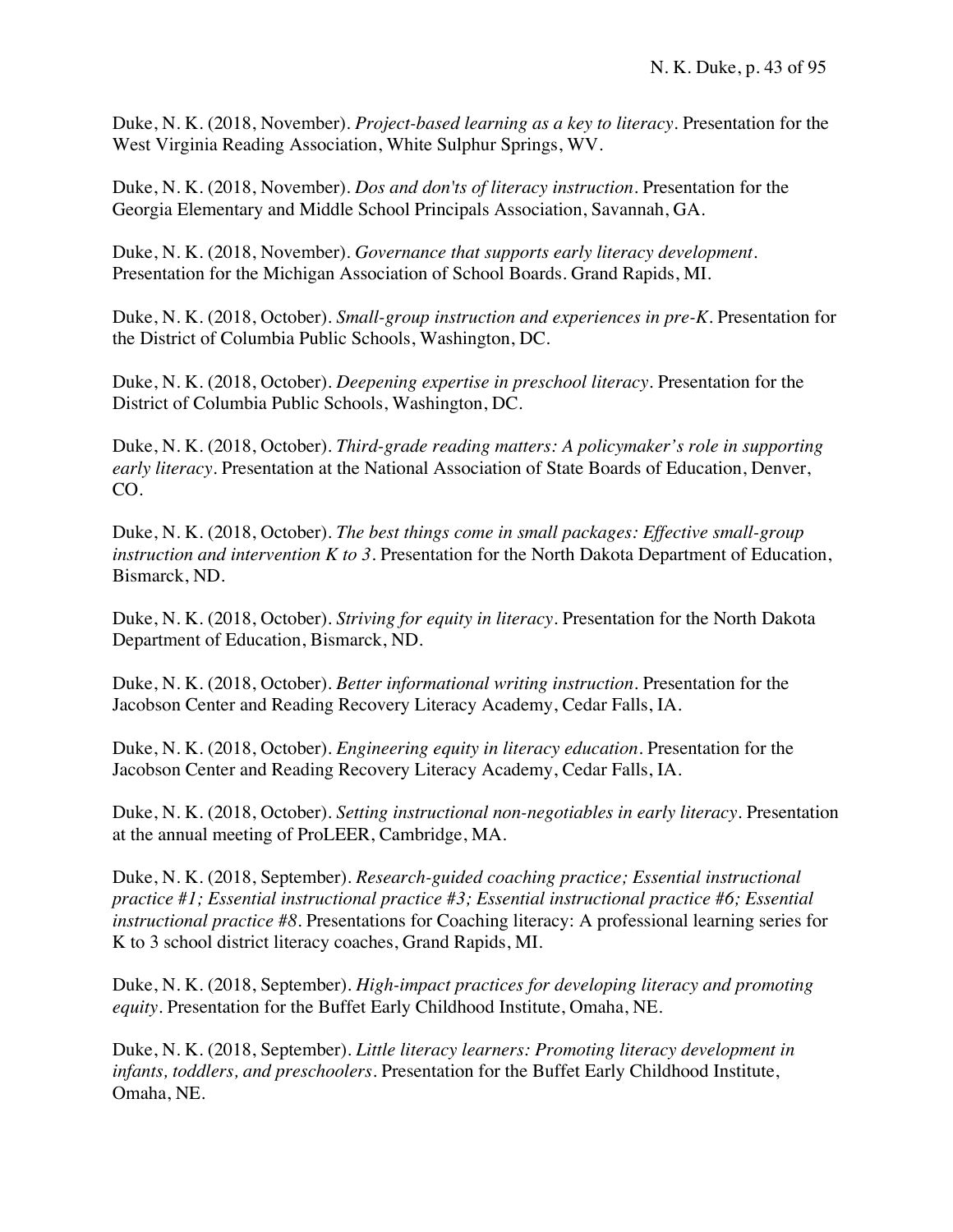Duke, N. K. (2018, September). *Ready for retirement: Literacy instructional practices that need to be retired and what to do instead (K to 3).* Presentation for the Buffet Early Childhood Institute, Omaha, NE.

Duke, N. K. (2018, September). *How can early childhood program directors support literacy in the home and community?* Presentation for the Florida Association for the Education of Young Children, Orlando, FL.

Duke, N. K. (2018, August). *Developing literacy in the infant and toddler years.* Presentation for the State of Tennessee Department of Health, Murfreesboro, TN.

Duke, N. K. (2018, August). *Developing literacy in the preschool years and beyond.* Presentation for the State of Tennessee Department of Health, Murfreesboro, TN.

Duke, N. K. (2018, August). *Working toward literacy equity.* Presentation for the Wayne Westland Community School District, Wayne, MI.

Duke, N. K. (2018, August). *Research-guided coaching practice.* Presentation for the Michigan Intermediate School District Coaches, Traverse City, MI.

Duke, N. K., & Wright, T. S. (2018, August). *Clarifications and elaborations about the* Essential Instructional Practices in Early Literacy: K to 3*.* Presentation for the Michigan Intermediate School District Coaches, Traverse City, MI.

Duke, N. K. (2018, July). *Equity in literacy: Leveraging small group instruction to increase access to rigorous content.* Presentation for the District of Columbia Public Schools, Washington, DC.

Duke, N. K. (2018, July). *Excellent instruction, every class, every day.* Presentation within a panel session at the Grade-Level Reading Week, Philadelphia, PA.

Duke, N. K. (2018, July). *The big matter of small-group instruction.* In M. McLaughlin (Chair), ILA Research Institute 2018. Institute presented at the Annual Convention of the International Literacy Association, Austin, TX.

Duke, N. K. (2018, July). *Absolutely essential instructional practices in early literacy.*  Presentation for the Australian Association for the Teaching of English and the Australian Literacy Education Association, Perth, Australia.

Duke, N. K. (2018, July). *Transforming literacy education through project-based learning.*  Presentation for the Australian Association for the Teaching of English and the Australian Literacy Education Association, Perth, Australia.

Duke, N. K. (2018, June). *Literacy and social studies as allies.* Presentation for the Council of Chief State School Officers, San Diego, CA.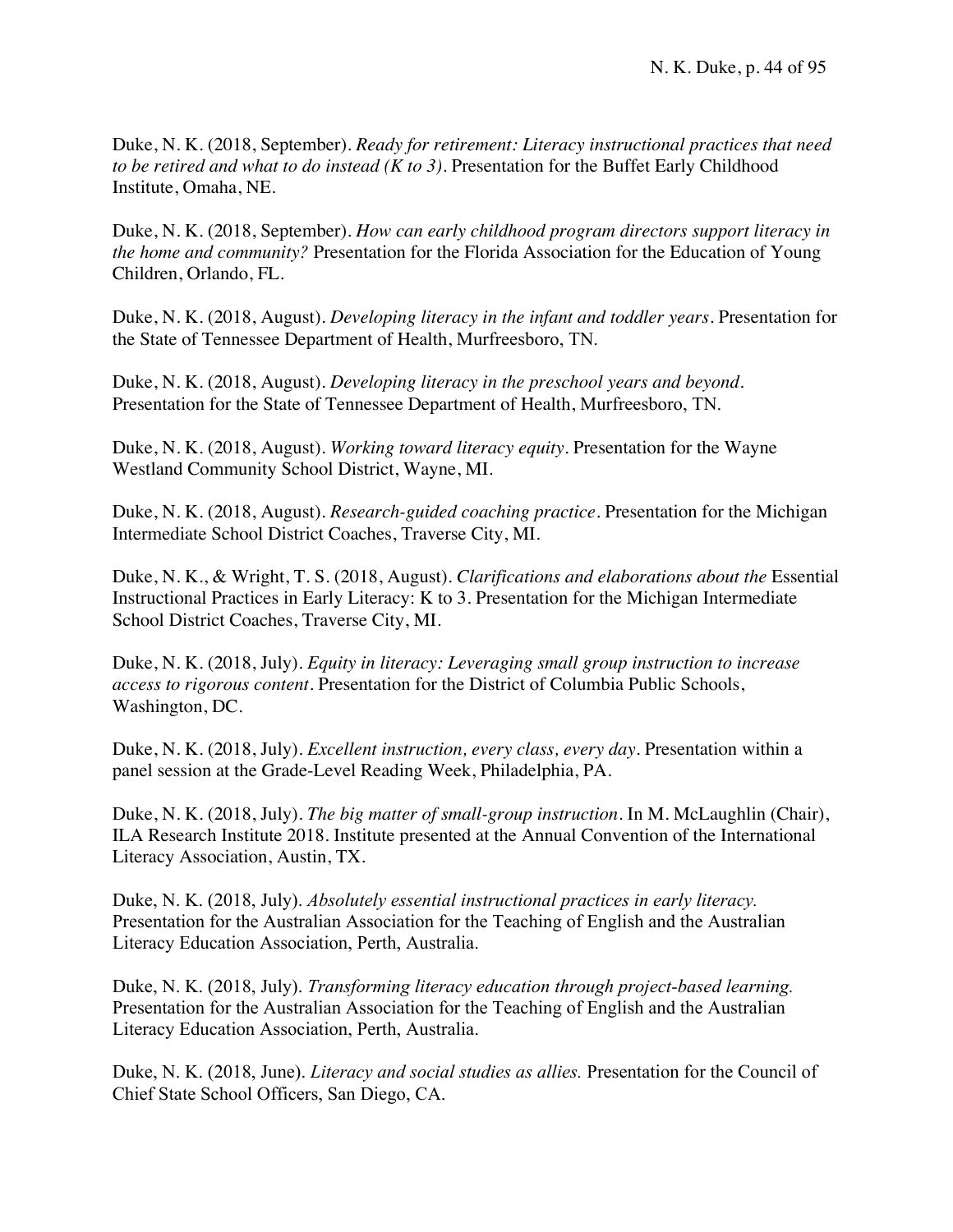Duke, N. K. (2018, June). *Achieving equity in literacy.* Presentation for the Charlotte-Mecklenburg Schools, Charlotte, NC.

Duke, N. K. (2018, May). *Leading for early literacy.* Presentation for the Taylor Public School District, Taylor, MI.

Duke, N. K. (2018, May). *The role of literacy and mathematics in advancing equity.* Presentation for the Aspen Institute Urban Literacy Leadership Network, Tulsa, OK.

Duke, N. K. (2018, May). *What reading by third grade requires.* Presentation for the School of Social Work/School of Education Detroit Seminar, Detroit, MI.

Duke, N. K. (2018, May). *An ocean, not a droplet: Improving literacy birth to age 8.* Presentation for the AASA: The School Superintendents Association Early Learning Cohort, Cleveland, OH.

Duke, N. K. & Keene, E. O. (2018, April). *The confluence of research and practice.* Presentation for the Educator Collaborative Gathering [virtual conference].

Duke, N. K. (2018, April). *Help your district improve early literacy.* Presentation for the Association of Michigan School Business Officials, Detroit, MI.

Duke, N. K. (2018, April). *Essential instructional practices in early literacy, K to 3.* Presentation for the DC Public Schools, Washington, DC.

Duke, N. K. (2018, March). *Leading for early literacy.* Presentation for the Washtenaw Intermediate School District Superintendents and School Boards, Ann Arbor, MI.

Duke, N. K. (2018, March). *The state of the state for improving early literacy.* Presentation for a convening of EdTrust-Midwest, Lansing, MI.

Duke, N. K. (2018, March). *Using project-based learning to address common problems of practice.* Presentation for the Michigan Reading Association, Detroit, MI.

Duke, N. K. (2018, March). *Introduction to the* Essential Instructional Practices in Early Literacy K to 3*.* Presentation for the Michigan Reading Association, Detroit, MI.

Duke, N. K. (2018, March). *Supporting the improvement of writing instruction.* Presentation for the Michigan Early Literacy Coaches Network, Lansing, MI.

Duke, N. K. (2018, March). *Three areas for revision of the National Assessment of Educational Progress Reading Framework.* Presentation to the National Assessment Governing Board Assessment Development Committee [by video], Washington, DC.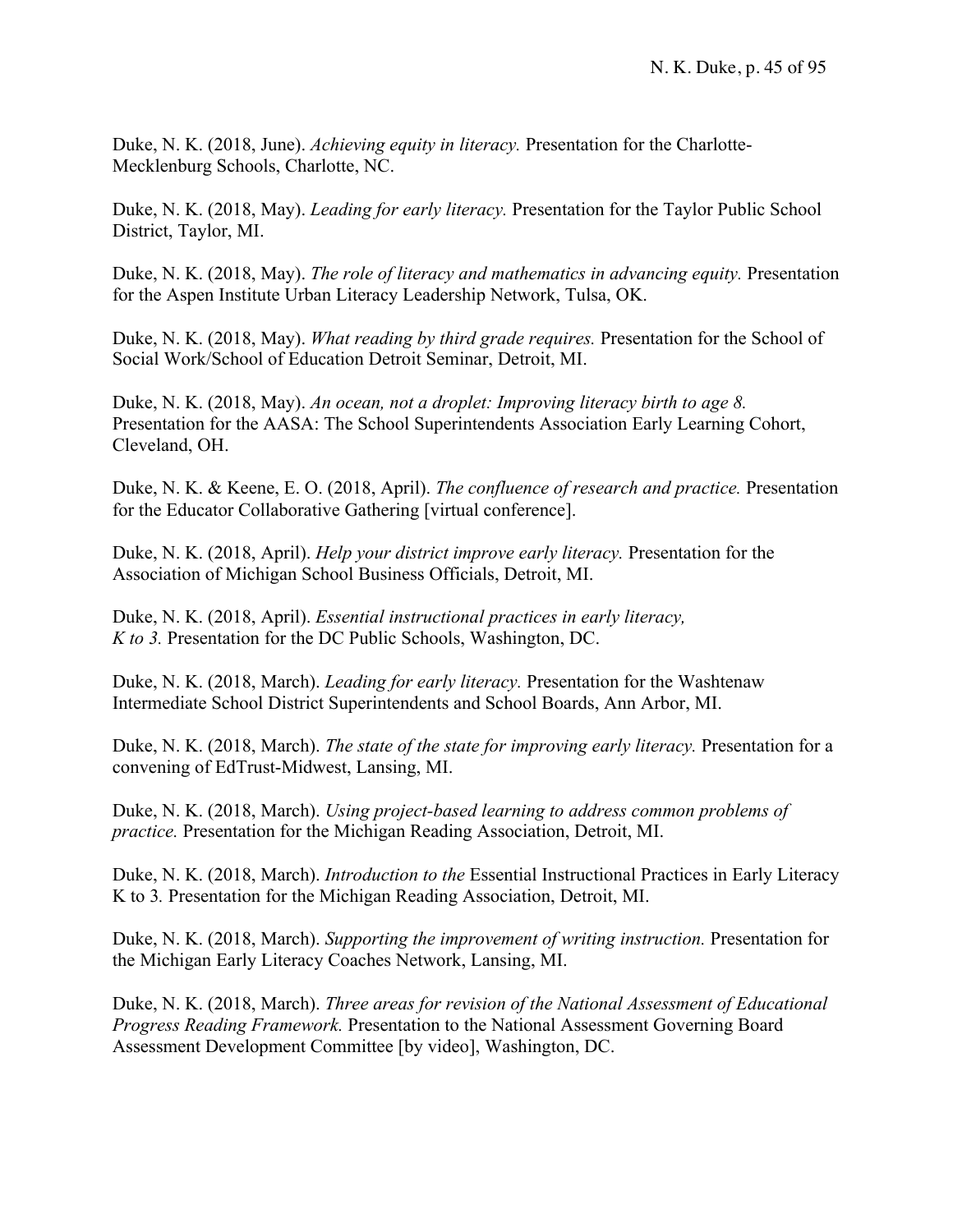Duke, N. K. (2018, March). *Effective literacy practices #2: Children 3 – 8 years*. Presentation for the Carnegie Early Literacy Meta-Network, Cincinnati, OH.

Duke, N. K. (2018, February). *Assessing research alignment.* Presentation for the Baltimore City School District, Baltimore, MD.

Duke, N. K. (2018, February). *Instructional time is not infinite: Making the most of every minute in preK- 2.* Presentation for the Nebraska State Reading Association, Kearney, NE.

Duke, N. K. (2018, February). *The infinite possibilities of project-based pedagogy.* Presentation for the Nebraska State Reading Association, Kearney, NE.

Duke, N. K. (2018, February). *Supporting comprehension development K – 2.* Presentation for the Orange County Public Schools, Orlando, FL.

Duke, N. K. (2018, February). [Panelist] *3rd grade reading success: Root causes of what gets in the way and what we can do about it*. Presentation for the Annual Spring Meeting of the Council of Michigan Foundations (CMF) and the Governor's Office of Foundation Liaison (OFL) P20 Education Funders, Lansing, MI.

Duke, N. K. (2018, January). *Essential Instructional Practices in Early Literacy, K to 3.* Presentation for the Aspen Institute Urban Literacy Leadership Network, San Antonio, TX.

Duke, N. K. (2018, January). *Leading for early literacy.* Presentation for the Michigan Association of School Administrators, Kalamazoo, MI.

Duke, N. K. (2018, January). *Research-tested practices for improving literacy.* Presentation for the Council of Chief State School Officers Networked Improvement Communities, Arlington, VA.

Duke, N. K. (2017, January). *What does it mean to lead with the essentials?* Presentation for the Macomb Intermediate School District, Clinton Township, MI.

Duke, N. K. (2017, December). *Curiosity.* Presentation for use in World Read Aloud Day [by video]. New York: Scholastic.

Duke, N. K. (2017, December). *Equity in literacy must start early.* Presentation for the Ready at Five School Readiness Symposium, Baltimore, MD.

Duke, N. K. (2017, December). *Developing literacy in the infant and toddler years.* Presentation for the Ready at Five School Readiness Symposium, Baltimore, MD.

Duke, N. K. (2017, November). *Powerful practices: What should we see in literacy K – 3?* Presentation for the Duke Power of Literacy Summit, Terre Haute, IN.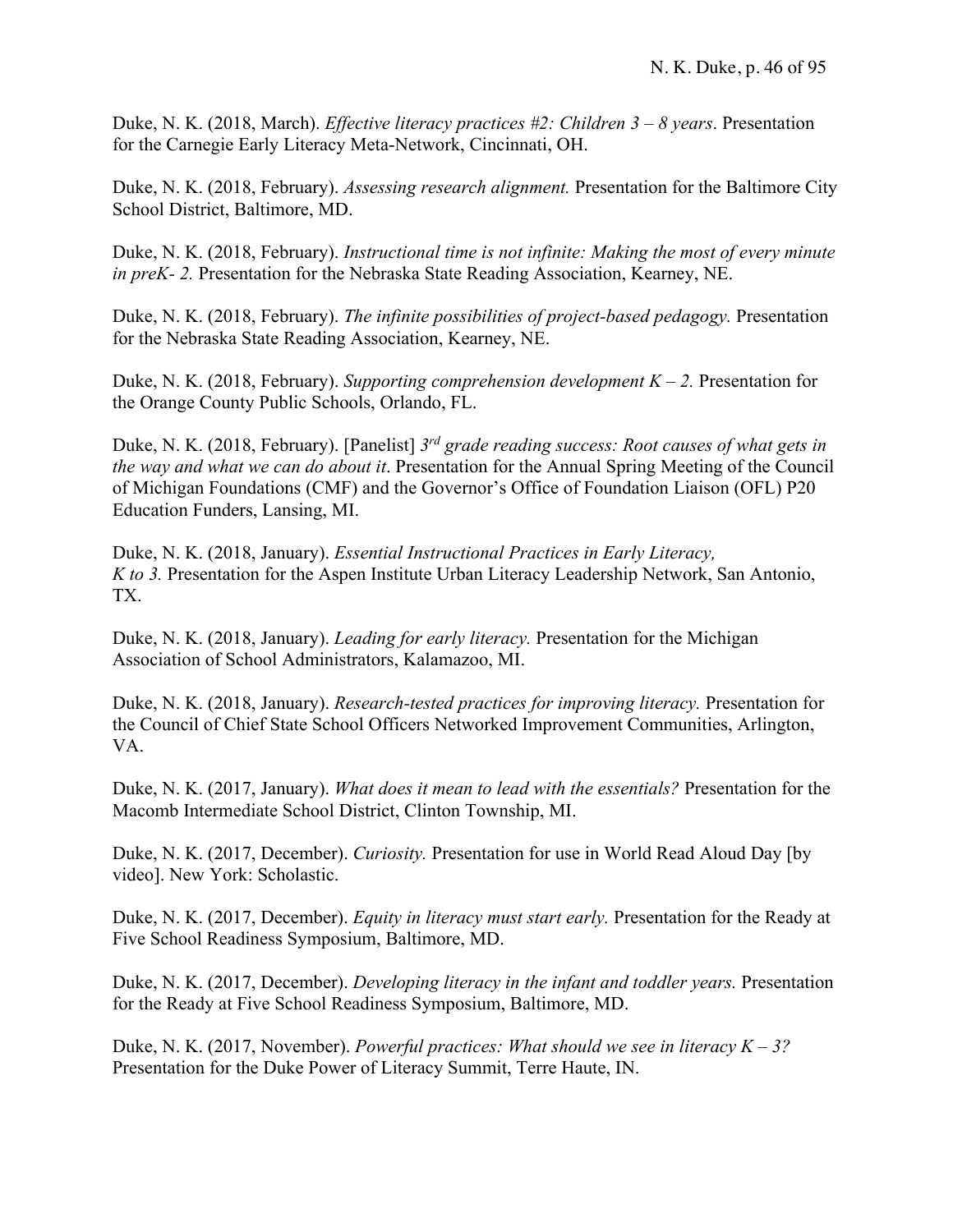Duke, N. K. (2017, November). *The power of project-based pedagogy: Integrated readingwriting projects with informational text.* presentation for the Duke Power of Literacy Summit, Terre Haute, IN.

Duke, N. K. (2017, November). *The power of teachers to improve comprehension.* Presentation for the Duke Power of Literacy Summit, Terre Haute, IN.

Duke, N. K. (2017, November). *What does it mean to lead in the essentials?* Presentation for the Wayne Regional Educational Service Agency, Wayne, MI.

Duke, N. K. (2017, November). *What does it mean to lead in the essentials?* Presentation via videoconference for the Michigan Association of Intermediate School Administrators, MI.

Duke, N. K. (2017, October). *Our youngest treasures: Supporting literacy development in infants, toddlers, and preschoolers.* Presentation for the Kentucky Reading Association, Louisville, KY.

Duke, N. K. (2017, October). *Open your practice to project-based learning.* Presentation for the Kentucky Reading Association, Louisville, KY.

Duke, N. K. (2017, October). *Project-based learning: Perfunctory or profound?* Presentation for the Rutgers Annual Conference on Reading and Writing, New Brunswick, NJ.

Duke, N. K. (2017, October). *Research- supported literacy practices that must be taught: Textset read alouds, writing strategies, graphophonemic analysis of high frequency sight words, and new-to-known vocabulary (K-4)*. Presentation for the Rutgers Annual Conference on Reading and Writing, New Brunswick, NJ.

Duke, N. K. (2017, October). *There are read alouds and then there are read alouds.* Presentation for the Upper Peninsula Reading Association, Marquette, MI.

Duke, N. K. (2017, October). *Eight common pitfalls of foundational skills instruction.* Presentation for the Upper Peninsula Reading Association, Marquette, MI.

Duke, N. K. (2017, October). *Progress with projects.* Presentation for the Upper Peninsula Reading Association, Marquette, MI.

Duke, N. K. (2017, October). *Coaching intensive presentation*. Presentation via video for the Michigan ISD Early Literacy Coaches Network, Muskegon, MI.

Duke, N. K. (2017, October). *Literacy equity.* Presentation at the Literacy Summit of the Michigan Elementary and Middle School Principals Association, Ann Arbor, MI.

Duke, N. K. (2017, September). Research-guided coaching practice; Essential instructional practice #1; Essential instructional practice #3; Essential instructional practice #6; Essential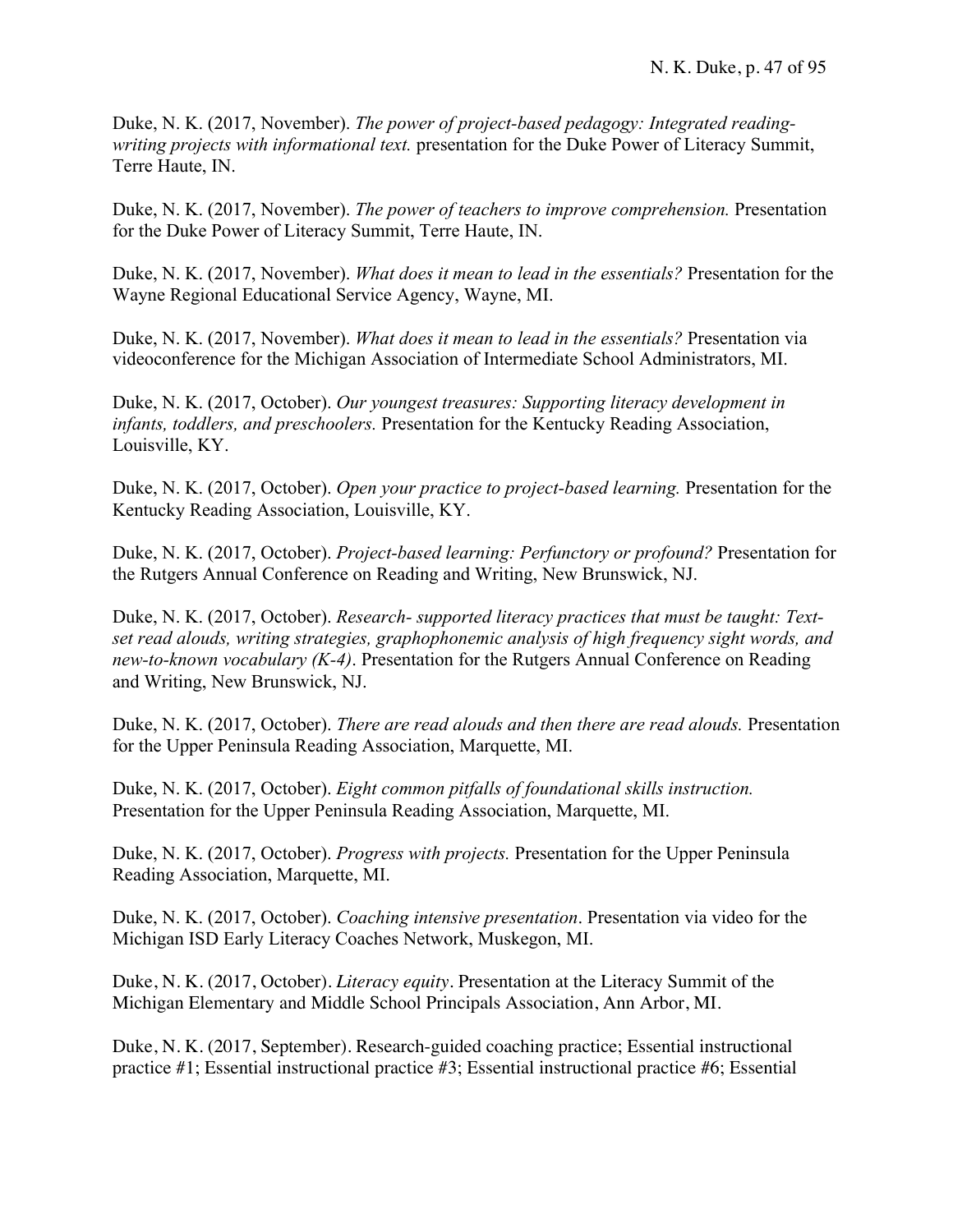instructional practice #8. Presentations for *Coaching literacy: A professional learning series for K to 3 school district literacy coaches,* Romulus, MI.

Duke, N. K. (2017, September). Research-guided coaching practice; Essential instructional practice #1; Essential instructional practice #3; Essential instructional practice #6; Essential instructional practice #8. *Presentations for Coaching literacy: A professional learning series for K to 3 school district literacy coaches,* Saginaw, MI.

Duke, N. K. (2017, August). *What to do when students are word callers.* Presentation for the Michigan ISD Early Literacy Coaches Network, Traverse City, MI.

Duke, N. K. (2017, August). *Supporting early literacy development.* Presentation for New Bedford Reads, New Bedford, MA.

Duke, N. K. (2017, August). *Supporting districts to move toward literacy research alignment.* Presentation for the Michigan ISD Early Literacy Coaches Network, Traverse City, MI.

Duke, N. K. (2017, August). *Essential literacy instructional practices in pre-K.* Presentation for the Michigan Department of Education Office of Great Start, Mt. Pleasant, MI.

Duke, N. K. (2017, June). *Precious moments: Small-group literacy instruction.* Presentation for the Philadelphia School District, Philadelphia, PA.

Duke, N. K. (2017, June). *Solving common problems of practice through project-based pedagogy.* Presentation for the Rutgers Center for Literacy Development, New Brunswick, NJ.

Duke, N. K. (2017, June). *Project-based learning as a means to develop literacy and 21st century skills.* Presentation for the Aspen Institute Urban Literacy Leadership Network, Berkeley, CA.

Duke, N. K. (2017, May). *Coaching intensive presentation.* Presentation for the Michigan Early Literacy Coaches Network, Saline, MI.

Duke, N. K. (2017, May). Working on the research  $\leftarrow \rightarrow$  practice problem. Presentation for *The Practice of Teaching*, a University of Michigan School of Education Community Conversation, Grand Rapids, MI.

Duke, N. K. (2017, May). *Ambitious literacy instruction.* Presentation at the Centennial of the Fordham University Graduate School of Education, New York City, NY.

Duke, N. K. (2017, April). *Literacy birth to three!* Presentation for the Nashville Area Association for the Education of Young Children, Nashville, TN.

Duke, N. K. (2017, April). *The abcs and so much more.* Presentation for the Nashville Area Association for the Education of Young Children, Nashville, TN.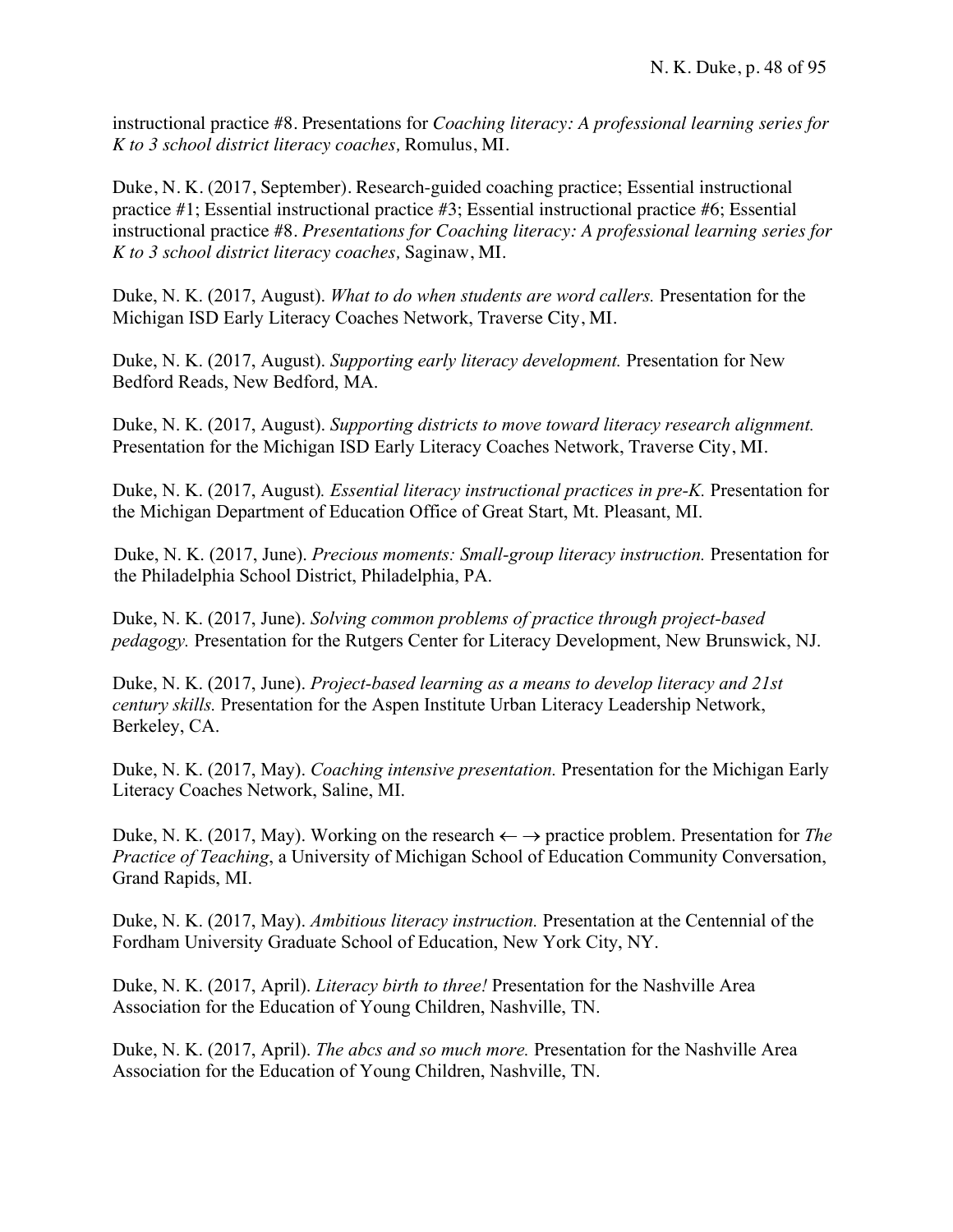Duke, N. K. (2017, April). *Pre-K literacy: What should we see?* Presentation at the Annual Meeting of the Michigan Association of Special Education Administrators, Lansing, MI.

Duke, N. K. (2017, April). *What works in early literacy education?* Presentation for the Novi Community School District, Novi, MI.

Duke, N. K. (2017, April). *Beyond bedtime stories.* Presentation for the Novi Community School District and Novi Public Library, Novi, MI.

Duke, N. K. (2017, April). *Developing infotext reading and writing through a project-based approach.* Presentation for Benchmark School, Media, PA.

Duke, N. K. (2017, March). *Small fortune: Using small-group instruction to develop reading comprehension.* Presentation at Plain Talk About Reading, New Orleans, LA.

Duke, N. K. (2017, March). *Write all about I.T.! Teaching informational text writing.* Presentation at Plain Talk About Reading, New Orleans, LA.

Duke, N. K. (2017, March). *Small-group literacy instruction.* Presentation to the Detroit Community School District Coaches Network, Detroit, MI.

Duke, N. K. (2017, February). *Literacy in pre-K: 10 essential practices.* Presentation for the South Carolina Council of the International Reading Association, Myrtle Beach, SC.

Duke, N. K. (2017, February). *Invigorating informational text instruction.* Presentation for the South Carolina Council of the International Reading Association, Myrtle Beach, SC.

Duke, N. K. (2017, February). *Essential ingredients of effective literacy instruction.* Presentation at the Colorado Council of the International Reading Association, Denver, CO.

Duke, N. K. (2017, February). *Cooking up informational reading and writing skills.* Presentation at the Colorado Council of the International Reading Association, Denver, CO.

Duke, N. K. (2017, February). *Getting research-informed practices into practice.* Presentation for selected networks of the Council of Chief State School Officers, New Orleans, LA.

Duke, N. K. (2017, February). *Refining research- and standards-aligned pre-K–12 literacy plans: Keeping the focus on instruction.* Presentation for the Aspen Institute Urban Literacy Leadership Network, Berkeley, CA.

Duke, N. K. (2017, February). *Stopping summer reading loss.* Presentation for the Michigan Elementary and Middle School Principals Association, Grand Rapids, MI.

Duke, N. K. (2017, February). *Essential instructional practices pre-K.* Presentation for selected networks of the Council of Chief State School Officers.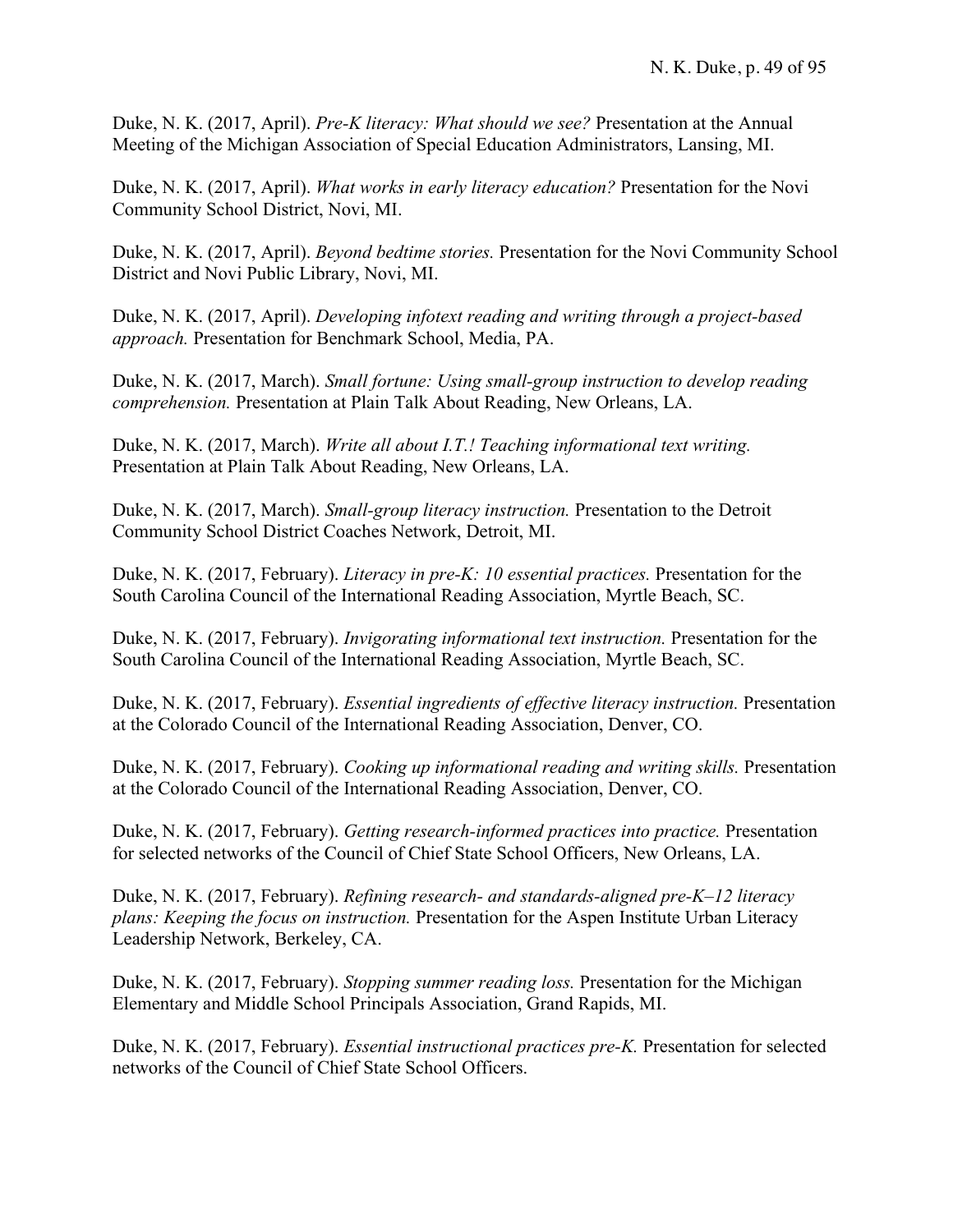Duke, N. K. (2017, February). *Essential instructional practices K to 3.* Presentation for selected networks of the Council of Chief State School Officers.

Duke, N. K. (2016, December). *Summer reading, in brief.* Presentation recorded for the Michigan Early Literacy Coaches Network.

Duke, N. K. (2016, December). *Principals as literacy leaders.* Presentation for the Michigan Elementary and Middle School Principals Association, Traverse City, MI.

Duke, N. K. (Chair). (2016, December). *Issues of design, policy, and publication in literacy research.* Paper session presented at the annual meeting of the Literacy Research Association, Nashville, TN.

Duke, N. K. (2016, November). *Ten essential literacy education practices in pre-K*. Presentation for the Michigan Collaborative Early Childhood Conference, Dearborn, MI.

Duke, N. K. (2016, November). *Literacy in project-based pedagogy*. Presentation for the New York State Reading Association, Rochester, NY.

Duke, N. K. (2016, November*). Essential literacy instructional practices in pre-K.* Presentation for the Michigan Department of Education Office of Great Start, Mt. Pleasant, MI.

Duke, N. K. (2016, October). *The significance of informational text.* Presentation as part of a PBS/CPB Panel at the Annual Convention of the National Institute for Families Learning, Detroit, MI.

Duke, N. K. (2016, October). *Reading by third grade: Research-informed practices.* Presentation to selected networks at the meeting of the Council of Chief State School Officers, Minneapolis, MN.

Duke, N. K. (2016, October). *Emphasizing engagement: Why literacy engagement is more important than ever & what we can do about it.* Presentation for the Literacy For All Conference, Providence, RI.

Duke, N. K. (2016, October). *Reading by third grade: Research-informed practices.* Presentation for selected networks of the Council of Chief State School Officers, Minneapolis, MN.

Duke, N. K. (2016, October). *Projects for the primary grades.* Presentation for the Literacy For All Conference, Providence, RI.

Duke, N. K. (2016, October). E*ssential Literacy Instructional Practices PreK - Grade 3.* Presentation for the Florida Reading Association, Orlando, FL.

Duke, N. K. (2016, October). *Raising rigor through project-based approaches.* Presentation for the Florida Reading Association, Orlando, FL.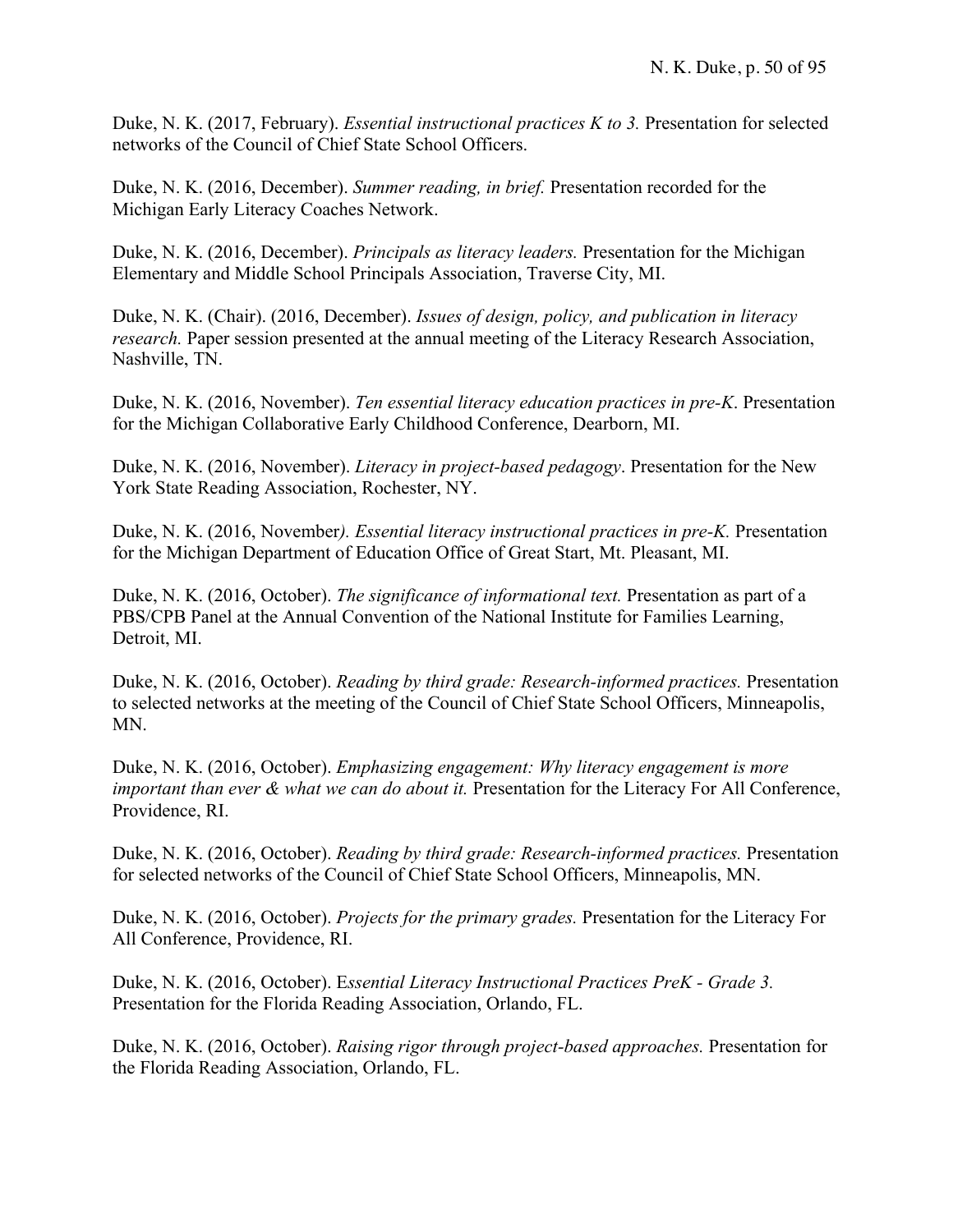Duke, N. K. (2016, October). *Essential instructional practices in early literacy, prekindergarten.* Presentation for the Pennsylvania Early Childhood Summit, State College, PA.

Duke, N. K. (2016, October). *Quality matters in early literacy education.* Presentation for the Pennsylvania Early Childhood Summit, State College, PA.

Duke, N. K. (2016, October). *Early literacy.* Presentation for Houghton Mifflin Harcourt, New York, NY.

Duke, N. K. (2016, October). *Quality in pre-K literacy education.* Presentation for the Kent, Muskegon, Newaygo, and Ottawa Area Intermediate School Districts, Fruitport, MI.

Duke, N. K. (2016, October). *Essential instructional practices in early literacy, K to 3.* Presentation for the Kent, Muskegon, Newaygo, and Ottawa Area Intermediate School Districts, Fruitport, MI.

Duke, N. K. (2016, September). *Motivation matters: How to motivate informational reading and writing.* Presentation for the Illinois Reading Council, Peoria, IL.

Duke, N. K. (2016, September). *There's no place like home: Fostering family literacy in the preschool years.* Presentation for the Illinois Reading Council, Peoria, IL.

Duke, N. K. (2016, September). *Instructional materials and professional learning.* Presentation for the Aspen Institute convening of Chief Academic Officers, Memphis, TN.

Duke, N. K. (2016, September). *Literacy foundations: The power of preschool.* Presentation for the Genesee Intermediate School District, Flushing, MI.

Duke, N. K. (2016, September). *Closing the early literacy achievement gap through compelling instruction.* Presentation at African American Young Men of Promise Initiative Fall 2016 Conference: Moving Beyond the Conversation, Ypsilanti, MI.

Duke, N. K. (2016, September). Research-guided coaching practice; Essential instructional practice #1; Essential instructional practice #3; Supplement for essential instructional practice #6; Essential instructional practice #8. Presentations for *Coaching literacy: A professional learning series for K to 3 literacy coaches,* Ann Arbor, MI.

Duke, N. K. (2016, August). *Laying a literacy foundation.* Presentation for the Washtenaw Intermediate School District, Ann Arbor, MI.

Duke, N. K. (2016, August). *Laying a literacy foundation: Continuing the conversation.* Presentation for the Washtenaw Intermediate School District, Ann Arbor, MI.

Duke, N. K. (2016, August). *Must-have instructional practices in early literacy K to 3.* Presentation for the Monroe Intermediate School District, Monroe, MI.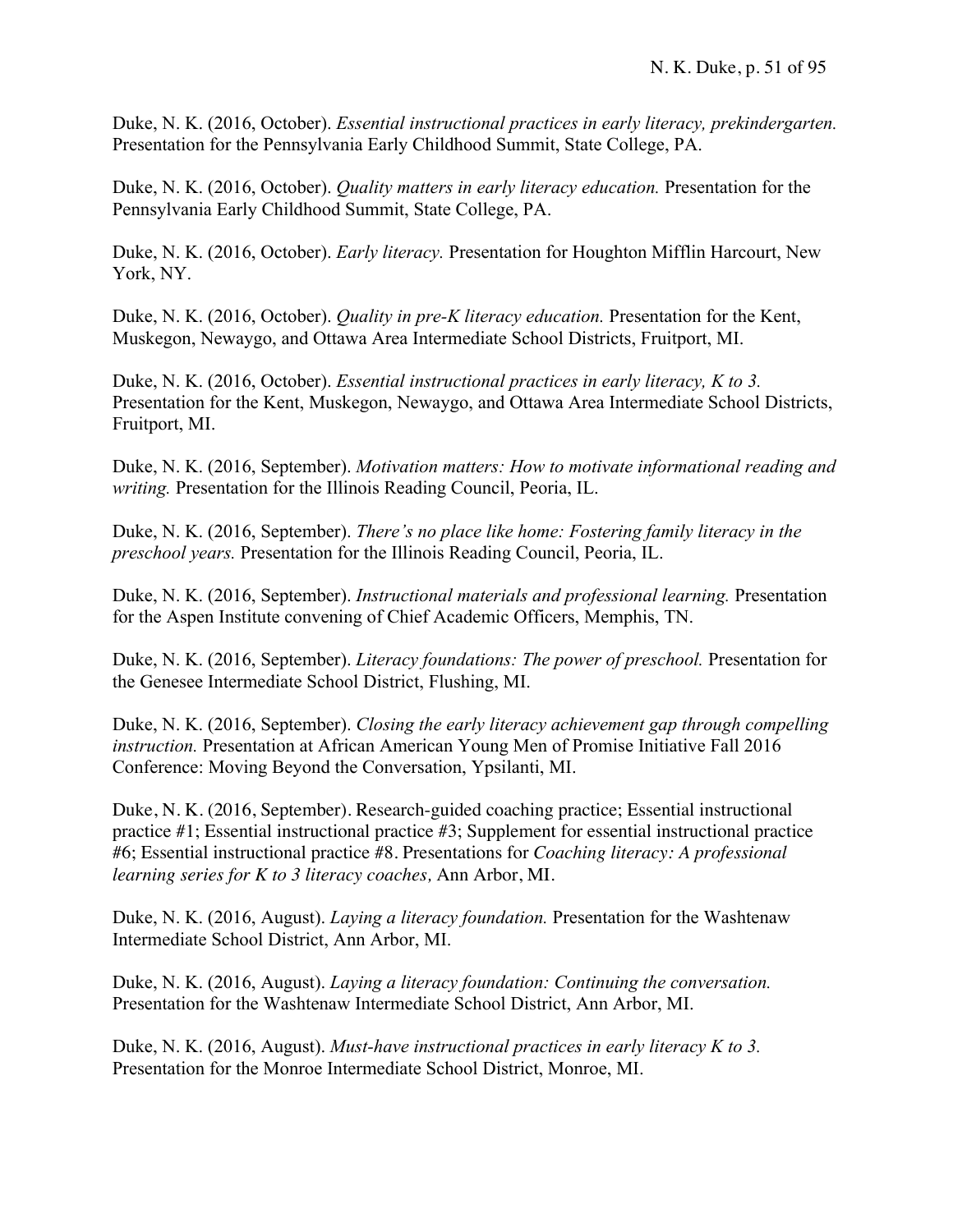Duke, N. K. (2016, August). *Interactive read aloud, interactive writing, and playing with sounds in words: Three research-supported practices that span preK and K.* Presentation for the Maine Department of Education, Augusta, ME.

Duke, N. K. (2016, August). *Making compelling use of informational text in preK and K: Why and how.* Presentation for the Maine Department of Education, Augusta, ME.

Duke, N. K. (2016, August). Research-guided coaching practice; Essential instructional practice #1; Essential instructional practice #3; Supplement for essential instructional practice #6; Essential instructional practice #8. Presentations for *Coaching literacy: A professional learning series for K to 3 literacy coaches*, Gaylord, MI.

Duke, N. K. (2016, August). *Information in Action: Reading, writing, and researching with informational text.* Presentation for the Study of Early Literacy Network, Washtenaw Intermediate School District and Livingston Educational Service Agency, Pinckney, MI.

Duke, N. K. (2016, July). *Introduction to essential instructional practices.* Presentation for the Baltimore City School District, Baltimore, MD.

Duke, N. K. (2016, July). *Digging into the essentials.* Presentation for the Baltimore City School District, Baltimore, MD.

Duke, N. K. (2016, July). *Characteristics of effective professional development: An overview.*  Presentation at the Annual Convention of the International Literacy Association, Boston, MA. Presented in my stead by Sheila Valencia.

Duke, N. K. (2016, July). Comprehension instruction. Presentation in P. D. Pearson and D. Ogle (Chairs), *Celebrating the life and leadership of Alan Farstrup*. Session at the annual convention of the International Literacy Association, Boston, MA.

Duke, N. K. (2016, July). *Standing up for social studies: What we can do and why we should do it.* Presentation at the Annual Convention of the International Literacy Association, Boston, MA.

Duke, N. K. (2016, July). What are promising practices we might see in classrooms? In J. Rowsell (Chair), *Teaching and learning literacy: Research, policy, and everyday classroom practice.* Panel conducted at the annual convention of the International Literacy Association, Boston, MA.

Duke, N. K., & Bigelman, L. G. (2016, July). *Information in action: Project-based instruction that works! (K-5)*. Presentation at the Annual Convention of the International Literacy Association, Boston, MA. Presented in my stead by Pamela Parker.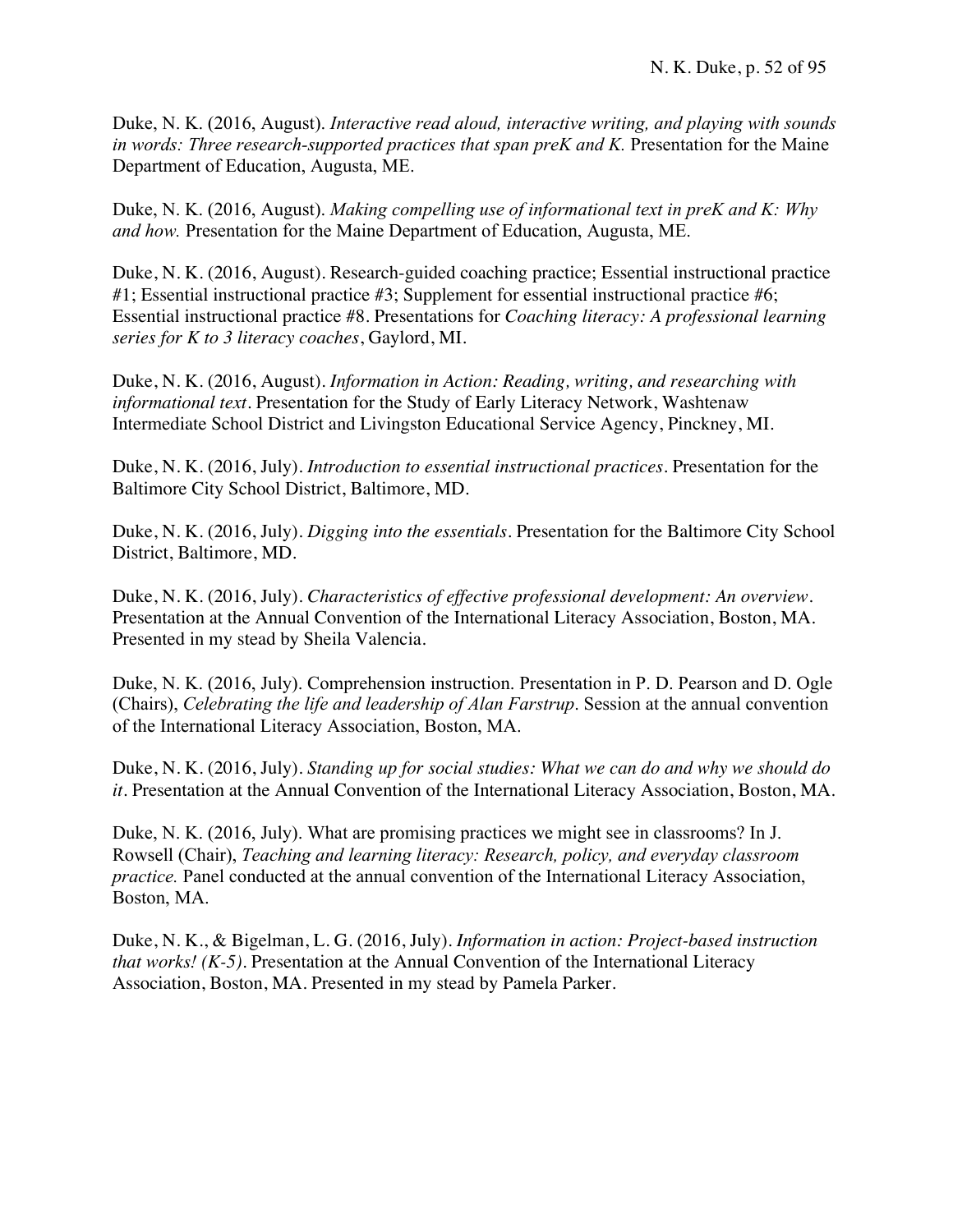Duke, N. K. (2016, June). *Getting to grade-level: Essential instructional practices.* Presentation for the Nashville School District, Nashville, TN.

Duke, N. K. (2016, June). *Teaching across curriculum boundaries through project-based pedagogy*. Presentation at the Teaching Across Curriculum Boundaries Conference, Perry, GA.

Duke, N. K. (2016, June). *Write here right now: High-quality writing instruction K to 3.* Presentation for the Emma Eccles Jones Symposium, Utah State University, Salt Lake City, UT.

Sarama, J., Clements, D. H., Brenneman, K., Duke, N. K., & Hemmeter, M. L. (2016, May). *C4L (Connect4Learning): Teaching and learning the interdisciplinary way*. McCormick Center Leadership Connections National Conference, Wheeling, IL.

Duke, N. K. (2016, May). Content knowledge matters for reading comprehension. Presentation in R. Pondiscio (Chair), *The Reading Paradox & the ESSA Solution.* Panel at the Knowledge Matters Campaign, Washington, DC.

Duke, N. K. (2016, April). Books and beyond: Supporting early literacy development. In M-C Harrison (Chair), *Art as social action: Book deserts in Detroit.* Symposium at the Museum of Contemporary Art Detroit, Detroit, MI.

Duke, N. K. (2016, April). Teaching literacy: Reading. In R. W. Rumberger (Chair), *Handbook of Research on Teaching, Fifth Edition: A New AERA Publication.* Session at the annual convention of the American Educational Research Association, Washington, DC.

Duke, N. K. (2016, April). *How literacy can support STEAM and STEAM can support literacy.* Presentation for the University of Central Florida Literacy Symposium, Orlando, FL.

Duke, N. K. (2016, April). *Literacy leadership intensive, day two.* Presentation for the Center for Education Design, Evaluation, and Research, University of Michigan, Ann Arbor, MI.

Duke, N. K. (2016, March). *Family literacy for the 21st century.* Presentation for the Michigan Reading Association, Detroit, MI

Duke, N. K. (2016, March). *Literacy leadership intensive, day one.* Presentation for the Center for Education Design, Evaluation, and Research, University of Michigan, Ann Arbor, MI.

Duke, N. K. (2016, March). *The indispensability of engagement.* Presentation for the Virginia State Reading Association, Norfolk, VA.

Duke, N. K. (2016, March). *Home is where the start is: Family literacy workshops for families of preschoolers.* Presentation for the Virginia State Reading Association, Norfolk, VA.

Duke, N. K. (2016, February). *Closing the literacy gap: A game plan.* Presentation for the Michigan Elementary and Middle School Principals Association, Lansing, MI.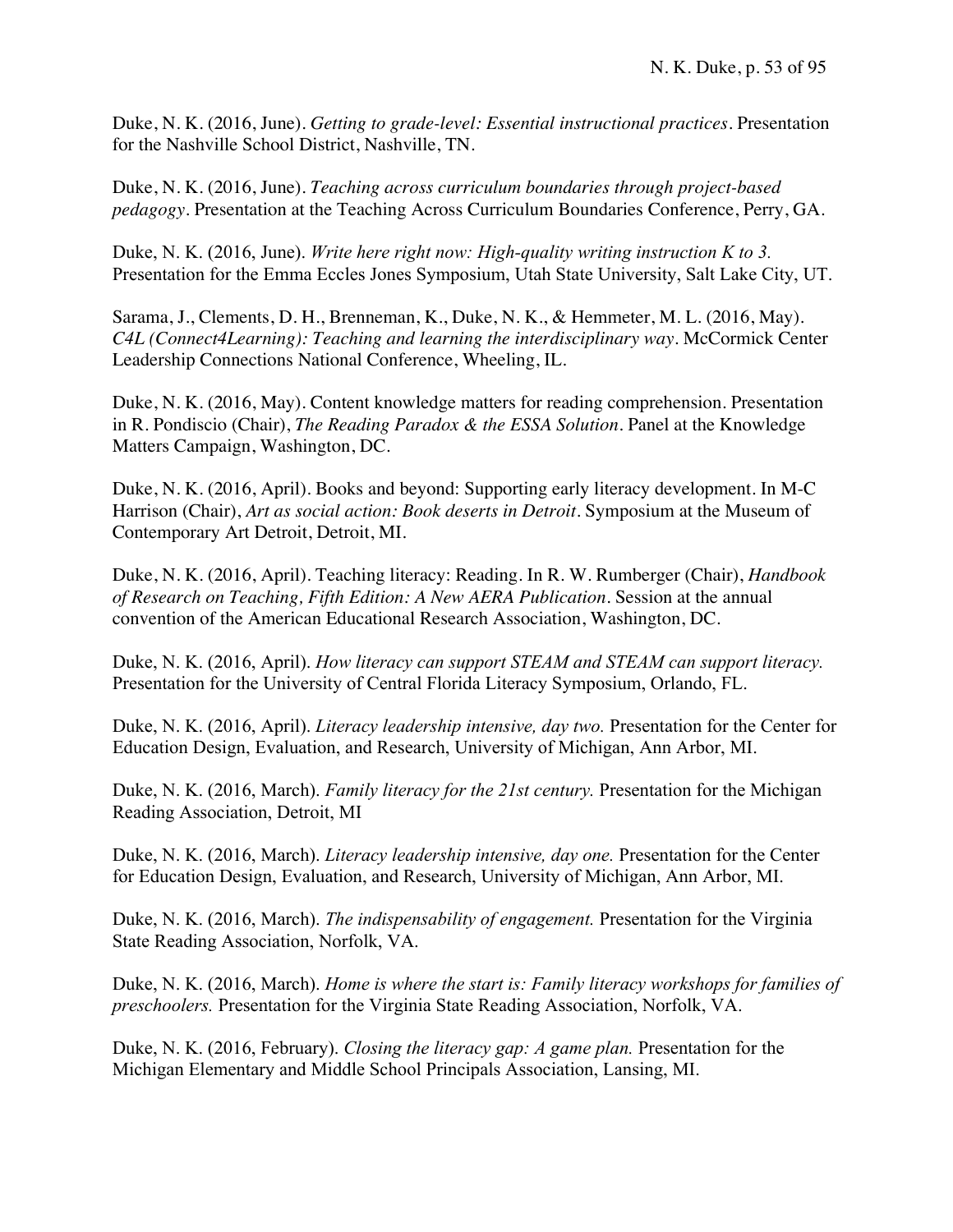Duke, N. K. (2016, February). *Essential literacy practices for grades K-3.* Presentation for the Michigan Elementary and Middle School Principals Association, Lansing, MI.

Duke, N. K. (2016, February). *The power of project-based pedagogy.* Presentation at the Scholastic Reading Summit, Marina del Rey, CA.

Duke, N. K. (2016, February). *Not like pulling teeth: Revision in a project-based context.* Webinar for Oakland Schools, MI.

Duke, N. K. (2016, February). *Project-based informational text author studies.* Presentation for the Reading Recovery Association of North America, Columbus, OH.

Duke, N. K. (2016, February). *Seven studies with important implications for classroom practice.*  Presentation for the Reading Recovery Association of North America, Columbus, OH.

Duke, N. K. (2016, February). *The power of a project-based approach, pre-K to grade 2.*  Presentation for the Wisconsin State Reading Association, Milwaukee, WI.

Duke, N. K. (2016, February). *The power of a project-based approach, grades 3 and 5.*  Presentation for the Wisconsin State Reading Association, Milwaukee, WI.

Duke, N. K. (2016, January). *Developing powerful readers and writers of informational text through project-based instruction.* Webinar presented for the Vermont Department of Education.

Duke, N. K. (2015, December) (Discussant). *Reading comprehension: Strategies and assessment for English-dominant & Spanish-dominant children.* Session at the Annual Conference of the Literacy Research Association, Carlsbad, CA.

Duke, N. K. (2015, November). *Essential elements of pre-k literacy education.* Presentation at the Michigan Collaborative Early Childhood Conference. Dearborn, MI.

Duke, N. K. (2015, November). *The engagement imperative: Why literacy engagement is more important than ever and what we can do about it.* Presentation at Framingham State University, Framingham, MA.

Duke, N. K. (2015, October). *Building early literacy through family workshops.* Presentation at the Minnesota Association for Administrators of State and Federal Education Programs, Brooklyn Park, MN.

Duke, N. K. (2015, October). *Improving infotext achievement through a project-based approach.* Presentation at the Minnesota Association for Administrators of State and Federal Education Programs, Brooklyn Park, MN.

Duke, N. K. (2015, October). *Addressing standards for informational reading, writing, speaking and listening.* Presentation for the Prince George's County Schools, Bowie, MD.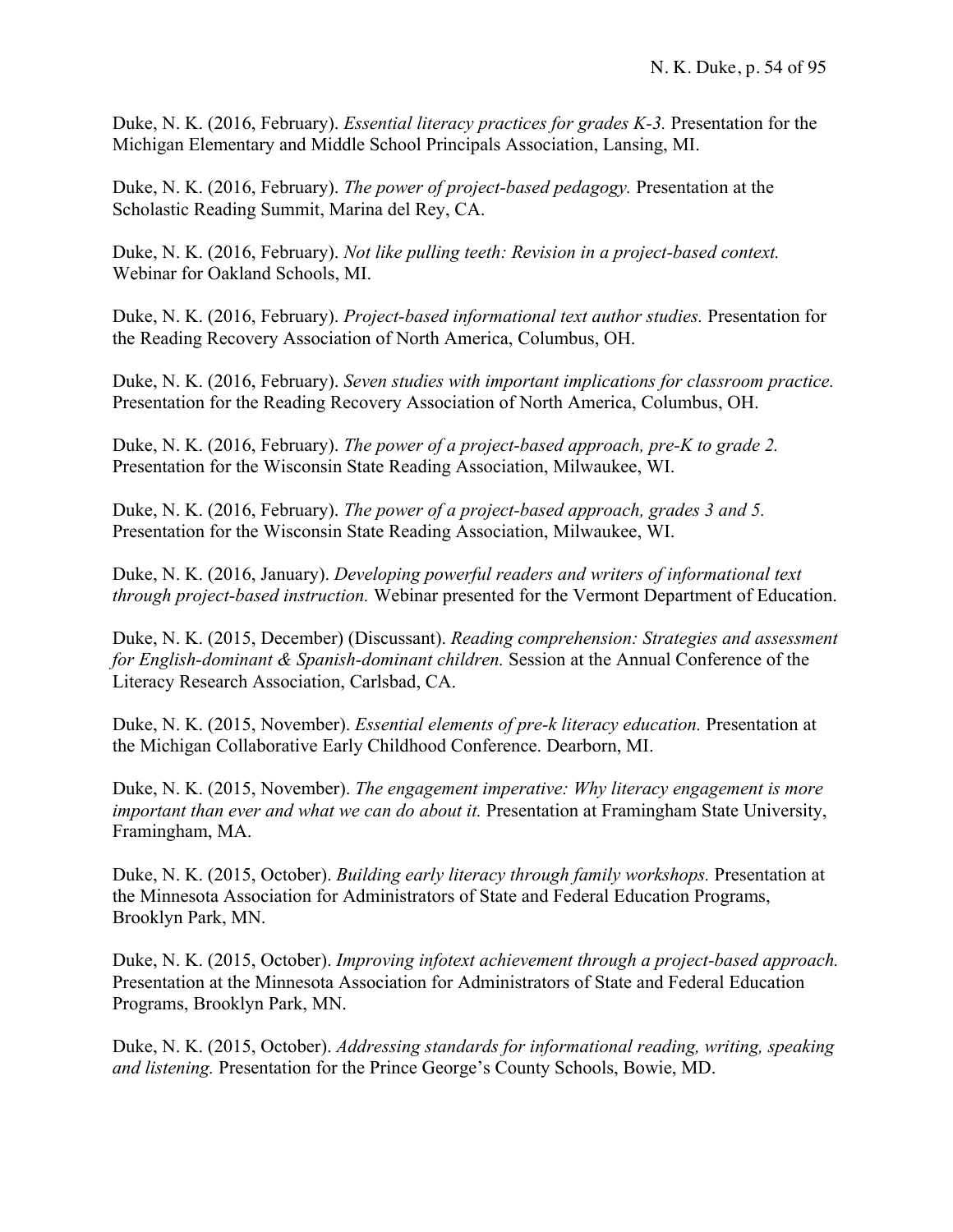Duke, N. K. (2015, October). *Inside information: Developing powerful readers & writers of informational text through project-based instruction.* Presentation for the Greater Washington Reading Council, Fairfax, VA.

Duke, N. K. (2015, October). *Engaging families: Many ways families and communities can support children's literacy development.* Presentation at the Family and Community Engagement Symposium, Miami, FL.

Duke, N. K. (2015, October). *Lifting literacy in the preschool years.* Presentation for the Connecticut Reading Association, Cromwell, CT.

Duke, N. K. (2015, October). *Lifting literacy to the next level with project-based instruction.*  Presentation for the Connecticut Reading Association, Cromwell, CT.

Duke, N. K. (2015, September). *The press for informational text and the promise of projects.* Presentation for the Department of Educational Leadership and Policy Analysis, University of Missouri, St. Louis, MO.

Roberts, K. L., & Duke, N. K. (2015, August). *Workshops work! Hosting literacy workshops for families of preschoolers.* Webinar for Early Childhood Investigations.

Duke, N. K. (2015, July). *Incorporating informational text to build literacy and content knowledge.* Webinar for the Michigan Department of Education.

Duke, N. K. (2015, July). *Planning project-based instruction with informational text*  $(K - 12)$ . Presentation at the Hamline Literacy Institute, Minneapolis, MN.

Duke, N. K. (2015, July). *Teachers as rocket scientists: Developing higher-order literacy skills K - grade 3.* Presentation for the Philadelphia School District, Philadelphia, PA.

Duke, N. K. (2015, July). *Reading by fourth grade: Challenges and opportunities.* Presentation for Public Citizens for Children and Youth, Philadelphia, PA.

Duke, N. K. (2015, July). *Research-based project-based instruction.* Presentation at the Model Schools Conference, Atlanta, GA.

Duke, N. K. (2015, July). Panelist. In P. Freebody (Chair), *The ILA literacy research panel: Priorities for literacy policy and practice.* Panel at the Annual Convention of the International Literacy Association, St. Louis, MO.

Duke, N. K. & Bigelman, L. (2015, July). *A project-based place: Supporting project-based instruction at the school level.* Presentation at the Annual Convention of the International Literacy Association, St. Louis, MO.

Duke, N. K. (Chair.) (2015, July). *Meet the bloggers: A conversation with contributors to the IRA literacy research panel blog.* Panel at the Annual Convention of the International Literacy Association, St. Louis, MO.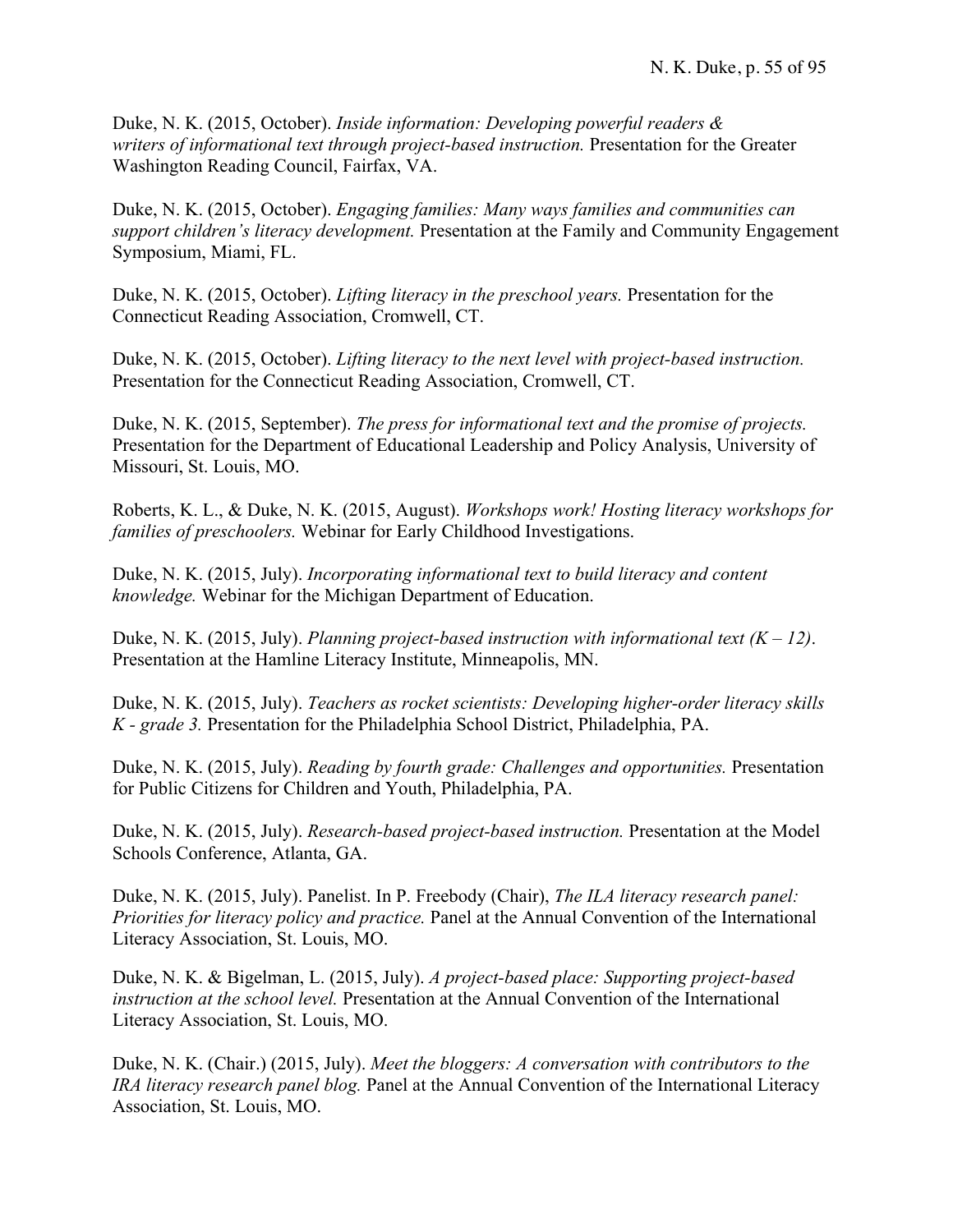Duke, N. K. (2015, June). *Open a world of projects.* Presentation to the Harnett County School District, Harnett County, NC.

Duke, N. K. (2015, May). *The next step: Strengthening literacy through projects for the primary grades.* Presentation for the Erickson Institute New Schools Project, Chicago, IL.

Duke, N. K. (2015, May). *Project-based pedagogy in preK through grade three.* Presentation for The Early Childhood Academy (The National Institute for Early Education Research, The Center on Enhancing Early Learning Outcomes, and the NJ Department of Education), Piscataway, NJ.

Duke, N. K. (2015, May). *Explicit instruction within compelling writing projects.* Presentation for the Urban Literacy Leadership Network, Baltimore, MD.

Duke, N. K. (2015, April). *Text type and assessment in project-based instruction.* Presentation at the University of Minnesota, Minneapolis, MN.

Duke, N. K. (2015, April). *Presentation for third-grade reading workgroup.* Lansing, MI.

Duke, N. K. (2015, April). *Using informational test to build literacy and content knowledge.* Video interview with classroom teacher for Michigan Department of Education Early Literacy and Mathematics Initiative. Michigan Department of Education, Lansing, MI.

Duke, N. K. (2015, March). *Finding the right texts for project-based instruction.* Presentation for the Michigan Reading Association, Grand Rapids, MI.

Duke, N. K. (2015, March). *Supporting literacy development birth to five in your community: Concrete steps with proven impacts.* Presentation for the Michigan Reading Association, Grand Rapids, MI.

Duke, N. K. (2015, March). *Beyond bedtime stories: Engaging families to support children's literacy development.* Webinar for Family Engagement Resource Providers, U.S. Department of Education.

Duke, N. K. (2015, March). *Using a project-based approach to improve reading and writing achievement and engagement.* Presentation for the Ann Arbor Public Schools Teacher Retention Program, Ann Arbor, MI.

Duke, N. K. (2015, March). *Aligning effective informational text instruction with the Common Core State Standards.* Presentation at Northern Illinois University, DeKalb, IL.

Duke, N. K. (2015, March). *The expansion of comprehension.* Presentation at Northern Illinois University, DeKalb, IL.

Duke, N. K. (2015, March). *D is for developmentally appropriate: Building literacy birth to five.* Presentation for the University of Michigan Children's Centers, Ann Arbor, MI.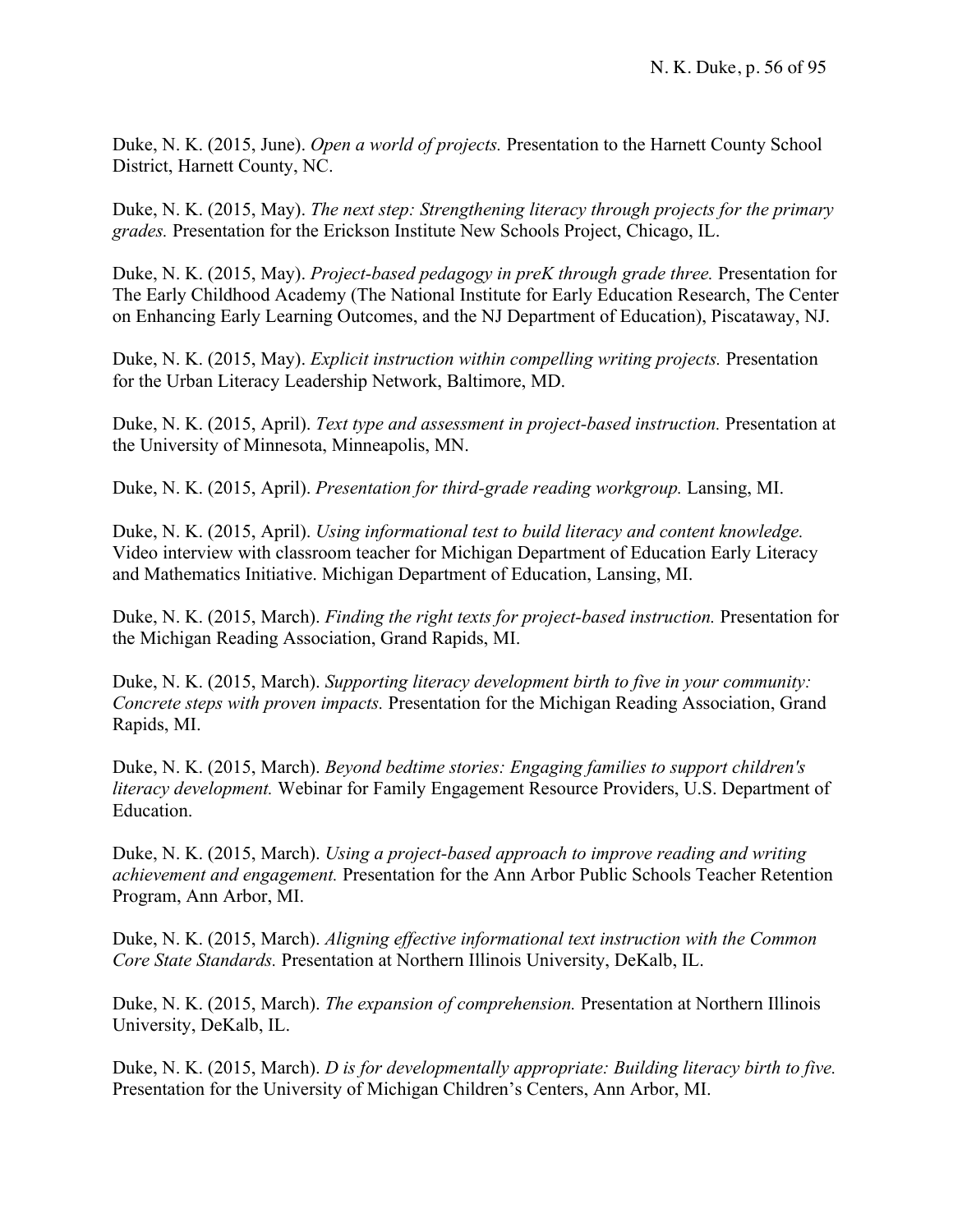Duke, N. K. (2015, February). *Summer reading.* Presentation for the Scholastic Reading Summit, San Diego, CA.

Duke, N. K. (2015, February). *Using informational text to build literacy and content knowledge.* Video presentation for Michigan Department of Education Early Literacy and Mathematics Initiative. Michigan Department of Education, Lansing, MI.

Duke, N. K. (2015, February). *Improving informational reading and writing achievement and engagement using a project-based approach.* Presentation at Bryant Elementary School, Ann Arbor, MI.

Duke, N. K. (2015, February). *Information nation: How we can increase and improve our informational text instruction.* Presentation for the Colorado Council of the International Reading Association, Denver, CO.

Duke, N. K. (2015, February). *Literacy workshops for families with preschool-age children.* Presentation for the Colorado Council of the International Reading Association, Denver, CO.

Duke, N. K. (2015, January). *Engaging urban students through project-based instruction with informational text.* Presentation for the Urban Literacy Leadership Network, Baltimore, MD.

Duke, N. K. (2015, January). *Informational text unpacked.* Presentation for Commonwealth Learning Institute, Framingham, MA.

Duke, N. K. (2015, January). *Critical elements of early and primary-focused education.* Presentation for Philanthropy New York, New York City, NY.

Duke, N. K. (2015, January). *Improving reading in the early grades.* Presentation for the Brooke Astor Fund, New York City, NY.

Duke, N. K. (Discussant). (2015, December). In M. K. Block (Chair), *The new emphasis on informational texts and influences on instruction.* Session at the annual meeting of the Literacy Research Association, Marco Island, FL.

Duke, N. K. (2014, November). *Beyond bedtime stories: Many ways families and communities can support literacy development.* Presentation at the Family and Community Engagement Symposium, Los Angeles, CA.

Duke, N. K. (2014, October). *Tying text to project-based instruction.* Presentation at the Scholastic Book Summit, Miami, FL.

Duke, N. K. (2014, October). *The possibilities of projects: How project-based instruction can support informational reading and writing development.* Presentation at Monmouth University, Monmouth, NJ.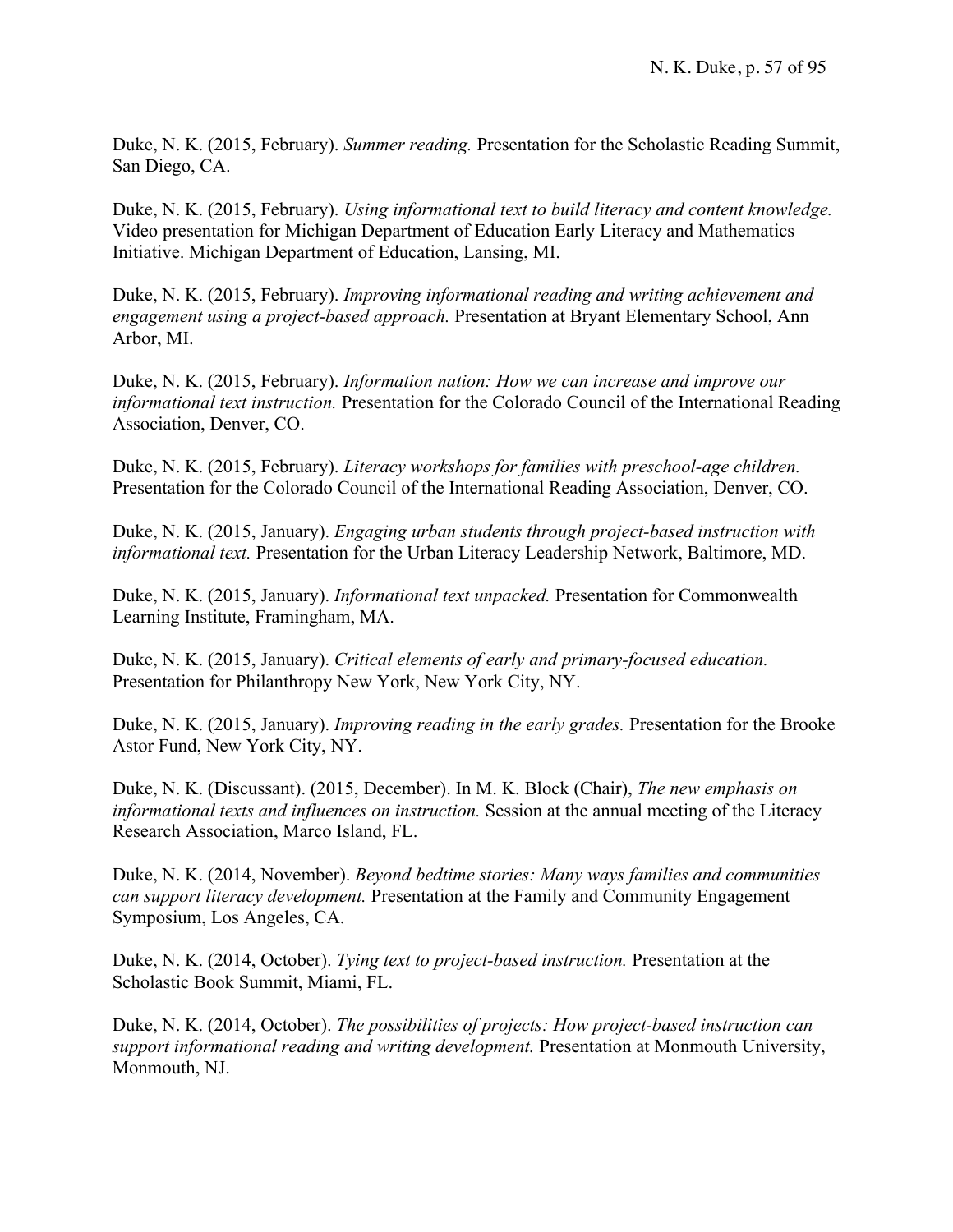Duke, N. K. (2104, October). *Designing units that teach genre with purpose.* Two-part webinar for Fox Meadow Elementary School, Scarsdale, NY.

Duke, N. K. (2014, September). *K-3 literacy: Implementing the core.* Presentation for the Iowa ASCD, Des Moines, IA.

Duke, N. K. (2014, August). *Supporting informational text reading and writing.* Presentation for Thoreau Elementary School, Madison, WI.

Duke, N. K. (2014, August). *Addressing Common Core State Standards through a project-based approach.* Presentation for the Madison School District, Madison, WI.

Duke, N. K. (2014, August). *Wanted: Engaging informational text instruction.* Presentation at the Teachers' College Reading and Writing Project Institute for Teaching Reading, New York City, NY.

Duke, N. K. (2014, June). *Planning project-based units to develop informational reading and writing.* Presentation for the LA Presentation for the Los Angeles Unified School District, South Zone, Los Angeles, CA.

Duke, N. K. (2014, June). *Teaching students to comprehend and compose informative/explanatory and persuasive text using a project-based approach.* Presentation at the University of Wisconsin Reading Research Symposium, Milwaukee, WI.

Duke, N. K. (2014, May). *Using a project-based approach to teaching informational reading and writing.* Presentation at Northside Elementary School, Ann Arbor, MI.

Duke, N. K. (2014, May). *The expansion of comprehension.* Presentation at the Research Institute of the annual convention of the International Reading Association, New Orleans, LA.

Duke, N. K. (2014, May). *The IRA Literacy Research Panel blog.* Poster presented at the annual convention of the International Reading Association, New Orleans, LA.

Duke, N. K. (2014, May). How does research help us think about ensuring all children get a strong start in literacy? In P. Johnston (Chair), *The IRA Literacy Research Panel: Priorities for literacy policy and practice.* Panel conducted at the annual convention of the International Reading Association, New Orleans, LA.

Duke, N. K. (2014, April). *Teaching genre and addressing the CCSS with project-based units.*  Presentation at the Massachusetts Reading Association, Quincy, MA.

Duke, N. K. (2014, April). *Helping parents promote literacy in their children birth to five.* Presentation at the Massachusetts Reading Association, Quincy, MA.

Duke, N. K. (2014, April). *Project-based instruction to address the CCSS for reading and writing.* Presentation at the State of Maryland International Reading Association Council,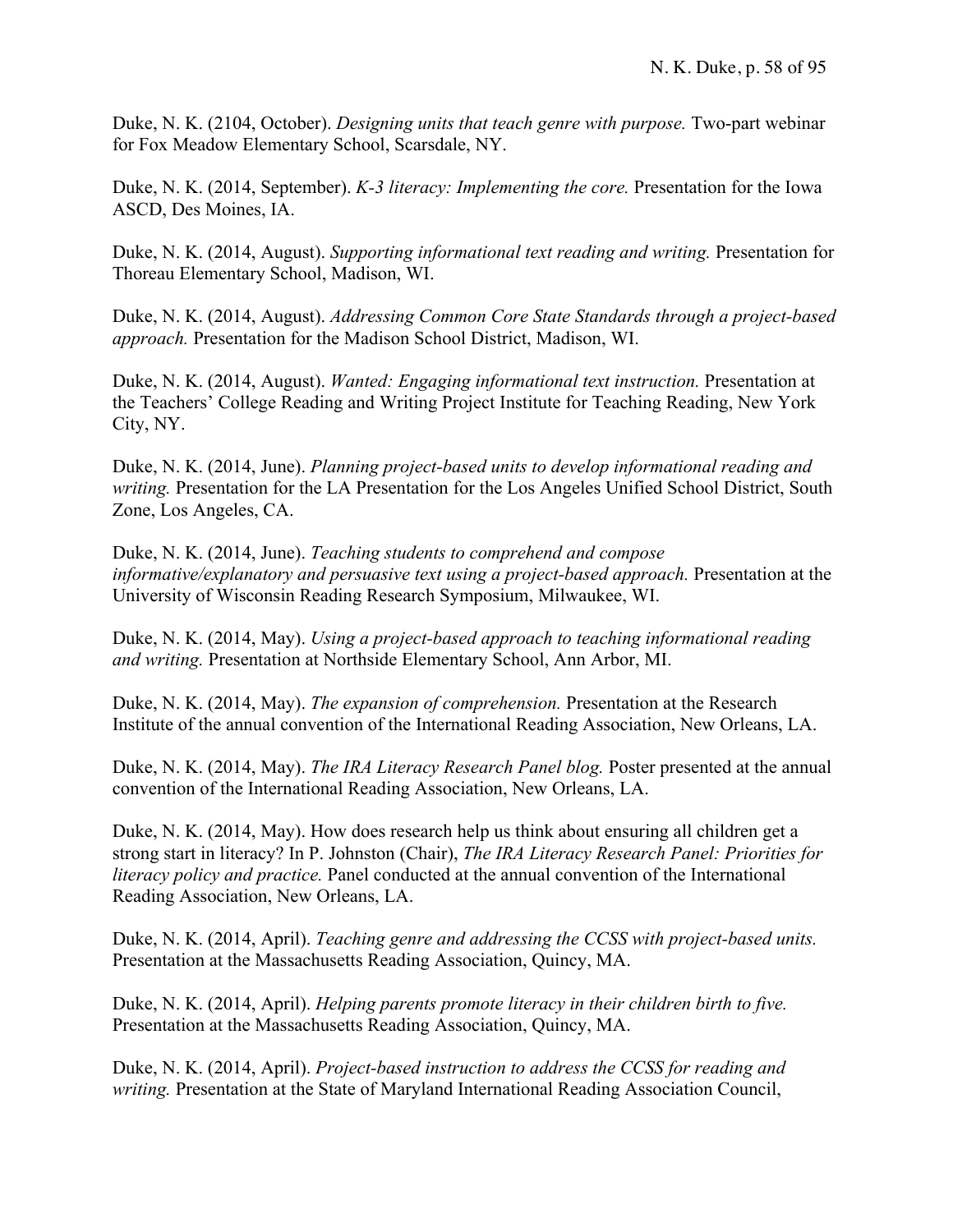Baltimore, MD.

Duke, N. K. (2014, April). *Hosting literacy workshops for families of children from birth to five.* Presentation at the State of Maryland International Reading Association Council, Baltimore, MD.

Duke, N. K. (2014, April). *Genre in the Common Core State Standards.* Webinar for *School Library Journal.* 

Duke, N. K. (2014, April). *Inside information: Strategies for providing more and better informational reading and writing instruction.* Presentation at Plain Talk about Reading, New Orleans, LA.

Duke, N. K. (2014, April). *Recent research worth knowing about.* Presentation at Plain Talk about Reading, New Orleans, LA.

Duke, N. K. (2014, April). *Effective reading comprehension instruction: Much more than teaching comprehension strategies.* Presentation at Plain Talk about Reading, New Orleans, LA.

Duke, N. K. (2014, March). *Designing project-based units to address the CCSS.* Presentation at Jayno Adams Elementary School, Waterford, MI.

Duke, N. K. (2014, March). *Looking back to move forward: Research-supported shifts in practice for the Common Core State Standards.* Presentation for the North Carolina Reading Association, Raleigh, NC.

Duke, N. K. (2014, March). *Conversation with Lee County.* Workshop for the Lee County Schools, Raleigh, NC.

Duke, N. K. (2014, March). *Increasing Engagement with Informational Text in the Age of the CCSS*. Webinar for the Developmental Studies Center.

Duke, N. K. (2014, February). *Seven studies with important implications for classroom practice.* Presentation at the National Reading Recovery & K-6 Classroom Literacy Conference, Columbus, OH.

Duke, N. K. (2014, February). *Designing project-based units to address the CCSS.* Presentation at the National Reading Recovery & K-6 Classroom Literacy Conference, Columbus, OH.

Duke, N. K. (2014, January). *How can we support strong early literacy: An emphasis on comprehension and informational texts.* Presentation for the Teachers College Reading and Writing Project, New York City, NY.

Duke, N. K. (2014, January). *Supporting strong comprehension across the school.* Presentation for the Teachers College Reading and Writing Project, New York City, NY.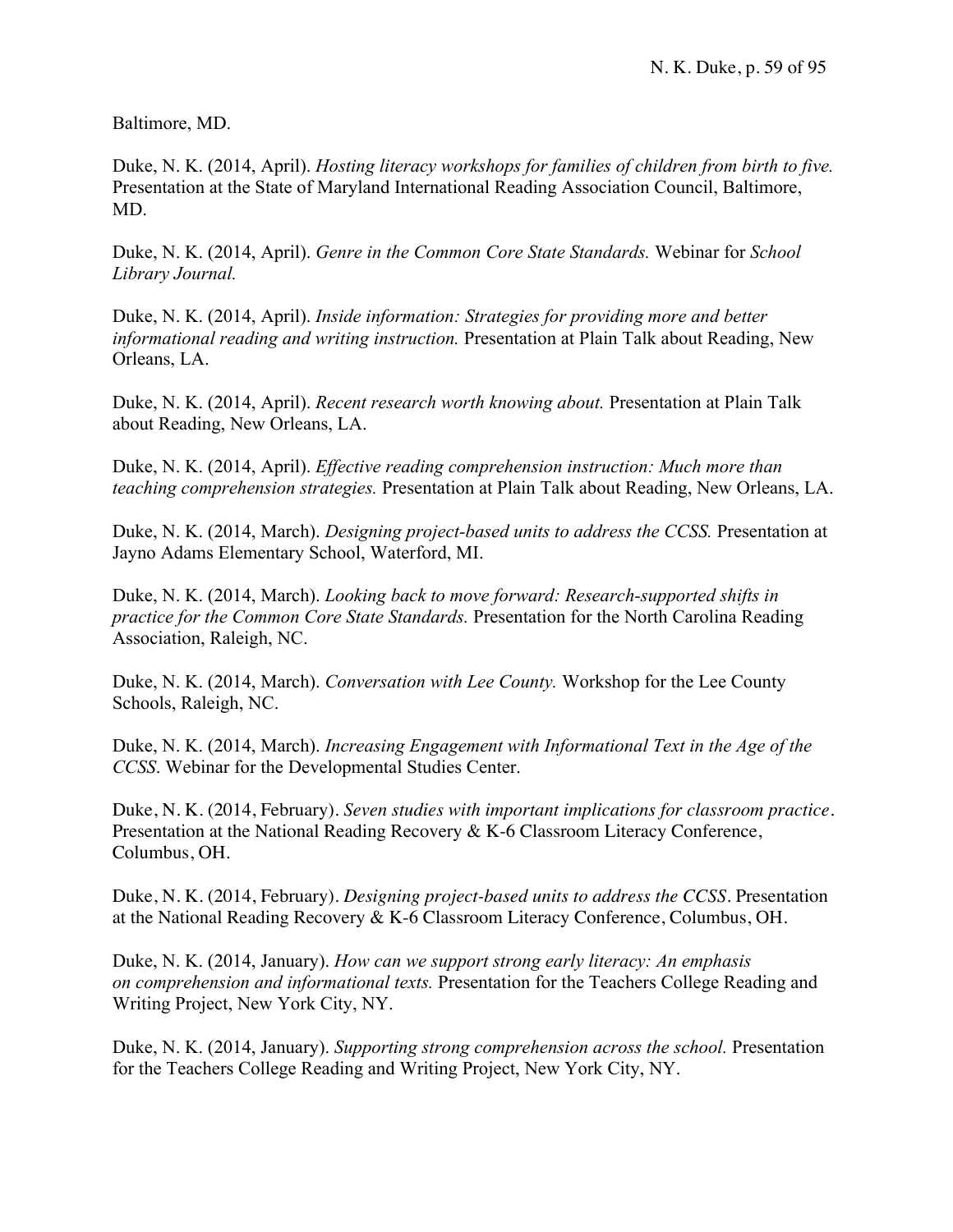Duke, N. K. (2014, January). *Project-based integrated reading and writing units.* Presentation at the Washtenaw Intermediate School District, Ann Arbor, MI.

Duke, N. K., & Moje, E. B. (2014, January). *Addressing the CCSS by tailoring your reading and writing instruction to specific genres and disciplines.* Presentation for the Rutgers Center for Literacy Development, New Brunswick, NJ.

Duke, N. K. (2013, November). *The ball's in our Core-t: Responding to the CCSS for literacy.* Presentation for the California Reading Association, Sonoma, CA.

Brenneman, K., Duke, N. K., Hemmeter, M. L., Sarama, J., & Clements, D. H. (2013, October). *Science, math, literacy, and social-emotional development in early childhood— Can we do it all?* Presentation at the Marsico Institute for Early Learning and Literacy, Denver, CO.

Duke, N. K. (2013, October). *Myths and misconceptions around early childhood language and literacy.* Presentation at the Marsico Institute for Early Learning and Literacy, Denver, CO.

Duke, N. K. (2013, October). *Shifts in practice to promote literacy achievement in the era of the Common Core State Standards.* Jean S. Chall Lecture, Harvard Graduate School of Education, Cambridge, MA.

Duke, N. K. (2013, October). *Getting to the Core in K-8 literacy.* Presentation for the Iowa ASCD, Des Moines, IA.

Duke, N. K. (2013, September). *Esprit de Core: Addressing the Common Core State Standards for informational text.* Presentation for the Utah Reading Association.

Duke, N. K. (2013, August). *The Esprit de Core: Reforming writing instruction for the Common Core State Standards*. Presentation for the Wayne Regional Literacy Training Center, Hillsdale, MI.

Duke, N. K., & Reischl, C. H. (2013, August). *Reading and writing with purpose in K-5 multilingual classrooms.* Presentation for the Dearborn School District, MI.

Duke, N. K. (2013, July). *The CCSS and strategies for addressing them: Review and extension of June, 2013 presentation and 10 critical components of effective comprehension instruction.* Presentations for the Los Angeles Unified School District, South Zone, Gardena, CA.

Duke, N. K. (2013, June). *Developing knowledge of words and the world: Emergent literacy and teaching content in early childhood education.* Presentation for CESA 6, Madison, WI.

Duke, N. K. (2013, June). *The CCSS and strategies for addressing them.* Presentation for the Los Angeles Unified School District, South Zone, South Gate, CA.

Duke, N. K. (2013, May). *Informational text and the CCSS: Pitfalls and potential*. Webinar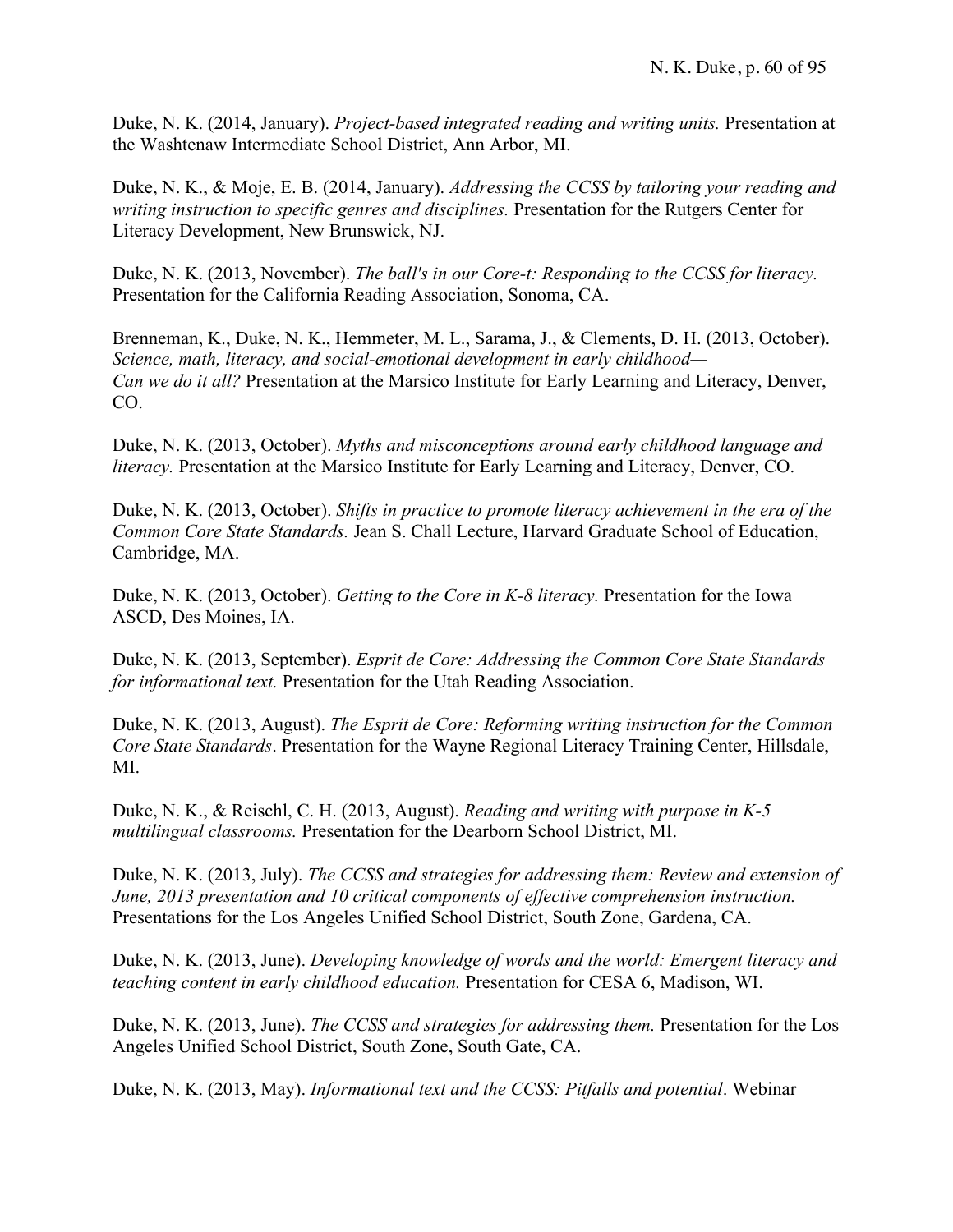presented for Text Project/textproject.org.

Duke, N. K. (2013, May). *Reading and writing genre with purpose in the K-8 classroom.* Presentation at the Wayne Regional Educational Service Agency, Wayne, MI.

Duke, N. K. (2013, May). *Informational reading and writing.* Presentation at the Genesee Intermediate School District, Flint, MI.

Duke, N. K. (2013, April). *Beyond fiction and nonfiction: Teaching genre better.* Presentation at the Annual Convention of the International Reading Association, San Antonio, TX.

Duke, N. K. (2013, April). *Project-based integrated social studies and literacy instruction.*  Presentation at the Annual Convention of the International Reading Association, San Antonio, TX.

Mallette, M. H., & Duke, N. K. (2013, April). *Synergy in literacy research methodology.* Presentation at the Annual Convention of the International Reading Association, San Antonio, TX.

Duke, N. K. (2013, March). *Integrating literacy and science for the CCSS*. Presentation for the Hillsborough County School District, FL.

Duke, N. K. (2013, March). *Beyond storybooks: Incorporating a broad range of texts in preschool and kindergarten classrooms.* Presentation at the Annual Meeting of the Illinois Reading Council, Springfield, IL.

Duke, N. K. (2013, March). *Teaching informational reading and writing more effectively and more enjoyably.* Presentation at the Annual Meeting of the Illinois Reading Council, Springfield, IL.

Duke, N. K. (2013, February). (Panelist). *Making use of educational research for educational change.* Session at the Wisconsin State Reading Association, Milwaukee, WI.

Duke, N. K. (2013, February). *Teaching genre more effectively: Five principles for practice.* Presentation at the Wisconsin State Reading Association, Milwaukee, WI.

Duke, N. K. (2013, January). *Using informational text in the early childhood classroom.* Presentation at the Chicago Metro Association for the Education of Young Children, Chicago, IL.

Duke, N. K. (2013, January). *Addressing the Common Core State Standards for informational text in the elementary grades.* Presentation at the 2012 Comprehensive Literacy and Illinois Reading Recovery Conference, Chicago, IL.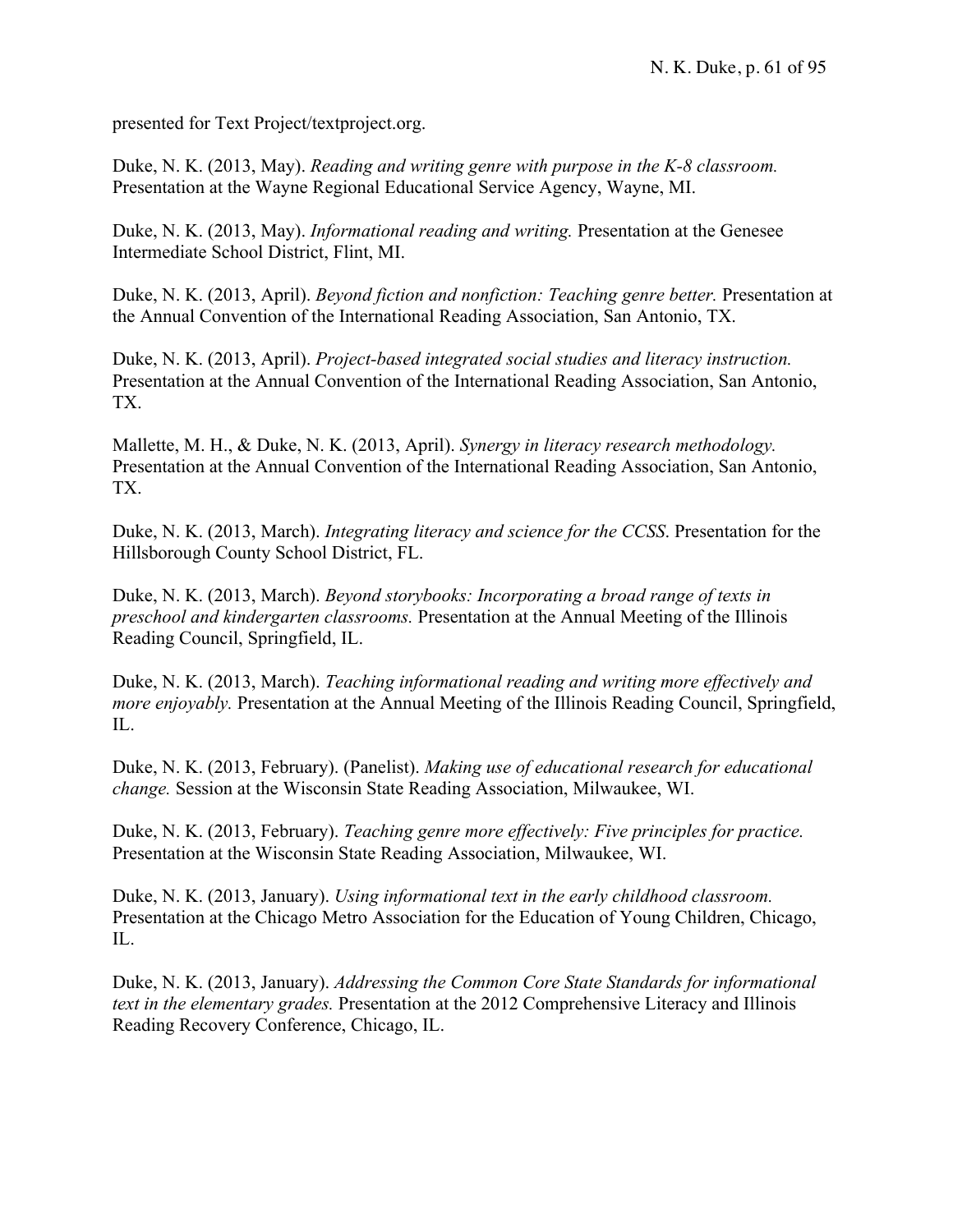Duke, N. K. (2013, January). *10 critical components of effective comprehension instruction.* Presentation at the 2012 Comprehensive Literacy and Illinois Reading Recovery Conference, Chicago, IL.

Duke, N. K. (2013, January). *Addressing the Common Core State Standards for informational text in the elementary grades.* Presentation at the Southeastern Reading Recovery and Early Literacy Conference, Wilmington, NC.

Duke, N. K. (2013, January). *Engaging strategies for developing comprehension.* Presentation at the Southeastern Reading Recovery and Early Literacy Conference, Wilmington, NC.

Duke, N. K. (2013, January*). Getting informed about informational text and the Common Core State Standards.* Presentation for Achievement First, Brooklyn, NY.

Duke, N. K. (2012, December). *Integrating reading strategies into the science classroom.* Presentation for Scientist in the Classroom, Vanderbilt Center for Science Outreach, Nashville, TN.

Duke, N. K. (2012, November). *Transforming students' literacy lives through reading and writing for real-world purposes.* Presentation at the Association of Literacy Education Researchers, Grand Rapids, MI.

Duke, N. K. (2012, September). Children's magazine publishing and the Common Core State Standards. *Presentation for the Children's Magazine Editors' Retreat 2012*, Boyds Mills, PA.

Duke, N. K. (2012, September). *Purposes worth writing for: Compelling contexts for writing instruction.* Presentation for the Oklahoma Higher Education Research Council, Oklahoma City, OK.

Duke, N. K., Caughlan, S., Juzwik, M. M., & Martin, N. M. (2012). *Reading and writing genre with purpose K - 5.* Presentation at the Grand Ledge Schools, Grand Ledge, MI.

Duke, N. K. (2012, July). *Teaching reading comprehension K – 3: Recommendations resources from the WWC and DWW*. Presentation at the Striving Readers Comprehensive Literacy Institute, Anaheim, CA.

Duke, N. K. (2012, July). *Bring I.T. On! Informational text curriculum and instruction in the age of the Common Core*. Presentation at the Striving Readers Comprehensive Literacy Institute, Anaheim, CA.

Duke, N. K. (2012, May). *Informational text and the Common Core State Standards.* Presentation to the Urban Literacy Leadership Network, Denver, CO.

Duke, N. K. (2012, May). *Raising student achievement through Common Core State Standards & informational text.* Presentation to the Baltimore City Schools, Baltimore, MD.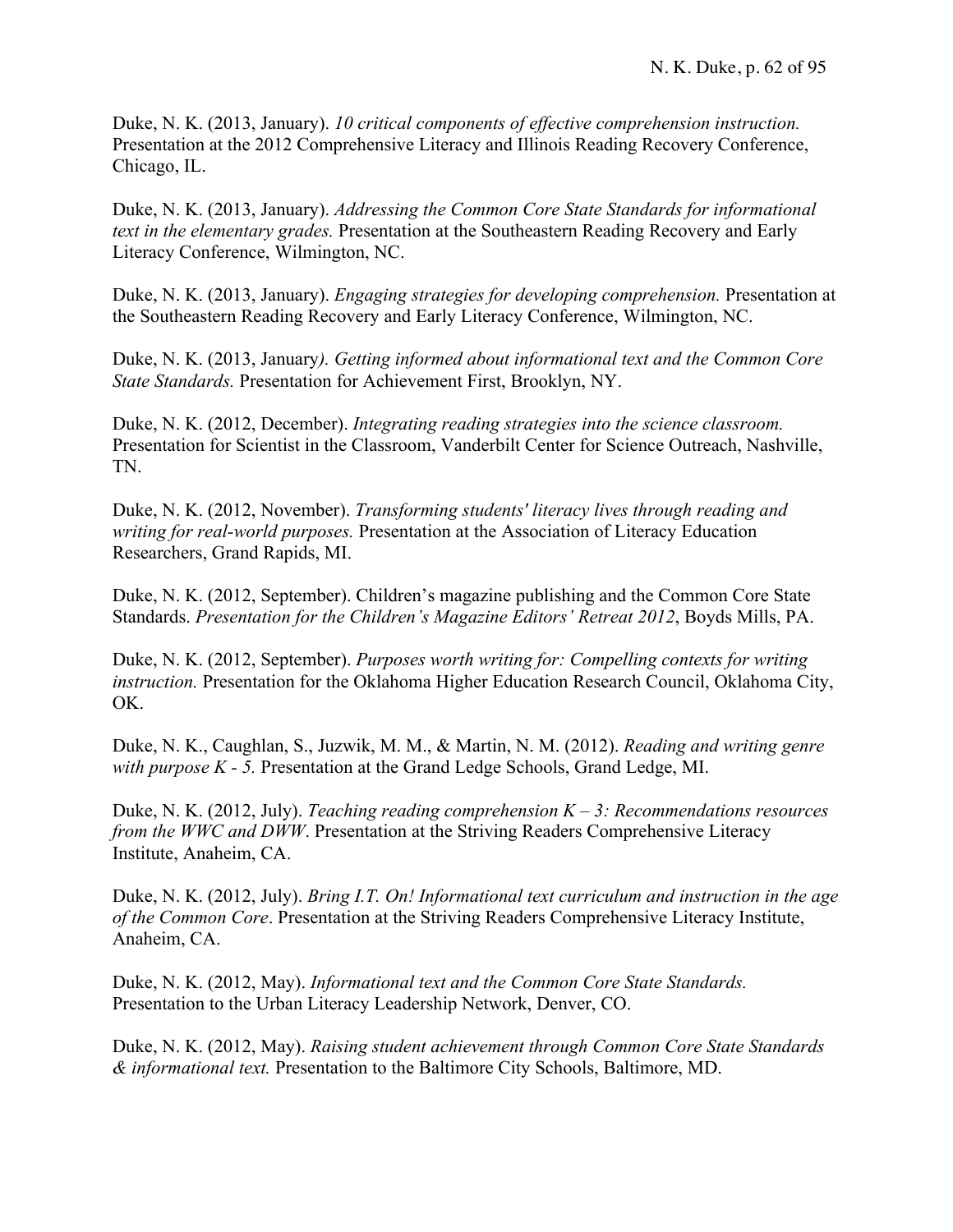Duke, N. (2012, May). The WWWDOT approach. In S. Fortner, D. Barone, & M. Mallette (Co-Chairs), *Ideas shared in* The Reading Teacher*: Research guiding practice.* Presentation at the Annual Convention of the International Reading Association, Chicago, IL.

Afflerbach, P., et al (2012, April). *The IRA Literacy Research Panel: Big ideas, literacy needs, and national priorities* (P. David Pearson, Chair). Panel presentation at the Annual Convention of the International Reading Association, Chicago, IL.

Duke, N. K. (2012, March). *Teachers matter in reading comprehension.* Presentation at the Virginia State Reading Association, Richmond, VA.

Duke, N. K. (2012, March). *Five principles for teaching genre with purpose.* Presentation at the Michigan Reading Association, Grand Rapids, MI.

Duke, N. K. (2012, February). *Reading and writing informational texts with connection to the Common Core State Standards.* Presentation to the Broward County School District, FL.

Duke, N. K. (2012, January). *Promoting informational reading and writing, K – 8.* Presentation to the Illinois Comprehensive Literacy and Reading Recovery® Conference, Chicago, IL.

Duke, N. K. (2012, January). *Engaging children in reading and writing of informational text with purpose.* Presentation to the Southeastern Reading Recovery and Early Literacy Conference, Myrtle Beach, SC.

Duke, N. K. (2012, January*). Teaching reading comprehension K – 3: Recommendations from a What Works Clearinghouse Practice Guide.* Presentation to the Southeastern Reading Recovery and Early Literacy Conference, Myrtle Beach, SC.

Duke, N. K. (2011, December). *Putting evidence into practice: Classroom components for improving reading comprehension K – 3.* Presentation at the Forum on Third Grade Literacy: Ensuring World Class Readers, Des Moines, IA.

Duke, N. K. (2011, December). *10 things you should see in teachers' comprehension instruction.* Presentation the Michigan Elementary and Middle School Principals Association, Kalamazoo, MI.

Mallette, M. H., & Duke, N. K. (2011, December). (Co-Chairs). *What to do, what not to do: Elements of excellence and fundamental flaws in literacy research.* Session at the Annual Meeting of the Literacy Research Association, Jacksonville, FL.

Duke, N. K. (2011, November). *Promoting literacy from birth to five.* Presentation for the Marsico Institute for Early Learning and Literacy, Denver, CO.

Duke, N. K. (2011, October). *Engaging strategies for boosting informational reading and writing achievement.* Presentation at the New York State Reading Association, Rye Brook, NY.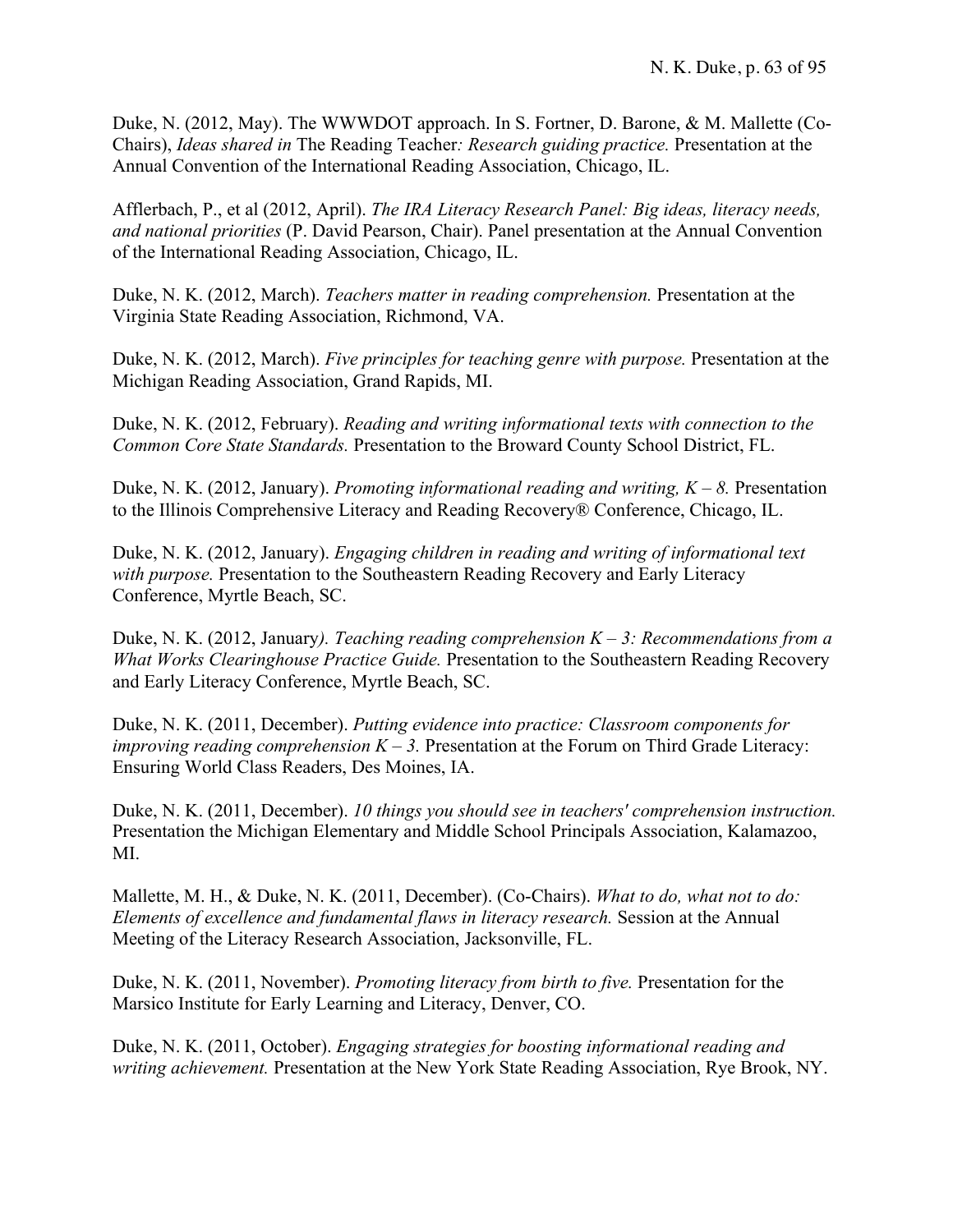Duke, N. K., Block, M. K., Knight, J. A., & Watanabe, L. W. (2011, October). *Informational text in reading and writing.* Presentation at the Genesee Intermediate School District, Flint, MI.

Duke, N. K. (2011, October). *Raising student achievement with informational text.* Presentation at the 2011 Fall Book Summit, Orlando, FL.

Duke, N. K. (2011, September). *Helping students learn to read and write informational and procedural text: Five principles for instruction at any grade level.* Presentation to the Alamo Reading Council, San Antonio, TX.

Duke, N. K. (2011, September). *The genre-specific nature of reading comprehension: Implications for instruction* (visiting scholar address). Presentation at the University of Florida, Gainesville, FL.

Duke, N. K. (2011, August). *Providing high-quality tier I instruction with informational text in pre-K to grade 2.* Presentation for the Macomb Intermediate School District, Clinton Township, MI.

Duke, N. K. (2011, July). *Improving reading comprehension in kindergarten through 3rd grade.* Presentation for the Regional Education Lab Southeast, in Partnership with the Alabama State Department of Education MEGA Conference, Mobile, AL.

Duke, N. K., Roberts, K. L, Norman, R. R., Martin, N. M., Knight, J. A., Morsink, P. M., & Calkins, S. L. (2011, May). *Young children's understanding of specific graphical devices in informational texts.* Poster presented at the Annual Meeting of the International Reading Association, Orlando, FL.

Duke, N. K. (2011, April). *Developing informational reading and writing ability K – 3.* Presentation to the Newburyport Public Schools, MA.

Duke, N. K. (2011, April). *Informational reading and writing and connections to the Common Core, K-12.* Presentation for the Massachusetts Department of Education, Marlborough, MA.

Duke, N. K. (2011, March). *Get the facts! Using information books with young children.* Presentation at the Michigan Association for the Education of Young Children, Grand Rapids, MI.

Duke, N. K. (2011, March). *Teacher, teacher, what do you see? What a literacy-rich early childhood classroom looks like.* Presentation at the Michigan Association for the Education of Young Children, Grand Rapids, MI.

Duke, N. K. (2011, March). *Developing students' informational reading and writing skill.*  Presentation at the Arkansas Reading Recovery and K-8 Comprehensive Literacy Conference, Little Rock, AR.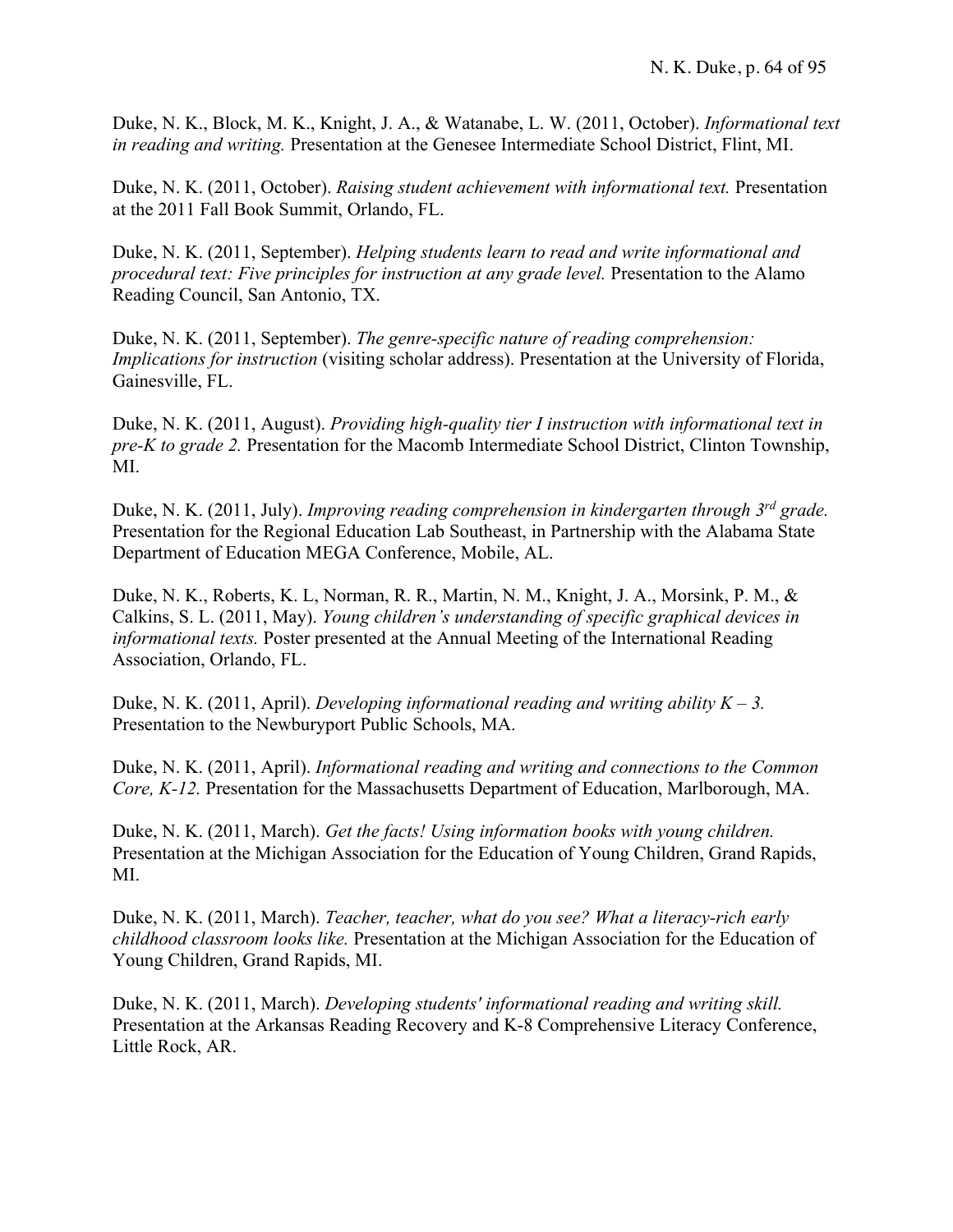Duke, N. K. (2011, March). *Teaching students how to read and write how-to texts.* Presentation at the Arkansas Reading Recovery and K-8 Comprehensive Literacy Conference, Little Rock, AR.

Duke, N. K. (2010, October). *How to teach how-to text.* Presentation to the Kentucky Reading Association, Lexington, KY.

Duke, N. K. (2010, October). *Leading for literacy with informational text.* Presentation to the Kentucky Reading Association, Lexington, KY.

Duke, N. K. (2010, October). *Six components of effective informational text comprehension.* Presentation delivered via videoconference from Michigan State University to Springfield Elementary School, New Middletown, OH.

Duke, N. K. (2010, September). *Teaching reading and writing of procedural or how-to text.* Presentation for the Los Angeles County Office of Education, Burbank, CA.

Duke, N. K. (2010, August). *Informational text and early literacy: New urgency, new directions.* Presentation at Annual Conference of the Minnesota Reading Association, Apple Valley, MN.

Duke, N. K. (2010, August). *Teaching reading and writing of procedural or how-to text.* Presentation at Annual Conference of the Minnesota Reading Association, Apple Valley, MN.

Duke, N. K. (2010, July). *Six components of effective informational text comprehension.* Presentation at the United States Department of Education Summer Reading Institute, Anaheim, CA.

Duke, N. K. (2010, July). *Teaching reading and writing of procedural or how-to text.* Presentation at the United States Department of Education Summer Reading Institute, Anaheim, CA.

Duke, N. K. (2010, July). *Addressing English Language Arts standards in the context of science.* Presentation for the JUST ASK project delivered via videoconference to educators in Iowa and Missouri.

Duke, N. K. (2010, June). *Teaching children to comprehend informational texts.* Boston University Seminar on Building World Knowledge through Reading and Writing Informational Texts: What Effective Teachers Know and Do, Lexington, MA.

Duke, N. K. (2010, June). *Comprehending informational texts.* Presentation for Arkansas Reading First delivered via videoconference from Michigan State University to educators throughout the state of Arkansas.

Duke, N. K. (2010, May). *What's (relatively) new in informational comprehension instruction.* Presentation at Emerson Elementary School, Detroit Public Schools, MI.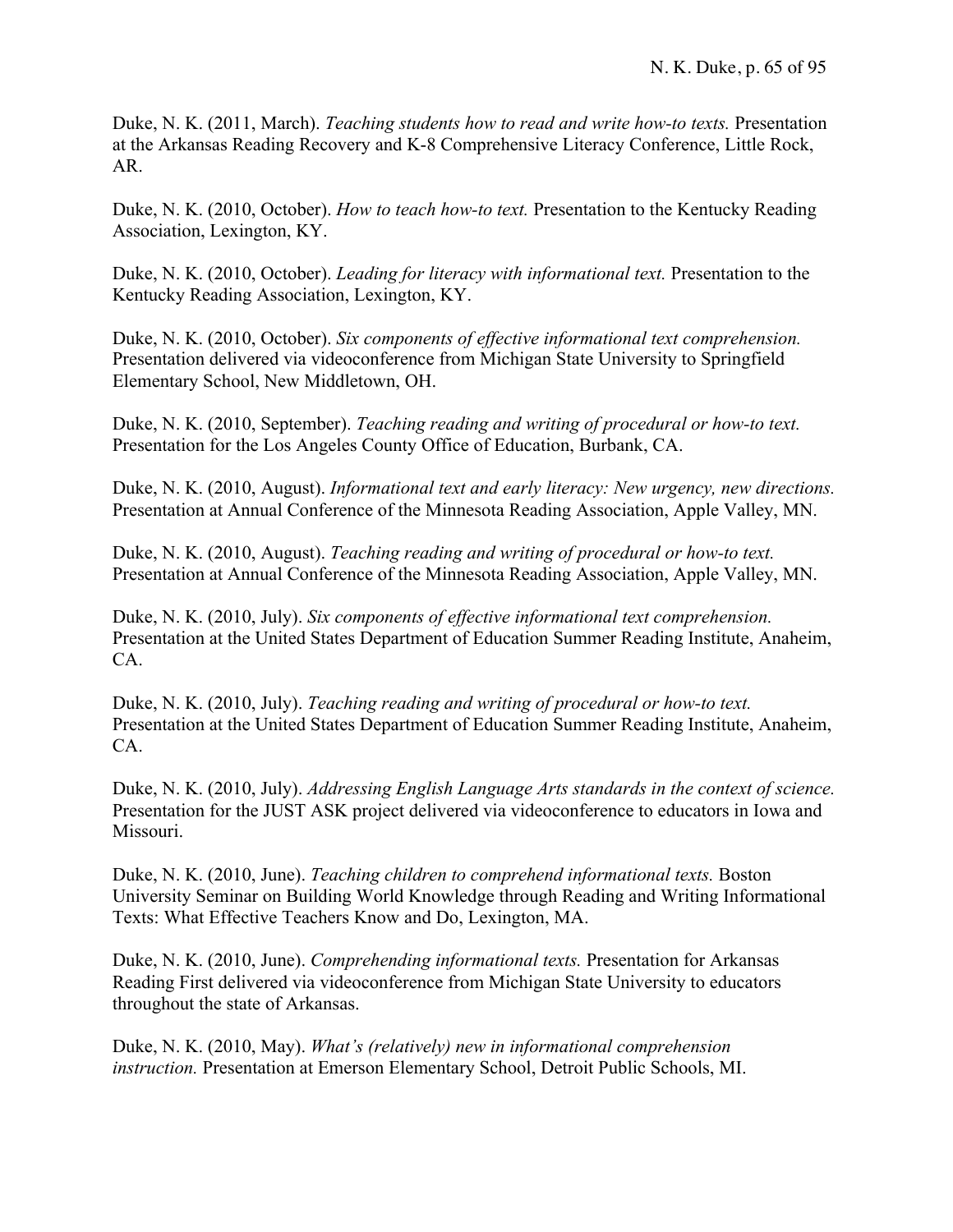Duke, N. K. (2010, May). (Panelist.) *Leveraging what we know: A literacy agenda for the 21st century.* American Educational Research Association, Denver, CO.

Duke, N. K. (2010, May). *The genre-specific nature of reading comprehension and the case of informational text.* Early Career Award Presentation at the American Educational Research Association, Denver, CO.

Duke, N. K., Roberts, K. L., Norman, R. R., Martin, N. M., Knight, J. A., Morsink, P. M., & Calkins, S. L. (2010, April). *What we've been learning about children's visual literacy development and what it might mean for assessment and instruction.* Presentation at the Annual Meeting of the International Reading Association, Chicago, IL.

Duke, N. K., & Bolt, S. E. (2010, March). *Implementing RtI in first and second grade. Presentation at the Michigan Reading Association.* Detroit, MI.

Duke, N. K., & Martin, N. M. (2010, March). *10 things every literacy educator should know about research.* Presentation at the Michigan Reading Association, Detroit, MI.

Duke, N. K., Roberts, K. L., Norman, R. R., Martin, N. M., Knight, J. A., Morsink, P. M., & Calkins, S. L. (2008, March). *Concepts of print expanded: Understanding young children's concepts of the pictures in text.* Presentation at the Michigan Reading Association, Detroit, MI.

Duke, N. K. (2010, February). *Beyond making peanut butter and jelly sandwiches: Developing students' ability to read and write procedural or how-to text.* Presentation at the Wisconsin State Reading Association, Milwaukee, WI.

Duke, N. K. (2010, February). *Recent developments in informational text research and practice.* Presentation at the Wisconsin State Reading Association, Milwaukee, WI.

Duke, N. K. (2010, January). *Developing reading comprehension birth to eight.* Presentation for the Michigan State University Good Schools Resource Center, Detroit, MI.

Duke, N. K. (2009, December) (Discussant). In E. C. Lewis (Chair), *New Directions in Methodology.* Paper session at the National Reading Conference, Albuquerque, NM.

Duke, N. K. (2009, November). *Pay a little now or a lot later: The importance and effectiveness of early literacy education.* Presentation for the Michigan State University President's Education Forum, Lansing, MI.

Duke, N. K. (2009, October). *Of sharks, snakes, and storms: Teaching with informational text.* Presentation for the 2009 Annual Reading Conference of Youngstown State University, Kent State University, The University of Akron, and The Ohio Council of the International Reading Association. Youngstown, OH.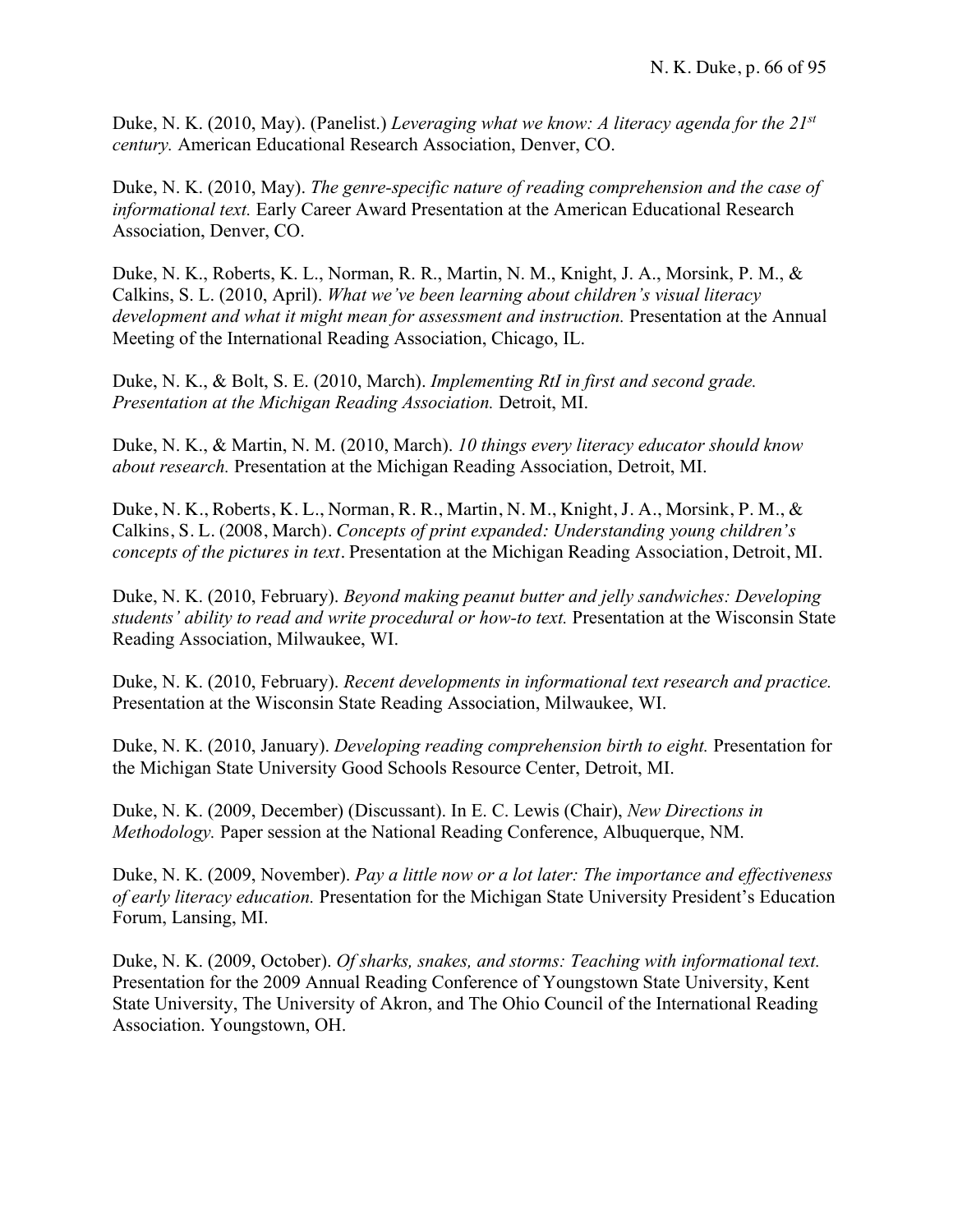Duke, N. K. (2009, October). *How to teach "how-to" text.* Presentation for the 2009 Annual Reading Conference of Youngstown State University, Kent State University, The University of Akron, and The Ohio Council of the International Reading Association. Youngstown, OH.

Duke, N. K. (2009, September). *Making guided reading appropriate for informational text.*  Presentation for the Grand Ledge Community Schools, Grand Ledge, MI.

Duke, N. K. (2009, July). *Findings from research on informational text comprehension and what they mean for classroom practice.* Presentation at the Michigan Reading Association Summer Literacy Conference, Ypsilanti, MI.

Duke, N. K. (2009, May). *Integrating reading comprehension instruction throughout the school day.* Presentation at the Advanced Coaching Institute, Houston, TX.

Duke, N. K. (2009, May). *Tailoring your reading comprehension instruction to your learners.* Presentation at the Advanced Coaching Institute, Houston, TX.

Duke, N. K. (2009, April). *Exploring new (and old) possibilities in reading comprehension instruction.* Presentation at the Massachusetts Reading Association, Sturbridge, MA.

Duke, N. K. (2009, March). *Getting informed about informational texts: Strategies for assessment and instruction in the primary grades.* Presentation at the Illinois Reading Council Conference, Springfield, IL.

Duke, N. K. (2009, March). *Beyond bedtime stories: How parents and early childhood educators can lay a foundation for literacy in infants, toddlers, and preschoolers.* Presentation at the Illinois Reading Council Conference, Springfield, IL.

Duke, N. K. (2009, March). *Beyond making peanut butter and jelly sandwiches: Developing students' ability to read and write procedural or how-to text.* Presentation at the Michigan Reading Association Pre-Conference, Grand Rapids, MI.

Duke, N. K. (2009, March). *Focusing your informational reading comprehension instruction.*  Presentation at the Michigan Reading Association Annual Conference, Grand Rapids, MI.

Duke, N. K. (2009, February). *Making guided reading appropriate for informational text.*  Presentation at the Annual Conference of the Reading Recovery Association of North America, Columbus, OH.

Duke, N. K. (2009, February). *Laying a foundation for reading comprehension in infants, toddlers, and preschoolers.* Presentation at the Colorado Conference of the International Reading Association, Denver, CO.

Duke, N. K. (2009, February). Research on informational comprehension assessment in the primary grades. In S. Whitaker (Chair), *From theory into practice.* Symposium presented at the Colorado Conference of the International Reading Association, Denver, CO.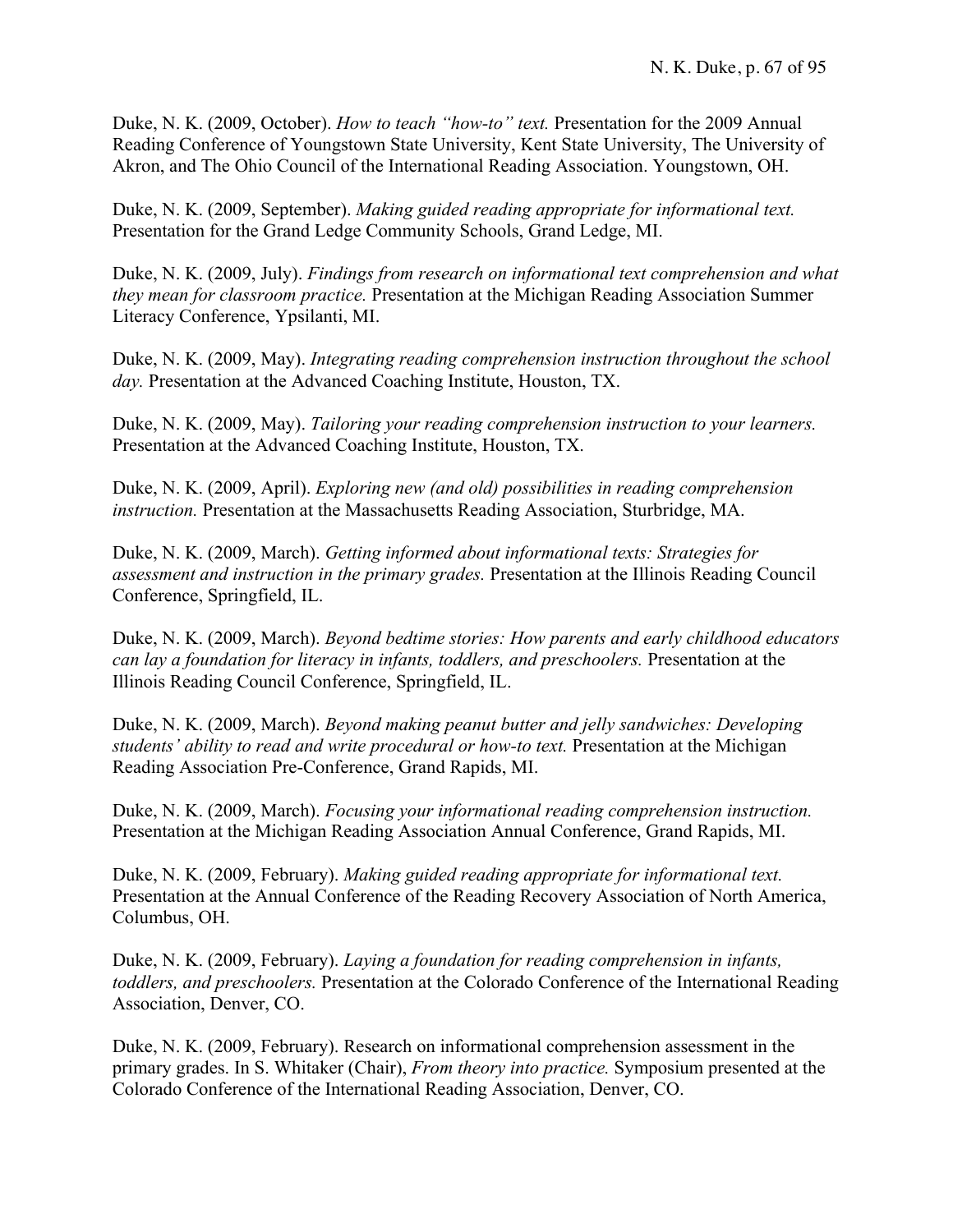Duke, N. K. (2009, February). *Five things you can do to improve students' informational reading comprehension.* Presentation at the Colorado Conference of the International Reading Association, Denver, CO.

Duke, N. K. (2009, January). *Read aloud and guiding reading with informational text.* Presentation for the South Carolina State Department of Education, Columbia, SC.

Duke, N. K. (2008, October). *Some key findings from research on reading comprehension and what they mean for classroom practice.* Presentation for the Texas Reading First Higher Education Collaborative, Austin, TX.

Duke, N. K. (2008, October). *Beyond bedtime stories: A parent's guide to promoting reading, writing, and other literacy skills birth to 5.* Presentation for the Chicago Public Library System, Chicago, IL.

Duke, N. K. (2008, October). *Using informational text with young children.* Presentation for the Chicago Public Library System, Chicago, IL.

Duke, N. K. (2008, September). *Beyond bedtime stories: Ways parents and early childhood educators can build literacy in infants, toddlers, and preschoolers.* Presentation at the Florida Reading Association, Orlando, FL.

Duke, N. K. (2008, September). *Comprehension difficulties: Who has them, why, and what you can do to help.* Presentation at the Florida Reading Association, Orlando, FL.

Duke, N. K. (2008, August). *Read aloud and guided reading with informational text.* Presentation for the Chicago Public Schools, Chicago, IL.

Duke, N. K. (2008, July). *Building comprehension.* Presentation at the National Reading First Conference, Nashville, TN.

Duke, N. K. (2008, July). *Building comprehension through strategy instruction.* Presentation at the National Reading First Conference, Nashville, TN.

Duke, N. K. (2008, July). *Assessing reading comprehension in the primary grades.* Presentation for the Hamline University Summer Literacy Institute, Minneapolis, MN.

Duke, N. K. (2008, July). *Findings from research on comprehension and their implications for classroom practice.* Presentation for the Hamline University Summer Literacy Institute, Minneapolis, MN.

Duke, N. K. (2008, July). *Essential elements of informational reading comprehension instruction.* Presentation for South Carolina Reading First, Columbia, SC.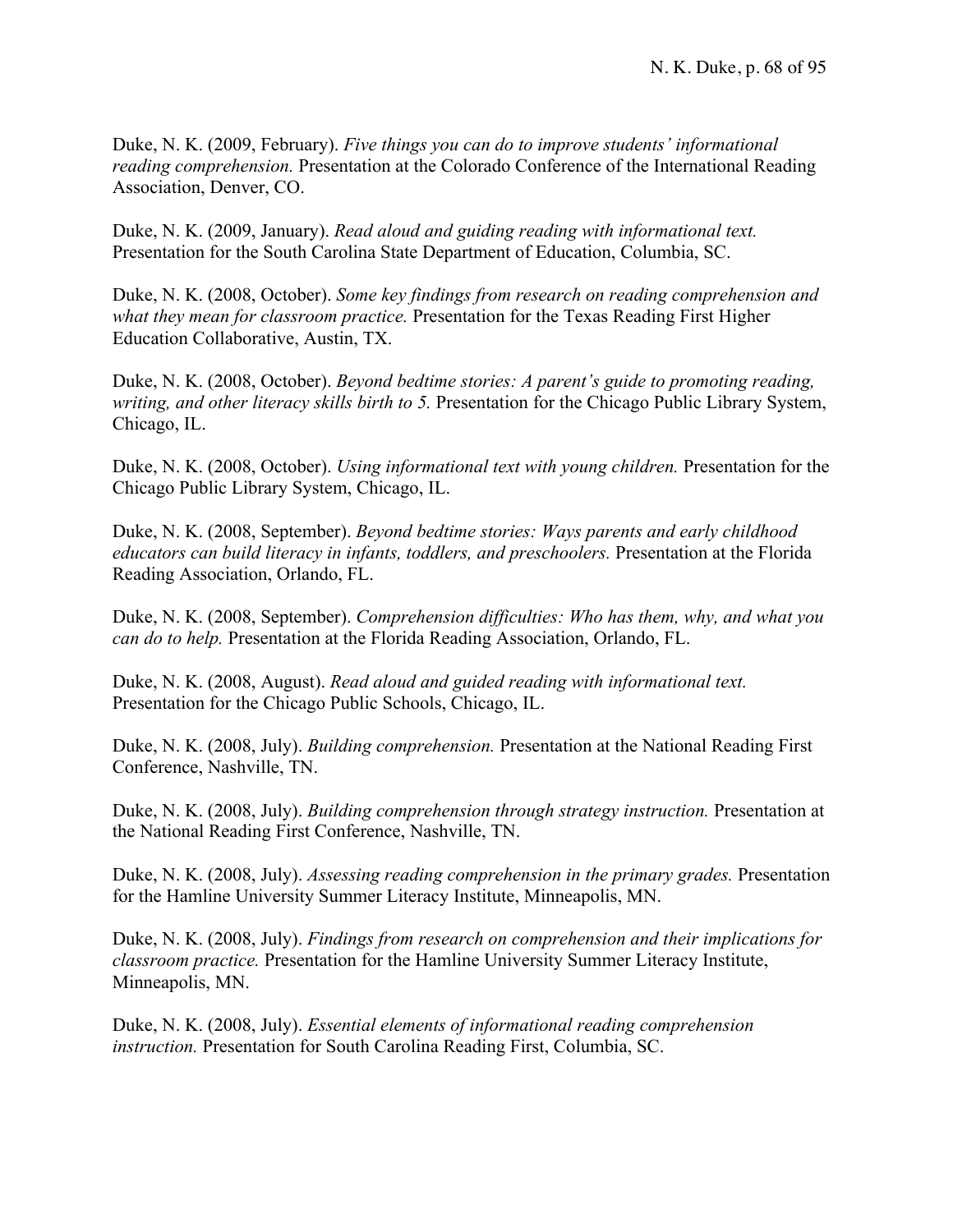Duke, N. K. (2008, June). *Developing informational reading comprehension.* Presentation at the Ohio Literacy Institute, Dublin, OH.

Duke, N. K. (2008, June). *Informational reading comprehension assessment for the primary grades.* Presentation at the Ohio Literacy Institute, Dublin, OH.

Mostow, J., Corbett, A., Valeri, J., & Duke, N. K. (2008, June). *Explicit comprehension instruction in an automated reading tutor that listens: Report of progress, year one.* Poster presented at the Institute of Education Sciences, Washington, DC.

Duke, N. K. (2008, May). *Thoughts on the relationship of theory and method in literacy research.* Presentation at the International Reading Association, Atlanta, GA.

Duke, N. K. (2008, March). *Comprehension and the youngest learner: Ways to lay a foundation for reading comprehension in the preschool years.* Presentation at the Virginia State Reading Association, Richmond, VA.

Duke, N. K., & Hilden, K. R. (2008, March). *Finally! Informational comprehension assessment for the primary grades.* Presentation at the Virginia State Reading Association, Richmond, VA.

Duke, N. K. (2008, February). *Building informational reading comprehension through collaboration.* Presentation for the Minnesota Reading First Winter Literacy Institute, Minneapolis, MN.

Duke, N. K. (2008, February). *Assessment and instruction of informational reading comprehension K – 3*. Presentation at the Wisconsin State Reading Association, Milwaukee, WI.

Duke, N. K. (2008, February). *Beyond bedtime stories: Ways parents and early childhood educators can build literacy in infants, toddlers, and preschoolers*. Presentation at the Wisconsin State Reading Association, Milwaukee, WI.

Duke, N. K. (2007, January). *Authenticity, informational text, and integrated instruction.* Presentation for the Iowa State Department of Education, Des Moines, IA.

Duke, N. K. (2007, December). *Catch it if you can: Some directions for reading comprehension research.* Presentation at the American Reading Forum, Sanibel, FL.

Duke, N. K. (2007, November). *Comprehension development.* Presentation at the National Reading Conference Pre-Conference, Austin, TX.

Duke, N. K. (2007, November). *Read aloud and guided reading with informational text.* Presentation at the Connecticut Reading Association, Cromwell, CT.

Duke, N. K. (2007, November). *Understanding and addressing comprehension difficulties.* Presentation at the Connecticut Reading Association, Cromwell, CT.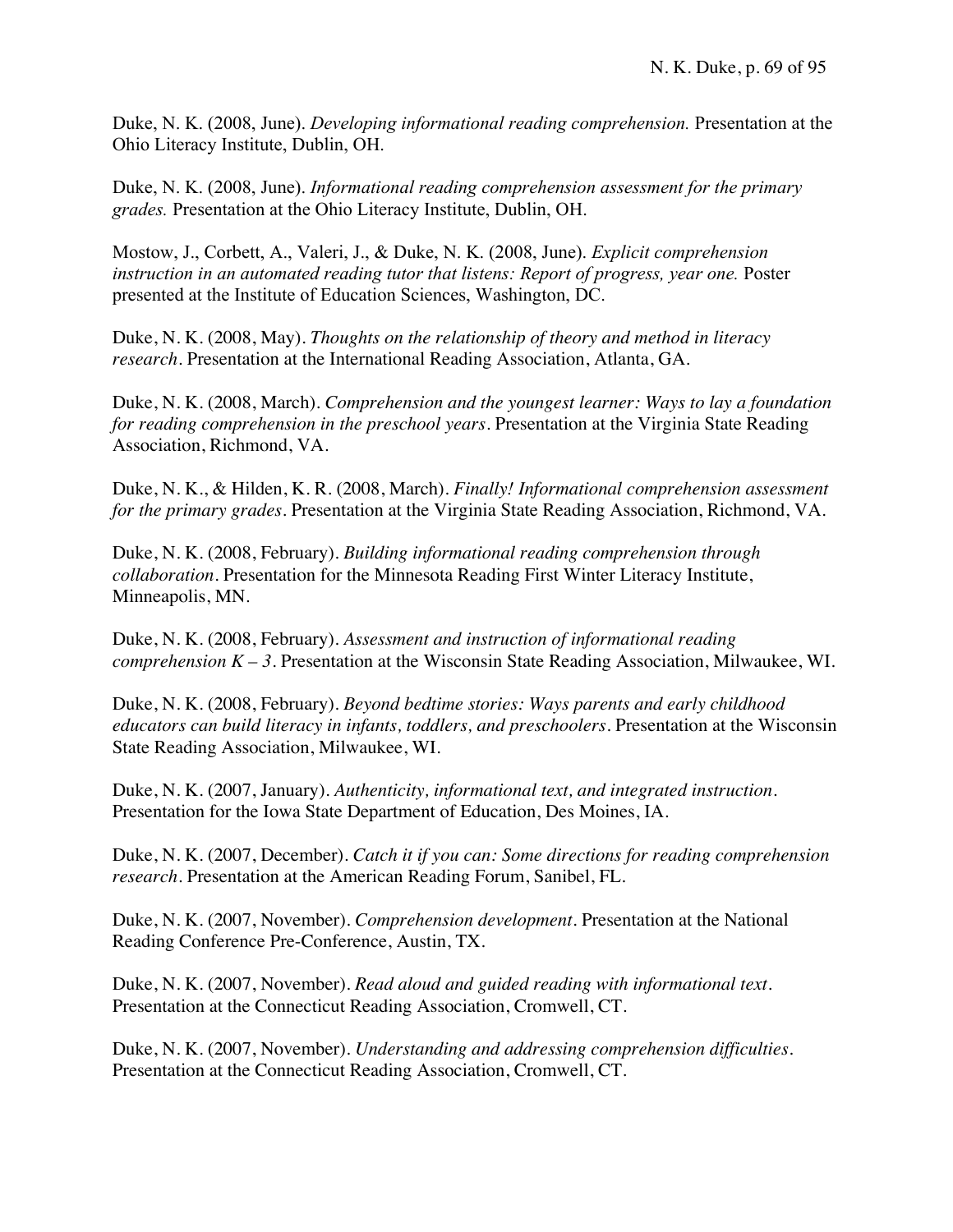Duke, N. K. (2007, October). *Comprehension throughout the day.* Presentation at the Alaska State Literacy Conference, Anchorage, AK.

Duke, N. K. (2007, October). *Content-rich reading comprehension instruction.* Presentation at the Rockland Literacy Extravaganza, Rockland, NY.

Duke, N. K. (2007, October). *Assessing informational reading comprehension in the primary grades.* Presentation at the Rockland Literacy Extravaganza, Rockland, NY.

Duke, N. K. (2007, October). *Informational text in the elementary classroom: Who, what, when, where, why, and how.* Presentation for Pennsylvania Reading First, Johnstown, PA.

Duke, N. K. (2007, September). *Improving informational text comprehension instruction.* Presentation at the Oakland County Reading Council, Waterford, MI.

Duke, N. K. (2007, July). *Using informational text to increase literacy achievement and world knowledge.* Presentation for Books and Beyond, Escondido, CA.

Duke, N. K. (2007, July). *Building reading comprehension through informational text read aloud and guiding reading.* Presentation for Books and Beyond, Escondido, CA.

Duke, N. K. (2007, July). *Oh, the places comprehension instruction can go (with apologies to Dr. Seuss)*. Presentation for New Jersey Reading First, Long Branch, NJ.

Duke, N. K. (2007, June). *Guiding reading with informational text.* Presentation for the Suburban Council of the International Reading Association, Libertyville, IL.

Duke, N. K. (2007, June). *Reading comprehension instruction with/for informational text.* Presentation for the Long Island Regional Support Center, Long Island, NY.

Duke, N. K. (2007, June). *Causes of comprehension difficulties and some strategies for addressing them.* Presentation for the Long Island Regional Support Center, Long Island, NY.

Duke, N. K. (2007, June). *Essential elements of reading comprehension instruction.* Presentation for the Long Island Regional Support Center, Long Island, NY.

Duke, N. K. (2007, June). *Comprehension in early education.* Presentation at Promoting Student Literacy Through Comprehension: Enhancing Teacher Preparation and Professional Development, Albany, NY.

Duke, N. K. (2007, May). *Some directions for research and practice in literacy education.* Annual Research Address at the Annual Meeting of the International Reading Association, Toronto.

Duke, N. K. (2007, May). Authentic literacy instruction in the primary grades*.* In V. Purcell-Gates (Chair), *Authentic literacy instruction across the life span*. Cosponsored session with the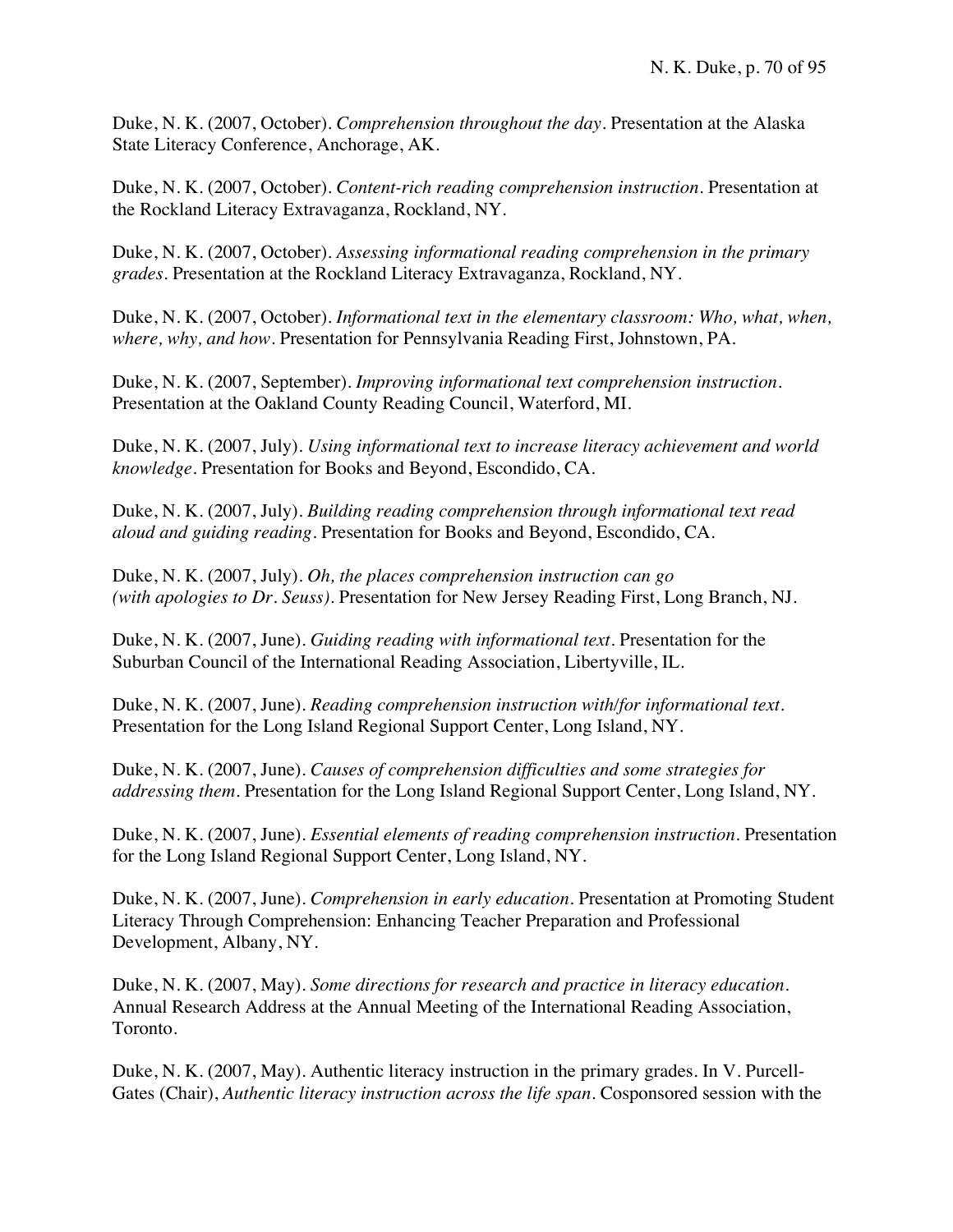National Reading Conference at the Annual Meeting of the International Reading Association, Toronto.

Duke, N. K. (2007, May). *Content-rich comprehension instruction.* Presentation at Reading Research 2007, Toronto.

Duke, N. K. (2007, April). *Improving informational text comprehension: An integrated approach*. Presentation at the Rutgers University 39<sup>th</sup> Annual Conference on Reading and Writing, Somerset, NJ.

Duke, N. K. (2007, April). *Guided reading: Focusing on research-based practices.* Presentation at the Rutgers University 39th Annual Conference on Reading and Writing, Somerset, NJ.

Duke, N. K. (2007, April). *Using informational text in social studies, science, and language arts.* Presentation in the Developing Leaders in Literacy Symposium Series, Rowan University. Glassboro, NJ.

Duke, N. K. (2007, March). *Five Ws Plus H of Building Informational Literacy.* Presentation for the Massachusetts Department of Education, Marlboro, MA.

Duke, N. K. (2007, March). *Oh the places comprehension instruction can go.* Webinar presented for the New England Comprehensive Centers, Portsmouth, NH.

Duke, N. K. (2007, March). *Revisiting the informational text read aloud.* Presentation at the Michigan Reading Association, Grand Rapids, MI.

Duke, N. K., Bennett-Armistead, V. S., & Moses, A. M. (2007, March). *Comprehension and the youngest learner: Developing text understanding in the preschool years.* Presentation at the Michigan Reading Association, Grand Rapids, MI.

Duke, N. K. (2007, January). *It takes a village: Building informational literacy in the U.S.* Presentation to the Blue Water Reading Council, Marysville, MI.

Duke, N. K., & Mallette, M. H. (2006, November). (Co-Chair.) Research methodology series: Research design workshop. National Reading Conference, Los Angeles, CA.

Duke, N. K. (2006, November). Moving beyond the 'Simple View of Reading.' In N. K. Duke & J. F. Almasi (Eds.), *Michael Pressley: A research retrospective on his contributions to the field and a vision for the future.* Presentation at the National Reading Conference, Los Angeles, CA.

Duke, N. K. (2006, October). *Assessing informational reading comprehension in the primary grades.* Presentation at the Billie J. Askew Reading Recovery/Early Literacy Institute, Dallas, TX.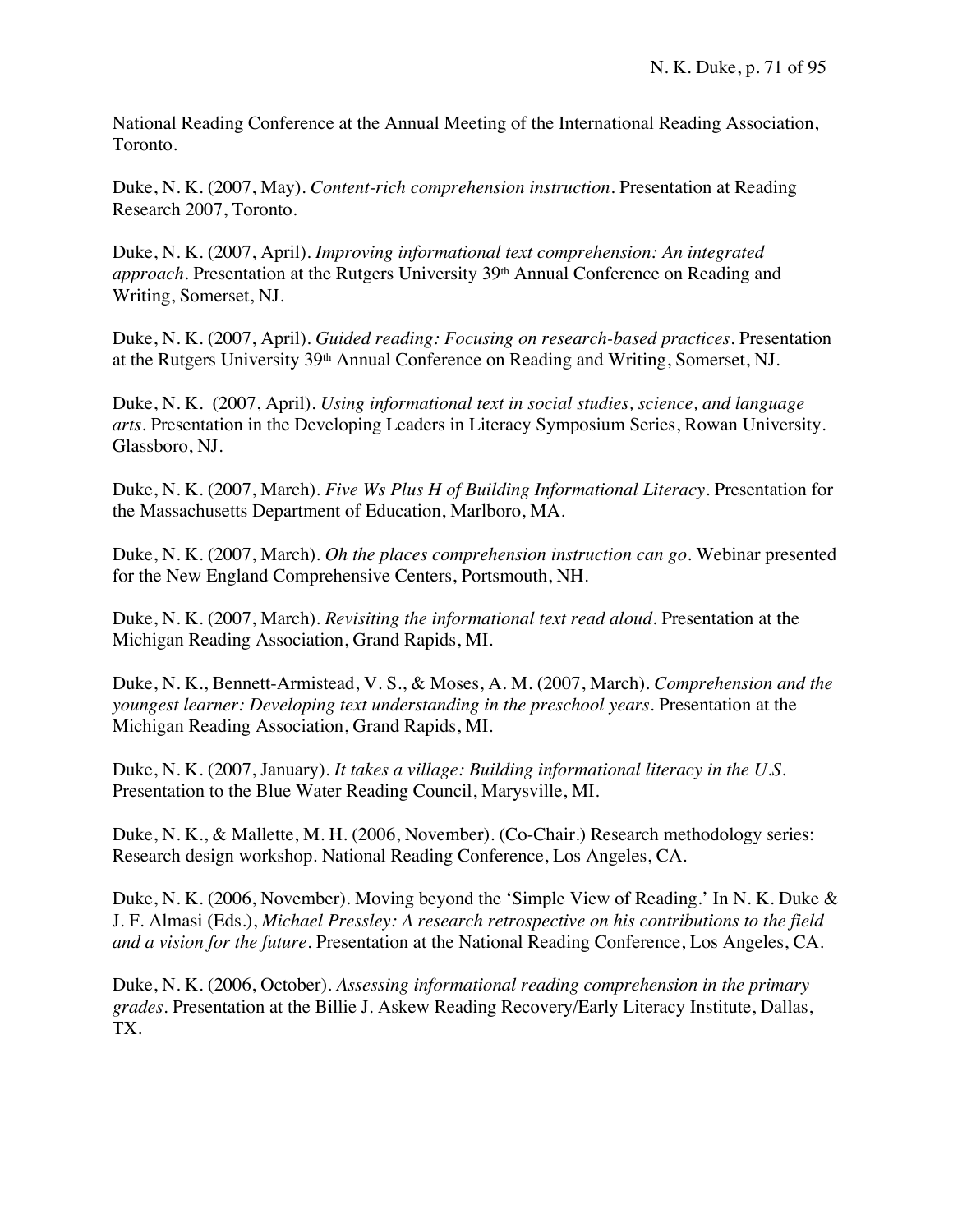Duke, N. K. (2006, October). *A project-based approach to building literacy in the primary grades.* Presentation at the Billie J. Askew Reading Recovery/Early Literacy Institute, Dallas, TX.

Duke, N. K. (2006, October). *Developing informational literacy PreK – Grade 3.* Presentation for the Genesee County Early Literacy Conference, Flint, MI.

Duke, N. K. (2006, September). *It takes a village: Building informational literacy in the U.S.* Presentation at New England Reading Association, Lowell, MA.

Duke, N. K. (2006, September). *Using informational text.* Presentation for the Georgia Reading First Pre-service Conference, Atlanta, GA.

Duke, N. K., Billman, A., Hilden, K., & Halladay, J. (2006, September). *Improving informational comprehension achievement in the primary grades.* Presentation at the Literacy Achievement Research Center Conference, East Lansing, MI.

Duke, N. K., Moses, A. M., & Zhang, S. (2006, September). *Improving literacy birth to five.* Presentation at the Literacy Achievement Research Center Conference, East Lansing, MI.

Duke, N. K. (2006, August). *Using informational text.* Presentation at Vermont Reads, Killington, VT.

Duke, N. K., Hilden, K. R., & Billman, A. K. (2006, July). *Assessing informational text comprehension.* Presentation at the National Geographic School Publishing and Literacy Achievement Research Center Literacy Institute 2006, Washington, DC.

Duke, N. K. (2006, July). *Building informational literacy through a project-based approach.* Presentation at the National Geographic School Publishing and Literacy Achievement Research Center Literacy Institute 2006, Washington, DC.

Duke, N. K. (2006, July). *Of head lice and helicopters: Engaging and effective informational literacy instruction.* Presentation at the Purdue Summer Literacy Institute, West Lafayette, IN.

Duke, N. K. (2006, July). *Putting it all together: An integrated approach to building informational literacy.* Presentation at the University of California, Berkeley's 2<sup>nd</sup> Annual Summer Institute in Reading.

Duke, N. K., Hilden, K. R., Billman, A. K., Halladay, J. L., Park, Y. (2006, May). *Assessing informational text comprehension in the primary grades.* Poster session at Meet the Researchers, International Reading Association, Chicago, IL.

Duke, N. K. (2006, March). *Building informational literacy K – 4.* Workshop presented at the Victoria Inn, Winnipeg, Manitoba.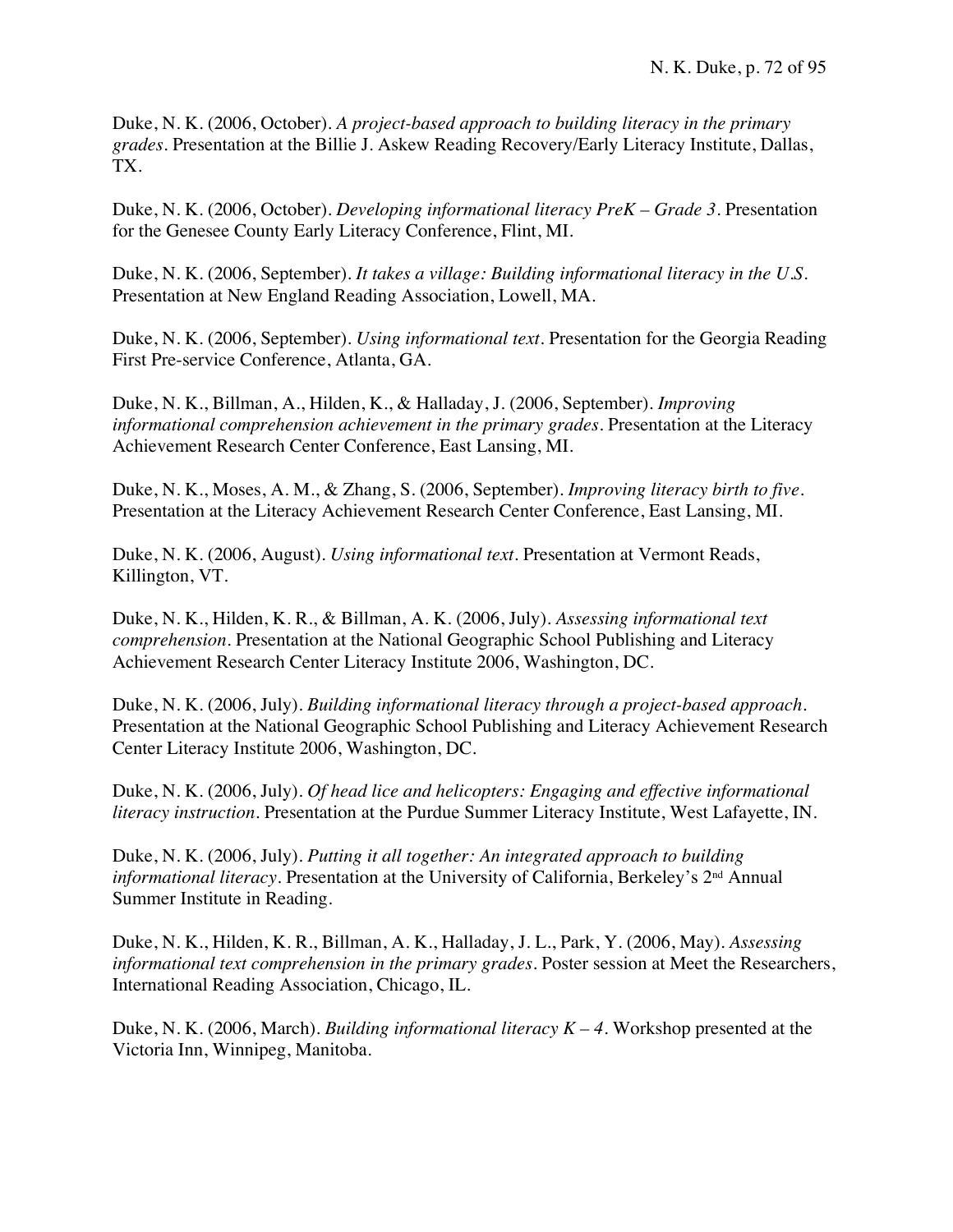Duke, N. K. (2006, March). *The use of informational text with young children.* Presentation for the McCormick Tribune Early Literacy Grant Project, Chicago Public Library, Chicago, IL.

Duke, N. K. (2006, February). *Reading comprehension instruction for students who are learning to read: Challenges in curricularizing comprehension in the primary grades.* Presentation at the K-12 literacy training meeting with representatives from the Comprehensive Regional Centers, Boston, MA.

Duke, N. K. (2006, February). *Building and assessing informational literacy in the primary grades.* Presentation at the Colorado Council of the International Reading Association, Denver, CO.

Duke, N. K. (2006, February). *Promoting emergent literacy in infants, toddlers, and preschoolers.* Presentation at the Colorado Council of the International Reading Association, Denver, CO.

Duke, N. K. (2006, January). *Building informational text comprehension: Recent findings from research.* Presentation at the Kent County Reading Council, Grand Rapids, MI.

Duke, N. K. (2006, January). *Promoting literacy birth to five: What early childhood and K - 12 reading educators can do.* Presentation at the Kent County Reading Council, Grand Rapids, MI.

Duke, N. K. (2005, December). (Chair and Introduction of Speaker). Plenary session at the National Reading Conference, Miami, FL.

Duke, N. K., & Mallette, M. (2005, December). (Co-Chair and Panelist). *Workshop on research design.* Session at the National Reading Conference, Miami, FL.

Duke, N. K. (2005, December). *Experimental studies.* Presentation at the National Reading Conference, Miami, FL.

Duke, N. K. (2005, December). *The Literacy Achievement Research Center.* Presentation to the Michigan State University Board of Trustees, East Lansing, MI.

Duke, N. K. (2005, August). *Strategies for developing important emergent literacy skills.* Presentation at the Even Start Retreat, Gaylord, MI.

Duke, N. K. (2005, August). *Using information books in early childhood.* Presentation at the Even Start Retreat, Gaylord, MI.

Duke, N. K. (2005, July). *The role of content area learning in literacy.* Presentation at the National Geographic Society and Literacy Achievement Research Center Literacy Institute, Washington, DC.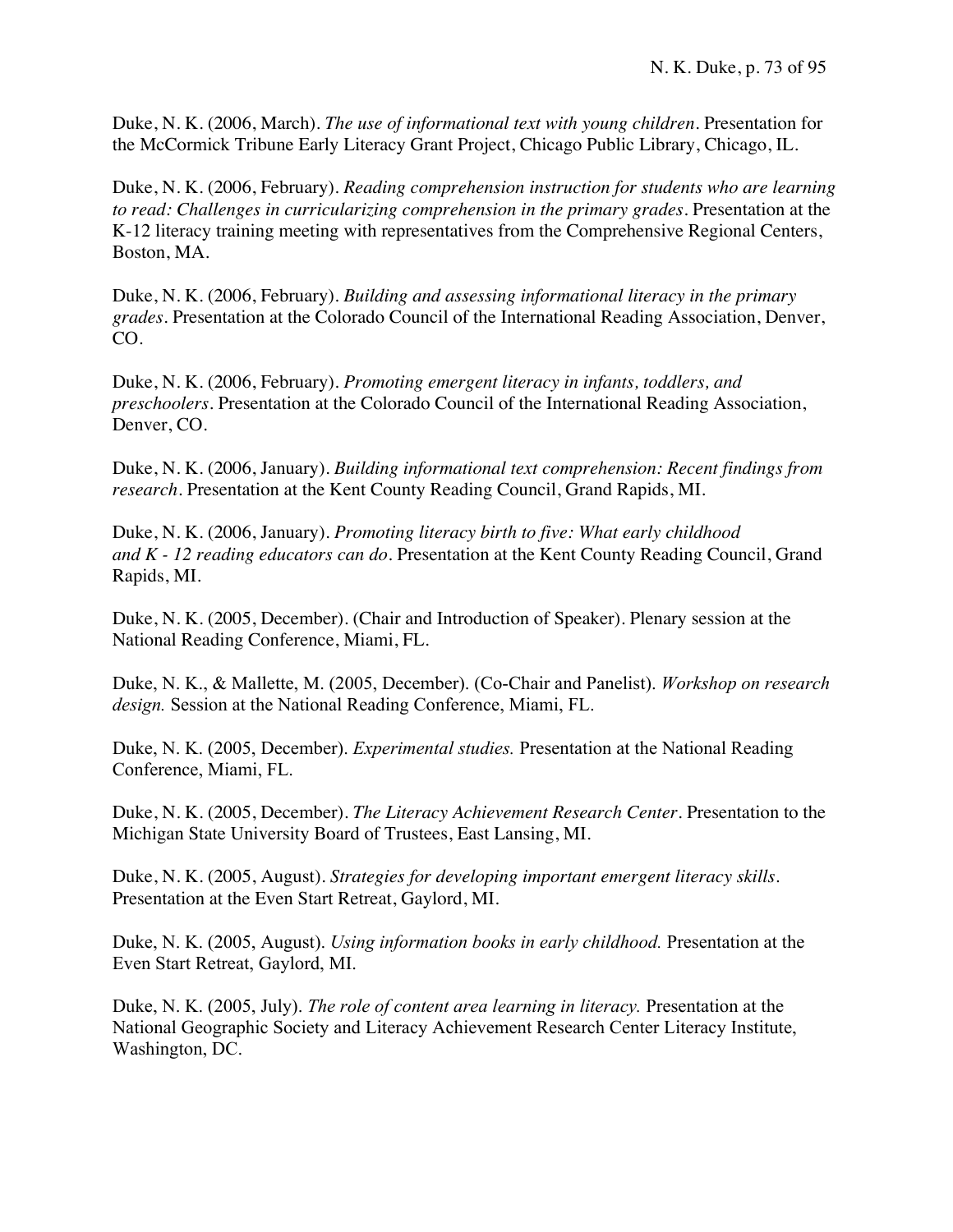Duke, N. K. (2005, June). *Building informational comprehension across the grades.* Presentation at the Flint Public Schools, Flint, MI.

Duke, N. K. (2005, June). *Curricularizing comprehension.* Presentation at the Utah Reading First Institute, Salt Lake City, UT.

Duke, N. K. (2005, June). *Strategies for developing informational literacy K – 3.* Presentation at the Minnesota Reading First Institute, Minneapolis, MN.

Duke, N. K., & Moses, A. M. (2005, April). *Improving literacy environments and experiences for children birth to five: Research and resources.* Presentation at Reading Research 2005: Reaching readers through research, San Antonio, TX.

Duke, N. K. (2005, March). [Expert Commentary.] *Teaching Reading 3 – 5, Vocabulary and Comprehension Program*. Educational Productions, WGBH Boston.

Duke, N. K., Moses, A. M., Billman, A., & Zhang, S. (2005, March). S*upporting literacy development in infants, toddlers, and preschoolers.* Presentation at the Annual Meeting of the Michigan Reading Association, Grand Rapids, MI.

Duke, N. K., & Hilden, K. A. (2005, March). *Assessing informational comprehension in the primary grades.* Presentation at the Annual Meeting of the Michigan Reading Association, Grand Rapids, MI.

Duke, N. K. (2005, February). *Promoting emergent literacy in infants, toddlers, and preschoolers.* Presentation at the Virginia State Reading Association, Arlington, VA.

Duke, N. K. (2005, February). *Promoting informational literacy in the elementary grades.* Presentation at the Virginia State Reading Association, Arlington, VA.

Duke, N. K. (2005, January). [Expert Commentary.] Comprehension course, Teachscape.

Duke, N. K. (2004, December). *Building comprehension of informational text.* Presentation at the National Reading Conference Saturday Conference: Research-Based Practices in Literacy Instruction, San Antonio, TX.

Duke, N. K. (2004, December). (Discussant). In J. F. Almasi (Chair), *Studies in comprehension and composing.* Paper session at the National Reading Conference, San Antonio, TX.

Leu, D. J., Mallette, M. H., & Duke, N. K. (2004, December). (Chairs). *Research methodology series: Questions and conversation with the series participants.* Special session at the National Reading Conference, San Antonio, TX.

Duke, N. K. (2004, November). *Building informational literacy across the grades (K – 6).* Presentation at Literacy for All: Northeast K – 6 Literacy Conference and Reading Recovery Institute, Providence, RI.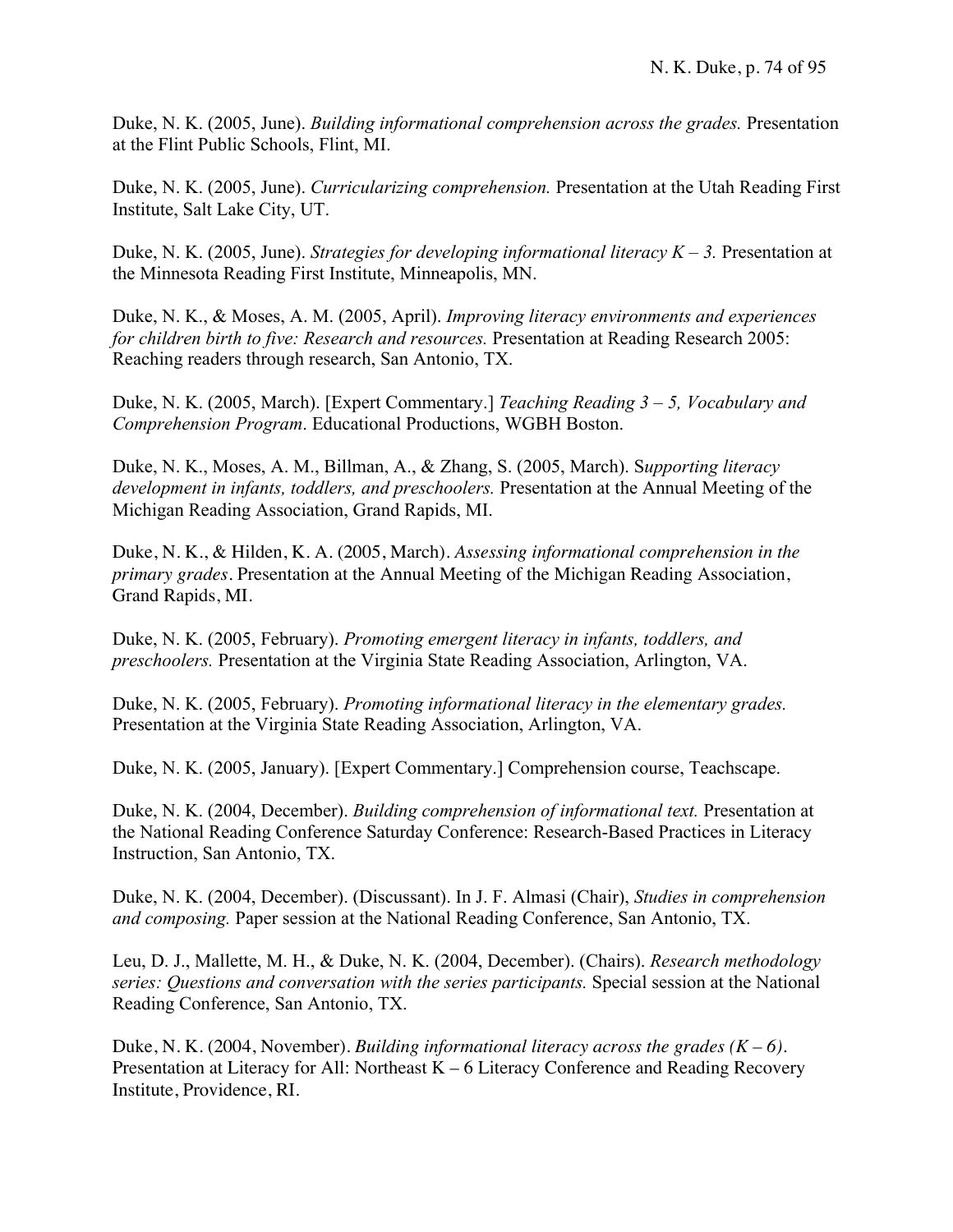Duke, N. K. (2004, November). *Comprehension strategy instruction in the primary grades.* Presentation at Literacy for All: Northeast K – 6 Literacy Conference and Reading Recovery Institute, Providence, RI.

Duke, N. K. (2004, October). *Developing expertise in developing comprehension.* Presentation for the California State University Reading Conference, Los Angeles, CA.

Duke, N. K. (2004, October). *Effective comprehension instruction.* Presentation for Celebrate Literacy! Grand Valley State University, Grand Rapids, MI.

Duke, N. K. (2004, October). *Supporting informational comprehension K – 3.* Presentation at Celebrate Literacy! Grand Valley State University, Grand Rapids, MI.

Duke, N. K. (2004, September). *Strategies for building comprehension of informational text.* Presentation at Pacific Resources for Education and Learning (PREL) A Focus on Comprehension Forum, New York, NY.

Duke, N. K. (2004, September). *Developing informational literacy in early childhood.* Presentation to the Chicago Public Schools and Agencies, Chicago, IL.

Duke, N. K. (2004, September). *Reading and writing informational text in the primary grades.* Presentation at Reading and Writing in Science: Research-Based Trends and Practices, Institute for Math/Science Education and Learning Technologies, University of Missouri-St. Louis College of Education.

Hummer, E., Pearson, P. D., & Duke, N. K. (2004, September). *Content reading in the classroom: A videotape analysis and discussion.* Presentation at Reading and Writing in Science: Research-Based Trends and Practices, Institute for Math/Science Education and Learning Technologies, University of Missouri-St. Louis College of Education.

Duke, N. K. (2004, August). *Building comprehension of informational text.* Presentation at Eaton Rapids Public Schools, Eaton Rapids, MI.

Duke, N. K. (2004, August). *Laying the foundation for learning from text.* Presentation at the Edmonton Regional Literacy Consortium Early Literacy Symposium, Edmonton, Alberta, Canada.

Duke, N. K. (2004, August*). Incorporating informational text in the preprimary and primary grades.* Presentation at the Edmonton Regional Literacy Consortium Early Literacy Symposium. Edmonton, Alberta, Canada.

Duke, N. K. (2004, July). *Incorporating informational text in P – 3 classrooms.* Presentation at the Emma Eccles Jones Early Childhood Symposium, Sandy, UT.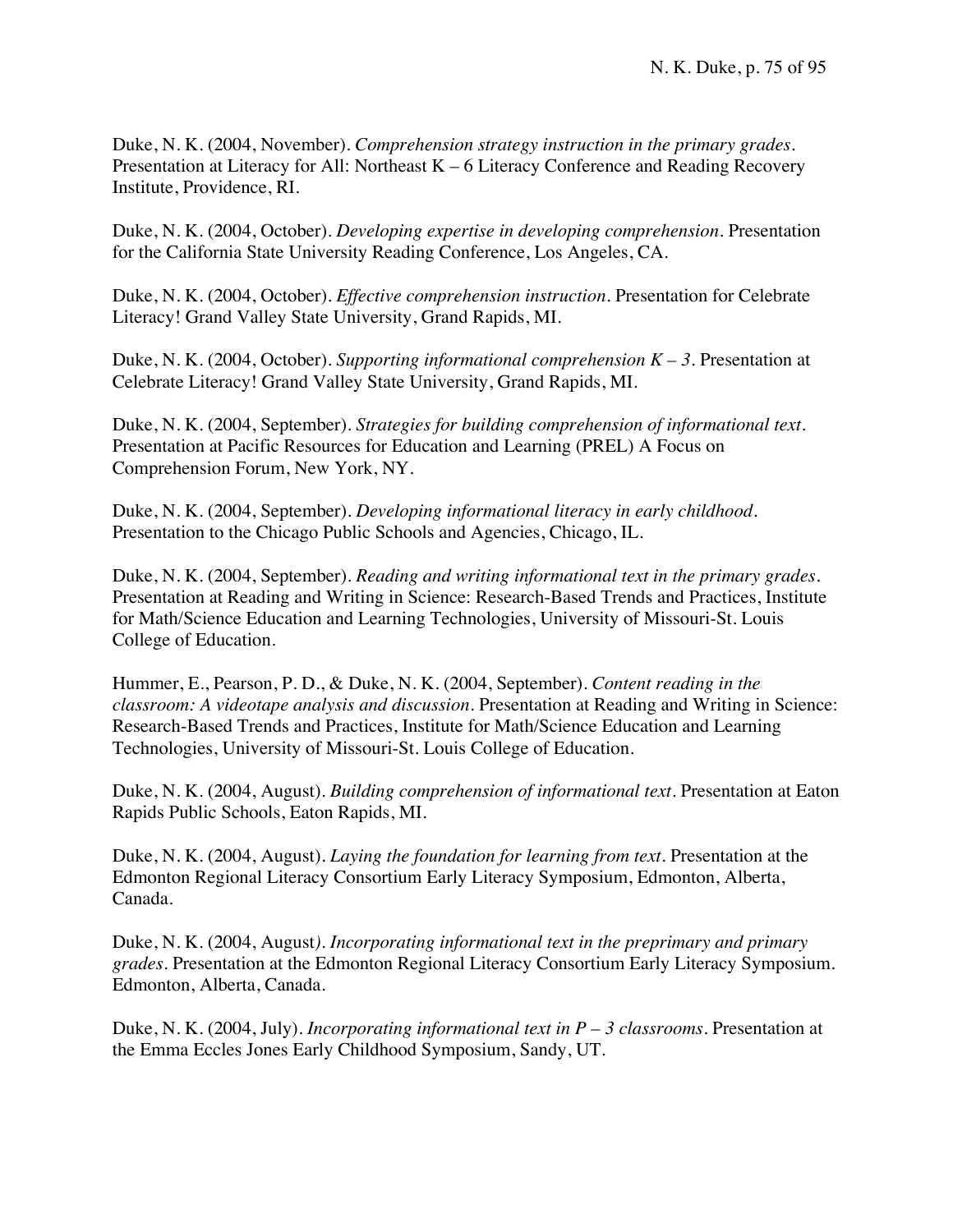Duke, N. K. (2004, July). *Portrait of a kindergarten classroom: Incorporating informational text in kindergarten classrooms.* Presentation at the Colorado Kindergarten Literacy Conference, Denver, CO.

Duke, N. K. (2004, July). *Saturating the day with literacy.* Presentation at the CIERA Summer Institute, Ann Arbor, MI.

Duke, N. K. (2004, June). *Improving comprehension of informational text.* Presentation at the Learning Network Conference, Boulder, CO.

Duke, N. K. (2004, June). *Making the most of every minute: Instructional density in literacy education.* Presentation to the Iowa Statewide Reading Team Summer Institute, Des Moines, IA.

Duke, N. K., & Pearson, P. D. (2004, June). *Nonfiction and research.* Presentation at the National Geographic Literacy Summit, Washington, DC.

Duke, N. K. (2004, May). *Preventing and addressing comprehension difficulties.* Presentation to the Suburban Council of Reading Consultants, Lombard, IL.

Duke, N. K. (2004, May). *Strategies for addressing comprehension difficulties.* Presentation at Reading Research 2004: Moving Forward on Many Fronts, Reno, NV.

Duke, N. K. (2004, April). *Increasing informational text in K – 5 classrooms.* Presentation at the Iowa Reading Association, Iowa, Education Media Association, & ESEA Title I Shared Conference, Des Moines, IA.

Duke, N. K. (2004, March). *Effective comprehension instruction, with a focus on informational text.* Presentation for the Chicago Public Schools, Chicago, IL.

Duke, N. K. (2004, March). *Incorporating informational text in the primary grades.* Presentation at the Michigan Reading Association, Detroit, MI.

Duke, N. K. (2004, February). *Reading and writing informational text in first grade.* Presentation at the New Jersey State First Grade Teacher Conference, Atlantic City, NJ.

Duke, N. K. (2004, February). *Developing comprehension of informational text.* Presentation at the Wisconsin State Reading Association, Milwaukee, WI.

Duke, N. K. (2004, January). *Effective comprehension instruction.* Presentations for Nevada Reading First, Reno and Las Vegas, NV.

Duke, N. K. (2004, January). *Exploring the effective uses of instructional materials – A focus on informational texts.* Presentation for the Chicago Public Schools, Chicago, IL.

Duke, N. K. (2004, January). *Building comprehension of informational text.* Presentation for the Chicago Public Schools, Chicago, IL.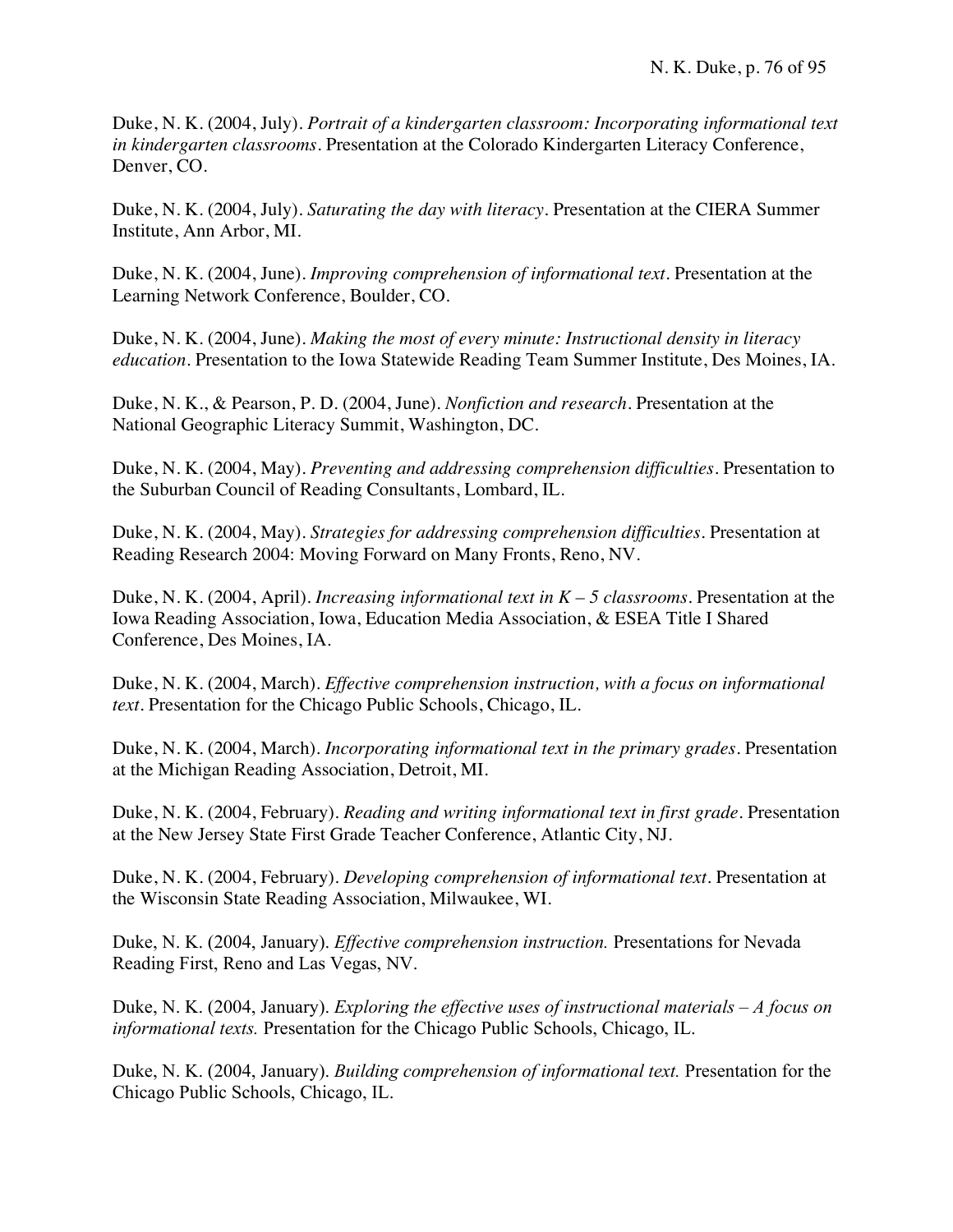Duke, N. K. (2003, December). *Informational text in the primary grades.* Presentation at the National Reading Conference Saturday Conference, Scottsdale, AZ.

Duke, N. K. (2003, August). *Preventing and addressing comprehension difficulties.* Presentation at the New Jersey Department of Education Literacy Conference, Somerset, NJ.

Duke, N. K. (2003, July). *Comprehension difficulties.* Presentation at the Center for the Improvement of Early Reading Achievement Summer Institute, Ann Arbor, MI.

Duke, N. K. (2003, July). *Including more informational text in the primary grades.* Presentation at the Center for the Improvement of Early Reading Achievement Summer Institute, Ann Arbor, MI.

Duke, N. K. (2003, May). *Diversifying genres in grades 1 and 2: Impacts on achievement and motivation.* Presentation at Reading Research 2003: Reading Research: The Cutting Edge, Orlando, FL.

Purcell-Gates, V., & Duke, N. K. (2003, May). *Learning to read and write information text in 2nd and 3rd grade science: The roles of authenticity and explicit explanation of genre features.* Presentation at Reading Research 2003: Reading Research: The Cutting Edge, Orlando, FL.

Duke, N. K. (2003, March). *Comprehension instruction for informational text.* Presentation for LEP from RESEARCH to ACTION II: What comprehension instruction should be! Grand Rapids, MI.

Duke, N. K. (2003, February). *Nonfiction genres and comprehension strategies.* Presentation for National Geographic Society School Publishing Division. Washington, DC.

Duke, N. K. (2003, February). *Reading comprehension strategies.* Presentation to the Western Dunes Reading Council, Muskegon, MI.

Duke, N. K. (2002, December). *Teaching comprehension of informational text in science.* Presentation for Woodcreek Elementary School, Lansing, MI.

Duke, N. K. (2002, October). *Comprehension.* Presentation for the Iowa State Department of Education. Des Moines, IA.

Duke, N. K. (2002, August). *Comprehension.* Presentation to the Institute for Statewide Literacy Initiatives, Harvard Graduate School of Education, Cambridge, MA.

Duke, N. K. (2002, July). *Improving comprehension of informational text.* General session presentation at the Center for the Improvement of Early Reading Achievement Summer Institute, Ann Arbor, MI.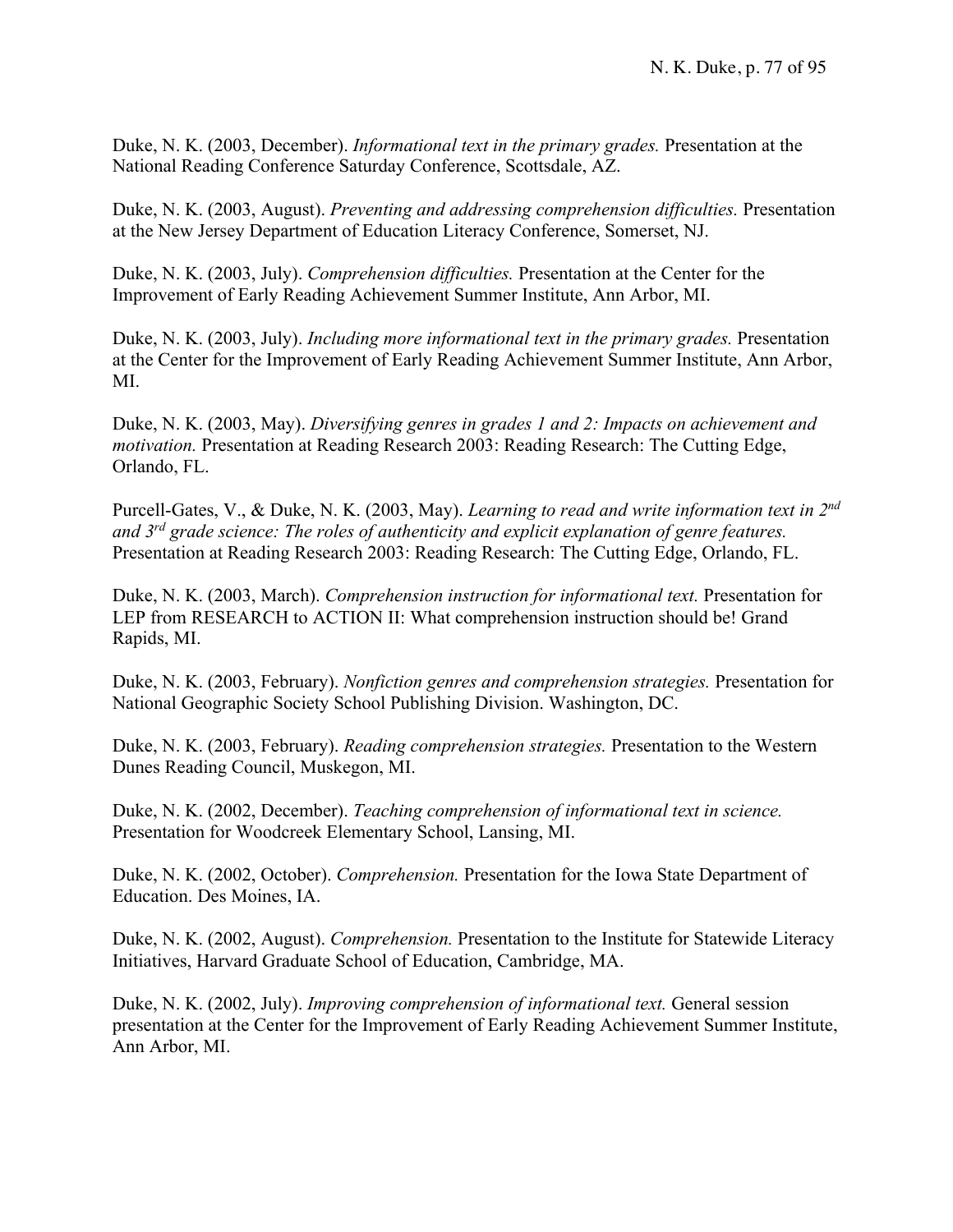Duke, N. K., Grattan, K., Knoll, M., & Stajos, C. F. (2002, July). *Comprehension.* Presentation at the Center for the Improvement of Early Reading Achievement Summer Institute, Ann Arbor, MI.

Duke, N. K. (2002, June). How does diversifying genres used in first-grade literacy instruction impact comprehension development? In R. Stainthorp (Chair), *Instruction in reading comprehension.* Joint Symposium of the Society for the Scientific Study of Reading and the Society for Text and Discourse, Chicago, IL.

Duke, N. K. (2002, June). *Addressing SES differences in print environments and experiences offered to children in first grade.* Presentation at the University of Wisconsin Symposium 2002, Madison, WI.

Duke, N. K. (2002, May). *Increasing attention to informational text, comprehension, and agency in primary grade literacy instruction.* Presentation at The Seminar on Maintaining Momentum, Sponsored by the Center for the Improvement of Early Reading Achievement, Rigby Publishers, and the University of California at Berkeley. Berkeley, CA.

Duke, N. K. (2002, April). *Improving informational text comprehension.* Presentation to the Oakland County Chapter of the Michigan Association of State and Federal Program Specialists. Oakland, MI.

Duke, N. K. (2002, April). *Research and best practices.* Presentation at the Berrien County Intermediate School District. Berrien Springs, MI.

Duke, N. K., Grattan, K., Knoll, M., Seagren, A., & Stajos, C. F. (2002, March). *Effective reading comprehension instruction in the primary grades.* Presentation at the Michigan Reading Association, Detroit, MI.

Duke, N. K. (2002, February). *Effective comprehension instruction.* Presentation to the Muskegon Public Schools, Muskegon, MI.

Duke, N. K. (2002, February). [No title]. Presentation at Benchmark School, Media, PA.

Duke, N. K. (2001, December). *What research says about effective reading comprehension instruction.* Presentation at the East Lansing Public Schools, East Lansing, MI.

Duke, N. K. (2001, December). *Combining comprehension instruction with decoding in the early grades.* Presentation at "Putting Children First": Georgia Department of Education 2001 Reading Excellent Act Best Practices Institute, Atlanta, GA.

Duke, N. K. (2001, September). *Effective comprehension instruction in the primary grades.* Keynote presentation at the joint conference of the Michigan Reading Association and the Center for the Improvement of Early Reading Achievement, East Lansing, MI.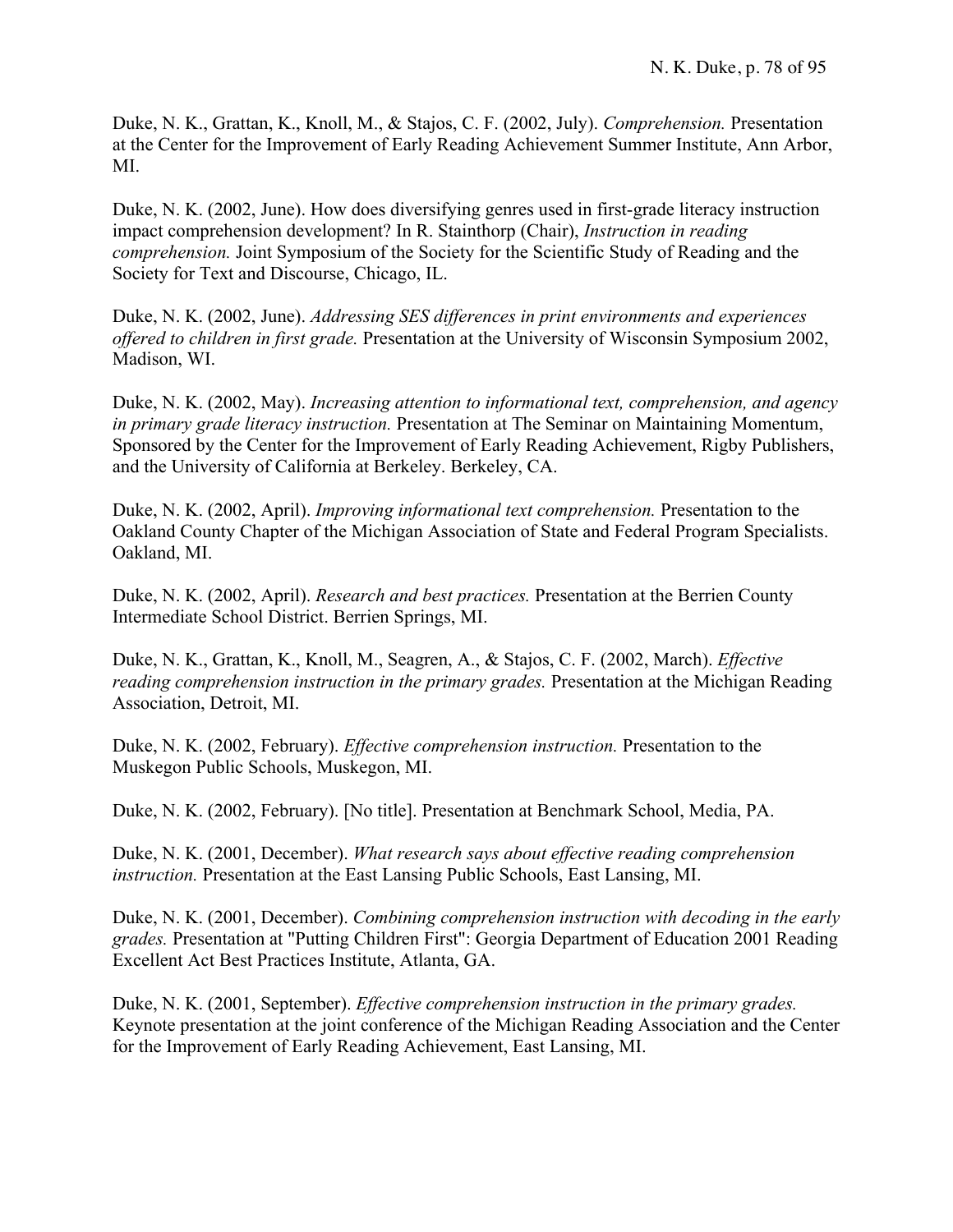Purcell-Gates, V., & Duke, N. K. (2001, August). *Explicit explanation/teaching of informational text genres: A model for research.* Paper presented at Crossing Borders: Connecting Science and Literacy conference, a conference sponsored by the National Science Foundation, Baltimore, MD.

Duke, N. K. (2001, July). *Effective comprehension instruction in the primary grades.* Presentation at the Center for the Improvement of Early Reading Achievement Summer Institute, Ann Arbor, MI.

Duke, N. K. (2001, May). *Informational text in the primary grades: Recent research and implications for practice.* Presentation in a cosponsored meeting of the Office of Education Research and Improvement (OERI) and the U.S. Department of Education, International Reading Association, New Orleans, LA.

Duke, N. K. (2001, April). *Incorporating informational text in the primary grades.* Keynote presentation at the Reading Research 2001 Conference sponsored by the International Reading Association, New Orleans, LA.

Duke, N. K. (2001, April). [Panelist]. Opening panel discussion at the Reading Research 2001 Conference sponsored by the International Reading Association, New Orleans, LA. [I was filling in for a panelist who was, at the last minute, unable to attend.]

Duke, N. K. (2001, March). *Developing comprehension in the primary grades.* Paper presented at the Michigan Reading Association, Grand Rapids, MI.

Duke, N. K. (2001, March). *Reading to learn from the very beginning: Informational literacy in early childhood.* Paper presented in Early literacy instruction for children at risk: Research-based solutions, a joint conference of the Center for the Improvement of Early Reading Achievement, Council for Exceptional Children, International Reading Association, National Association for the Education of Young Children, and National Center for Learning Disabilities. Ann Arbor, MI.

Duke, N. K. (2001, February). *Improving comprehension of informational text.* Keynote presentation at the Reading Days Institute sponsored by the Illinois State Board of Education, Belleville, IL.

Duke, N. K., & Carlson, N. (2000, August). *Effective use of informational text.* Presentation at the Center for the Improvement of Early Reading Achievement Summer Institute.

Duke, N. K. (2000, May). *The role of interest in reading intervention.* Presentation at the Scholastic Literacy-in-Action Breakfast Series, Indianapolis, IN.

Duke, N. K. (2000, May). *Outstanding dissertation presentation: Print environments and experiences offered to first grade students in very low and very high SES school districts.* Presentation at the convention of the International Reading Association, Indianapolis, IN.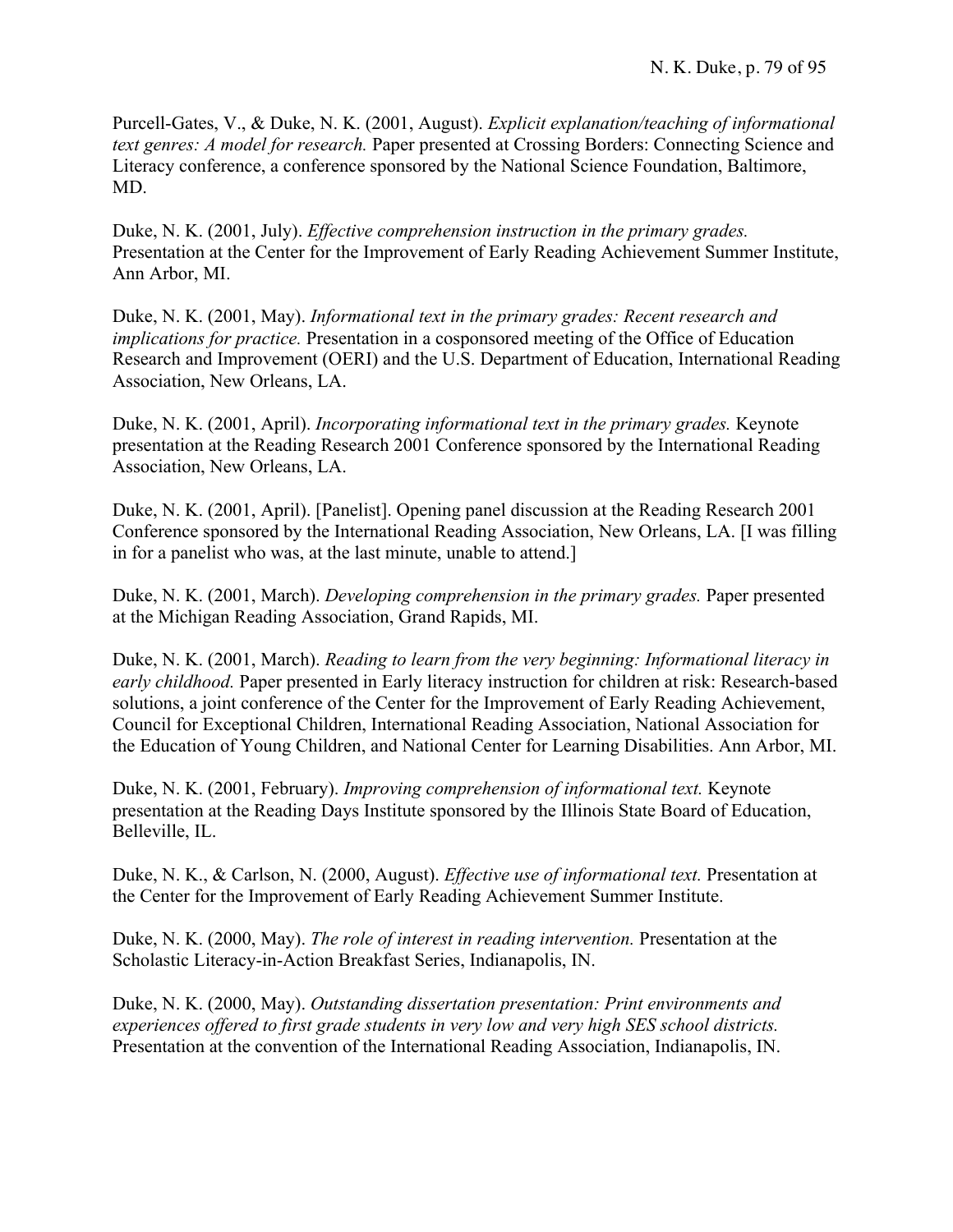Duke, N. K. (2000, April). *What do we know about young children's interactions with informational text.* Paper presented at the University of Illinois at Chicago Colloquia Series.

Duke, N. K., & Carlson, N. (2000, March). *Informational text in the primary grades.* Presentation at the Michigan Reading Association Annual Conference, Detroit, MI.

Duke, N. K. (1999, December). *Graduate student focus: The job search process.* Alternative format session presented at the National Reading Conference, Orlando, FL.

Duke, N. K. (1999, November). *Report of the 1999 Promising Researcher: 3.6 minutes per day: The scarcity of informational texts in first grade.* Paper presented at the annual convention of the National Council of Teachers of English, Denver, CO.

Duke, N. K. (1999, May). For the rich it's richer: Print experiences and environments offered to first grade children in very low- and very high-SES classrooms. In E. Hiebert (Facilitator), *New voices on best practices for beginning readers.* Symposium conducted at the convention of the International Reading Association, San Diego, CA.

Duke, N. K. (1998, February). [Panelist]. *Designing educational research training programs.* Spencer Working Conference on Apprenticeships and Mentoring, Cambridge, MA.

Duke, N. K., & Wood, J. M. (1997, November). *Taking the Harvard Literacy Lab on the road: Literacy Institute, Dorchester Massachusetts.* Paper presented at the Harvard Graduate School of Education Language and Literacy Speaker Series, Cambridge, MA.

Duke, N. K. (1997, September). *Orientation to the Spencer Research Training Grant: Planning your professional development.* Harvard Graduate School of Education, Cambridge, MA.

Duke, N. K. (1996, October). *Presentation to the Spencer Research Training Grant and Apprenticeship Recipients.* Harvard Graduate School of Education, Cambridge, MA.

## **OTHER SERVICE TO THE PROFESSIONAL COMMUNITY (SEE ALSO PAGES 2–4):**

| Chair, William S. Gray Citation of Merit Award Committee          | $2019$ – present |
|-------------------------------------------------------------------|------------------|
| Member, Launch Michigan Literacy Workgroup                        | $2018$ – present |
| Pre-K Essentials (Training) Advisory Board                        | $2018$ – present |
| Member, Book Trust Advisory Board                                 | $2017$ – present |
| <b>Advisor, Reading Partners</b>                                  | $2013$ – present |
| Guest Reviewer, Journal of Experimental Child Psychology          | 2020             |
| Principal Contributor, Early Literacy Assessment System, Michigan | $2018 - 2020$    |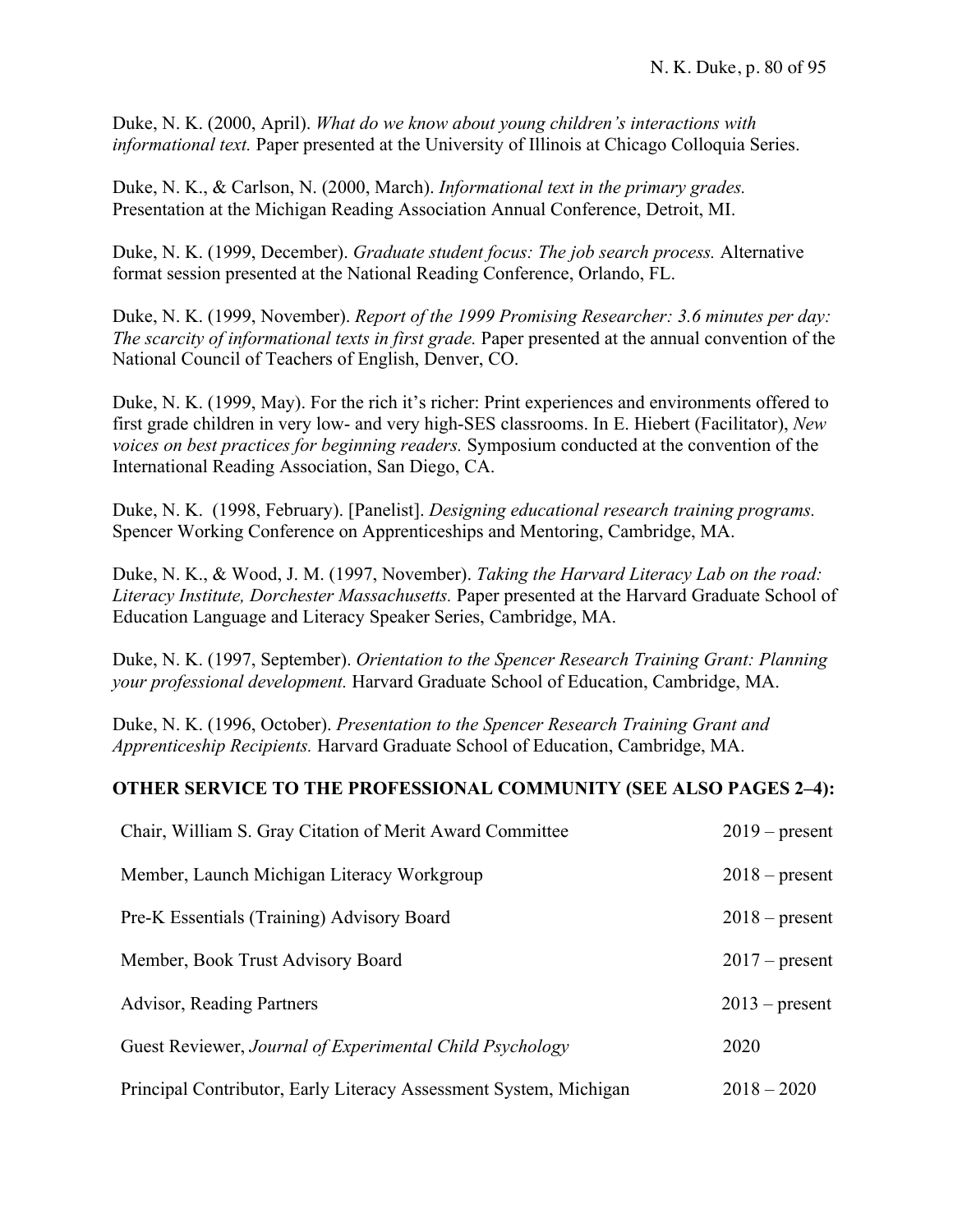# Assessment Consortium

| Advisor, Mia Learning                                                                                                                                                                   | $2018 - 2020$                                  |
|-----------------------------------------------------------------------------------------------------------------------------------------------------------------------------------------|------------------------------------------------|
| Member, Early Literacy Assessment System Principal Contributor Group                                                                                                                    | $2018 - 2020$                                  |
| Advisor, Zoology One: Kindergarten Research Labs, Gray (PI) and Sirinides<br>$(Co-PI)$                                                                                                  | $2016 - 2020$                                  |
| Member, Early Literacy Meta-Network, Carnegie Foundation for the<br>Advancement of Teaching                                                                                             | $2017 - 2019$                                  |
| Member, Standards Revision Committee for Elementary Education: Literacy,<br>Michigan Department of Education                                                                            | $2016 - 2019$                                  |
| Advisor, Mapping the Reading Improvement Sector in New York City, Hatch<br>and Ahn, Co-Principal Investigators                                                                          | $2015 - 2019$                                  |
| Guest Reviewer, Early Childhood Research Quarterly                                                                                                                                      | 2005; 2006; 2009;<br>2011; 2016; 2018;<br>2019 |
| Guest Reviewer, Review of Educational Research                                                                                                                                          | 2000; 2019                                     |
| Member, Training of Trainers in the <i>Essential Instructional Practices in</i><br>Early Literacy: Prekindergarten Advisory Board                                                       | 2018                                           |
| Guest Reviewer, The Reading Teacher                                                                                                                                                     | 2011; 2018                                     |
| Contract Lead, Boston Educational Development Foundation                                                                                                                                | 2017                                           |
| Member, Third Grade Reading Law Assessment Action Team, Michigan<br>Department of Education                                                                                             | 2017                                           |
| Member, Wonder of Learning Exhibit Advisory Committee                                                                                                                                   | $2016 - 2017$                                  |
| Member, Educator Preparation, Standards & Assessment Action Team,<br>Michigan Department of Education                                                                                   | $2016 - 2017$                                  |
| Advisor, An Integrated Instructional Model for Accelerating Student<br>Achievement in Science and Literacy in Grades 1-2, Romance, Vitale,<br>and Palincsar, Co-Principal Investigators | $2014 - 2016$                                  |
| Advisor, Teacher Helping Teachers Teach Science Inquiry: The "Just ASK"<br>Project                                                                                                      | $2007 - 2016$                                  |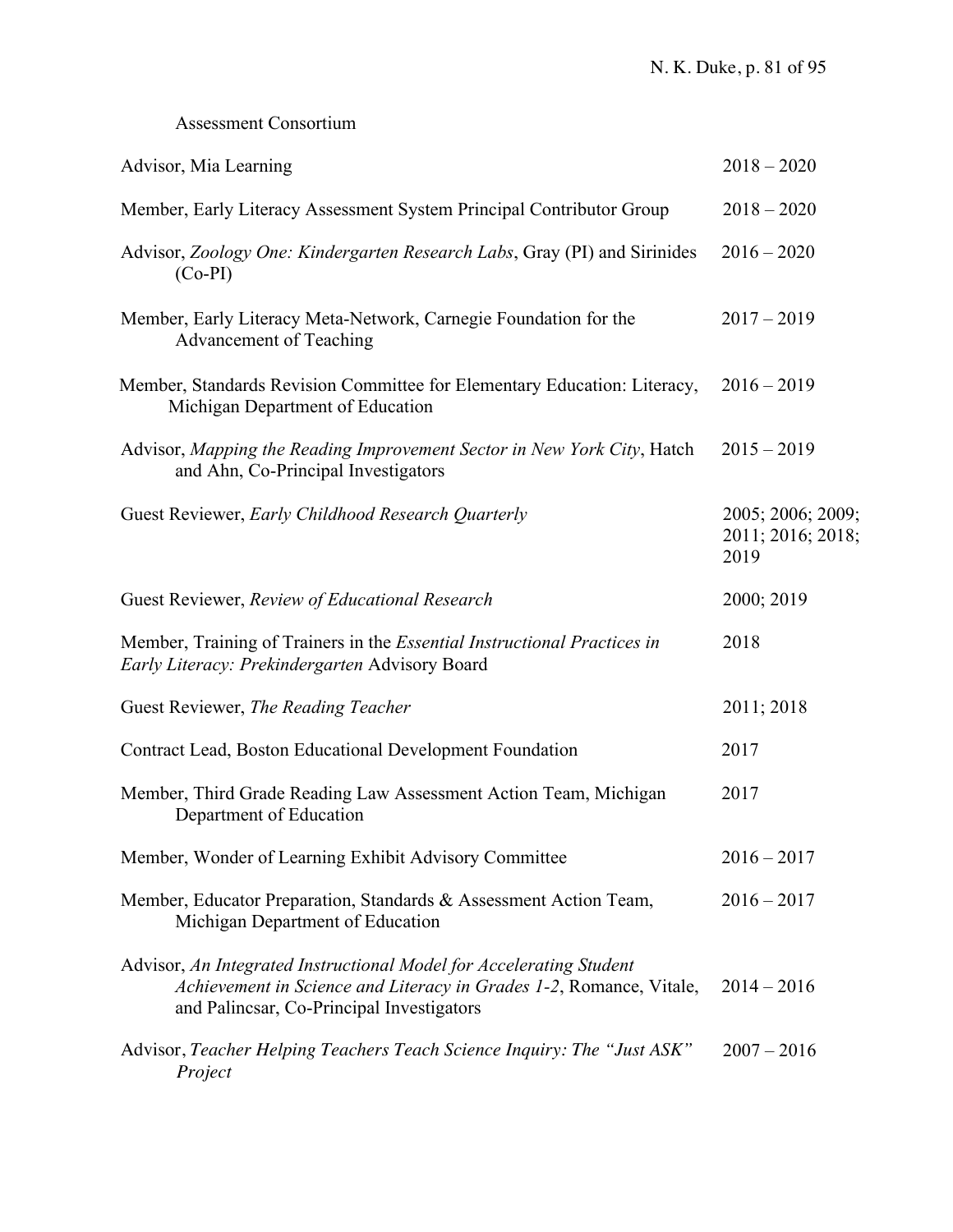| Guest reviewer, Journal of Educational Psychology                                                                                                                                                                     | 2003; 2016                                 |
|-----------------------------------------------------------------------------------------------------------------------------------------------------------------------------------------------------------------------|--------------------------------------------|
| Reviewer, International Literacy Association Convention Proposals                                                                                                                                                     | 2015                                       |
| Guest Reviewer, Canadian Journal of Information and Library Science                                                                                                                                                   | 2015                                       |
| Guest Reviewer, Modern Language Journal                                                                                                                                                                               | 2014                                       |
| Member, Michigan Reading Association Assessment Committee                                                                                                                                                             | $2012 - 2014$                              |
| Guest Reviewer, Cognition and Instruction                                                                                                                                                                             | 2011, 2012, 2014                           |
| Participant, Carnegie Foundation Expert Convening on Early Grade Literacy                                                                                                                                             | June, 2013                                 |
| Chair, Reading, Writing, and Language Development Two Panel, United<br>States Department of Education, Institute of Education Sciences                                                                                | February-March,<br>2013; February,<br>2014 |
| Member, International Reading Association Poverty and Literacy Task Force                                                                                                                                             | $2011 - 2013$                              |
| Advisor, The iterative development of modules to support teachers'<br>engagement in Exploring Language and Meaning in Text with English<br>Language Learners, Schleppegrell and Palincsar, Principal<br>Investigators | $2010 - 2014$                              |
| Reviewer, Journal of Literacy Research                                                                                                                                                                                | 2013                                       |
| Specialist/Advisor, Interactive, Multimedia Assessment of Knowledge of<br>Reading: Case Studies of Reading Lessons                                                                                                    | $2010 - 2013$                              |
| Member, Michigan Statewide Literacy Team (MILIT)                                                                                                                                                                      | $2010 - 2012$                              |
| Senior Reading Expert, Robotics Institute, Carnegie Mellon University<br>Project: Explicit Comprehension Instruction in an Automated<br>Reading Tutor That Listens, Jack Mostow, Principal Investigator               | $2007 - 2012$                              |
| Reviewer, Elva Knight Research Grants                                                                                                                                                                                 | 2011, 2012                                 |
| Member, Literacy Research Association Nominating Committee                                                                                                                                                            | 2011                                       |
| Member, Reading Research Quarterly Editor Search Committee                                                                                                                                                            | 2011                                       |
| Reviewer, Reading, Writing, and Language Development Two Panel, United<br>States Department of Education, Institute of Education Sciences                                                                             | 2011, 2012                                 |
| Area Co-Chair (for Research Theory, Methods, and Practices), National                                                                                                                                                 | $2010 - 2011$                              |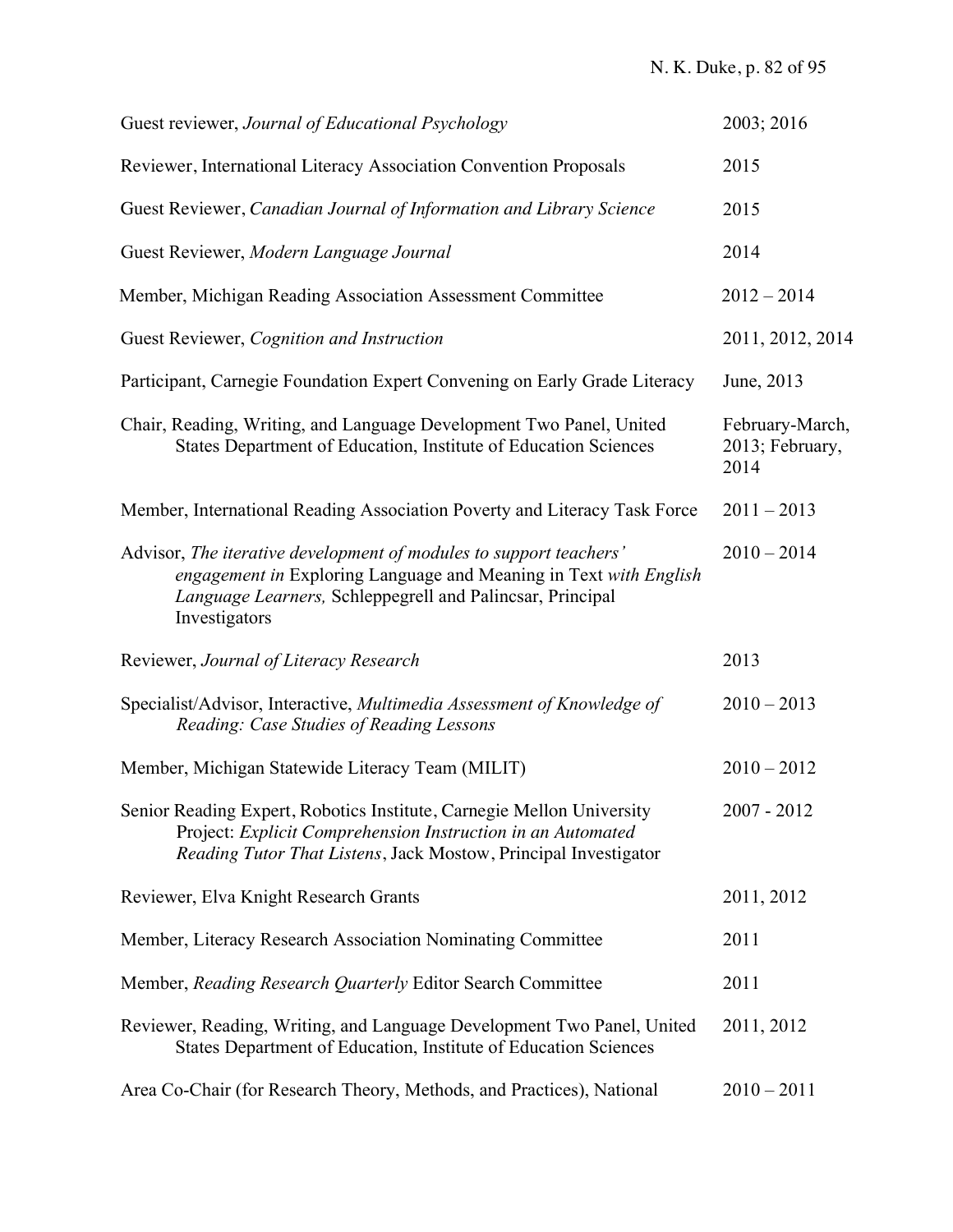| Reading Conference (2010) and Literacy Research Association (2011)                                                                                                                      |               |
|-----------------------------------------------------------------------------------------------------------------------------------------------------------------------------------------|---------------|
| Featured Expert and Reviewer, Doing What Works Website, Institute of<br><b>Education Sciences</b>                                                                                       | $2010 - 2011$ |
| Panelist, National Institute of Child Health and Human Development and<br>International Reading Association Expert Panel on Measuring<br><b>Classroom</b> Instruction                   | $2009 - 2011$ |
| Co-Chair, Symposia on Research and Practice, Public Education and<br><b>Business Coalition</b>                                                                                          | $2007 - 2011$ |
| Michigan Reading Association Research Pre-Conference Planning Committee                                                                                                                 | $2006 - 2011$ |
| Member, Search Committee, International Reading Association Director of<br>Research Search                                                                                              | 2010          |
| Panelist, What Works Clearinghouse, Reading Comprehension Practice<br>Guide                                                                                                             | $2009 - 2010$ |
| Consultant, Uniting Research and Design to Serve the Field in ELA<br>Standards and Assessment, Project funded by the Bill and Melinda<br><b>Gates Foundation</b>                        | $2009 - 2010$ |
| Reviewer, Mathematica Policy Research Associates                                                                                                                                        | $2009 - 2010$ |
| Reviewer, Spencer Foundation Small Grants Program                                                                                                                                       | $2008 - 2010$ |
| Guest Reviewer, American Educational Research Journal                                                                                                                                   | 2009, 2010    |
| Guest Reviewer, Scientific Studies of Reading                                                                                                                                           | 2009, 2010    |
| Guest Reviewer, Journal of the Society for Research on Educational<br>Effectiveness                                                                                                     | 2009, 2010    |
| Guest Reviewer, Metacognition and Learning                                                                                                                                              | 2009, 2010    |
| Project Advisor, Project LeX (Reading to Learn)/Planet 429 Ready-to<br>Learn Project, A project to develop a television program to air<br>through the Public Broadcasting Service (PBS) | $2007 - 2010$ |
| Guest Reviewer, Journal of Research on Teaching and Learning                                                                                                                            | 2009          |
| Consultant, Michigan Department of Education, Michigan Educational<br><b>Assessment Program</b>                                                                                         | 2009          |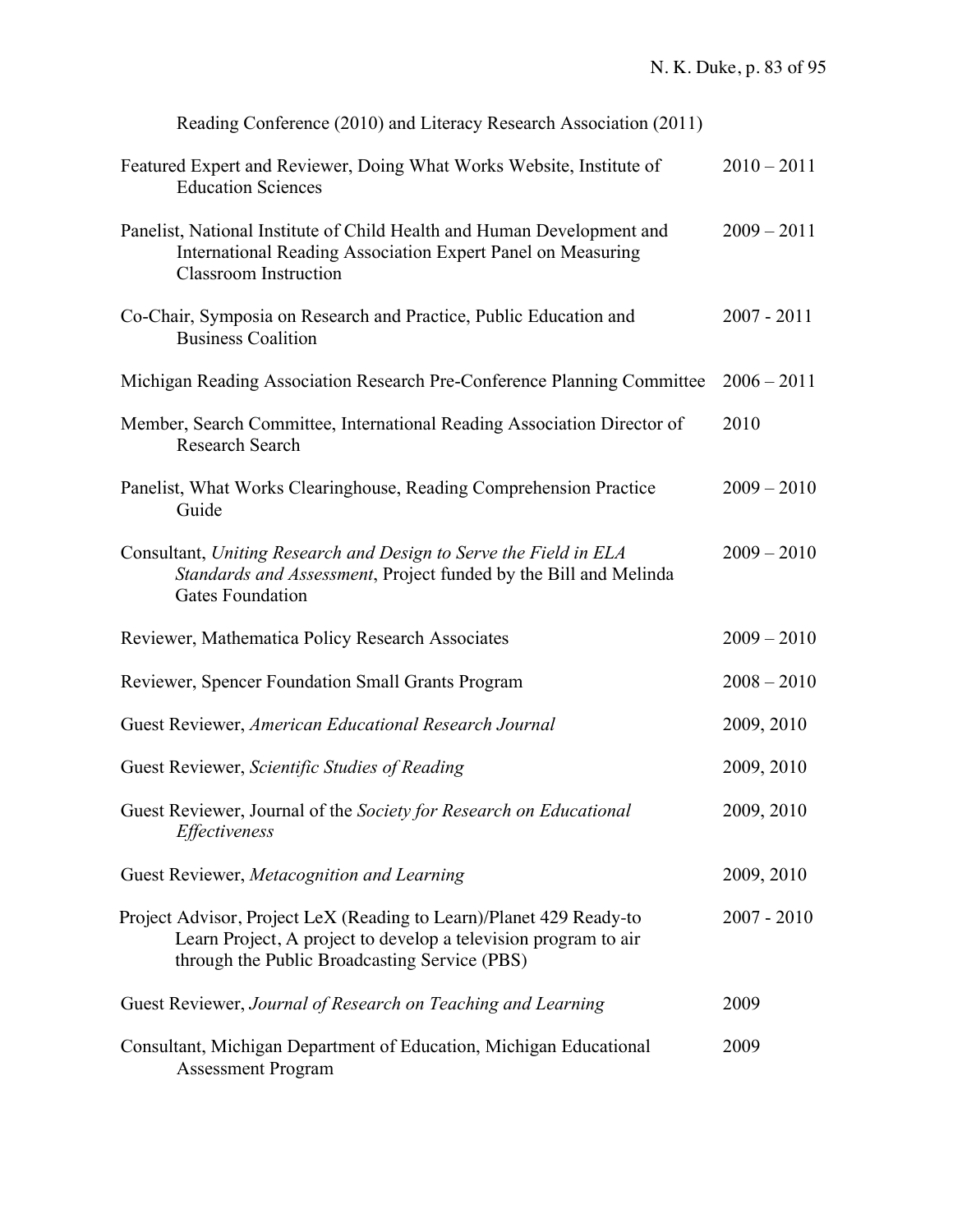| Expert Advisor, New York State Department of Education and New York<br>Board of Regents English Language Arts/English as a Second<br>Language Content Committee | $2008 - 2009$                                  |
|-----------------------------------------------------------------------------------------------------------------------------------------------------------------|------------------------------------------------|
| Reviewer, International Reading Association Research Grants                                                                                                     | 2003; 2004; 2009                               |
| Guest Reviewer, Research in the Teaching of English                                                                                                             | 1998; 2001; 2003;<br>2005; 2006; 2008;<br>2009 |
| Education Policy Literacy Consult Team, Education Policy Transition                                                                                             | Dec., $2008 - Jan.$<br>2009                    |
| Guest Reviewer, American Educational Research Association Handbook on<br><b>Educational Policy Research</b>                                                     | 2008                                           |
| Member, 2008 Society for Research on Educational Effectiveness Program<br>Committee                                                                             | 2008                                           |
| Urban League Literacy Network PreK-12 Literacy Framework                                                                                                        | Dec., 2008                                     |
| The New England and New York Comprehensive Centers Expert<br>Advisory Group (EAG)                                                                               | $2006 - 2008$                                  |
| Components of Effective Professional Development in Reading for First<br>Grade Teachers and Their Students, Joanne Carlisle, Principal<br>Investigator          | $2006 - 2007$                                  |
| Guest Reviewer, Educational Researcher                                                                                                                          | 1999; 2008                                     |
| Co-Organizer, National Reading Conference Research Methodology Series                                                                                           | 2004-2006; 2008                                |
| National Geographic Society School Publishing Division & Literacy<br>Advisory Council, Washington, DC                                                           | $2000 - 2008$                                  |
| Reviewer, International Reading Association Research Poster Proposals                                                                                           | 2007                                           |
| Guest Reviewer, Metacognition and Learning                                                                                                                      | 2007                                           |
| Guest Reviewer, Discourse Processes                                                                                                                             | 2003; 2007                                     |
| Guest Reviewer, Educational Psychologist                                                                                                                        | 2007                                           |
| Journal of Literacy Research Search Committee                                                                                                                   | 2006                                           |
| Ad hoc Reviewer, National Institute of Child Health and Human                                                                                                   | 2004; 2005                                     |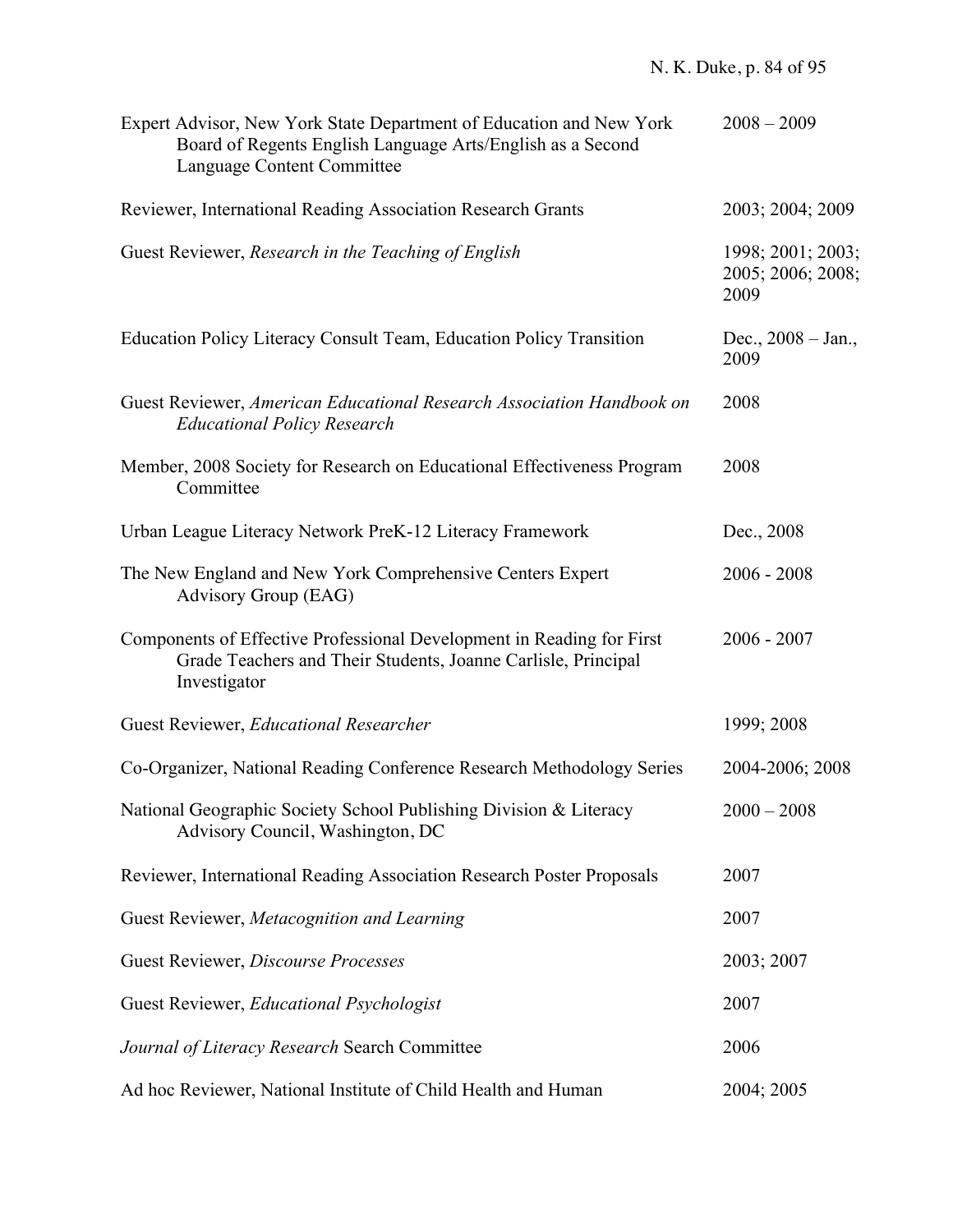| Development Biobehavioral & Behavioral Sciences Review Panel                                                                                                                                 |                  |
|----------------------------------------------------------------------------------------------------------------------------------------------------------------------------------------------|------------------|
| Chair, International Reading Association Subcommittee on Research<br><b>Publication Awards</b>                                                                                               | $2003 - 2005$    |
| Roots of Reading / Seeds of Science Project                                                                                                                                                  | $2003 - 2005$    |
| Participant, National Institute of Child Health and Human Development and<br>International Reading Association Conference on Comprehension of<br>Complex Text, Meeting and Follow-up Meeting | 2004             |
| All Kinds of Minds Institute, Carnegie Project Advisory Board                                                                                                                                | 2004             |
| Florida Reading Initiative                                                                                                                                                                   | $2002 - 2003$    |
| Center for the Improvement of Early Reading Achievement Research Council                                                                                                                     | $2000 - 2003$    |
| Guest Reviewer, Early Childhood Research Quarterly                                                                                                                                           | 1999, 2001, 2003 |
| Reviewer, National Reading Conference Proposals                                                                                                                                              | 1999, 2002, 2003 |
| Michigan Association of Community Mental Health Boards                                                                                                                                       | 2002             |
| Reviewer, Office of Educational Research and Improvement (OERI) Program<br>of Research on Reading Comprehension                                                                              | 2002             |
| Reviewer, Interagency Education Research Initiative (government funding<br>program through NSF, OERI, and NICHD)                                                                             | 2000; 2002       |
| Member, International Reading Association Subcommittee on Research<br><b>Publication Awards</b>                                                                                              | 2000; 2002       |
| Reviewer, Center for the Improvement of Early Reading Achievement                                                                                                                            | 1998 - 2002      |
| Guest Reviewer, Reading Research and Instruction                                                                                                                                             | 2001             |
| Adrian Public School District, Adrian, Michigan (including inservices)                                                                                                                       | $2000 - 2001$    |
| Reviewer, National Reading Conference and International Reading<br><b>Association Literacy Studies Series</b>                                                                                | 1999 - 2001      |
| Advisor, Williamston Community Schools, Williamston, Michigan<br>(including inservices)                                                                                                      | 1999 - 2000      |
| Advisor, Neighborhood House Charter School, Dorchester (Boston),<br>Massachusetts                                                                                                            | 1998 - 2000      |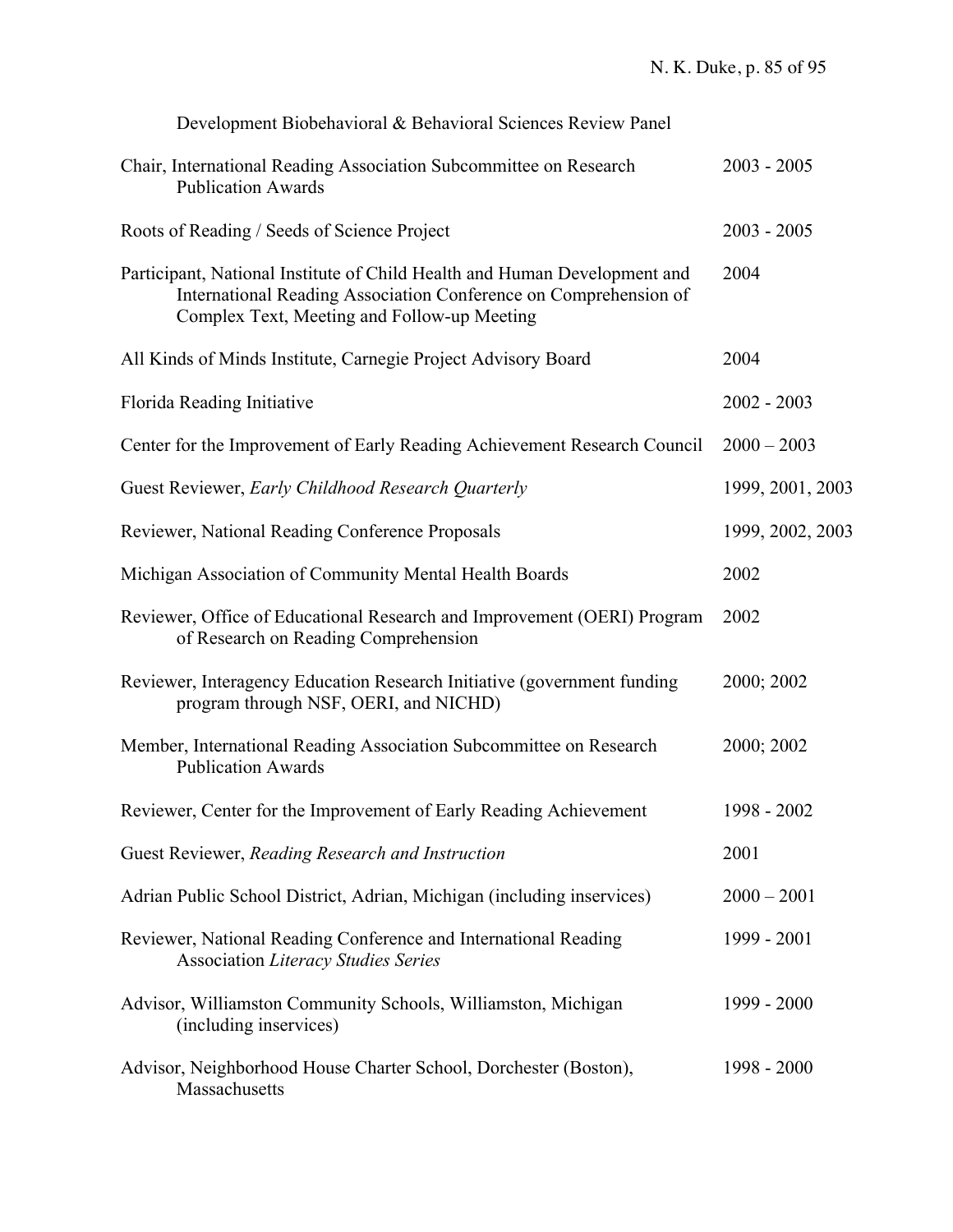| Reviewer, Guilford Press                                                                            | 2000             |
|-----------------------------------------------------------------------------------------------------|------------------|
| Reviewer, Alabama Reading Excellence Act Local Reading Improvement<br>Subgrants                     | 2000             |
| Guest Reviewer, Sociology of Education                                                              | 2000             |
| Guest Reviewer, Journal of Literacy Research                                                        | 1999             |
| Advisor, NAEP Research Team (Pearson, Lycke, Roberts, & Hamm),<br>East Lansing, Michigan            | 1999             |
| Reviewer, International Reading Association Annual Convention Proposals                             | 1999             |
| <b>CIERA Faculty Associate</b>                                                                      | 1998 - 1999      |
| Guest Reviewer, Reading Research Quarterly                                                          | 1996 - 1998      |
| Graduate Student Reviewer, Research in the Teaching of English                                      | 1996 - 1998      |
| Consultant, First Coast Family and Housing Foundation, Inc.,<br>Jacksonville, Florida               | 1997             |
| Facilitator, Literacy Lab Graduates Teacher Research Group, Harvard<br>Graduate School of Education | 1995 - 1997      |
| Reviewer, Harvard Graduate School of Education Student Research<br>Conference Proposals             | 1995 - 1996      |
| Consultant, Abt Associates, Inc., Cambridge, Massachusetts                                          | 1994 - 1995      |
| Consultant, Education Development Center, Inc., Newton, Massachusetts                               | 1994             |
| Guest Reviewer, Michigan Academician                                                                | 1994             |
| PROGRAM CONSULTING AND AUTHORSHIP:                                                                  |                  |
| Co-Author, Connect4Learning, Kaplan Early Learning                                                  | $2014$ – present |
| Consultant, <i>Exploring Science</i> , National Geographic Learning                                 | $2014 - 2017$    |
| Author, Information in Action, Scholastic, Incorporated                                             | $2012 - 2015$    |
| Consultant, Core Clicks, Scholastic, Incorporated                                                   | $2012 - 2015$    |
|                                                                                                     |                  |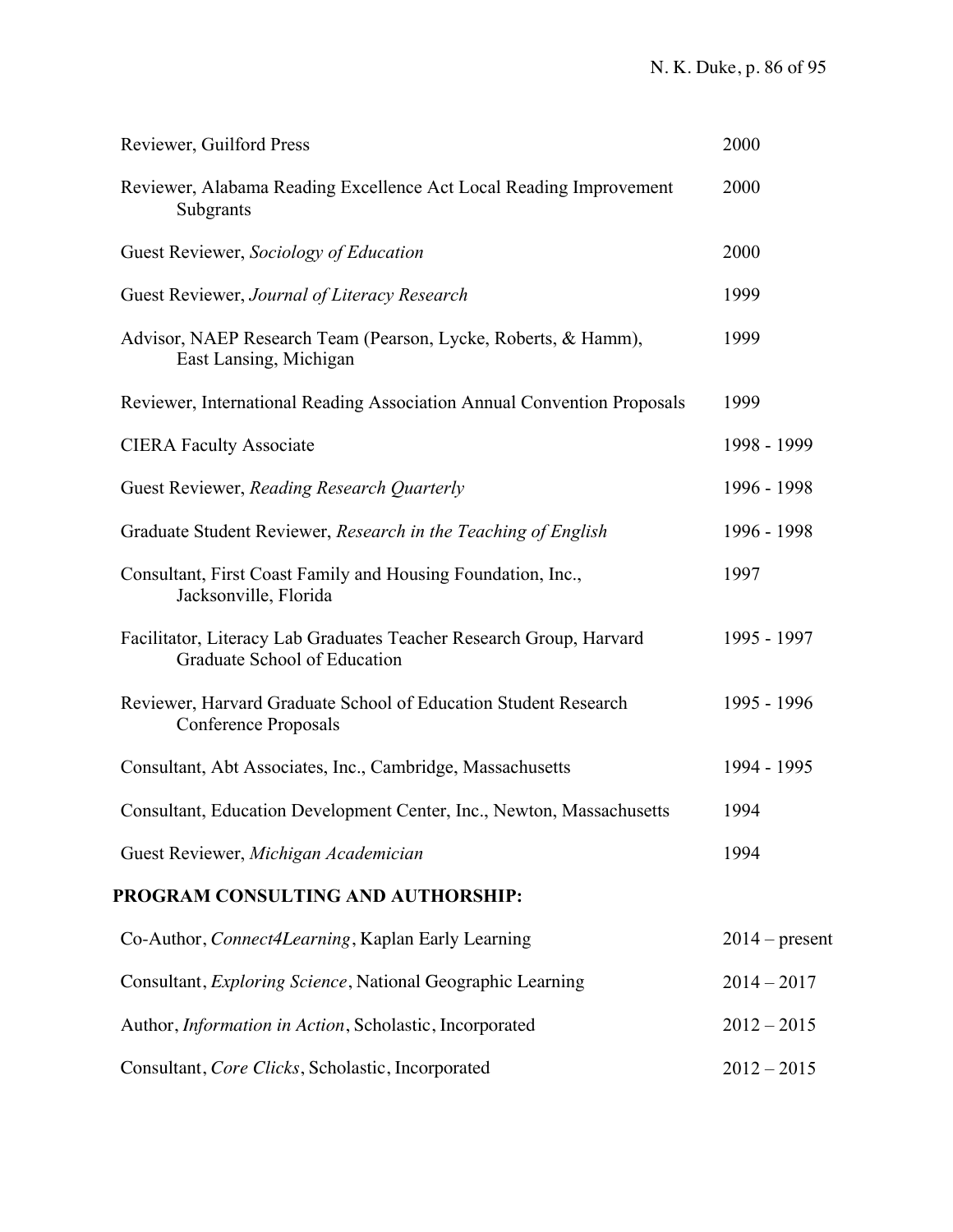| Member, HarperCollins Publishers Advisory Board                                                                    | 2011                   |
|--------------------------------------------------------------------------------------------------------------------|------------------------|
| Co-author, DLM Early Childhood Express 2011, McGraw-Hill School<br><b>Education Group</b>                          | $2009 - 2010$          |
| Co-author, National Geographic Science, National Geographic School<br>Publishing and Hampton-Brown                 | $2007 - 2010$          |
| Co-author, Nell K. Duke Presents Buzz About IT, Scholastic<br>Incorporated, New York                               | $2003 - 2006$          |
| Consultant, Booktime program, Scholastic Incorporated, New York                                                    | 2002                   |
| $K - 2$ Consultant, <i>iOpeners</i> Nonfiction Literacy Program, Pearson<br>Education, Parsippany, New Jersey      | $2002 - 2004;$<br>2006 |
| Consultant, Literacy Place (Program Consultant, Early Literacy<br>Development), Scholastic, Incorporated, New York | 1997 - 2000            |
| Consultant, Reading Counts! (Program Consultant), Scholastic,<br>Incorporated, New York                            | 1998 - 1999            |
| SERVICE TO THE DEPARTMENT, COLLEGE, AND UNIVERSITY:                                                                |                        |
| Chair, Promotion and Tenure Committee                                                                              | $2020$ – present       |
| School of Education EdHub (online education coordinating body)                                                     | $2020$ – present       |
| Member, Educational Studies Executive Committee                                                                    | $2019$ – present       |
| Contributor, Marygrove P-20 Partnership                                                                            | $2018$ – present       |
| Member, Executive Committee, Combined Program in Education and<br>Psychology                                       | $2012$ – present       |
| Member, Promotion and Tenure Committee                                                                             | $2017 - 2018$          |
| Member, School of Education Executive Committee                                                                    | $2014 - 2017$          |
| Member, Technology Advisory Committee                                                                              | $2014 - 2016$          |
| Coordinator, Literacy, Language, and Culture Program                                                               | $2013 - 2016$          |
| Member, Provost Task Teams on Engaged Learning and Digital Instruction                                             | 2014                   |
| Chair, Promotion and Tenure Committee                                                                              | $2013 - 2014$          |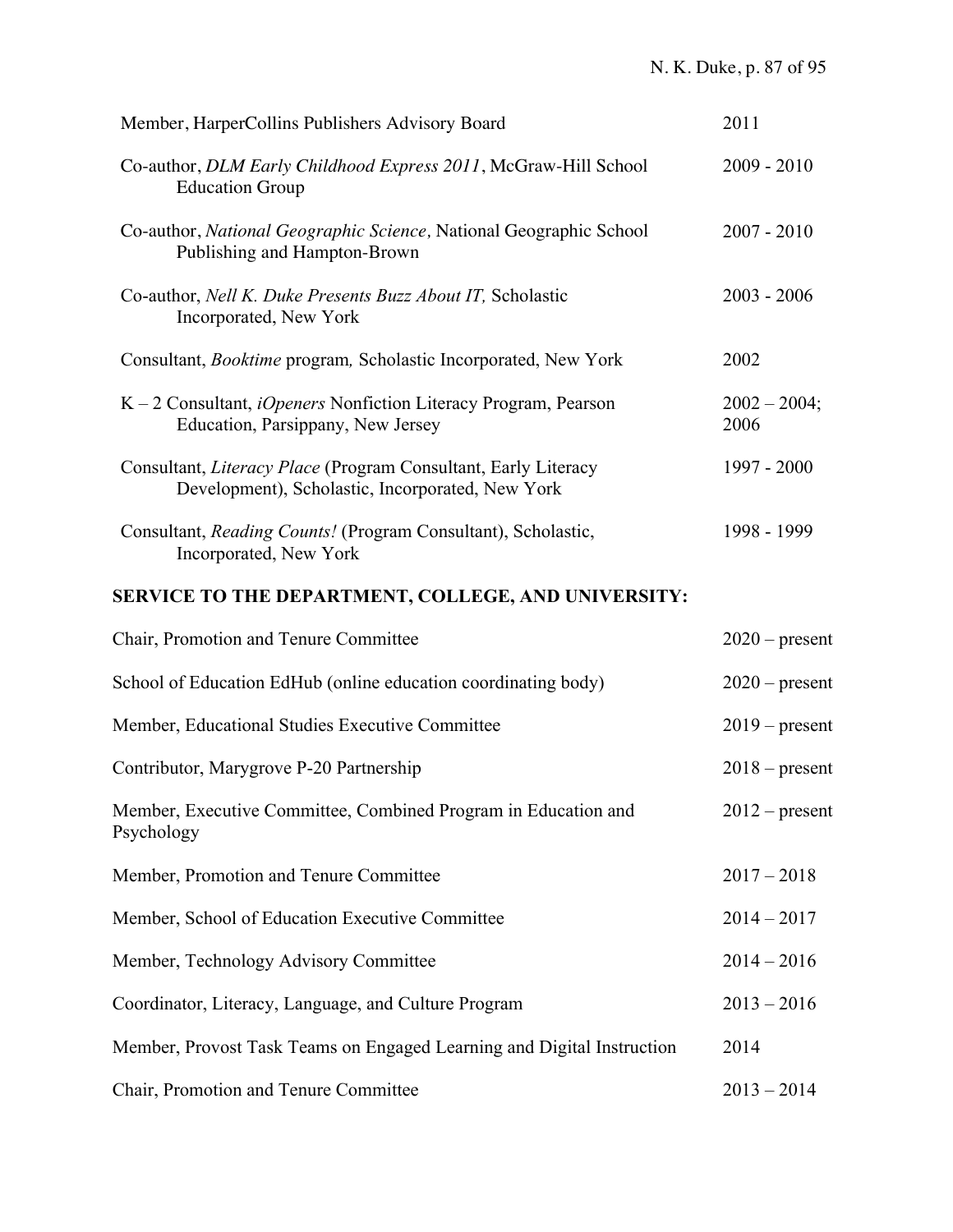| Member, Executive Committee, Educational Studies Unit                                                                        | $2012 - 2104$ |
|------------------------------------------------------------------------------------------------------------------------------|---------------|
| Coordinator, Literacy Colloquium Series                                                                                      | 2013          |
| Coordinator, Portfolio Review, Language, Literacy, and Culture Unit                                                          | 2013          |
| Coordinator, Admissions, Language, Literacy, and Culture Unit                                                                | $2012 - 2013$ |
| Member, Graduate Affairs Committee, School of Education                                                                      | $2012 - 2013$ |
| Co-Coordinator, Literacy Faculty, College of Education                                                                       | $2010 - 2012$ |
| Chair, Reappointment, Promotion, and Tenure Evaluation Committee,<br>Department of Teacher Education                         | $2011 - 2012$ |
| Co-Chair, Task Force on Department Expectations and Faculty Work Load,<br>Department of Teacher Education                    | $2009 - 2011$ |
| Member, Reappointment, Promotion, and Tenure Evaluation Committee,<br>Department of Teacher Education                        | $2010 - 2011$ |
| Chair, Literacy Search Committee, Department of Teacher Education                                                            | $2010 - 2011$ |
| Member, Undergraduate Scholarship Review Committee, College of Education                                                     | 2009; 2011    |
| Member, University Committee on the Library                                                                                  | $2009 - 2010$ |
| Member, Literacy Faculty Committee, College of Education                                                                     | $1998 - 2010$ |
| Member, Literacy Search Committee, Department of Teacher Education                                                           | $2008 - 2009$ |
| Member, College Research Requirements Task Force                                                                             | $2008 - 2009$ |
| Mentor, McNair/SROP Program                                                                                                  | 2008          |
| Chair, PhD Administrative Policy and Program Committee, Department of<br><b>Teacher Education</b>                            | $2007 - 2008$ |
| Chair, Literacy Search Committee, College of Education                                                                       | $2007 - 2008$ |
| Department Mentor to Untenured Faculty, Department of Teacher Education<br>and Counseling, Psychology, and Special Education | $2004 - 2008$ |
| Co-Chair, Literacy Search Committee, College of Education                                                                    | $2006 - 2007$ |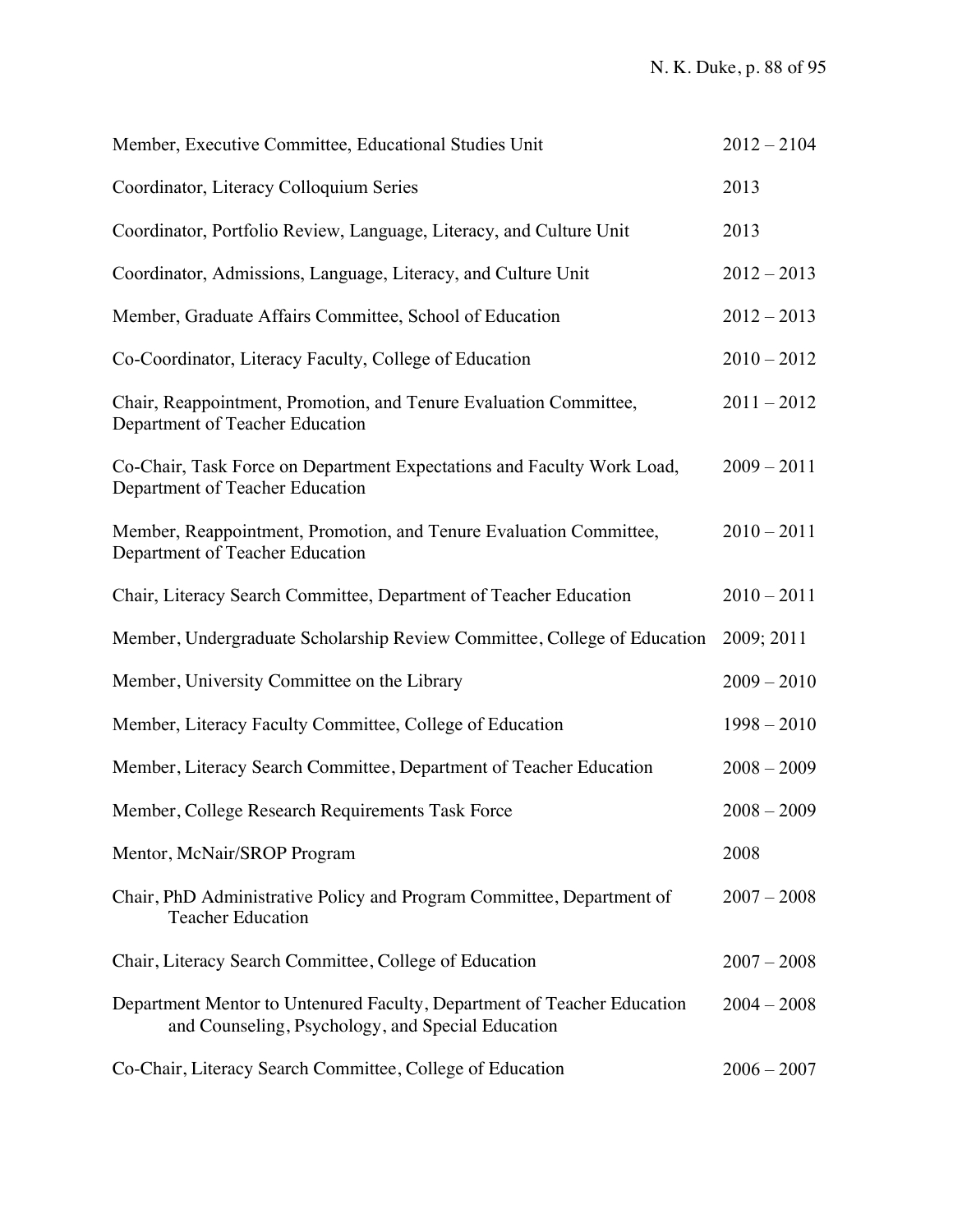| Member ex-officio, Early Childhood Search Committee, College of Education                                                              | $2006 - 2007$         |
|----------------------------------------------------------------------------------------------------------------------------------------|-----------------------|
| Mentor, Beaumont Scholars Program                                                                                                      | $2000 - 2005$         |
| Member, Admissions (Revision) Task Force, Department of Teacher<br>Education                                                           | $2003 - 2005$         |
| Member, Faculty Advisory Committee for Diversity, College of Education                                                                 | $2003 - 2005$         |
| Member, College Faculty Advisory Committee                                                                                             | $2004 - 2005$         |
| Member, Department Personnel Committee, Counseling, Educational<br>Psychology, and Special Education                                   | $2003 - 2005$         |
| Member, College of Education Seed Grant Review Committee                                                                               | $2003 - 2005$         |
| Member, Hannah Chair Search Committee, College of Education                                                                            | $2003 - 2005$         |
| Member, Learning, Technology, and Culture Search Committee, Department<br>of Counseling, Educational Psychology, and Special Education | $2003 - 2004$         |
| Member, College Graduate Scholarship Committee                                                                                         | 2004                  |
| Member, Visiting Professor in Development Search Committee, Department of<br>Counseling, Educational Psychology, and Special Education | 2003                  |
| Reader, Undergraduate Admissions Essays, College of Education                                                                          | 2003                  |
| Member, Undergraduate Scholarship Review Committee, College of Education                                                               | 2003                  |
| Member, Undergraduate Scholarship Review Committee, College of Education                                                               | 2003                  |
| Speaker, Colloquium with Your College                                                                                                  | August 2000;          |
| Member, University Appeals Board                                                                                                       | 2003<br>$1999 - 2003$ |
| Member, Literacy Education Search Committee, College of Education                                                                      | $2001 - 2002$         |
| Member, Team One Member (Preservice Teacher Education), Department of<br><b>Teacher Education</b>                                      | $1998 - 2002$         |
| Member, Teacher Education Graduate Administrative Policy and Program<br>Committee And Subcommittee on Minority Recruitment             | $1998 - 2002$         |
| Member, Educational Psychology Search Committee, Department of<br>Counseling, Educational Psychology, and Special Education            | $2000 - 2001$         |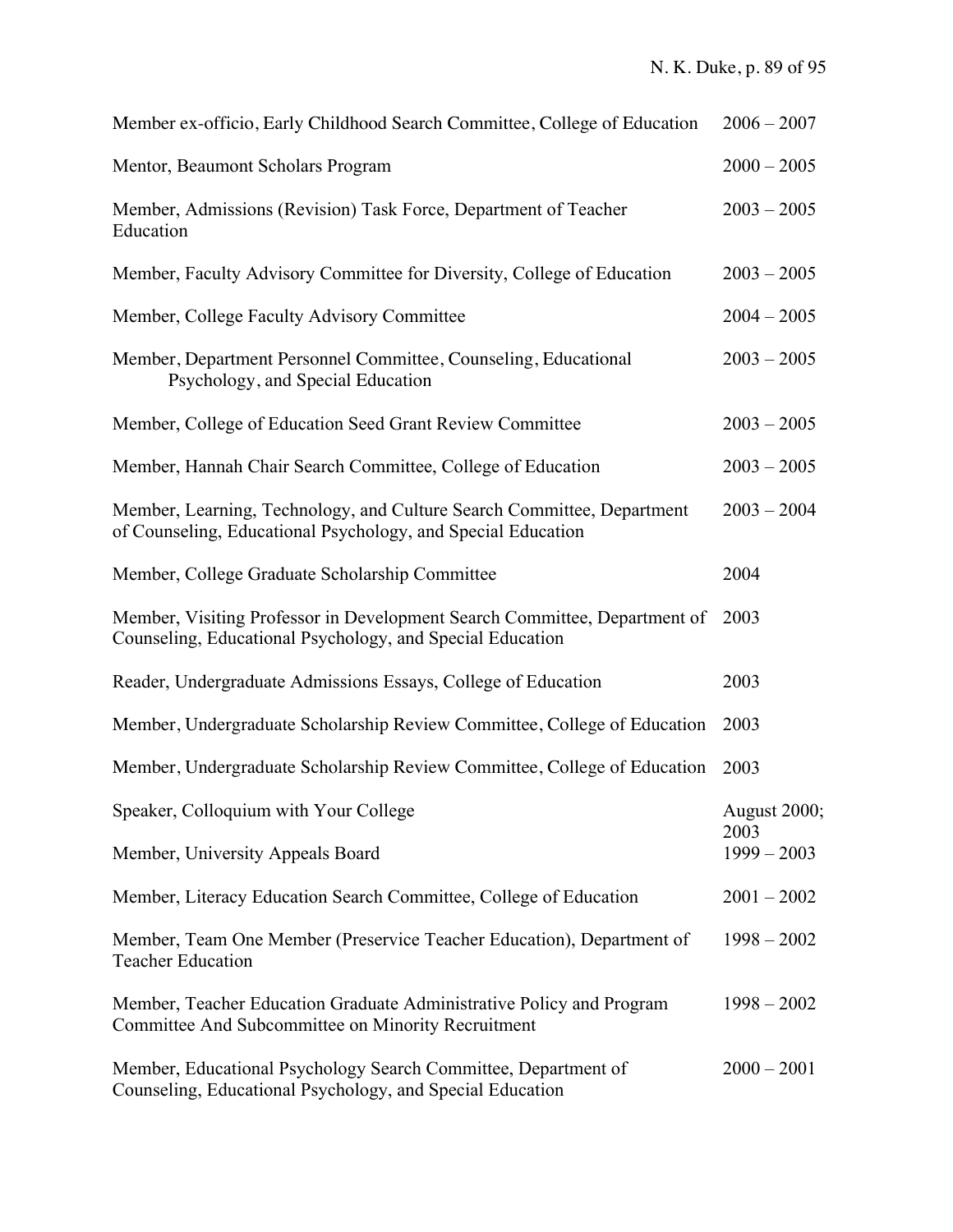| Reviewer, IDEA Scholarship Applications                                                                                                                                                                                                                                                                                                                                                                                                                                                                                                                                                                                                                                                                                                                                                               | August, 2000     |
|-------------------------------------------------------------------------------------------------------------------------------------------------------------------------------------------------------------------------------------------------------------------------------------------------------------------------------------------------------------------------------------------------------------------------------------------------------------------------------------------------------------------------------------------------------------------------------------------------------------------------------------------------------------------------------------------------------------------------------------------------------------------------------------------------------|------------------|
| Speaker, Young Educators' Society (YES) Conference                                                                                                                                                                                                                                                                                                                                                                                                                                                                                                                                                                                                                                                                                                                                                    | May 11, 2000     |
| Member, Social Studies Search Committee, Department of Teacher Education                                                                                                                                                                                                                                                                                                                                                                                                                                                                                                                                                                                                                                                                                                                              | $1999 - 2000$    |
| College of Education Representative, CIC/SROP Minority Recruitment Fair                                                                                                                                                                                                                                                                                                                                                                                                                                                                                                                                                                                                                                                                                                                               | July, 1999       |
| Co-Facilitator, Writers' Symposium                                                                                                                                                                                                                                                                                                                                                                                                                                                                                                                                                                                                                                                                                                                                                                    | $1998 - 1999$    |
| <b>TEACHING EXPERIENCE:</b>                                                                                                                                                                                                                                                                                                                                                                                                                                                                                                                                                                                                                                                                                                                                                                           |                  |
| College/University Teaching:                                                                                                                                                                                                                                                                                                                                                                                                                                                                                                                                                                                                                                                                                                                                                                          |                  |
| University of Michigan School of Education<br>Undergraduate:<br>EDUC 401: Developmental Reading & Writing in the Elementary<br>Classroom (Fall, 2017, 2015, 2014, 2013)<br>Masters:<br>Ambitious Literacy Instruction portion of In Pursuit of Ambitious<br>Instruction: Leading for Deeper Learning (MOOC) (2016)<br>EDUC 695: Educational Research and Practice (Winter, 2018, 2017)<br>Doctoral:<br>EDUC 706: Advanced Seminar in Early Literacy Development (Winter,<br>2016)<br>EDUC 706: Influencing Education Policy: The Case of Early Literacy<br>Development (Winter, 2021)<br>Other:<br>Updating and Aligning to Early Literacy Research, online professional<br>development for urban district literacy learners (May-June, 2017)<br>Accelerating Early Literacy Development (Fall, 2020) | $2012$ – present |
| Michigan State University College of Education<br>Undergraduate:<br>TE 301: Learners and Learning in Context, Elementary (a literacy<br>foundations course)<br>TE 402: Designing and Studying Practice, Literacy Segment (a literacy<br>methods course)<br>Masters:<br>TE 842: Advanced Methods of Elementary Reading<br>TE 853: Corrective Literacy<br>TE 854: Clinical Literacy<br>TE 873: Literacy Leadership<br>TE 891: Early Literacy Development (masters and doctoral students)<br>Doctoral:                                                                                                                                                                                                                                                                                                   | $1998 - 2012$    |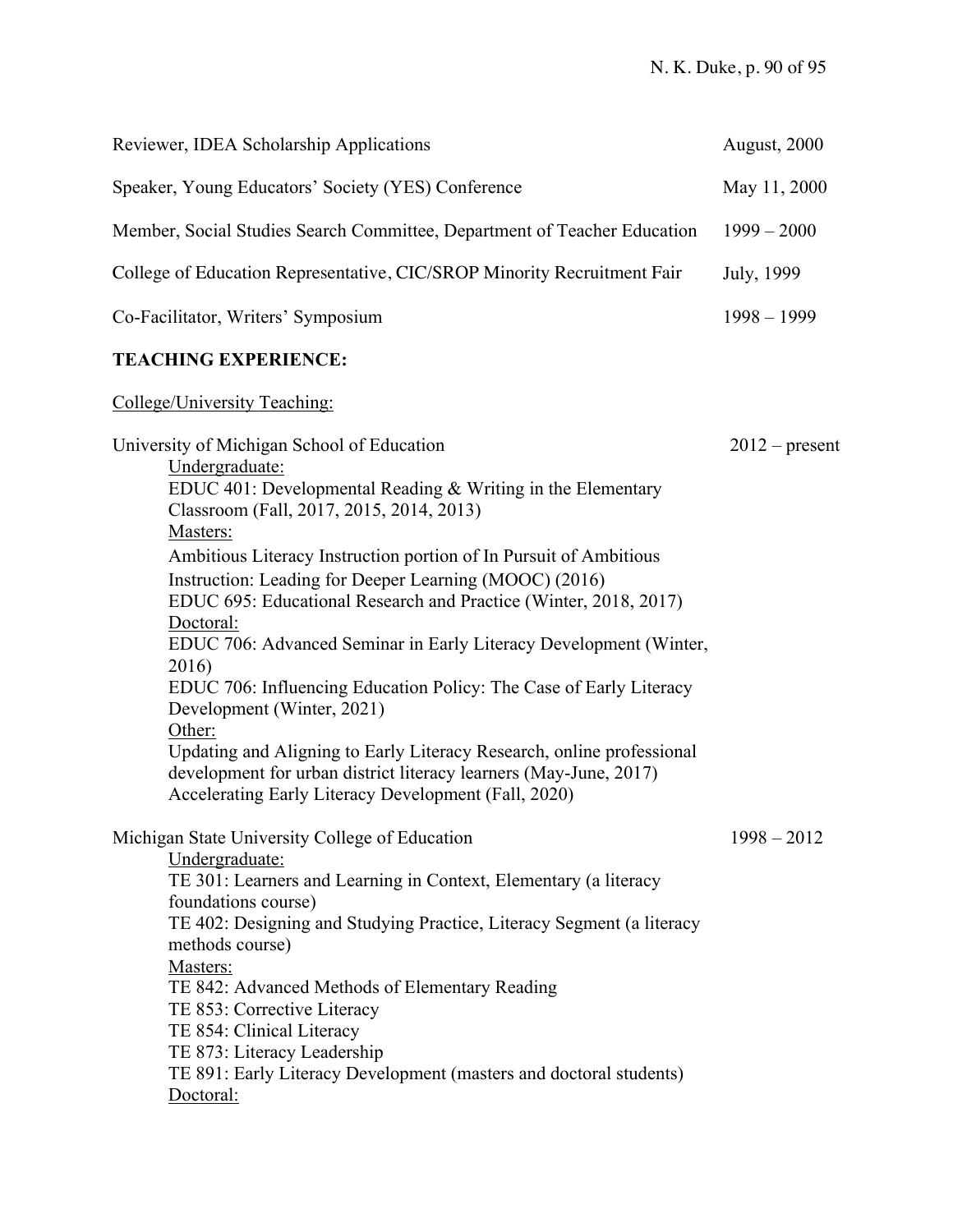| CEP 901A: Proseminar in Learning and Development<br>CEP/TE 912: Psychological and Cognitive Aspects of Literacy Learning<br>CEP/TE 912: Reading Comprehension: Research and Theory<br>CEP/TE 930L: Introduction to Educational Inquiry, Language and<br><b>Literacy Section</b> |               |
|---------------------------------------------------------------------------------------------------------------------------------------------------------------------------------------------------------------------------------------------------------------------------------|---------------|
| TE 946: Current Issues in Literacy Research and Instruction (Literacy<br>Proseminar)<br>CEP 955: Research Design in Learning, Technology, and Culture                                                                                                                           |               |
| TE/CEP 959: Acquisition and Development of Language and Literacy<br>in Early and Middle Childhood<br>TE 982: History of Reading                                                                                                                                                 |               |
| Instructor, Michigan State University College of Education                                                                                                                                                                                                                      | 1998          |
| Trainer, BELL Foundation, Cambridge, Massachusetts                                                                                                                                                                                                                              | 1998          |
| Instructor, Harvard University Graduate School of Education<br>H810B: Evaluating Instructional Materials                                                                                                                                                                        | $1996 - 1998$ |
| Trainer, Harvard Emergent Literacy Project, Harvard College, Radcliffe<br>College, Phillips Brooks House                                                                                                                                                                        | $1997 - 1998$ |
| Trainer, America Reads Program, Harvard Graduate School of Education                                                                                                                                                                                                            | $1997 - 1998$ |
| Trainer, Reach Out: Help Teach a Child to Read Program, Massachusetts<br>Institute of Technology                                                                                                                                                                                | $1997 - 1998$ |
| Supervisor, Harvard Literacy Laboratory, Harvard Graduate School of<br>Education                                                                                                                                                                                                | $1994 - 1996$ |
| Teaching Fellow, Harvard Graduate School of Education                                                                                                                                                                                                                           | $1994 - 1996$ |
| $PreK - 12$ Teaching:                                                                                                                                                                                                                                                           |               |
| Director, Neighborhood House Charter School Literacy Institute, Dorchester<br>(Boston), Massachusetts                                                                                                                                                                           | 1998          |
| Primary Grades Literacy Specialist (part-time), Neighborhood House Charter<br>School, Dorchester (Boston), Massachusetts                                                                                                                                                        | $1997 - 1998$ |
| Co-Founder and Co-Coordinator, Neighborhood House Charter School Literacy<br>Institute, Dorchester (Boston), Massachusetts                                                                                                                                                      | 1997          |
| Literacy Instructor & Consultant (volunteer, summers), Hogar Diamante (home<br>for street children), Amarateca, Honduras                                                                                                                                                        | 1995; 1996    |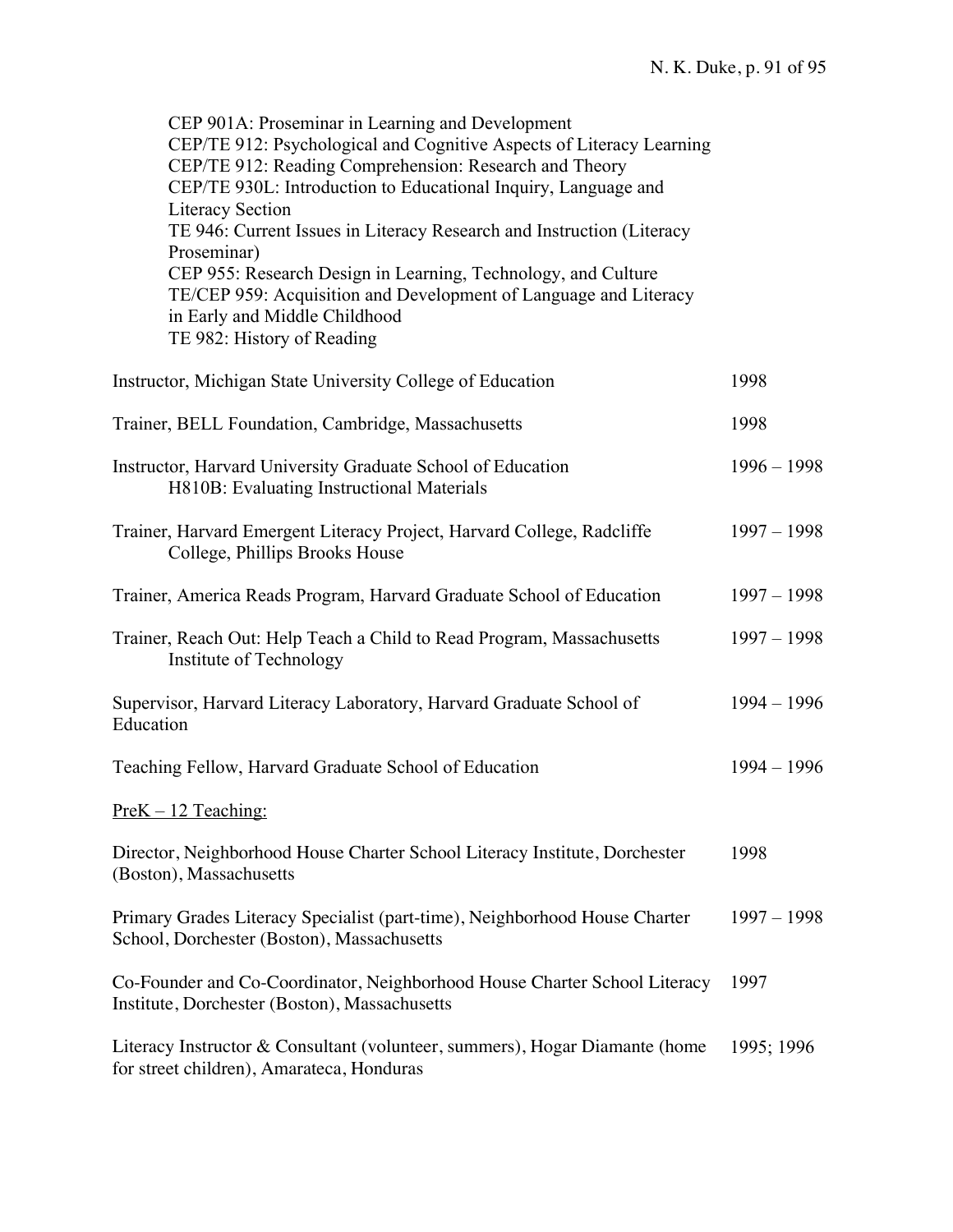| Literacy Instructor (volunteer, one day per week), Mozart School Kindergarten<br>Program, Boston Public Schools, Massachusetts                                             | 1993 - 1996   |
|----------------------------------------------------------------------------------------------------------------------------------------------------------------------------|---------------|
| Latin Teacher (summers), Upward Bound/Project ADVANCE, Boston,<br>Massachusetts                                                                                            | 1994; 1995    |
| Clinical Instructor and Graduate Student, Harvard Literacy Laboratory, Harvard<br>Literacy Laboratory, Harvard Graduate School of Education                                | $1993 - 1994$ |
| Writing Teacher (summer), Higher Achievement Program, Washington, DC                                                                                                       | 1993          |
| Student Teacher, Wetherill Elementary School, Chester, Pennsylvania                                                                                                        | 1992          |
| Teacher's Assistant (volunteer, one day per week), Douglass School Headstart<br>Program, Wetherill Elementary School, Columbus Elementary School, Chester,<br>Pennsylvania | $1990 - 1993$ |
| Teacher, infant/toddlers through pre-kindergarten (summer & winter terms),<br>Gretchen's House Child Care Centers, Ann Arbor, Michigan                                     | 1990; 1991    |

### **DOCTORAL ADVISEES AND DISSERTATIONS DIRECTED OR CO-DIRECTED:**

(Position listed is the first position taken after graduation.)

Julia B. Lindsey

- Margaret O'Connell Hanna (secondary advisor)
- Katie Z. Revelle, Ph.D., Visiting Professor, University of Vermont Dissertation: *Opportunities and challenges within project-based learning: An exploration of integrated civics and literacy instruction in diverse third-grade classrooms* (2020)
- Crystal N. Wise, Ph.D., Postdoctoral Fellow, University of Michigan Dissertation: *Assessment and instruction for developing second graders' skill in ascertaining word meanings from context* (2019)
- Shana Rochester, Ph.D., Holmes Postdoctoral Research Fellow, Boston University Dissertation: *Learning together in context: Attending to culture in early childhood family engagement initiatives* (2018)
- Hye Jin Hwang, Ph.D., Postdoctoral Research Fellow, Florida State University Dissertation: *Do knowledge and motivation matter? The role of general knowledge and reading motivation in reading achievement in the elementary years* (2018)
- Stephanie Strachan, Ph.D., Assistant Professor, Western Washington University Dissertation: *Elementary literacy and social studies integration: An observation study in low- and high-SES classrooms* (2016)
- Lynne Watanabe, Ph.D., Assistant Professor, Arizona State University (now Assistant Professor, Brigham Young University) Dissertation: *Books for Botswana: Developing, reading, and writing informational texts with young children* (2015)
- Jennifer Ann Knight, Ph.D., Assistant Professor, Utah State University, Tooele (now Assistant Professor, Northern Arizona University)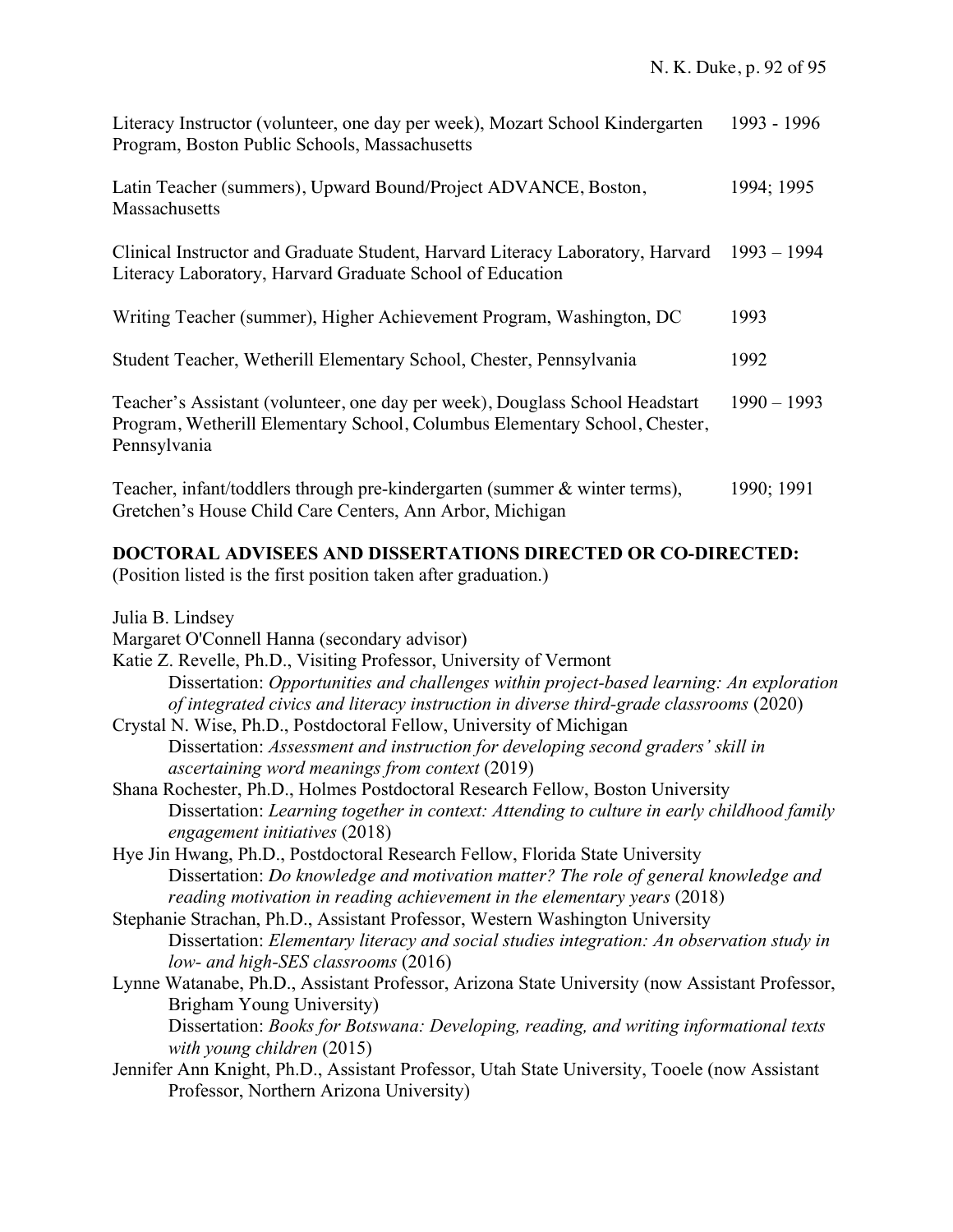Dissertation: *Background knowledge, curriculum, and socioeconomic status: What do second-grade readers know about topics in core reading programs?* (2013)

Meghan Block, Ph.D., Assistant Professor, Central Michigan University, Mt. Pleasant (now Associate Professor)

Dissertation: *The impact of identifying a specific purpose and external audience for writing on second graders' writing quality* (2013)

Wenying Zhou, Ph.D., Project Director, Confucius Institute, East Lansing, MI (then Clinical Associate Professor, Auburn University at Montgomery, then Instructor/Assistant Professor, Michigan State University)

Dissertation: *A singing approach to shared reading: The effects upon U.S. kindergarteners' Chinese vocabulary acquisition and retention* (Chair, not Director) (2013)

- Laura Jimenez, Ph.D., Lecturer, Boston University, MA (advised until dissertation phase)
- Lauren Fingeret, Ph.D., Independent Consultant Dissertation: *Graphics in children's informational texts: A context analysis* (2012)
- Nicole M. Martin, Ph.D., Assistant Professor, University of North Carolina, Greensboro (now Assistant Professor, Ball State University) Dissertation: *Exploring informational text comprehension: Reading biography, persuasive text, and procedural text in the elementary grades* (2011)
- Meagan Shedd, Ph.D., Assistant Professor, Plymouth State University, Plymouth, NH (then Associate Professor; now Analyst, Michigan Department of Health and Human Services) Dissertation: *Influences on early childhood educators' classroom literacy practices: Effects of perceptions of themselves as literacy educators and content knowledge* (2011)
- Laurel Disney, Ed.S., Independent Consultant Exit Paper: *Adult literacy education in the United States: Research on instructional best practices at the word level and challenges to implementation* (2010)
- Kathryn Roberts, Ph.D., Assistant Professor, Wayne State University, Detroit, MI (now Associate Professor)

Dissertation: *Promises and possibilities of infusing parent-child read alouds with comprehension strategy instruction: An intervention study* (2010)

Rebecca Norman, Ph.D., Assistant Professor, Mount Saint Mary College, Newburgh, NY (now Associate Professor)

Dissertation: *Reading the graphics: Reading processes prompted by the graphics as second graders read informational text* (2010)

- Yonghan Park, Ph.D., Research Associate, University of Oregon, Eugene (now Assistant Professor, Chungnam National University, South Korea) Dissertation: *Exploring students' achievement patterns in informational and literary reading: National and cross-national analyses of data from PIRLS* (2008)
- Alison K. Billman, Ph.D., Literacy Specialist, University of California, Berkeley Lawrence Hall of Science

Dissertation: *Inquiry-based instruction in second-grade classrooms in high- and lowsocioeconomic status settings* (2008)

Juliet H. Halladay, Ph.D., Assistant Professor, University of Vermont, Burlington (now Associate Professor)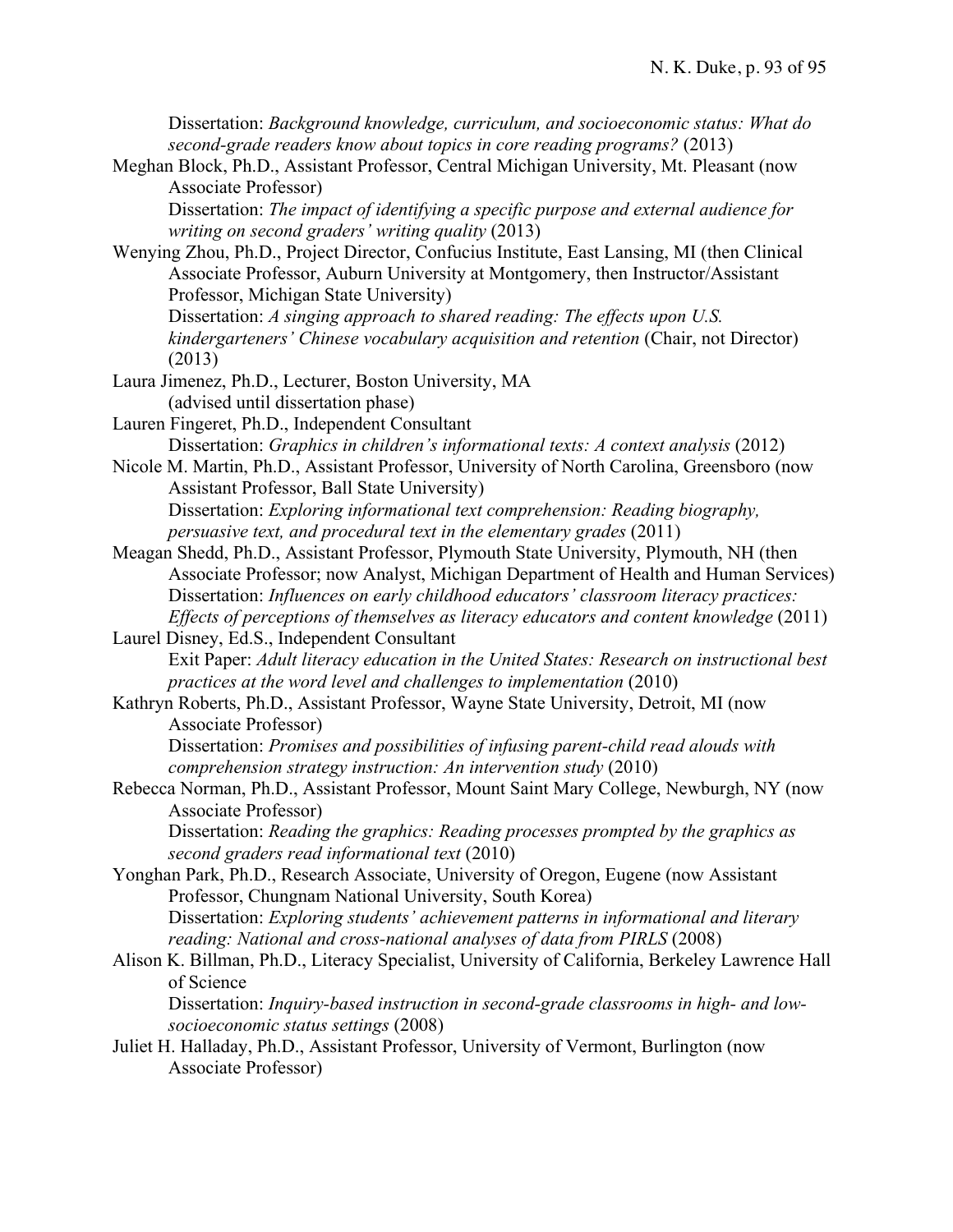Dissertation: *Difficult texts and the students who choose them: The role of text difficulty in second graders' text choices and independent reading experiences* (2008)

Katherine R. Hilden, Ph.D., Assistant Professor, Radford University, Radford, VA (now Associate Professor)

Dissertation: *Process-oriented assessment tools for studying second graders' informational comprehension* (2008)

- M. K. Johnson, Assistant Professor, Monmouth College, Monmouth, IL (now retired) (Did not serve as Dissertation Director.)
- V. Susan Bennett-Armistead, Ph.D., Assistant Professor, University of Maine, Orono (now Associate Professor)

Dissertation: *Are we there yet?: Parents' perceptions of kindergarten readiness* (2008)

- Annie M. Moses, Ph.D., Postdoctoral Fellow, University of Pennsylvania, Philadelphia (later Assistant now Associate Professor, John Carroll University, Cleveland, OH) Dissertation: *The impact of television messages about literacy on young children's literacy attitudes* (2007)
- Kristen Perry, Ph.D., Assistant Professor, University of Kentucky, Lexington (now Associate Professor)

Dissertation: *"Look, you have to sign": Literacy practices among Sudanese refugee families* (2007)

Please note: I was the official advisor, dissertation chair and director for this student due to the departure of Victoria Purcell-Gates, previously a professor at Michigan State University, to the University of British Columbia. In practice, while I provided support, Professor Purcell-Gates served as the student's primary advisor and dissertation director.

Shenglan Zhang, Ph.D., Assistant Professor, Winona State University, Winona, MN (later Adjunct Assistant Professor and currently Assistant Professor, Iowa State University, Ames, IA)

Dissertation: *Instruction in the WWWDOT approach to improving students' evaluation of Internet sites: An experimental study with 4th and 5th grade students* (2007)

Cathy Tower Oehmke, Ph.D., Teacher, Prairie Creek Community School (later also Visiting Assistant Professor, Carleton College, Northfield, MN)

Dissertation: *Of wolves, matter and magnetism: Fourth graders' writing in science* (2004)

## **ADDITIONAL DISSERTATION COMMITTEES** (list may not be complete):

Kristy Brugar, at Michigan State University Sean Cavazos-Kottke, at Michigan State University Teresa Parton Clark, at Michigan State University Autumn Dodge, at Michigan State University Tanya Flushman, at Vanderbilt University Paola Andrea Guerrero Rosada, University of Michigan Laura Herold, at the University of Michigan Carolyn Jaynes, at Michigan State University Rachel Klingelhofer, at the University of Michigan Paul Morsink, at Michigan State University Catherine O'Hallaron, at the University of Michigan Jaime Puccioni, at Michigan State University